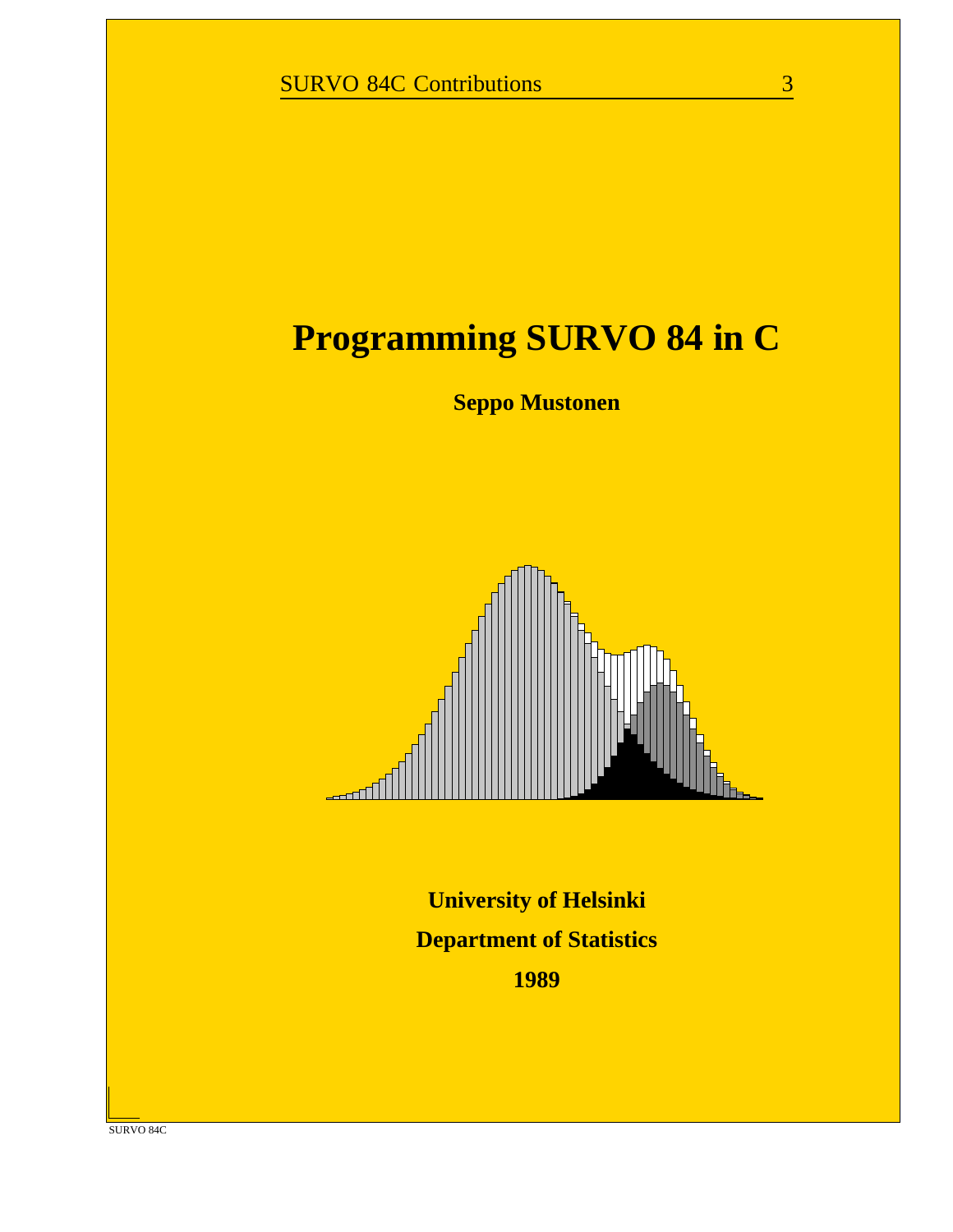**SURVO 84C** is an integrated system for statistical analysis, computing, data base management, graphics, desktop publishing, etc. Through its unique editorial interface, SURVO 84C forms a general environment for many kinds of applications.

**SURVO 84C Contributions** is a series of papers devoted to various new features of the SURVO 84C system.

#### **Editor**

Seppo Mustonen University of Helsinki, Department of Statistics Aleksanterinkatu 7, 00100 Helsinki, Finland

**Copyright** © 1989 by the author

All rights reserved. No part of this publication may be reproduced, stored in a retrieval system, or transmitted, in any form or by any means, electronic, mechanical, photocopying, recording, or otherwise, without the prior written permission of the author.

The contents of this paper are furnished for informational use only, are subject to change without notice, and should not be construed as a commitment by the author. The author assumes no responsibility or liability for any errors or inaccuracies that may appear in this paper. The software described in this paper is furnished under license and may be used or copied only in accordance with the terms of this license.

This paper was composed and written using SURVO 84C. The original of the paper was created as a PostScript file by the PRINT operation of SURVO 84C. Proofs were printed on the QMS-PS 810 PostScript printer and the final camera-ready copy was set on a Linotype 300 typesetter at PrePress Studio, Helsinki.

The final copies were printed from the camera-ready copy by University Press, Helsinki, Finland.

> ISSN 0786-2792 ISBN 951-45-4848-5

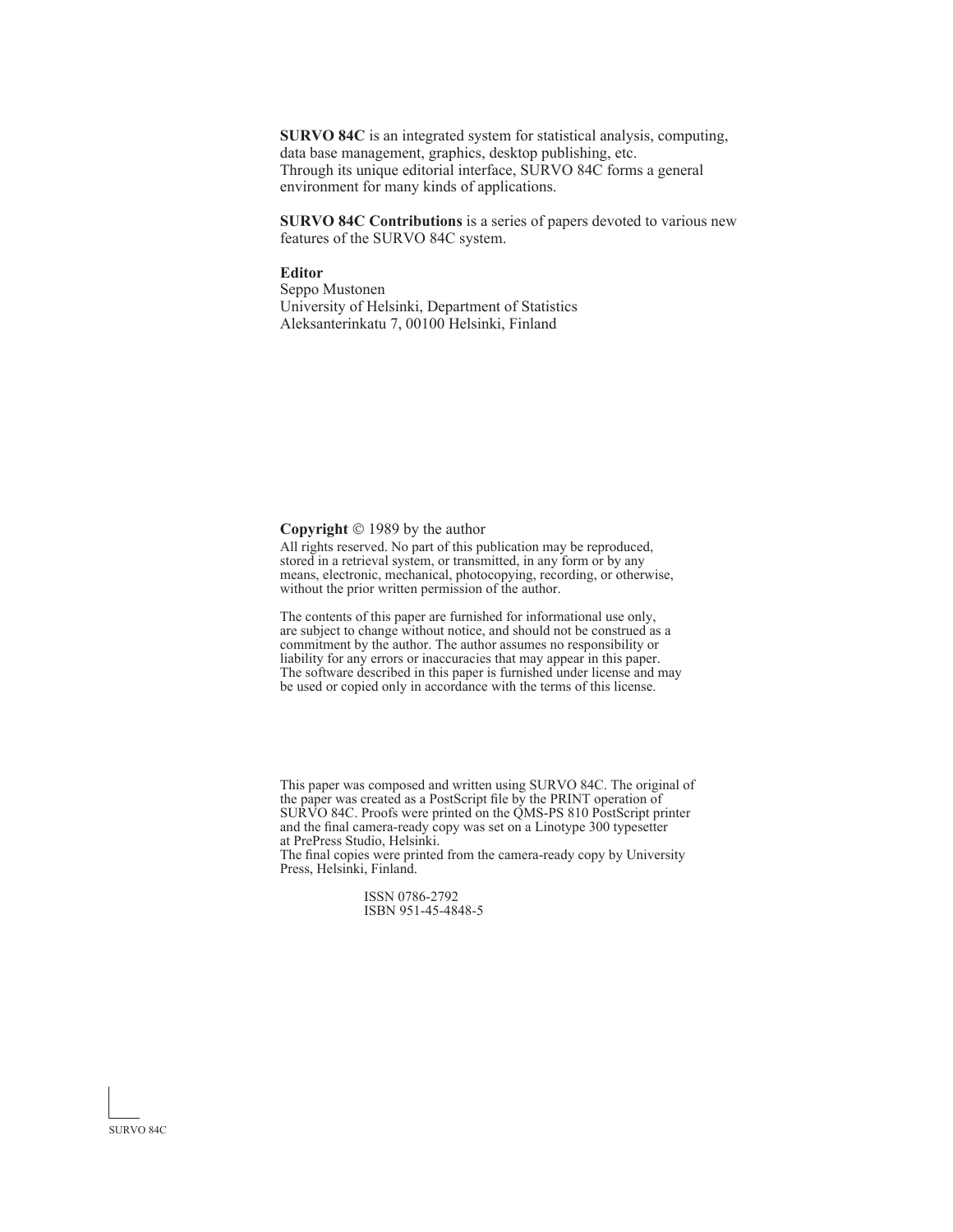- 1. S.Mustonen: PostScript printing in SURVO 84C, 1988
- 2. S.Mustonen: Sucros in SURVO 84C, 1988
- 3. S.Mustonen: Programming SURVO 84 in C, 1989

SURVO 84C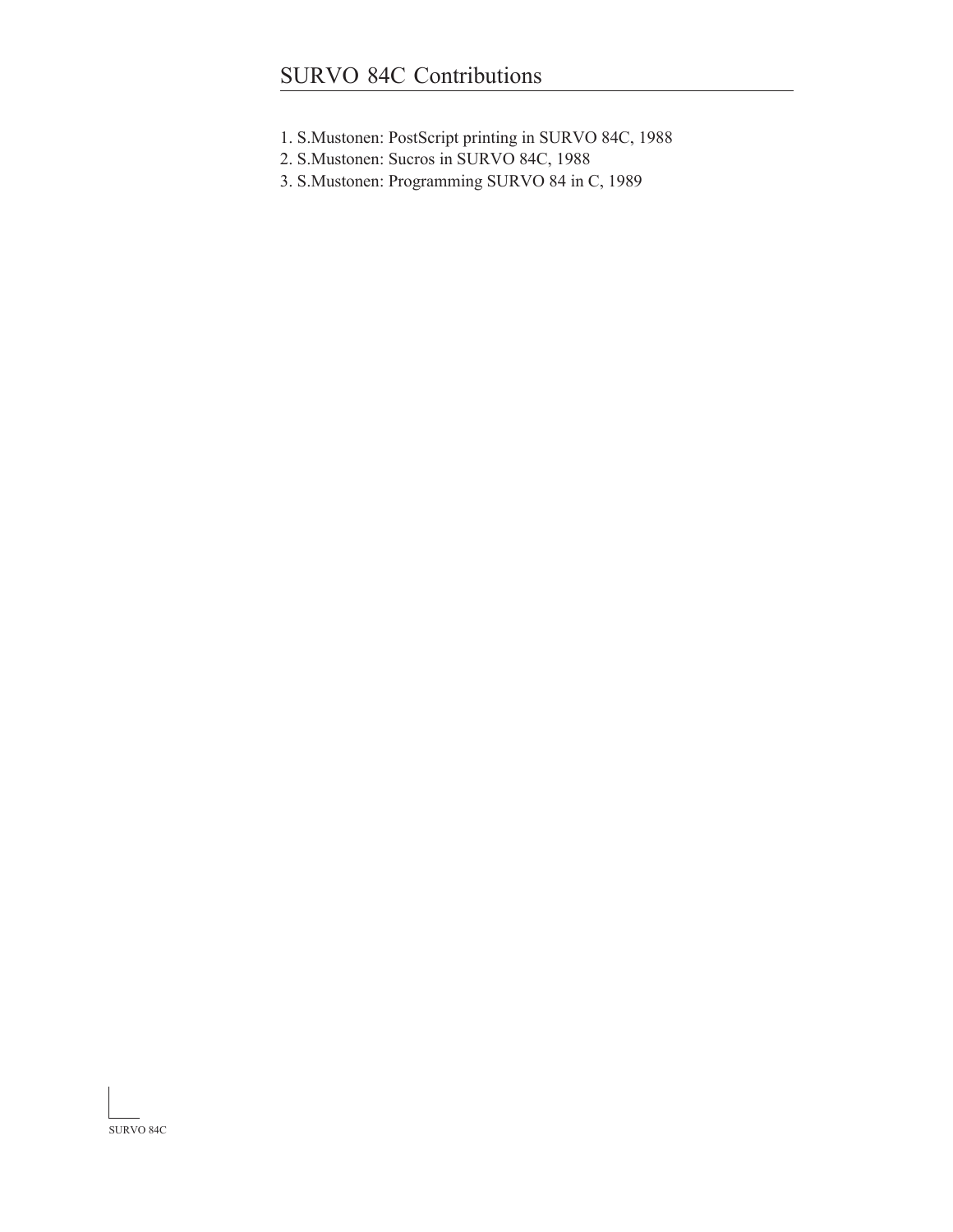### **Seppo Mustonen Programming SURVO 84 in C**

| 1. Introduction                      |    |
|--------------------------------------|----|
| 2. SURVO 84C processes               |    |
| 3. Example of a SURVO 84C module     |    |
| 4. Edit field                        | 15 |
| 5. Shadow lines                      | 17 |
| 6. Space allocation                  | 19 |
| 7. Include files                     | 20 |
| 8. Libraries                         | 21 |
| 8.1 SURVO.LIB                        | 22 |
| 8.2 SURVOMAT.LIB                     | 67 |
| 8.3 DISTRIB.LIB                      | 79 |
| Index to SURVO 84C library functions | 85 |

Printed in Finland 1989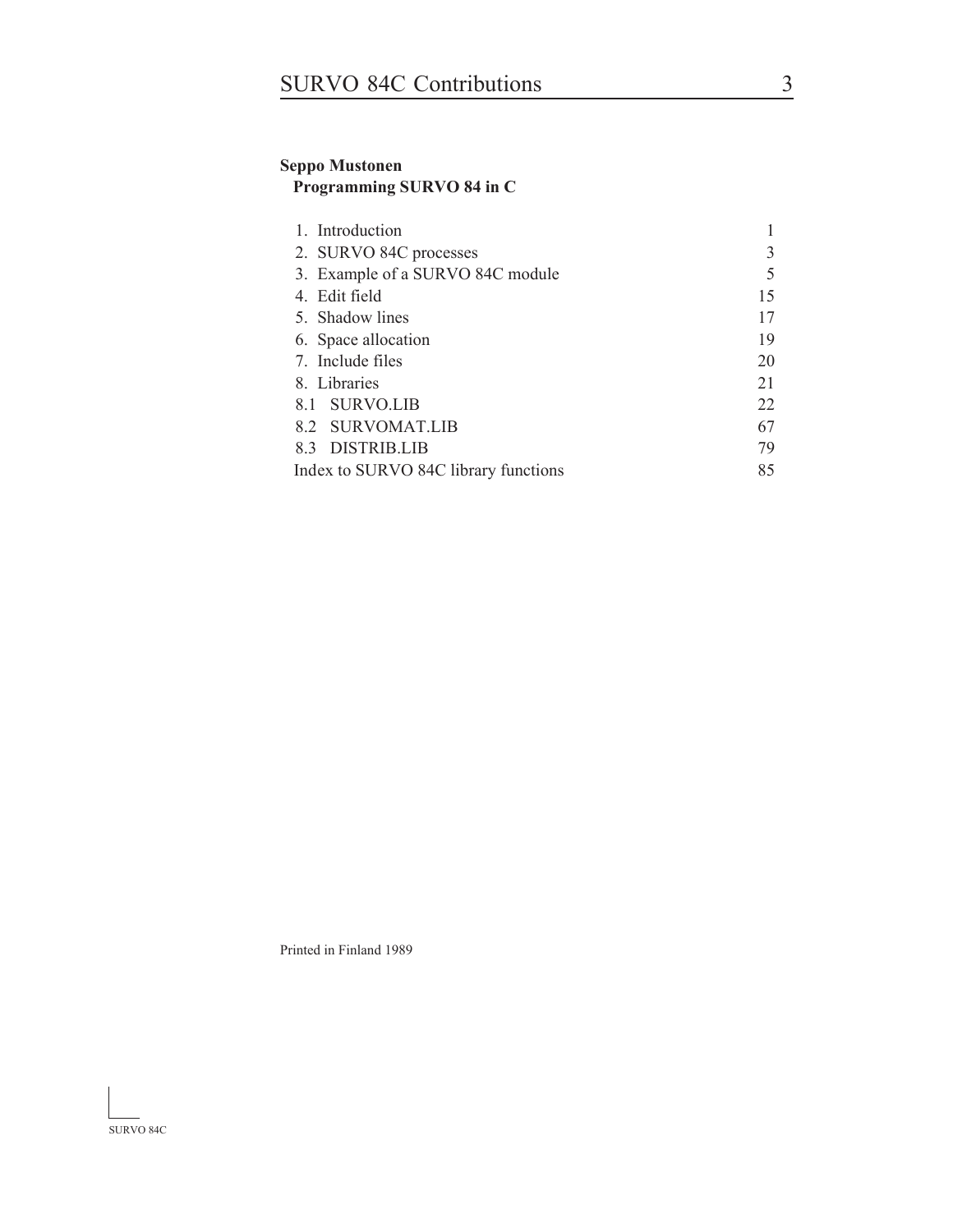# **Programming SURVO 84 in C**

Seppo Mustonen Department of Statistics, University of Helsinki, Finland

*Abstract:* The SURVO 84C system can be extended without any limits by new program modules written in C. In this paper, the program structure of SURVO 84C is described. Instructions for making program modules are given. The tools developed for SURVO 84C programming are presented as C library functions.

*Keywords:* SURVO 84C, C language, Programming tools

### **1. Introduction**

 SURVO 84C is an open system. It provides tools for making extensions in different ways. Many of the enhancements can be accomplished by means of sucros described in *"Sucros in SURVO 84C"* by Mustonen (1988). Also the matrix interpreter (MATRUN operations), the touch mode and the editorial computing mode, for example, are useful when making such extensions. Furthermore, some of the general SURVO 84C operations (like PRINT and PLOT) provide their own special programming tools.

 In the most demanding tasks, the only general way for making extensions is to use the programming language C since the entire SURVO 84C system has been programmed in C.

 SURVO 84C is a modular system consisting of one main program (the editor) and of numerous modules which are called by the main program when needed. Each module itself is written like any independent program, but it can be executed only as a child process when its parent process (main program) is present and delivers all input information to the module. When a SURVO 84C module terminates, it disappears from the memory and the control returns to the main program. It is up to the module how it renders its results. Usually results are printed on the screen and saved in an

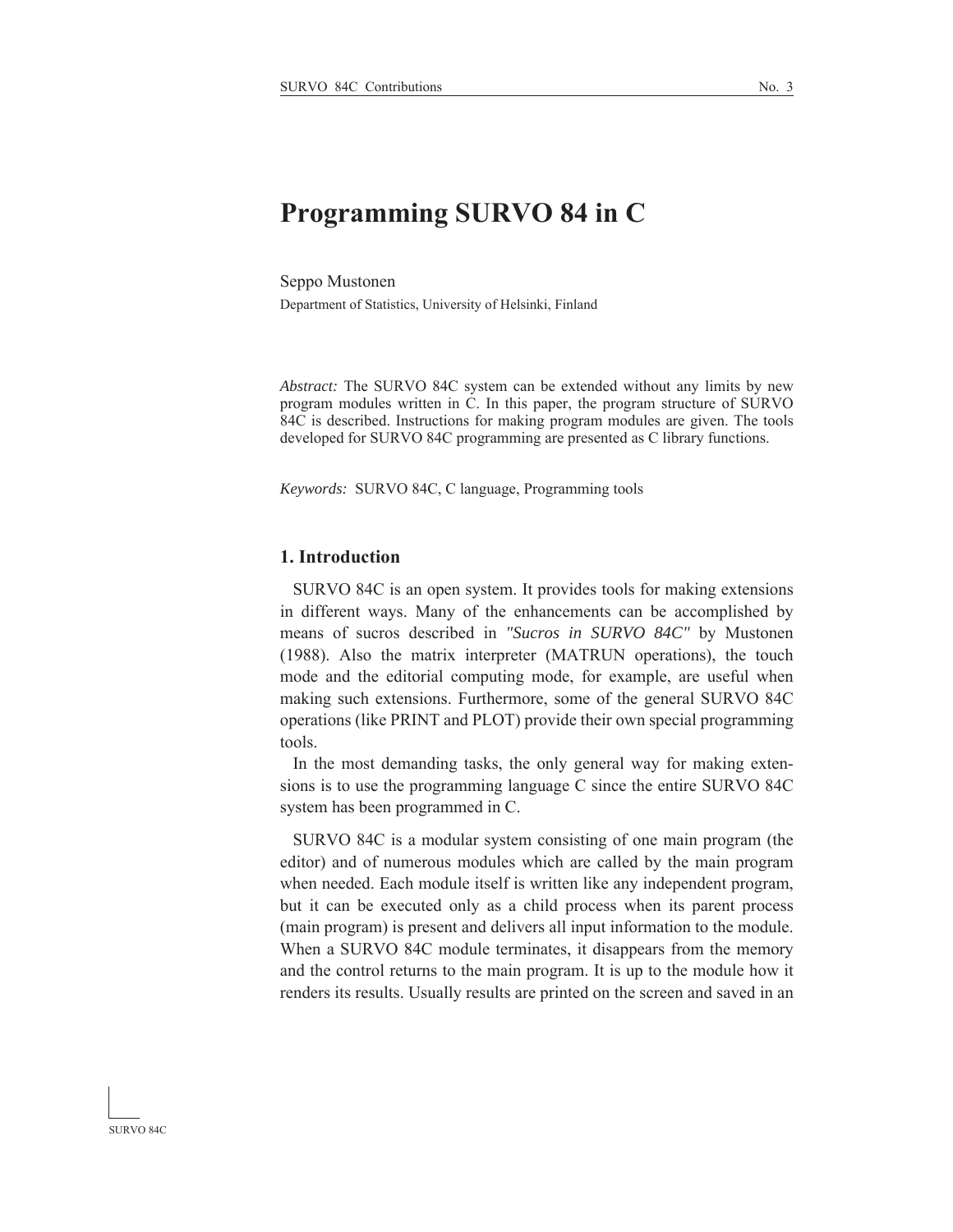output file or they are displayed in the edit field. Each module in turn may have children which are written independently but receive sustenance from their mother.

 An important link between the main program and the modules (and thus also between different modules) is the *edit field*, which among other things carries vital input information to the modules. The main program selects the module needed for each particular task according to the activation procedure initiated by the user. In most cases the activated line in the edit field holds that information. For example, when the user activates a line starting with the word PRINT, the main program 'knows' that a program !PRINT.EXE should do the job and calls it immediately. Thereafter it is the task of !PRINT.EXE to read parameters and other input information (like specifications written around the activated line).

 This convention guarantees that there can be as many modules in the system as there are permitted program file names (starting with '!'). Since each module visits the central memory in turn, it is only the disk capacity that may limit the size of the system.

 Instead of one large program, we have a family of smaller programs which can cooperate. Such a system is easier to maintain. For example, each module usually consists of several compilands which are compiled separately and then linked together. There is no need to link the modules to each other or to the main program. However, the environment created for the programmer guarantees that making a SURVO 84C module is like extending one large uniform system which *could be* one huge program.

 When programming a new module, it is not necessary to know about the requirements of other modules (assuming that we are not using conflicting names for modules). In many cases, however, it is good to be familiar with other solutions and use ready-made tools generated earlier for similar purposes.

 In fact, programming is highly simplified when various tools which have been developed earlier are employed whenever possible. The standard tools of SURVO 84C are available as libraries. The main program and all existing modules have been written in the C language. In principle, any other language producing executable program files (like Pascal, Fortran, Assembler) could be used as well, but for the time being they are lacking the SURVO 84C library support.

 The main purpose of this paper is to provide information for those people who would like to make more SURVO 84C modules. We give some rules which should observed and a great deal of recommendations. Finally, we describe the tools available and give examples of their use.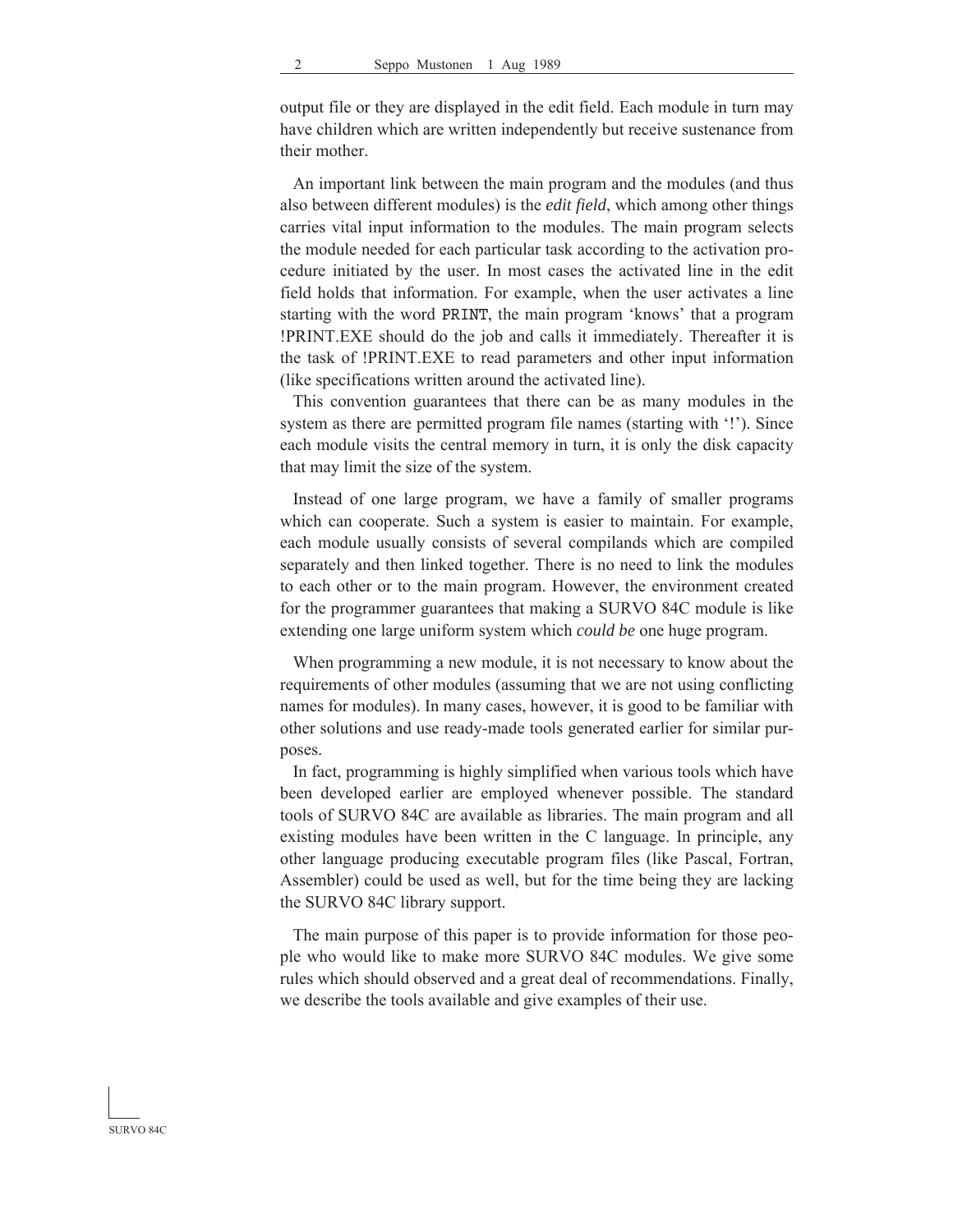Although anyone who writing a SURVO 84C compatible program can select the tools as he/she wishes, there are clear advantages to following the recommendations. Generally adopted tools create a common style in the system structure that in many ways helps the user. For example, when the user tries to test a new operation of SURVO 84C, he has the right to expect it to work according to patterns encountered earlier in similar operations. The parts of the SURVO 84C 'world' should resemble each other as much as possible, at least formally. This increases the confidence of the user to the system. On the other hand, we don't wish to spoil the joy of inventing new approaches. As an open system SURVO 84C will permit and tolerate several alternative solutions in any application area.

 The prerequisities for a SURVOC 84C programmer are that he/she is able to use the C language and knows the idea and basic solutions of SURVO 84C from the user's point of view.

 The current technical requirements are the *Microsoft C Compiler* (Ver. 5.10 or newer), the *SURVO 84C libraries* and the *SURVO 84C system* itself. The present implementation of SURVO 84C is for the MS-DOS operating system. Due to the origin and portability of the C language, it is obvious that versions for Unix-like operating systems at least are not difficult to develop.

#### **2. SURVO 84C processes**

 The term process is described in the Microsoft C run-time library reference as follows (p.73):

*The term "process" refers to a program being executed by the operating system. A process consists of the program's code and data, plus information pertaining to the status of the process, such as the number of open files. Whenever you execute a program at the MS-DOS level, you start a process. In addition you can start, stop, and manage processes from within a program by using the process control routines.*

 The possibility to start up another process during the program as a 'child' process is crucial in the construction of SURVO 84C. There are a few alternatives for calling child processes. The new process may overlay the parent process or the parent process may stay resident during the child's execution. Both alternatives are used in SURVO 84C, and in most cases the latter one, since the main program remains always resident until the end of the session.

 As a consequence of this construction principle, we can always call other programs easily while staying in SURVO 84C in the same way as SURVO 84C calls its children. The only provision is that there is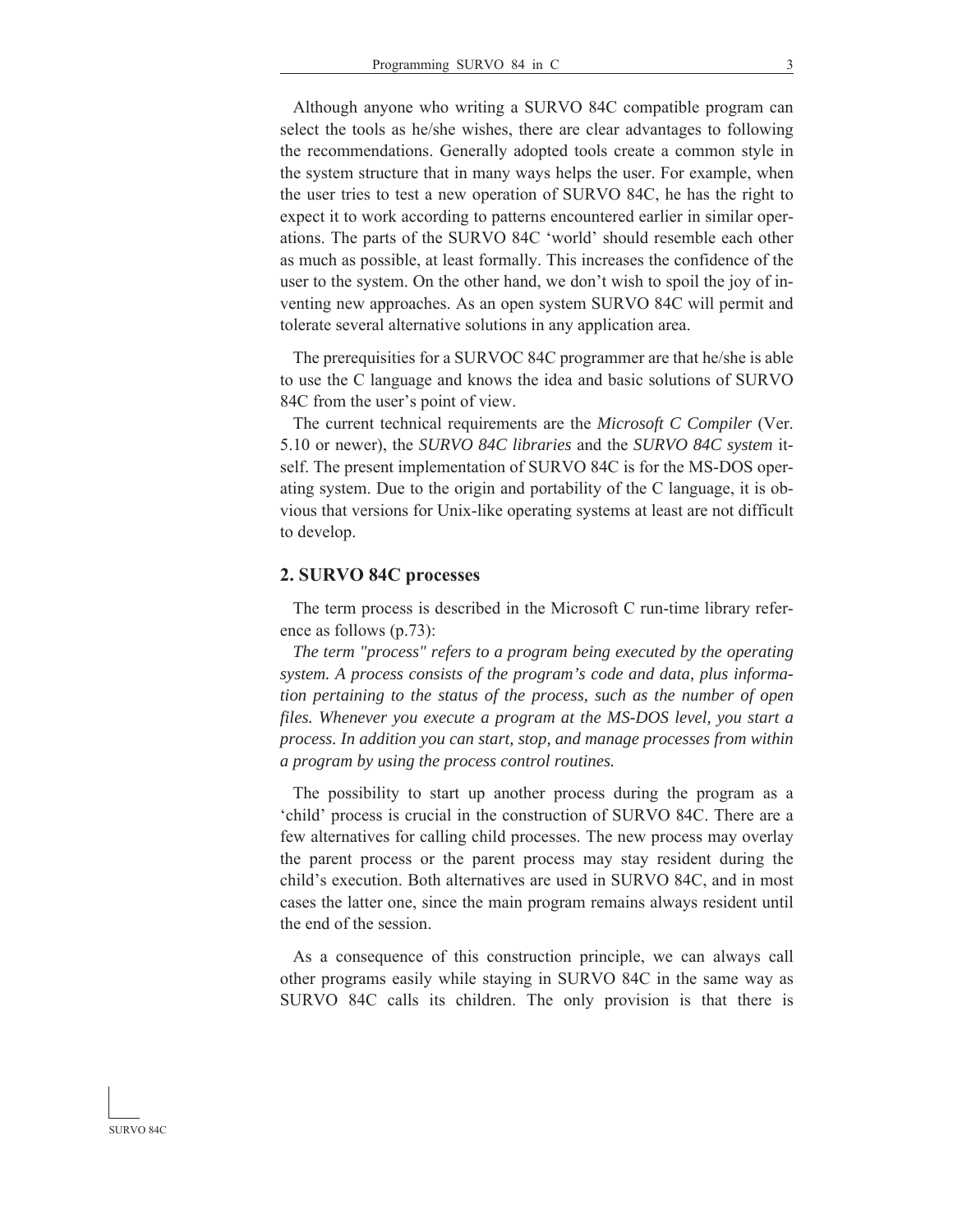enough memory left for the new process and it can be accessed from the current directory (of SURVO 84C). Thus all MS-DOS commands may be given like any SURVO 84C command directly from the edit field by putting the 'prompt' symbol '>' before the command and by activating it like a SURVO 84C operation. For example,  $>$ DIR  $A$ : \*. EDT lists all edit files on disk A:.

 Similarly we can start any executable program (.EXE or .COM) or batch file (.BAT) during the SURVO 84C session. For example, >S always starts a new SURVO 84C copy as a child of the current one (since S.EXE is the main program of SURVO 84C). Upon returning from child S we are back in the original SURVO 84C session.

 Hence most programs without modifications may serve the SURVO 84C system as its child processes. This is very helpful for experienced users, since they can employ SURVO 84C as a natural extension of the operating system and do everything while staying in SURVO 84C.

 However, to make a program a true SURVO 84C module some considerations related to input and output should be taken into account. Also the general requirements and the style of SURVO 84C programming may imply modifications in existing programs.

 A formal distinction between a SURVO 84C module and a general program is that the file names of directly callable SURVO 84C modules start with '!'. Furthermore, the SURVO 84C modules receive all the input information directly from the main program (editor) so that they cannot be executed alone.

 The link between the main program and a module is one address given by the main program as a parameter and pointing to an array of pointers. This array tells the addresses of the SURVO 84C system parameters and variables so that the module may use the same information as the main program does. Then, from the programmer's point of view, the module is an integrated part of the main program. For real access to those parameters and variables, the module has to call first an initiation function (**s\_init**).

 During its work, the module may update various system variables (for example, write results in the edit field) so that the effects of the module can be seen immediately after returning to the main program.

 The cooperation between the main program and the modules strengthens the system. The system is more than a collection of different programs. Therefore it is important to take full advantage of these possibilities for interaction when creating new modules.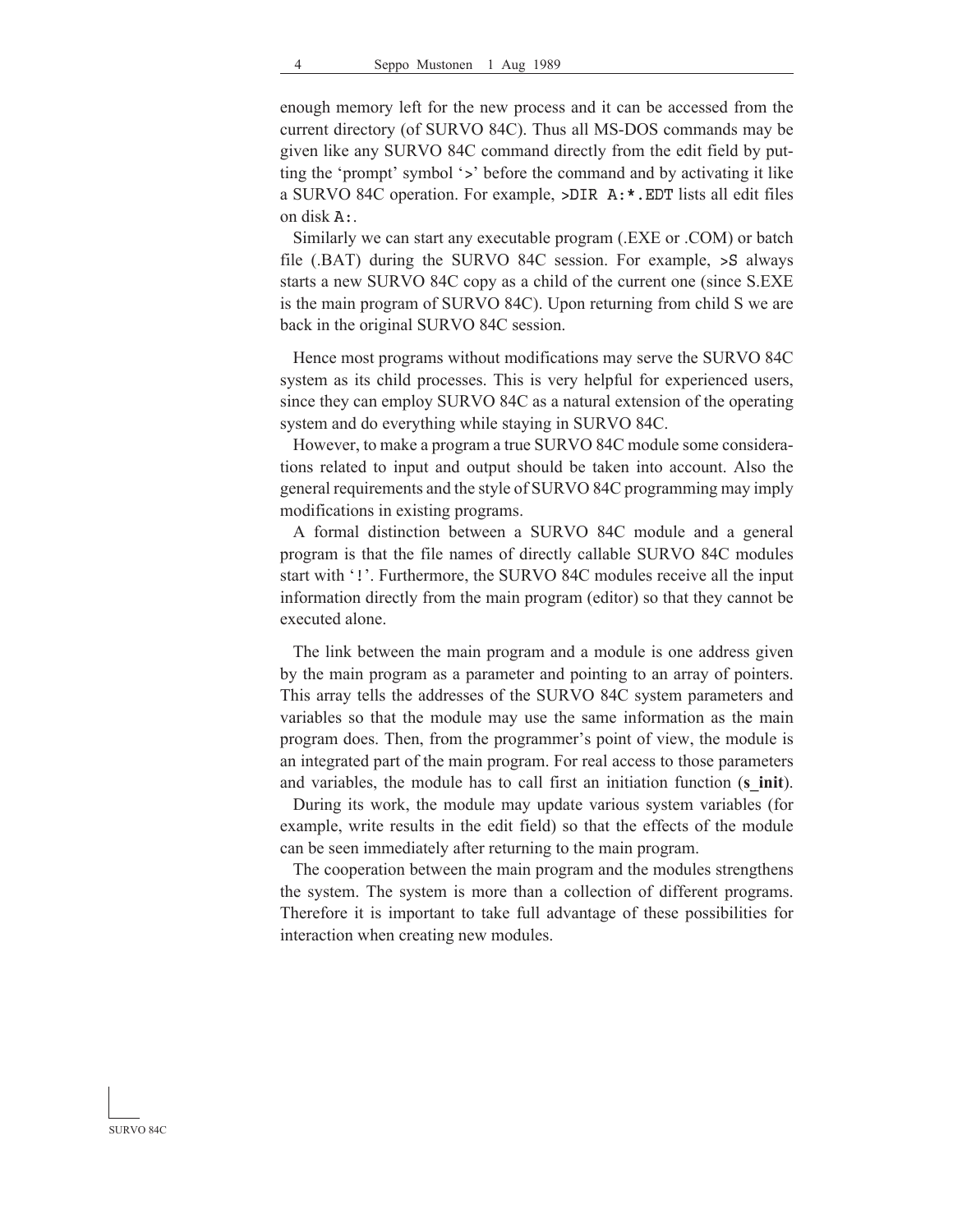### **3. Example of a SURVO 84C module**

 The idea and practice of making SURVO 84C modules is first illustrated by an example. To save space and to highlight the main principles, we shall describe coding of a simple module for calculating weighted means from statistical data.

 Usually it is good to start by making a synopsis from the user's point of view and imagine how the things should look if we already had the new operation. In this case we could type following text in the edit field:

```
13 1 SURVO 84C EDITOR Wed Feb 15 11:46:19 1989 D:\C\PROG\ 100 100 0
   1 *SAVE TEST1
   2 *
   3 *Here is our data set:
   4 *DATA TEST
   5 *Name Sex Test1 Test2 Test3
   6 *Karen F 1.45 3.46 5
   7 *Charles M 3.22 2.43 3
  8 *Anthony
   9 *Lisa F -0.76 4.03 3
  10 *Mike M 1.37 1.88 3
 11 *William M 4.65 - 2<br>12 *Ann F 2.16 4.98 2
  12 *Ann F 2.16 4.98 2
  13 *
 14 *MASK=--AAW / to indicate selection of variables (columns)
 15 *CASES=Sex:M / to indicate selection of observations (lines)
  16 *
  17 *MEAN TEST,19_
  18 *
 19 * Means of variables in TEST N=4 Weight=Test3<br>20 * Variable Mean N(missing)
 20 * Variable Mean N(mi)<br>21 * Test1 3.307000 0
 21 * Test1 22 * Test2 2.433750 1
  23 *
L
```
 Here we have a small application where the data set is on edit lines 4-12, the MEAN operation on line 17 and results (which we hope to receive after activation of the MEAN line) on lines 19-22.

We assume that the MEAN operation has the following syntax:

```
MEAN <SURVO 84C data>,<first line for the results>
```
 To select variables and observations, we have used two extra specifications (on lines 14-15). There  $MASK = -AAW$  selects only columns #3 and #4 (Test1, Test2) for the analysis and column #5 (Test3) is used as a weight variable. CASES=Sex:M indicates that only observations with Sex=M are selected.

 We shall see that there will be still more options available if the MEAN module is written according to the standards of SURVO 84C, and all this is achieved with a minimal effort by using ready-made tools of the SURVO 84C libraries.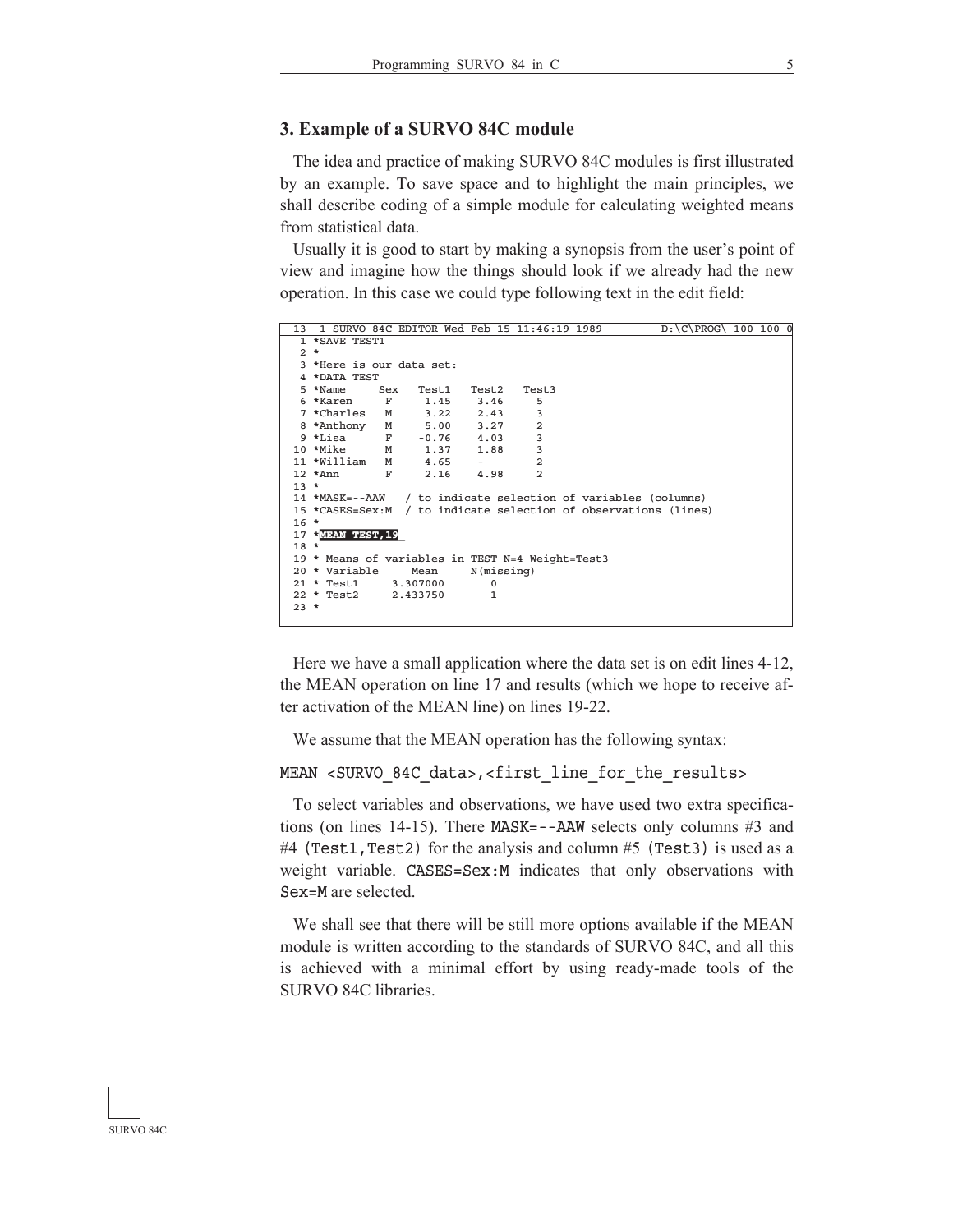It should also be noted that the structure of more complicated modules does not differ from that of this example.

 The !MEAN module has only one compiland and its main function is listed below in several parts. The line numbers have been added for easier reference.

```
 1 /* !mean.c 21.2.1986/SM (19.3.1989)
  2 * / 3
   4 #include <stdio.h>
   5 #include <stdlib.h>
   6 #include <conio.h>
   7 #include <malloc.h>
   8 #include "survo.h"
  9 #include "survoext.h"
 10 #include "survodat.h"
 11
12 SURVO_DATA d;<br>13 double *sum;<br>14 long *f;
                            /* sums of active variables */
14 long *f; /* frequencies */<br>15 double *w; /* sums of weigth
                            /* sums of weigths */ 16
 17 long n;
18 int weight variable;
19 int results line;
 20
21 main(argc, argy)
 22 int argc; char *argv[];
\frac{23}{24}int i;\frac{25}{26}if (argc==1)27<br>
28<br>
p
28 printf("This program can be used as a SURVO 84C module only.");<br>29 return:
                   return;
\begin{array}{c} 30 \\ 31 \end{array} 31 s_init(argv[1]);
 32 if (g<2)
 33 {
 34 init_remarks();
 35 rem_pr("MEAN <data>,<output_line> / S.Mustonen 4.3.1989");
 36 rem_pr("computes means of active variables. Cases can be limited");
 37 rem_pr("by IND and CASES specifications. The observations can be");
 38 rem_pr("weighted by a variable activated by 'W'.");
39 wait_remarks(2);<br>40 return;
                   return;\begin{array}{c} 41 \\ 42 \end{array}42 results_line=0;<br>43 if (q>2)if (g>2)44<br>
45<br>
\frac{1}{10}45 results_line=edline2(word[2],1,1);<br>46 if (results_line==0) return;
                   if (results_line==0) return;
\begin{array}{c} 4\,7 \\ 4\,8 \end{array}48 i=data\_open(word[1], \&d); if (i<0) return;<br>49 i=sp init(r1+r-1); if (i<0) return;49 i=sp\_init(r1+r-1); if (i<0) return;<br>50 i=mask(kd); if (i<0) return;50 i=mask(&d); if (i<0) return;<br>51 weight_variable=activated(&d
51 weight_variable=activated(&d,'W');<br>52 i=test scaletypes(); if (i<0) retu
 52 i=test_scaletypes(); if (i<0) return;
 53 i=conditions(&d); if (i<0) return; /* permitted only once */
54 i=space_allocation(); if (i<0) return;<br>55 compute sums():
              compute_sums();
 56 printout();
57 r = (sum); free(f); free(w);<br>58 data close(od):
              data_close(&d);
 59 }
```
Among the include lines, 8-10 refer to special SURVO 84C include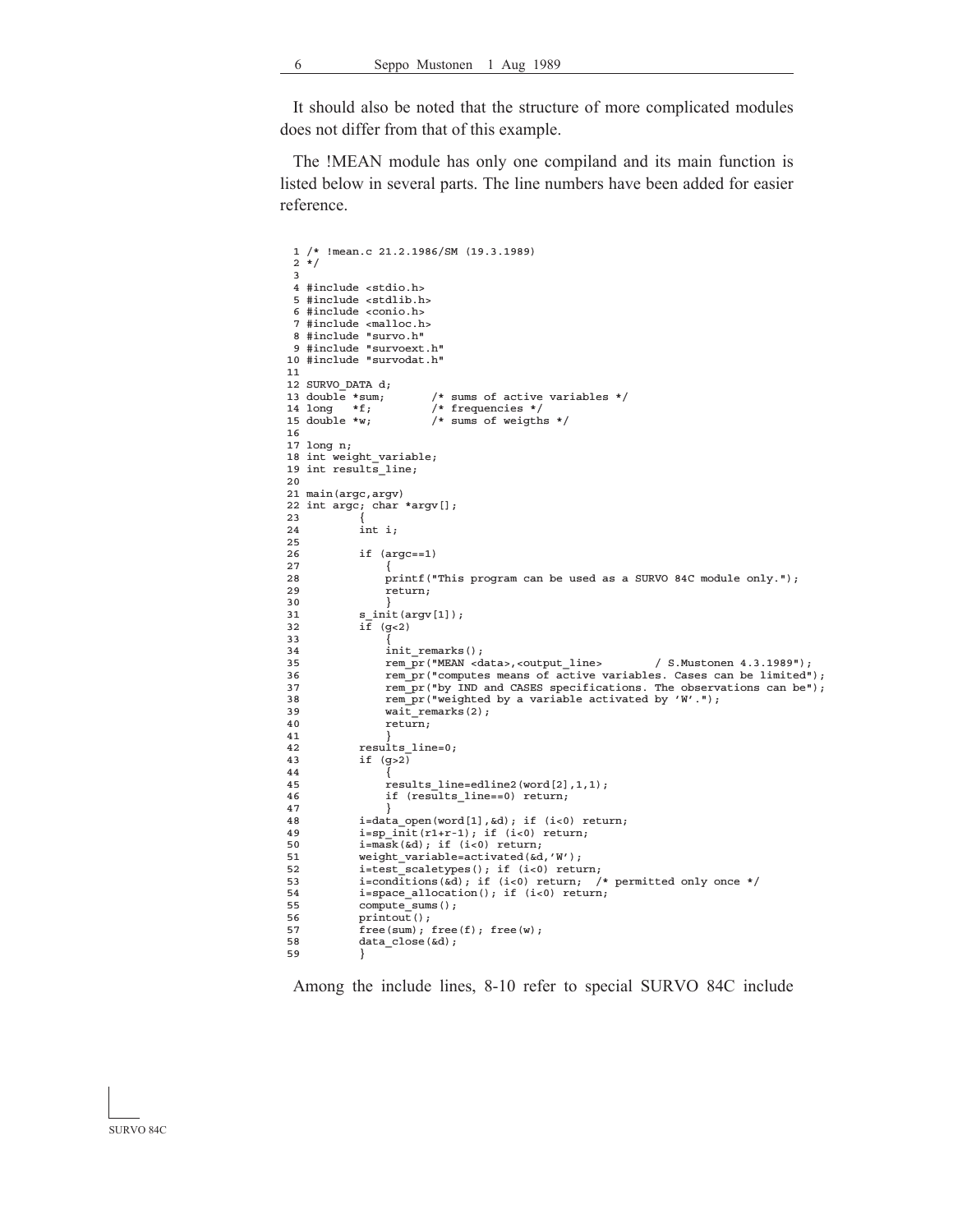files. Lines 8-9 should always be present in modules. Line  $10$  (survodat.h) is needed especially in those modules where SURVO 84C data sets and data files are employed.

Line 12 declares the SURVO DATA structure d which may represent either a data set in the edit field (as DATA TEST in our example) or a SURVO 84C data file or part of it or even a matrix file. The writer of the module has no need to know the actual form of the data set. By using the tools provided by the SURVO 84C library (like data open on line 48), all these alternatives can be handled similarly. In rare cases where a distinction has to be made, the d.type member of the SURVO DATA structure d gives the type of the data set at hand.

 On lines 13-15, pointers to various arrays used in MEAN are declared. In order to make the modules general and flexible, we avoid fixed limits in arrays. Therefore all arrays whose sizes depend on application (like number of variables in the analysis) should be defined dynamically. This is done by using the standard space allocation function malloc. It has been employed here for all space reservations through the space allocation call on line 54.

 Finally, before the main function starts, certain global variables are declared on lines 17-19. To shorten the function calls, we usually prefer using static variables.

 When calling the !MEAN module as a child process, the main program of SURVO 84C passes only one parameter (address of the pointer to the array of system pointers as a string). In the main function of !MEAN this parameter  $(\text{argv}[1])$  is needed in the s init call (line 31). It declares all important SURVO 84C system parameters and variables for !MEAN. Thereafter writing of code in !MEAN is like making more functions for the main program.

However, before the s init call, lines 26-30 are given in order to prevent misuse of !MEAN (direct call of !MEAN from the MS-DOS level).

After the  $s$  init call we have, for example, r=current line on the screen and  $r1$ =first visible edit line on the screen. Hence  $r1+r-1$  is the current (activated) edit line. See the library reference of s\_init for the the complete list of system variables which are initialized by s\_init.

The s init function also analyzes the edit line (MEAN TEST, 19) which was activated by the user and splits it into parts word $[0]$ ="MEAN",  $word[1] = "TEST"$  and  $word[2] = "19"$  giving the total number of 'words' found as g. (In this case g=3).

Lines 32-41 are for testing the completeness of the user's call. Observe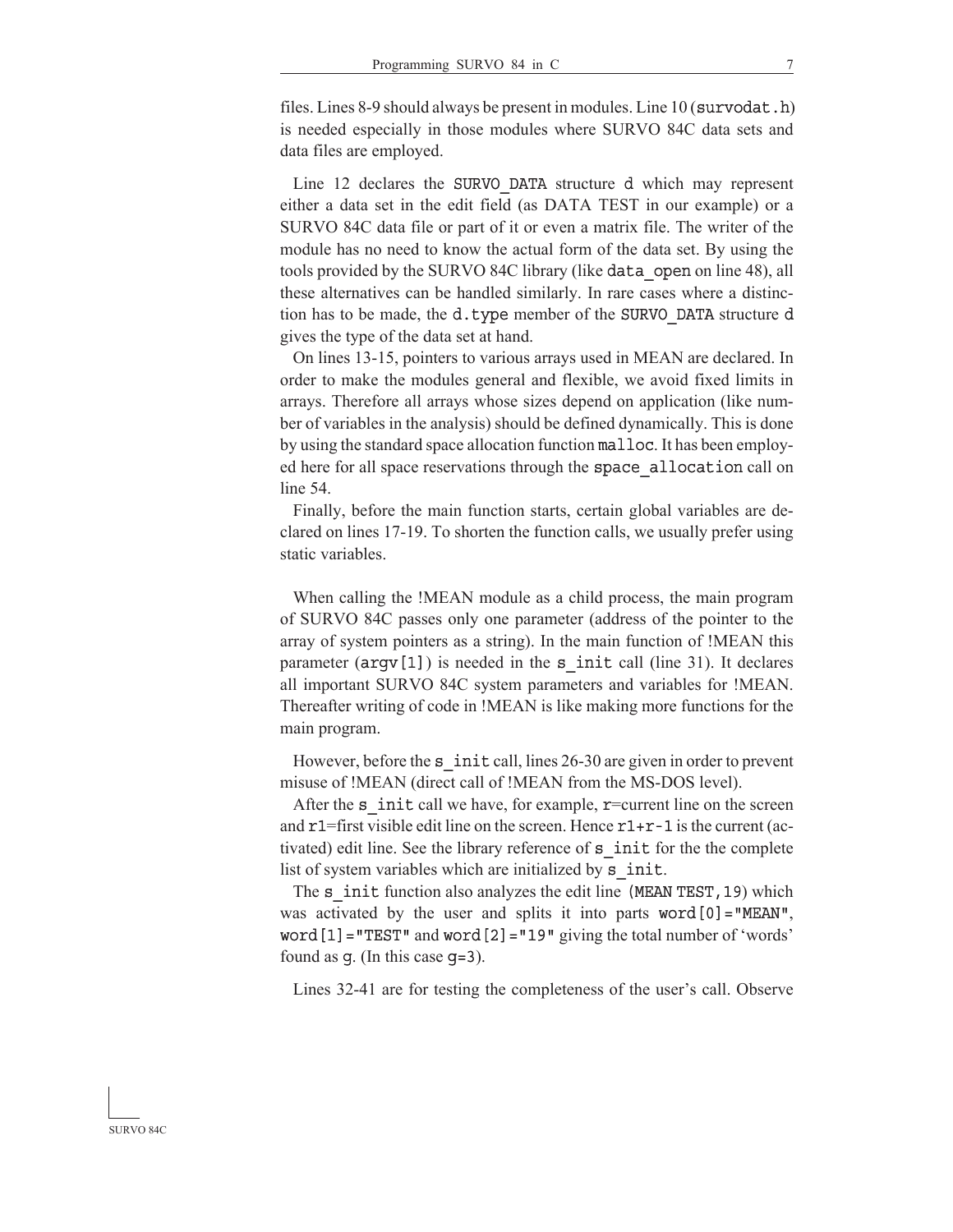that MEAN TEST without an edit line for the results is allowed and thus only the case (g<2) (mere MEAN activated) leads to an error message.

 In such a case, the standard modules typically give a short notice of their usage like *"Usage: MEAN <data>, L"* and the user can get more information by consulting the inquiry system of SURVO 84C.

 On a new module written by the user, the inquiry system cannot provide any information. Therefore it is important to give longer explanations telling all essential features. This should be done with functions init\_ remarks, rem\_pr, and wait\_remarks as shown on lines 32-41. These functions emulate the behaviour of the inquiry system. For example,

the user can load the explanations appearing on the screen to the edit field.

 The next section in the main function (lines 42-47) deals with output in the edit field. As pointed out earlier, the line label (or number) for the results in the edit field may be omitted (case results line=0). If the line for the results is given (i.e. g>2), it is found by the SURVO 84C library function edline2 (line 45). If no edit line corresponding to the user's command is found, edline2 gives an error message and returns 0 instead of the line number.

Line 48 i=data open(word[1],  $\&d$ ); if (i<0) return; opens the data set and initializes several variables (members of structure SURVO DATA d) describing the size and the structure of the data set. For example, we have the following information readily available for the subsequent processing:

| # of variables in data (type int)                          |
|------------------------------------------------------------|
| # of active variables (int)                                |
| # of observations in data (long)                           |
| first active observation (long)                            |
| last active observation (long)                             |
| d.varname $[0]$ ,,d.varname $[d.m-1]$                      |
| names of variables (char **)                               |
| $d.\texttt{vartype}[0], \ldots, d.\texttt{vartype}[d.m-1]$ |
| types of variables (char $**$ )                            |
| byte 0: type $1,2,4,8$ or S                                |
| byte 1: activation                                         |
| byte 2: protection                                         |
| byte 3: scale type                                         |
| byte 4-: other mask bytes                                  |
| $d.v[0], \ldots, d.v[d.m act-1]$                           |
| indices of the active variables (int $*)$                  |
|                                                            |

If the data is not available, data open displays an error message and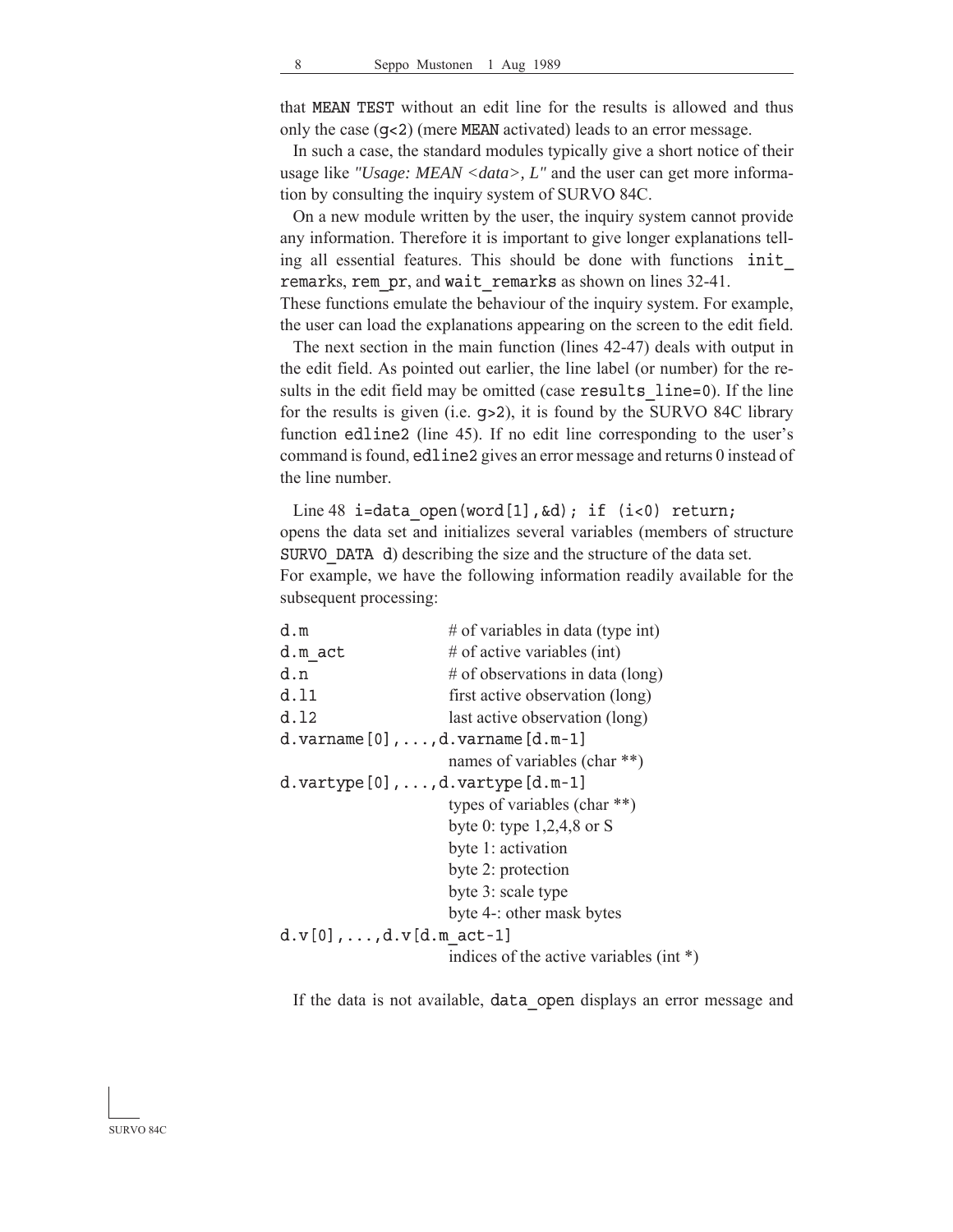returns -1. In that case there is an immediate return to the main program of SURVO 84C.

 In SURVO 84C, the operations are not only controlled by parameters written on the activated line (like TEST and 19 in our example), but the modules can also be guided by using various specifications written around the activated line anywhere in the edit field. In our example, such specifications are  $MASK = -AAW$  and  $CASES = Sex : M$ .

 To take their effects into consideration, we must first read all the specifications written in the current edit field. This happens by calling the sp\_init function once (line 49:  $sp\ init(r1+r-1)$ ; ) where the argument refers to the line currently activated. It implies sp\_init to look for specifications primarily around that line. Later the spfind function is called repeatedly to find specifications from a list generated by sp\_init.

 The mask function (on line 50) has the task of analysing the VARS specification (or if it does not appear, the MASK specification) through the spfind function. If VARS or MASK exists, mask corrects the activation status of each variable accordingly. If VARS (MASK) is not given, the status of the data set itself determines which are active variables.

 Line 51 checks whether any of the variables in the data set have been activated by 'W' (using the activated tivated function). If such a variable is found (as Test3 in our example) the index of that variable is returned and it serves as a weight variable in the computations. Otherwise activated returns -1.

 One of the unique features of SURVO 84C is the possibility to assess the validity of various statistical methods by checking the scale types of variables. Scale types can be declared for variables in data files only. The user has the freedom to use or not to use this facility. The test scaletypes call on line 52 does the job in a positive case.

 The observations may be restricted by the CASES and IND specifications. The conditions function (called on line 53) tests that those specifications, if used at all, are written correctly and initializes system variables which are used for scanning data during the computation (through a function called unsuitable).

 After these preliminary checks, we are ready to allocate space for frequencies, sums of weights and weighted sums of observations. The dimension of these arrays must be  $d \cdot m$  act. This happens by calling space allocation (line 54).

 If the space is succesfully allocated (there is no negative response), the actual computations can start (compute sums) and the results are printed  $(printout)$ .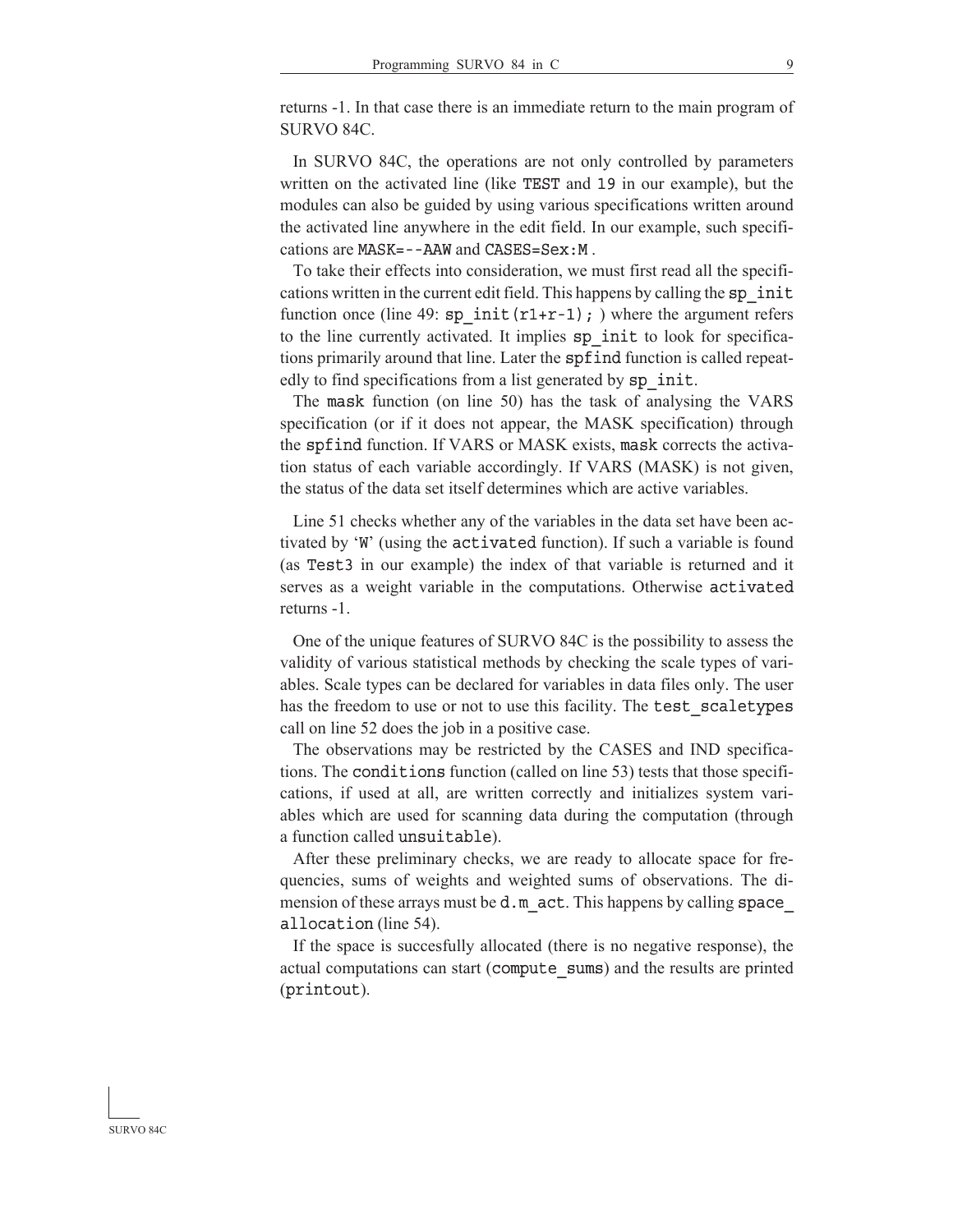Finally (on lines 57-58), the allocated space is freed and the data set closed before returning to the main program of SURVO 84C and to the normal editing mode.

 Most of the functions called by the main function of !MEAN are either in the Microsoft C run-time library or in the SURVO 84C libraries. The descriptions of the SURVO 84C library functions will be given later in this paper.

 There are only 4 functions called in the main function being specific for the !MEAN module, namely test scaletypes, space allocation, compute sums, and printout. Since !MEAN is a very small module, all of them are in the same compiland together with the main function.

The test scaletypes function has the following form:

```
 61 test_scaletypes()
 62 {
 63 int i,scale_error;
 64
 65 scales(&d);
 66 if (weight_variable>=0)
\frac{67}{68}if (!scale ok(&d,weight variable,RATIO SCALE))
 69 {
70 sprintf(sbuf, "\nWeight variable $.8s must have ratio scale!",<br>71 d. varname [weight variable]): sur print(sbuf):
71 d.varname[weight_variable]); sur_print(sbuf);<br>72 MAIT: if (scale check==SCALE INTERRUPT) return(-1);
72 WAIT; if (scale_check==SCALE_INTERRUPT) return(-1);<br>73
 73 }
 74 }
75 \begin{array}{ccc} \text{scale\_error=0;} \\ \text{for} & \text{if=0:} \text{} \text{if} \end{array}for (\overline{i}=0; i<d.m_act; ++i)\frac{77}{78}if (!scale_ok(&d,d.v[i],SCORE_SCALE))
 79 {
                    if (!scale error)
81 sur_print("\nInvalid scale in variables: ");
82 scale error=1;
83 sprintf(sbuf, "%.8s ",d.varname[d.v[i]]); sur_print(sbuf);
 84 }
 85 }
 86 if (scale_error)
 87 {
88 sur print("\nIn MEAN score scale at least is expected!");
89 WAIT; if (scale check==SCALE INTERRUPT) return(-1);
90 }<br>91 returi
            return(1); 92 }
```
 The task of this function is to check the scale types of variables selected for the analysis. In small data sets written in the edit field, the scale types of the variables (columns) cannot be given and then no checks are performed; test scaletypes will simply return 1 which means that everything is OK. However, in data sets saved in SURVO 84C data files, each variable can be labelled with a one character label (mask column #3) which tells the scale type. For example, variables with a ratio scale are labelled with 'R' (discrete) or with 'r' (continuous) or with 'F' (variable is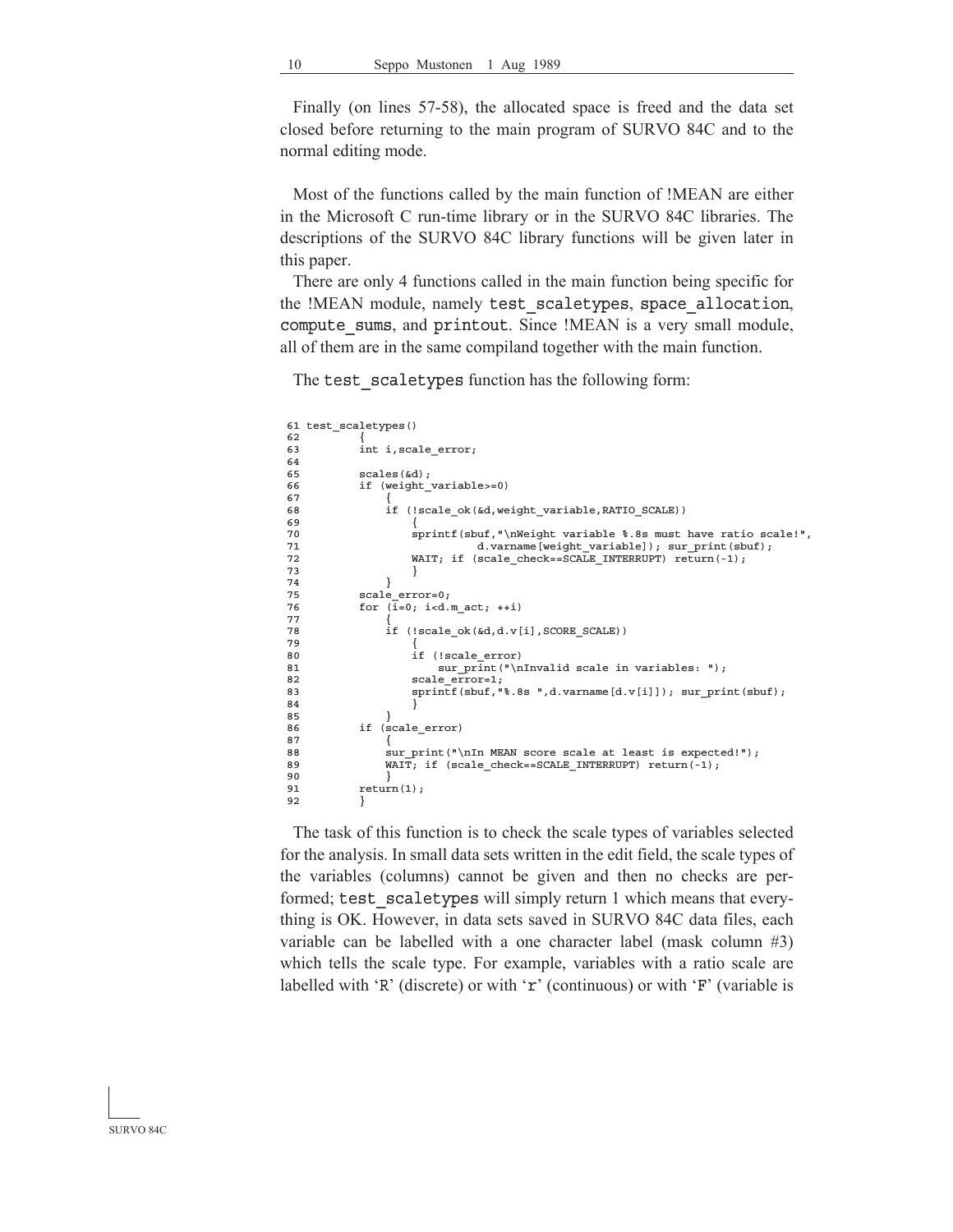a frequency). If the user omits these labels (each scale label is then ' '), SURVO 84C will skip all scale checks.

 In any case, at first the scales function is called to remove variables which have the scale type label '-', which means that the variable in question has no scale at all. For example, 'names' and 'addresses' are typically variables (fields) without a scale. Of course, a careful user does not select such variables for computations, but it is safer to have an extra check by the scales function in order to avoid harmful consequences.

 On lines 66-74 the program tests the scale of the weight variable (if it is used). It is done by using the scale\_ok function which is set to require RATIO SCALE for the weight variable. RATIO SCALE is a predefined (in survodat.h) string constant "  $RrF''$  telling the permitted scale type alternatives.

 If the scale is not OK, an error message is displayed (on lines 70-71). The continuation depends on the value of the SURVO 84C system parameter scale check. This parameter can be set to  $0, 1$  or 2 by the user where  $0$ means that scale ok always returns 1 and no warning error messages are given, i.e. everything is accepted. The value scale check=1 implies that messages are given as warnings, but the analysis can be continued. At the strictest level (value SCALE INTERRUPT=2) the process is actually interrupted as we can see on line 72.

The remaining lines of test scaletypes are devoted to corresponding checks for active variables which now should have a SCORE SCALE at least. See how the d.v[] array selects the d.m act variables from all d.m variables. (In our example d.m=5, d.m  $act=3$  and d.v[0]=2, d.v[1]=3,  $d.v[2]=4.$ 

 The error messages and warnings are given by producing an output string by the standard sprintf function (usually to a global buffer sbuf of max. 256 characters) and then yielding the output by sur  $print(sbuf)$ .

The next function to be introduced is space allocation:

```
 94 space_allocation()
 95 \frac{1}{2} \frac{1}{2}96 sum=(double *)malloc(d.m_act*sizeof(double));<br>97 if (sum==NULL) { not enough memory(); return(
                 if (sum==NULL) { not_enough_memory(); return(-1); }
 98 f=(\text{long}^*)\text{mall}\text{col}(\text{d}.\text{m}\text{act}^*\text{s}i\text{zerof}(\text{long}));<br>99 if (f=-\text{NULL}) { not enough memory(); reti
99 if (f==NULL) { not_enough_memory(); return(-1); }<br>100 w=(double *)malloc(d.m act*sizeof(double));
                 w = (double *) \text{ malloc}(d.m.act*sizeof(double));101 if (w==NULL) { not_enough_memory(); return(-1); } <br>102 return(1);
                 return(1);103 }
104
105 not_enough_memory()
106 {
107 sur_print("\nNot enough memory! (MEAN)");
108 WAIT;
109 }
```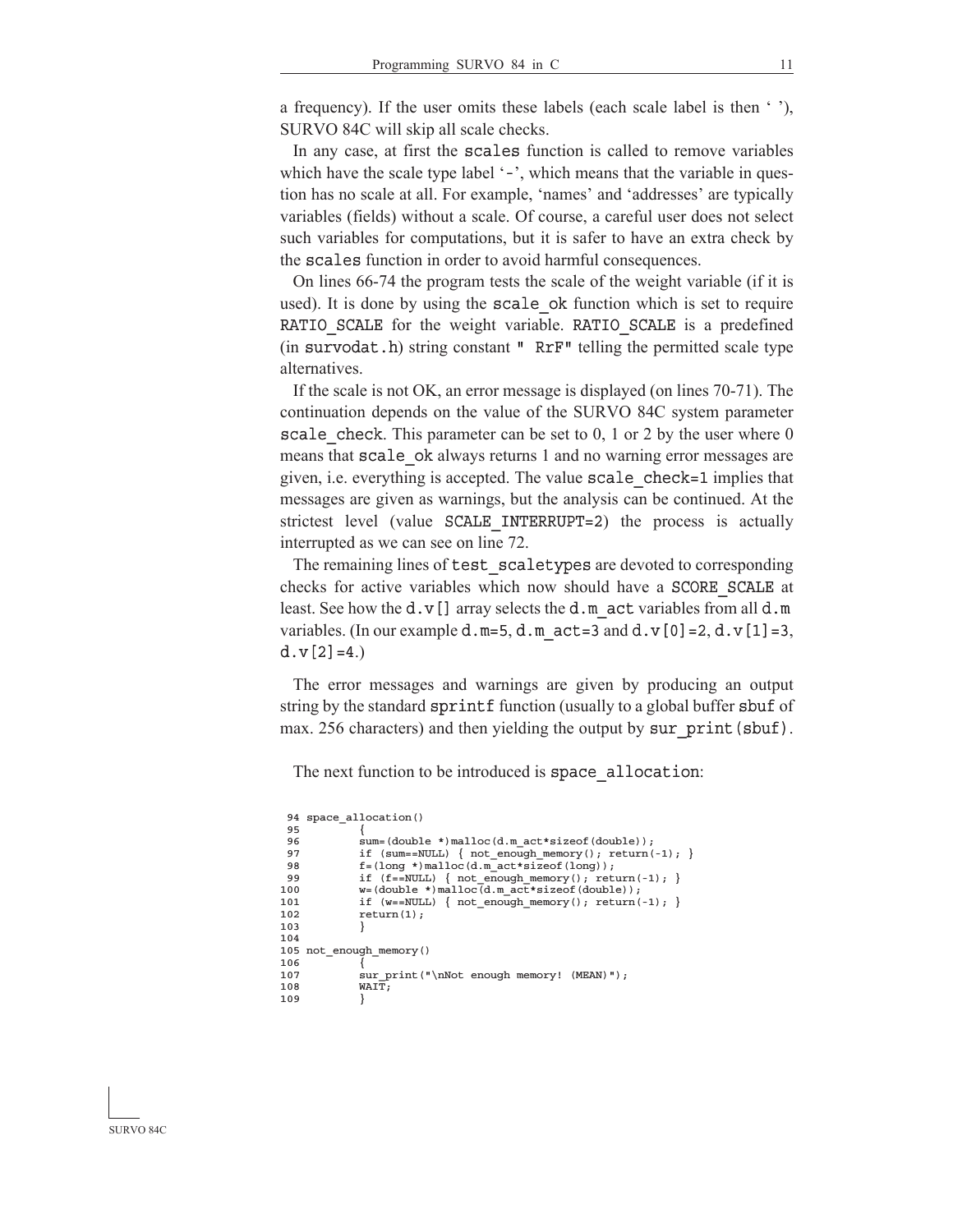This function allocates memory for arrays sum, f and w, which all should have d.m act elements.

 It is strongly recommended to use dynamic memory allocation for all working space which is dependent on the size of the data set. Then no theoretical limits appear for the number of variables, etc. In practice there are always some limits. On the 16 bit micros we typically have still the 64KB limit for a single array unless the huge memory model is used.

 Since errors in memory allocation may have very surprising consequences, it is, of course, possible to start with fixed dimensions and later when all the space requirements are clear, dynamic arrays are established.

For example, the lines 13-16 in the main function could read:

```
13 #define MAX 100<br>14 double sum[MAX];
14 double sum[MAX]; \qquad /* sums of active variables */<br>15 long f[MAX]; \qquad /* frequencies */
15 long f[MAX]; \frac{1}{2} /* frequencies */<br>16 double w[MAX]; \frac{1}{2} /* sums of weight
                                                1.14 double weights */
```
and space allocation is not needed at all, but this should be a temporary arrangement only.

The data set will be scanned by the compute sums function:

```
111 compute_sums()
\begin{array}{c} 112 \\ 113 \end{array}113 int i;<br>114 1 ong 1
               1ong 1;
115<br>116
116 n=0L;
117 for (i=0; i<d.m.act; ++i)<br>118 {f[i]=0.L; w[i]=0.0;}\{ f[i]=0, i \overline{w[i]}=0.0; \text{ sum}[i]=0.0; \}119
120 \text{sur\_print}(\sqrt[n]{n});
121 for (l=d.11; l<d.12; ++1)122 {
123 double weight;
124
125 if (unsuitable(&d, 1)) continue;
126 if (weight_variable==-1) weight=1.0;
127 else
128<br>129
                          data load(&d,l,weight_variable, &weight);
130 if (\overline{\text{weight}} == \text{MISSING8}) continue;<br>131 }
131 }
132 ++n;<br>133 spri
133 sprintf(sbuf, "$1d ", 1); sur_print(sbuf);<br>134 for (i=0; i < d \text{ m act}: +i)for (i=0; i<d.m.act; ++i)135<br>136
                          double x;137<br>138
138 if (d.v[i] == weight\_variable) continue;<br>139 data load (d.l.d.v[i]. (x);
139 data\_load(kd, l, d, v[i], kx);<br>140 if (x == MISSING8) continue;140 \text{if } (\overline{x} == \text{MISSING8}) \text{ continue; }<br>141 ++\text{f} \text{ [i]} \cdot \text{w} \text{ [i]} += \text{weight; sum}141 ++f[i]; w[i]+=weight; sum[i]+=weight*x;
142 }
\begin{array}{c} 143 \\ 144 \end{array} }
144 }
```
 At first, the work space is cleared (lines 116-118) and then the rest of the function consists of a loop for active observations (from  $d.11$  to  $d.12$ ).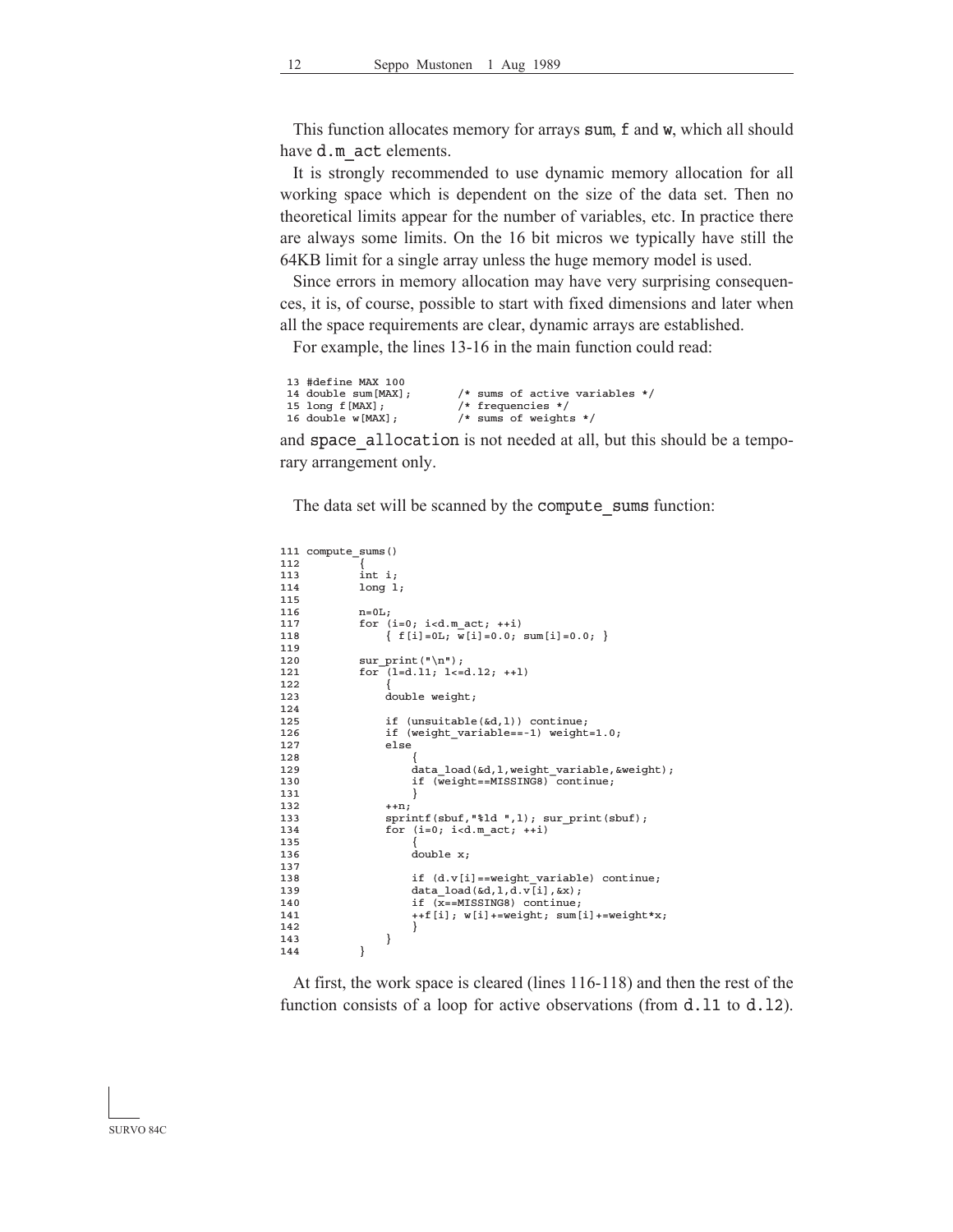In this loop the function unsuitable checks (line  $125$ ) whether the conditions (set by conditions in the main module) are met in the current observation j. If not, the rest of the loop is skipped.

 If the observation is accepted, first the value of the possible weight variable is read by the data load function (line 129). If weight is missing (line 130), the rest of the loop is skipped. If there is no weight variable, weight=1.0 is selected (line  $126$ ).

Thereafter the number of cases **n** is increased by one and the order of the current observation is displayed on the screen to indicate that the run is going on (lines 132-133).

 In the inner loop (lines 134-142) all the active variables are scanned and the cumulative sums updated. However, the weight variable is skipped (on line 138). Similarly, possible missing values of active variables are omitted. By comparing n to f[i] we can see the number of missing observations in each variable separately.

 The final task of the !MEAN module is to give the results by calling the printout function:

```
146 printout()
147<br>148int i;149 char line [LLENGTH];<br>150 char mean [32];
               char mean[32];
151<br>152
152 output_open(eout);<br>153 sprintf(line," Mea
               \text{spring}(\text{line}, \mathbb{I}) Means of variables in %s N=%ld%c",
154 word[1], n, EOS);<br>155 if (weight variable>=0)
               if (weight_variable>=0)
156<br>157
157 strcat(line," Weight=");<br>158 strncat(line,d.varname[w
                    strncat(line,d.varname[weight_variable],8);
159<br>160
               print_line(line);
161 strcpy(line," Variable Mean N(missing)");<br>162 print line(line);
               print_line(line);
163 for (\bar{i}=0; i < d.m_{act}; ++i)164 {
165 if (d.v[i]=weight\_variable) continue;
166 if (w[i] == 0.0)<br>167 sprintf (line, " \frac{1}{8} - 8.8s167 sprintf(line, " \frac{1}{6} - 8.8s - \frac{1}{6} - \frac{1}{6} - \frac{1}{6} - \frac{1}{6} - \frac{1}{6} - \frac{1}{6} - \frac{1}{6} - \frac{1}{6} - \frac{1}{6} - \frac{1}{6} - \frac{1}{6} - \frac{1}{6} - \frac{1}{6} - \frac{1}{6} - \frac{1}{6} - \frac168 n-f[i]);
169 else
170 {
171 fnconv(sum[i]/w[i], accuracy+2, mean);
172 sprintf(line, \sqrt{8}-8.8s \sqrt[3]{8}6ld",d.varname[d.v[i]],<br>173 mean, n-f[i]);
                                          mean, n-f[i];
174<br>175
                    print_line(line);
176<br>177
               output_close(eout);
178 }
179
180 print_line(line)
181 char *line;
\frac{182}{183}output_line(line,eout,results_line);
184 if (results_line) ++results_line;
185 }
```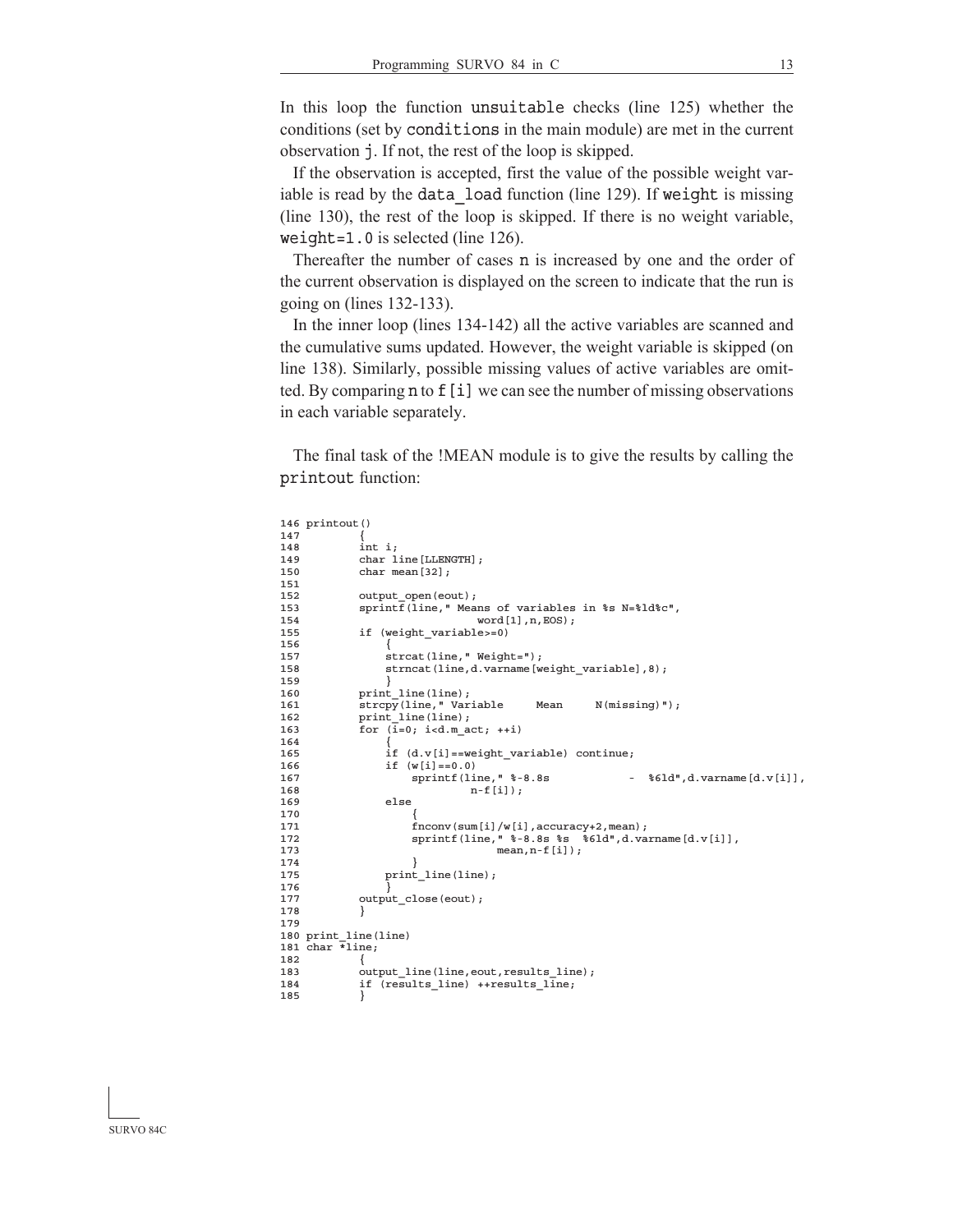At first the output file/device eout is opened by the output open function. Thereafter lines can be written to eout by the output line function (called in the function print line on line 183). The lines are appended to the file. So no previous results are overwritten.

The SURVO 84C library function output line writes also lines in the current edit field provided that the third argument (here results line) gives a valid line number. Remember that the first line for the results was optional in the MEAN operation and we set results  $line=0$  (on line 42) if that line label was missing.

print line (lines 180-185) is only an auxiliary function to keep an eye on the current output line in the edit field.

 It is a practice in SURVO 84C that the numerical accuracy of the printed numbers can be controlled by the user. This happens by using the system parameter accuracy (typically set to the value 7 in SURVO.APU) which gives the desired number of significant digits and such. The writers of the modules must take the current value of accuracy into account when selecting the printout parameters. The library function fnconv is often useful in this task. Here (on line  $171$ ) it formats the means.  $accuracy+2$  gives the total length of the resulting string mean; we must have one extra place for sign and one for the decimal point.

 These 185 lines constitute the whole !MEAN module in its source form. Since several library functions were employed and there are many 'hidden' or optional properties included, the total amount of code after compiling and linking is about 60KB. However, if the module grows, the actual code size is not growing proportionally. For example, !MEAN can be considered a tiny special case of the !CORR module which computes standard deviations and correlations in addition to means, but the size of !CORR is only 6KB more than the size of !MEAN. Thus it is profitable to create modules with several tasks and options.

 All SURVO 84C compilands of SURVO 84C modules have to be compiled in the large memory model because the SURVO 84C libraries (SURVO.LIB, SURVOMAT.LIB, etc.) are available in this model only. Thus, the !MEAN.C file is compiled by the command

CL  $/c$   $/AL$  !MEAN.C

and it is linked by

LINK !MEAN, , NUL.MAP, SURVO / STACK: 4000 / NOE .

 !MEAN was made and presented only for illustration. Source codes for selected true SURVO 84C modules are available separately.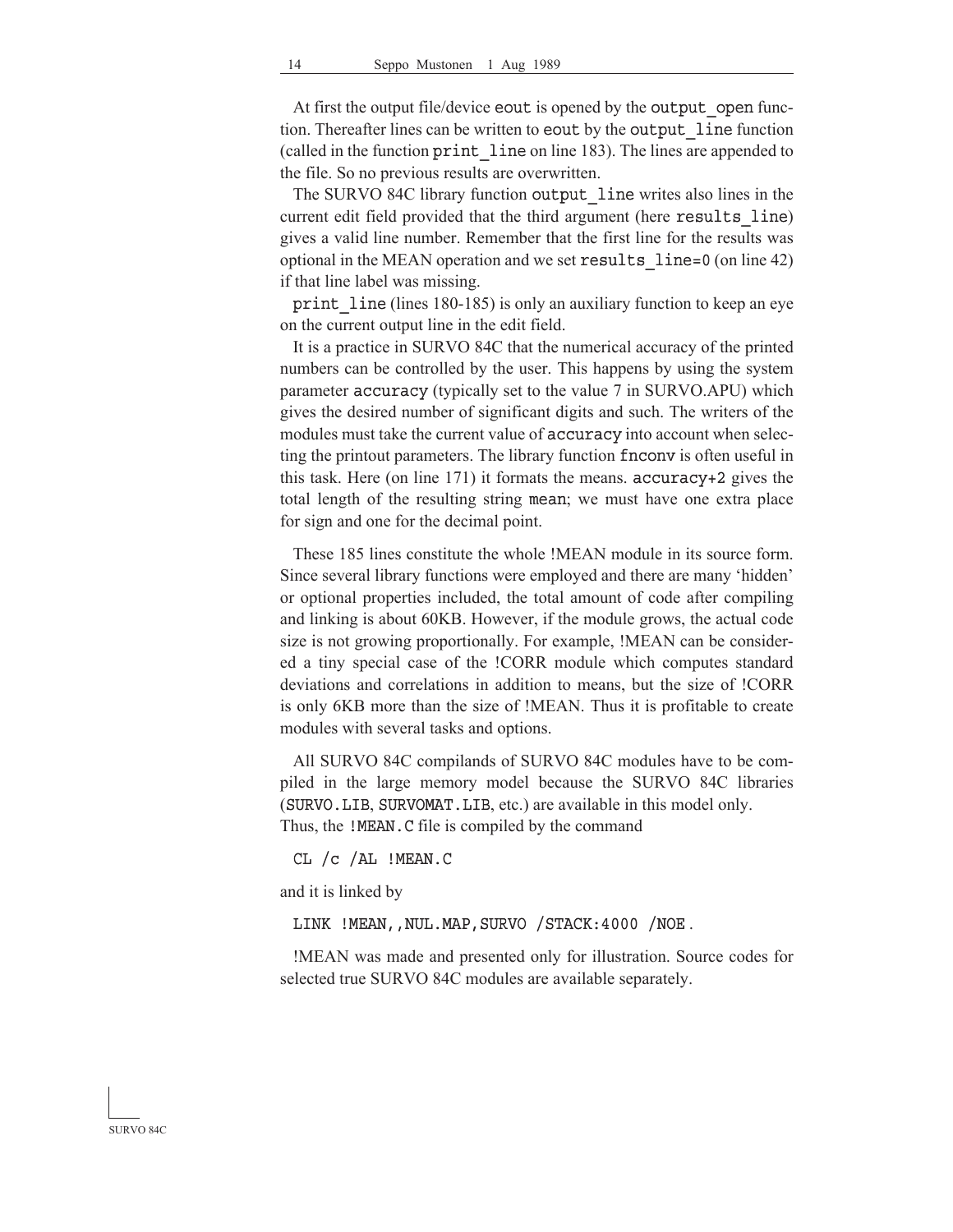Each module (as an .EXE file) is normally saved in the SURVO 84C system directory (typically  $C:\E)$  and activated by the user as MEAN. During the testing stage, it can be activated from any disk or path. For example, if  $!MEAN.EXE$  is on the disk A:,

A: ! MEAN DATA1, 11

is a valid command in SURVO 84C.

### **4. Edit field**

 One important link between the main program of SURVO 84C and its modules is the edit field. It materializes our idea of the editorial approach.

 Most of the modules read something from the edit field and write results in it. This is done by using certain global variables and library functions.

After the s\_init call we have the access to the edit field through the following global variables:

| char $x$ ;  | /* pointer to edit field */                    |
|-------------|------------------------------------------------|
| int ed1;    | /* length of edit line + control column */     |
| int ed2;    | /* number of lines in edit field */            |
| int edshad; | $/*$ max. # of shadow lines in edit field */   |
| $int$ *zs;  | $/*$ indices of shadow lines $*/$              |
| int $r_i$   | $/*$ current line on the screen $*/$           |
| int $r1$ ;  | /* first visible edit line on the screen $*/$  |
| int $r2$ ;  | $/* = ed2 */$                                  |
| int r3;     | $/*$ # number of edit lines on the screen $*/$ |
| int $c_i$   | $/*$ current column on the screen $*/$         |
| int $c1$ ;  | /* first visible column on the screen $*/$     |
| int $c2;$   | $/* = ed1-1$ (length of edit line) */          |
| int $c3$ ;  | $/*$ # of columns on the screen $*/$           |

 The edit field is simply a sequence of ed1\*ed2 characters starting from a character pointed to by z. Thus the  $j<sup>th</sup>$  line in the edit field consists of characters  $*(z+(j-1)*ed1+i), i=0,1,...,ed1-1,$  where the first one,  $*(z+(\iota-1)*ed1)$ , is the control character.

 Use of direct references through z should, however, be avoided, since we do not guarantee that this setup will be valid in future implementations. Therefore we recommend that the library functions edread and edwrite should always be employed in reading and writing.

Their current listings could be the following:

```
 #include <stdio.h>
     #include <conio.h>
 #include <string.h>
 #include "survo.h"
     extern char *z;
     extern int ed1,ed2;
    edread(x, lin)<br>char x[];
    char x[]; \qquad /* result as a null terminated string */ int lin; \qquad /* line number */
                        /* line number */\{strncpy(x,z+(lin-1)*ed1,ed1);
              x[ed1]=EOS;
```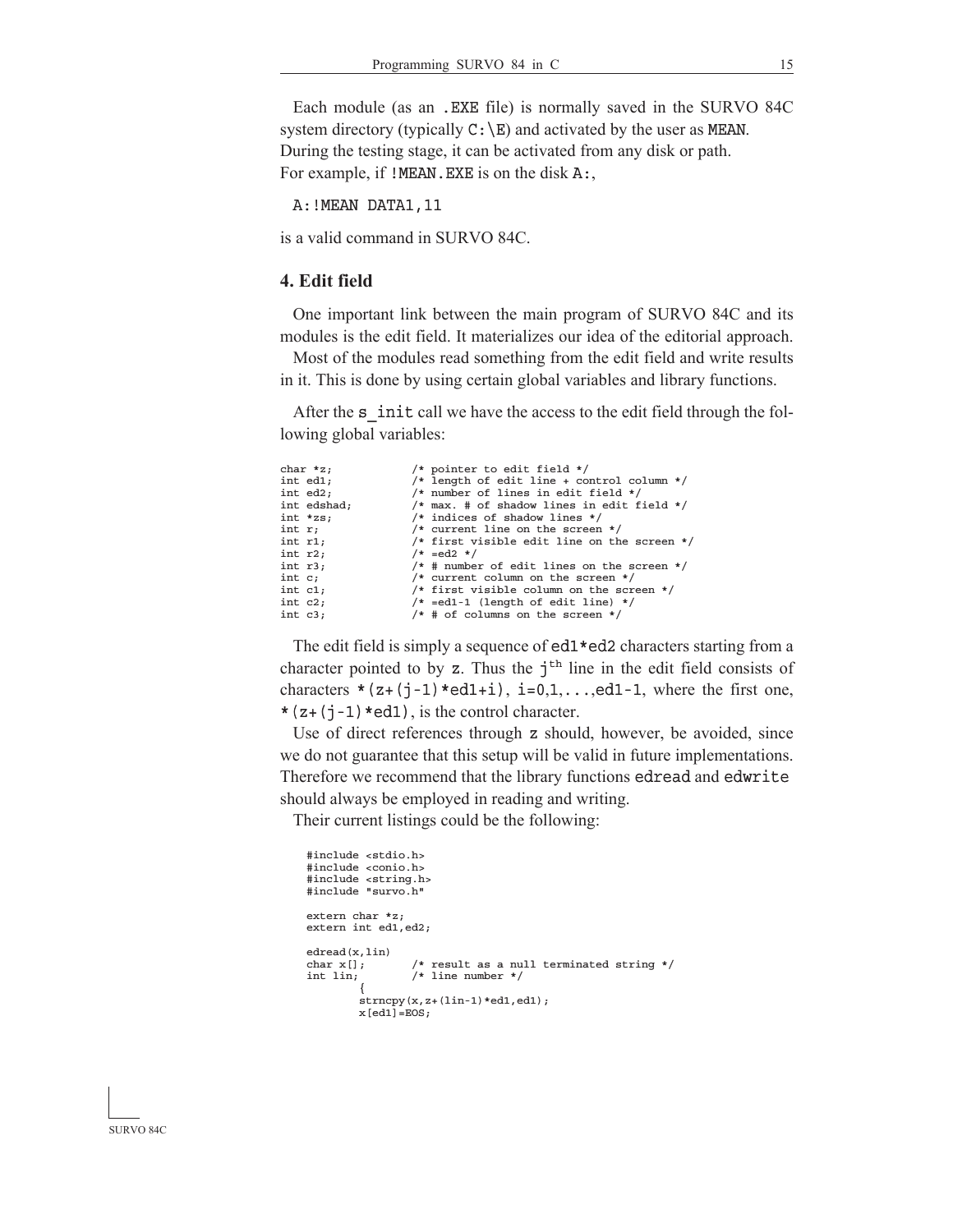```
 }
    edwrite(x, \text{lin}, \text{col})<br>char x[]; /*
    char x[]; \frac{1}{x} string to be written */<br>int lin; \frac{1}{x} line number */
    int lin; /* line number */<br>int col; /* first column i
                      /* first column in writing */
 {
               int i,h;
               int len=strlen(x);
               if (len>ed1-col) len=ed1-col;
              for (i=0, h=(lin-1)*ed1+col; i<len; ++i, ++h)z[h]=x[i]; }
```
 The window on the screen (i.e. the visible part of the edit field) is maintained by the variables  $r, r1, r3, c, c1, c3$ .

The current size of the window is r3 lines and c3 columns (plus the control column). In that window the location of the cursor is  $(\mathbf{r}, \mathbf{c})$ , the first visible edit line is r1 and the first column is c1. Hence the current position of the cursor in the edit field is line= $r1+r-1$  and column= $c1+c-1$ .

 For example, the character indicated by the cursor can be read as follows:

```
 char ch;
 char x[LLENGTH];
edread(x,r1+r-1);
ch=x[cl+c-1];
```
 The module can change the position of the cursor and even the position of the window by updating variables  $r, c, r1, c1$ . In that case the s end function must be called once before the return to the main program.

 For example, the following !SEEK module finds the first edit line starting with a selected word and places the cursor to the first position on that line. When necessary, the window is moved. If the word is not found, an error message is displayed and the original display restored.

```
 1 /* !seek.c 28.3.1986/SM (28.3.1986)
        SEEK <word>
  3 */
 4
  5 #include "survo.h"
  6 #include "survoext.h"
 7
  8 main(argc,argv)
  9 int argc; char *argv[];
10<br>1111 int i, j;<br>12 char x[L]{\tt char} x [LLENGTH] ;
 13 char *w[1];
 14
 15 if (argc==1) return;
 16 s_init(argv[1]);
 17
 18 if (g<2)
 19 {
20 sur_print("\nUsage: SEEK <word>");<br>21 WAIT: return:
             WAIT; return;
\frac{22}{23}for (j=1; j<r2; ++j) 24 {
```
SURVO 84C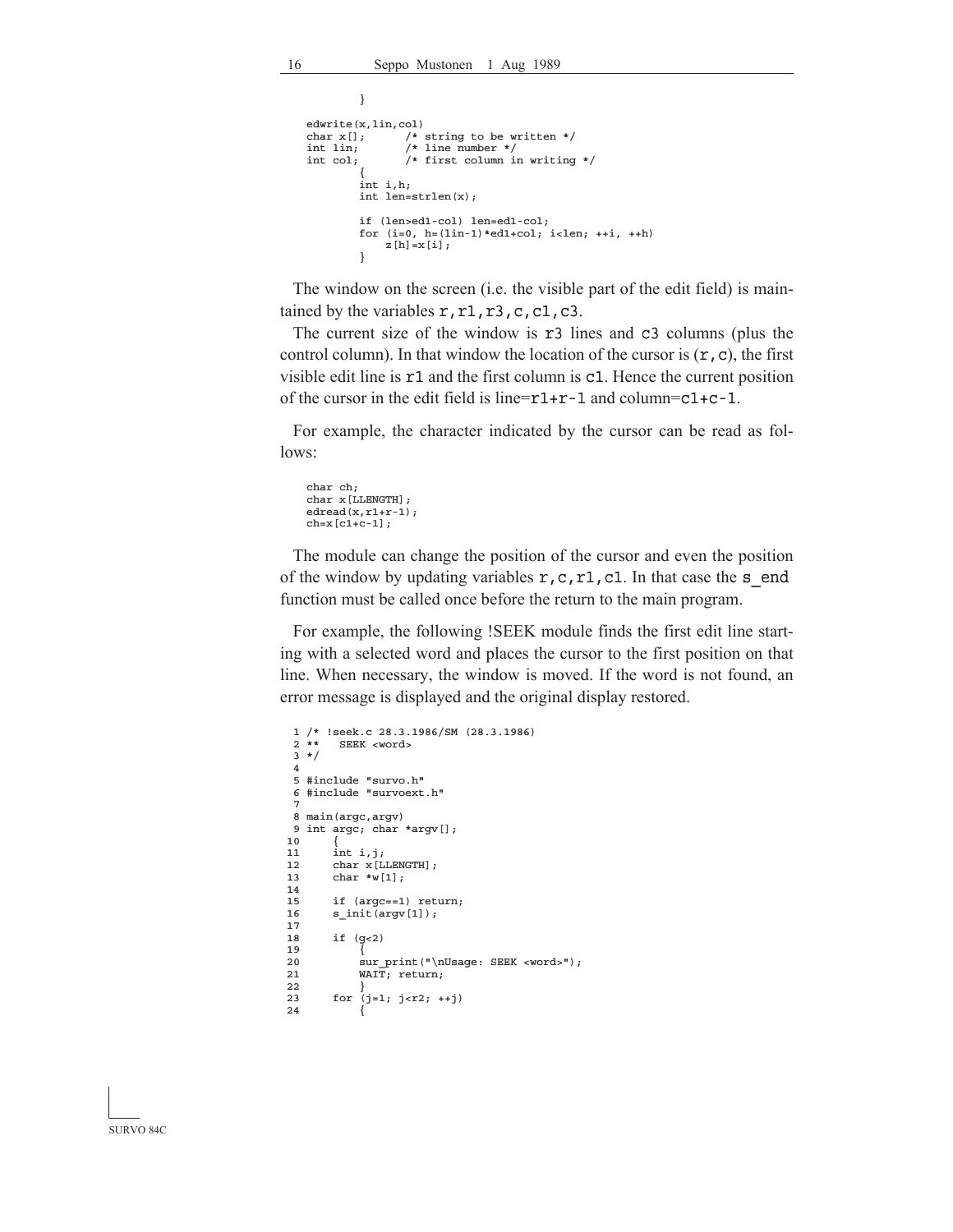```
25 edread(x, j);
26 i=split(x+1,w,1);<br>27 if (strcm0 (w[0].w))if [strcmp(w[0],word[1]) == 0)\frac{28}{29}29 if (j < r1) r1 = j;<br>30 else if (j > r1+r)30 else if (j > r1 + r3 - 1)<br>31 \{ 31 {
32 \quad \text{r1=}j;<br>33 \quad \text{if} \quad (\text{r}) 33 if (r1>r2-r3+1) r1=r2-r3+1;
34 }
35 r=j-r1+1;36 cl=c=1;<br>37 s end (a)
                s end(argv[1]);
 38 return;
 39 }
40 \hspace{1.5cm} \big\} 41 sprintf(sbuf,"\nWord %s not as the first word of any line!"
42 , word[1]); sur_print(sbuf);
 43 WAIT;
 44 }
```
 All the edit lines are scanned (until success) by the loop starting from line 23. The current line is read as string x (line 25) and the actual line  $(x+1)$  without the control character is divided into words by the library function split (line 26). Here only the first word (w[0]) is of interest.

 On line 27 strcmp compares w[0] with word[1] (the word given by the user). If they are the same, a proper window for displaying the line is selected (29-36) and the module ends by updating the parameters by the s end call. If the words are not the same, the search continues and in an entirely unsuccessful case an error message is displayed (on lines 41-43).

#### **5. Shadow lines**

 Various display effects (color, underlining, reversed video, etc.) and other attributes related to characters and edit lines are maintained by *shadow lines*. Normally an edit line has no shadow line, but when at least one character is typed in special display mode (turned on by the FORMAT | key, for example), the SURVO 84C system creates a shadow line for the current line. Shadow lines are as long as normal edit lines, i.e. ed1 bytes and they are saved in the order they are created after the last normal edit line (ed2).

 The shadow lines may contain any kind of characters. Space (blank) is the default and means normal display on the screen. Characters '1', '2', ...,'7' are reserved for the current palette of colors (or display effects). Their actual meaning can be controlled by the user (by editing the auxiliary file SURVO.APU). These and other control codes are also used in printing to produce various special effects.

 The total amount of shadow lines is limited by the system parameter edshad (default is 20). This limit may, however, be changed by the RE-DIM operation. If the user tries to exceed the current limit, the system gives a warning.

If a shadow line becomes empty, the system frees it for subsequent use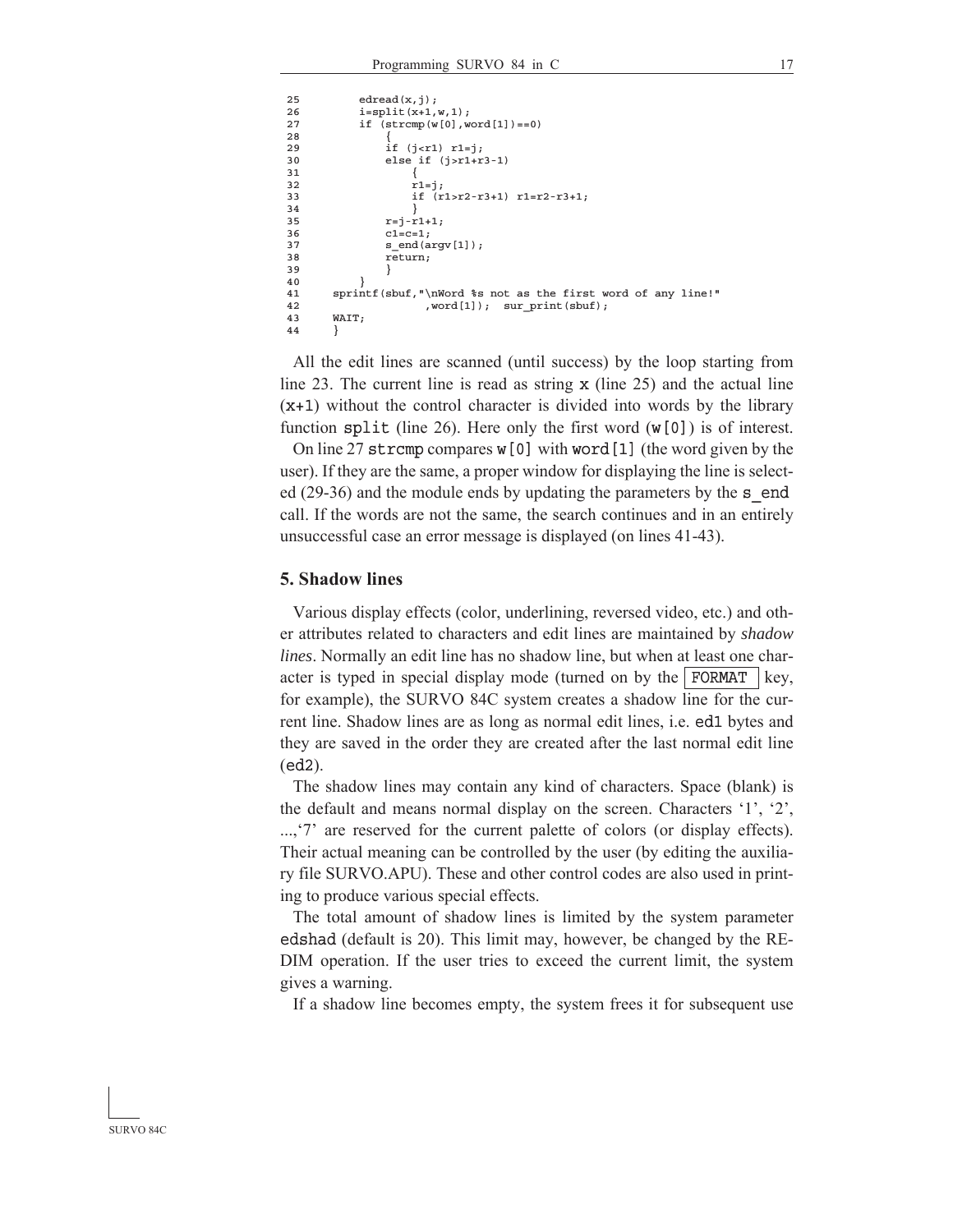in the same edit field.

 The shadow lines can be read and written as normal edit lines. The index of the shadow line for the  $\mathbf{i}^{\text{th}}$  edit line is  $\mathbf{z}$  s [j]. If there is no shadow line,  $zs[j]=0.$ 

The library function shadow create is used to create new shadow lines and shadow test frees the shadow line if it consists of spaces only.

Normally the modules have no need to use shadow lines.

 To illustrate working with shadow lines, we have made a small module !SHADOW which creates and fills all the shadow lines of specific edit lines with a selected character. For example, SHADOW 6,10,7 turns all characters on lines 6-10 to inverse mode and SHADOW 1,END frees each shadow line in the current edit field.

```
 1 /* !shadow.c 28.3.1986/SM (28.3.1986)
  2 SHADOW L1,L2,<shadow_character>
 \frac{1}{3} */
  4 #include "survo.h"
  5 #include "survoext.h"
 6
  7 main(argc,argv)
 8 int argc; char *argv[];
 \overline{9}10 int i, j, j1, j2;<br>11 char ch:
         char ch;
12 char shadow [LLENGTH];
 13
14 if (argc==1) return;<br>15 s init (argy[1]);
         s_init(argv[1]);
16 i\bar{f} (g<3)
17 \overline{\ }18 sur_print("\nUsage: SHADOW L1, L2, <shadow_character>");
 19 WAIT; return;
 20 }
\frac{21}{22}\verb|j1=edline2(word[1],1,1); if (j1==0) return;
23 j2=edline2(word[2],j1,1); if (j2==0) return;<br>24 if (g>3) ch=*word[3]; else ch='';
25 for (i=0; i < i+1; ++i) shadow[i] = ch;26 shadow \text{[ed1-1]} = \text{EOS}; 27
 28 for (j=j1; j<=j2; ++j)
\frac{29}{30}if (zs[j]=0) 31 {
32 i=shadow\_create(j);<br>33 if (i<0) return:if (i<0) return;
 34 }
              edwrite(shadow,zs[j],1);
36 if (ch=='') shadow_test(j);
\begin{array}{cc} 37 & & \text{ } \\ 38 & & \text{ } \end{array} 38 }
```
 When referring to edit lines, both line numbers and line labels may be used in SURVO 84C. Line labels are one character symbols written in the control column of the edit field. Thus in modules which take line labels as their parameters (as !SHADOW above) both alternatives must be supported. This is done simply by using the library function edline2. It was employed twice in !SHADOW (lines 22-23).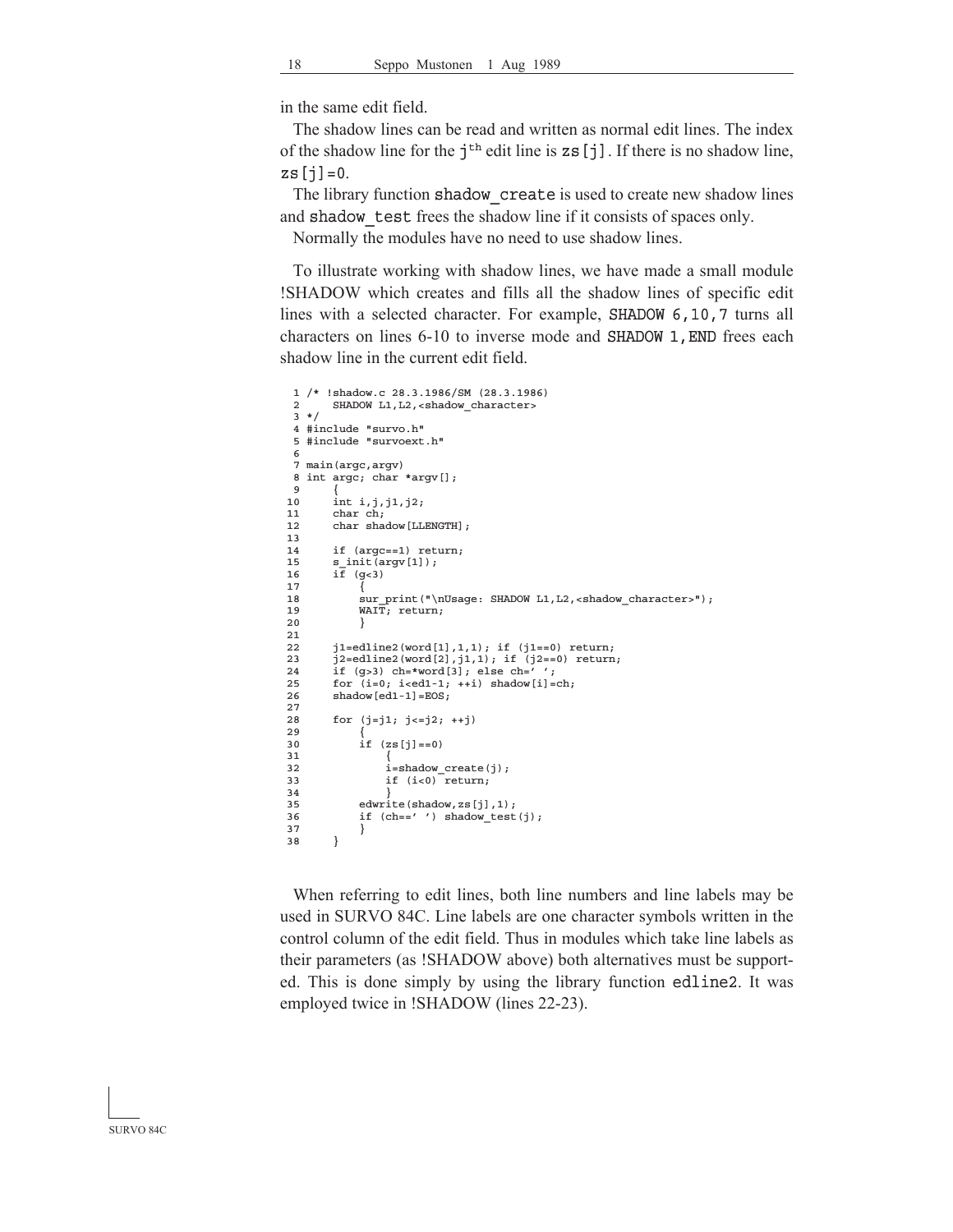### **6. Space allocation**

 SURVO 84C modules are usually large model programs and compiled with the /AL option of the Microsoft C compiler. Small modules could also be in small model mode, but the current SURVO 84C libraries support only the large model. In large model programs there are no limitations for the size of code and data except the total memory available. In 16 bit micros we additionally have the limit 64KB for each data item (array). We have the same limitation, too, for the code in each compiland, but this is never a real problem, since one module (if reasonably written) is divided into compilands of much smaller size.

 Within these limitations each module should be written so that space is allocated according to each application separately. This means that all vectors and matrices, etc. should get their dimensions dynamically during the run.

 However, temporary arrays whose sizes depend on the line length of the edit field, are typically dimensioned by using the SURVO 84C system constant LLENGTH and its multiplicities. The current value of LLENGTH is 256 and it implies the maximum line length of the edit field to be 253. Another constant is LNAME (current value 64) which is used for names of files (pathnames) etc.

 In some cases the maximum number of columns (or maximum number of words or numbers on a single edit line) is critical for some arrays. The system constant EP4 (current value 100) gives that limit. The counterpart of EP4 in the SURVO.APU file is the system parameter ep4 which may be used in dynamic space allocation for arrays related to number of columns in the edit field.

 Matrices should always be defined as one-dimensional arrays and their elements should be saved columnwise. Thus the element on row i and column j of a m<sup>\*</sup>n matrix A will be  $A[i+n*]$  where  $i=0,1,\ldots,m-1$  and  $j=0,1,\ldots,n-1$ . In all arrays the base value for the indices is 0. In output, however, the base value is always 1.

 Since double precision should normally used in matrix compuations, the largest square matrix (within the 64KB limit) is  $90 \times 90$ .

 Some of the library functions make their own space reservations. For example, when a data set (SURVO DATA) is opened by the data open function, memory is allocated for all arrays pointed to by members of this structure.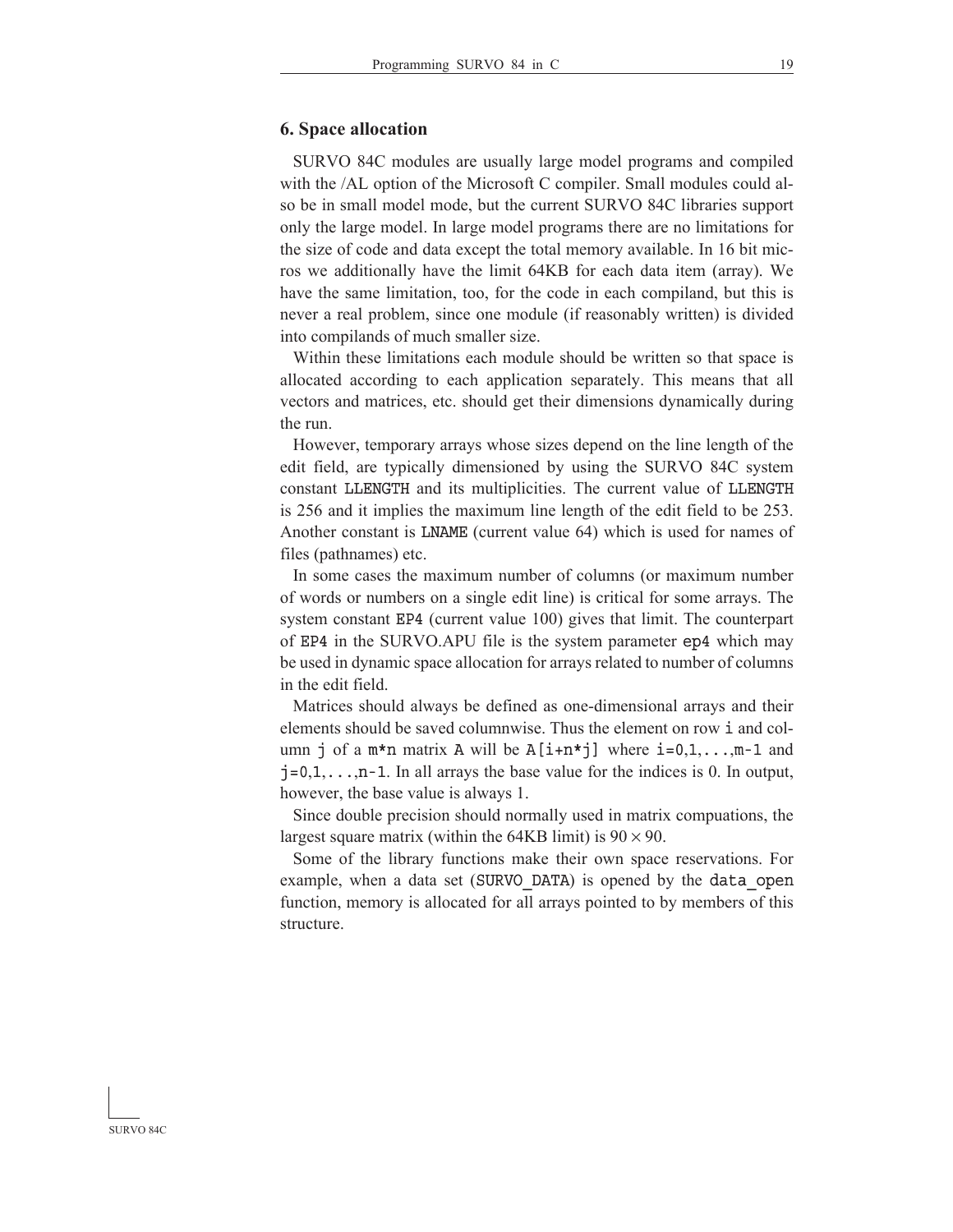### **7. Include files**

 Various system constants, variables and macros are defined in include files survo.h, survoext.h and survodat.h.

In all standard SURVO 84C compilands, survo.h and survoext.h must be included. In compilands working with SURVO 84C data (lists, tables, files, etc.) or using extra specifications, also survodat.h should be observed.

The most important constants defined in survo.h are the following (current values in parentheses):

| EP4            | Maximum number of 'words' on one edit line (100) |
|----------------|--------------------------------------------------|
| LLENGTH        | Maximum length of a 'word' or a 'line' (256)     |
| <b>T.NAMF</b>  | Maximum length of a pathname (64)                |
| <b>MAXPARM</b> | Maximum number of 'words' in a command (24)      |

The following macros, defined in survo.h, are available for the screen control etc.:

| WAIT                   | halts the process and displays the message 'Press'  |
|------------------------|-----------------------------------------------------|
|                        | <i>any key!</i> ' until the user has pressed a key. |
| CLS                    | clears the screen.                                  |
| LOCALE((int)r, (int)c) |                                                     |
|                        | The cursor will be located on line r and column c.  |
| ERASE                  | erases the current line.                            |
| BEEP                   | gives a sound signal.                               |
| CURSOR OFF             | makes the cursor invisible.                         |
| CURSOR ON              | displays a normal cursor.                           |
| CURSOR INS             | displays an extended cursor (used in insert mode).  |
|                        | CURSOR POS((int $*)$ prow, (int $*)$ pcol)          |
|                        | saves the current row and column of the cursor in   |
|                        | *prow and *pcol.                                    |
|                        | $SCROLL UP((int)lin1, (int)lin2, (int) n)$          |
|                        | scrolls the lines from lin1 to lin2 n steps         |
|                        | upwards.                                            |
|                        | SCROLL DOWN((int)lin1,(int)lin2,(int)n)             |
|                        | scrolls the lines from lin1 to lin2 n steps         |
|                        | downwards.                                          |
| PR UP                  | moves the cursor one step upwards.                  |
| PR DOWN                | moves the cursor one step downwards.                |
| PR RIGHT               | moves the cursor one step to the right.             |

SURVO 84C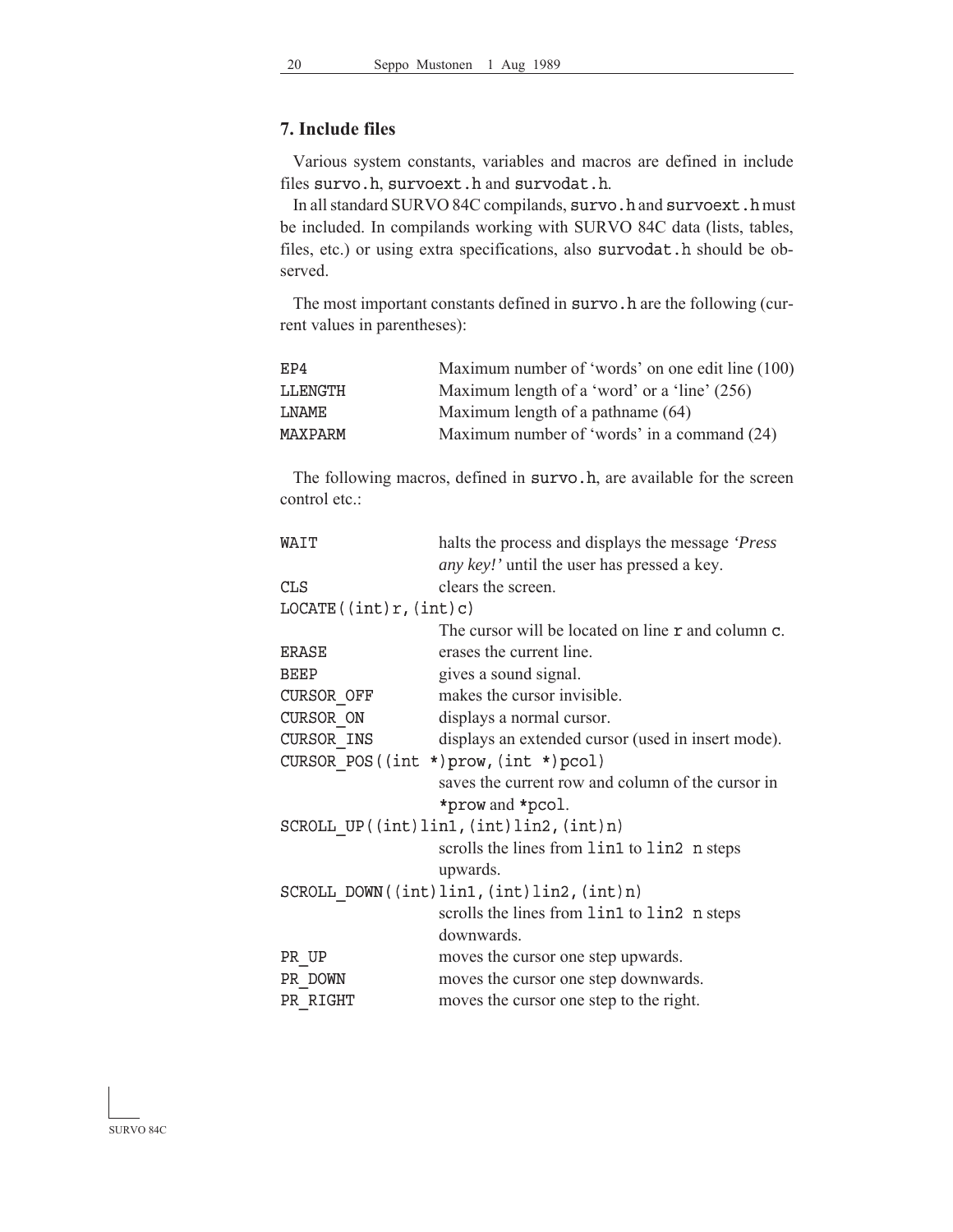| PR LEFT  | moves the cursor one step to the left.       |
|----------|----------------------------------------------|
| PR ENRM  | sets the normal display mode (shadow blank). |
| PR EBLD  | sets the bold mode (shadow 1).               |
| PR ESUB  | sets the subscript mode (shadow 2).          |
| PR ESUP  | sets the superscript mode (shadow 3).        |
| PR EUDL  | sets the underlining mode (shadow 4).        |
| PR EBLK  | sets the blinking mode (shadow 5)            |
| PR EOVR  | sets the oblique mode (shadow 6)             |
| PR EINV  | sets the inverse mode (shadow 7)             |
| PR EINV2 | sets the secondary inverse mode (shadow 8)   |
| PR EBLD2 | sets the secondary bold mode (shadow 9).     |
|          |                                              |

### **8. Libraries**

 The ready-made tools for programming SURVO 84C modules have been collected in the following libraries:

| SURVO.LIB   | Functions for general system control,                   |
|-------------|---------------------------------------------------------|
|             | management of the edit field,                           |
|             | data management, specifications, sucros, and prompts    |
|             | SURVOMAT.LIB Routines for matrix management and algebra |
| DISTRIB.LIB | Continuous statistical distributions (by T.Patovaara)   |

 All the functions in these libraries have been compiled in the large memory model. The functions will now be described separately for each library.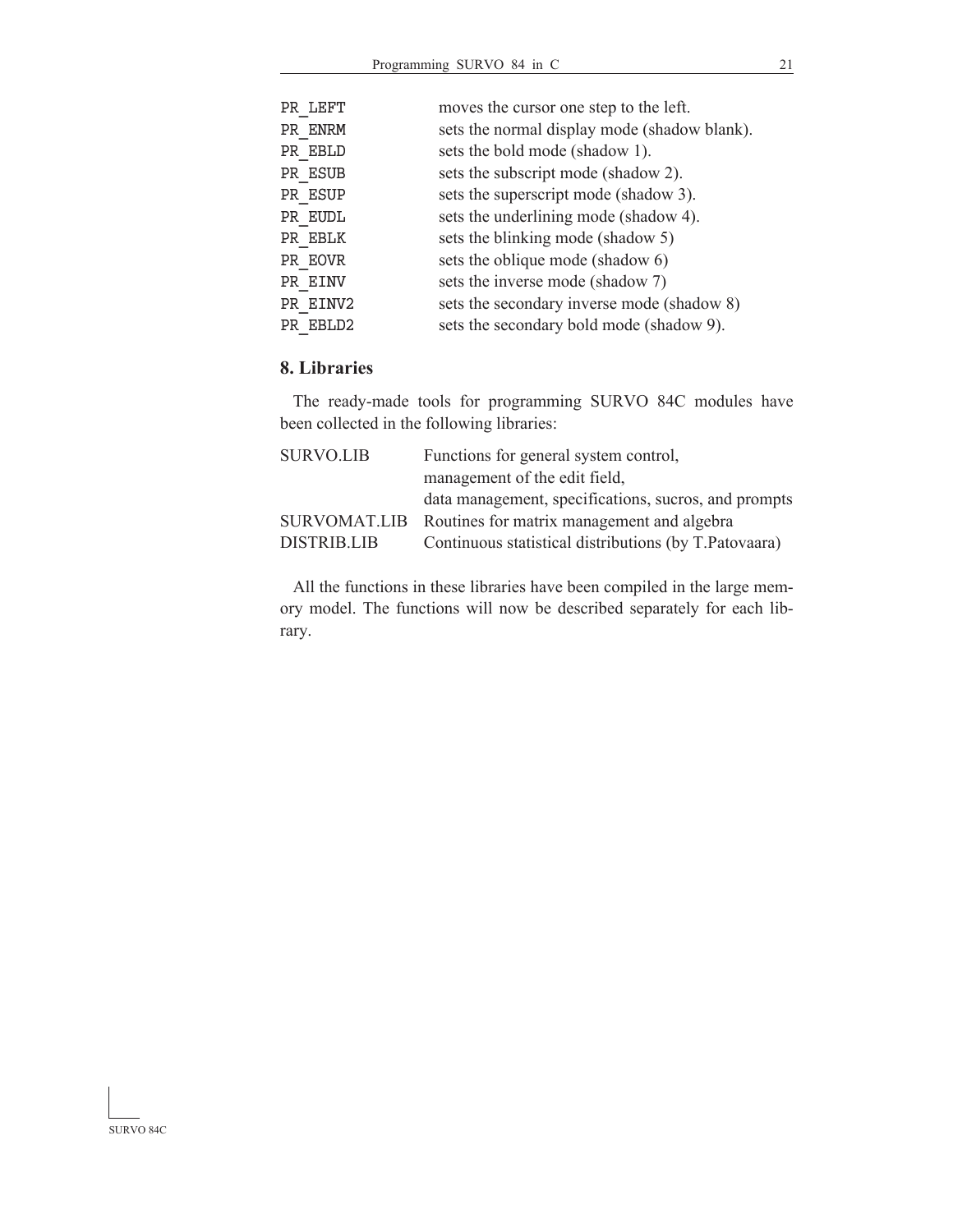### **8.1 Library SURVO.LIB**

# **activated**

#### **Summary**

```
int activated(data,character)
SURVO_DATA *data; /* pointer to data structure */
char character; /* activation character */
```
### **Description**

 The **activated** function finds the first variable which has been activated by character in data opened by data open or data open2.

### **Return Value**

**activated** returns # of variable or -1 if no variable has been activated by character.

**See Also mask, varfind**

**Example** int i; int weight variable; SURVO\_DATA dat;

```
i=data open("TEST", &dat);
if (i<0) return;
weight_variable=activated(&dat,'W');
```
**\* \* \***

# **conditions**

```
Summary
int conditions(data)
SURVO_DATA *data; /* pointer to data structure */
```
### **Description**

The **conditions** function reads and tests the IND and CASES specifica-

### **SURVO.LIB**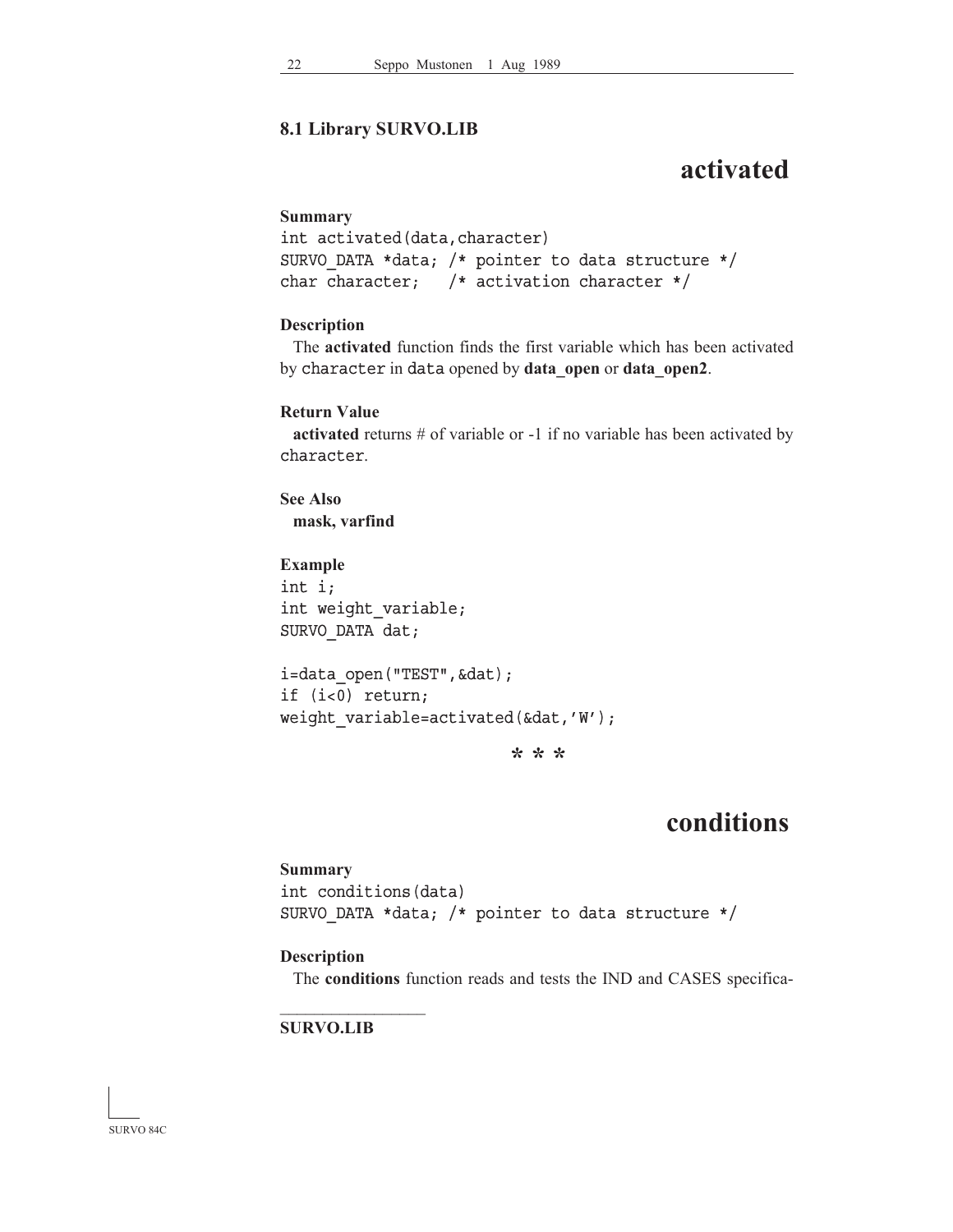tions according to data opened by **data\_open** or **data\_open2**.

**conditions** can be called only once in each SURVO 84C module and it forms the basis for data scanning where **unsuitable** is the function for eliminating those observations (records) which do not satisfy the IND and CASES restrictions.

#### **Return Value**

**conditions** returns 1 if IND and CASES specifications have been written correctly. In case of an error -1 is returned.

**See Also unsuitable**

**Example** int i; SURVO\_DATA dat;

i=data open("TEST", &dat); if (i<0) return; i=conditions(&dat); if (i<0) { data close(&dat); return; }

**\* \* \***

## **create\_newvar**

#### **Summary**

```
int create_newvar(data,name,type)
SURVO_DATA *data; /* pointer to data structure */
char *name; /* name of new variable */
char type; /* type 1,2,4,8 or S of new var. */int len; /* length of field (S type only) */
```
#### **Description**

The **create newvar** function creates a new variable with the name name and of the type type for data data which has to be opened by **data\_ open2** of the form data open2 (name, data, 1, 0, 0); .

 The length of the field in case of a string (S) variable, is given by len. In numeric variables the length is determined by type and len is not used.

**SURVO.LIB**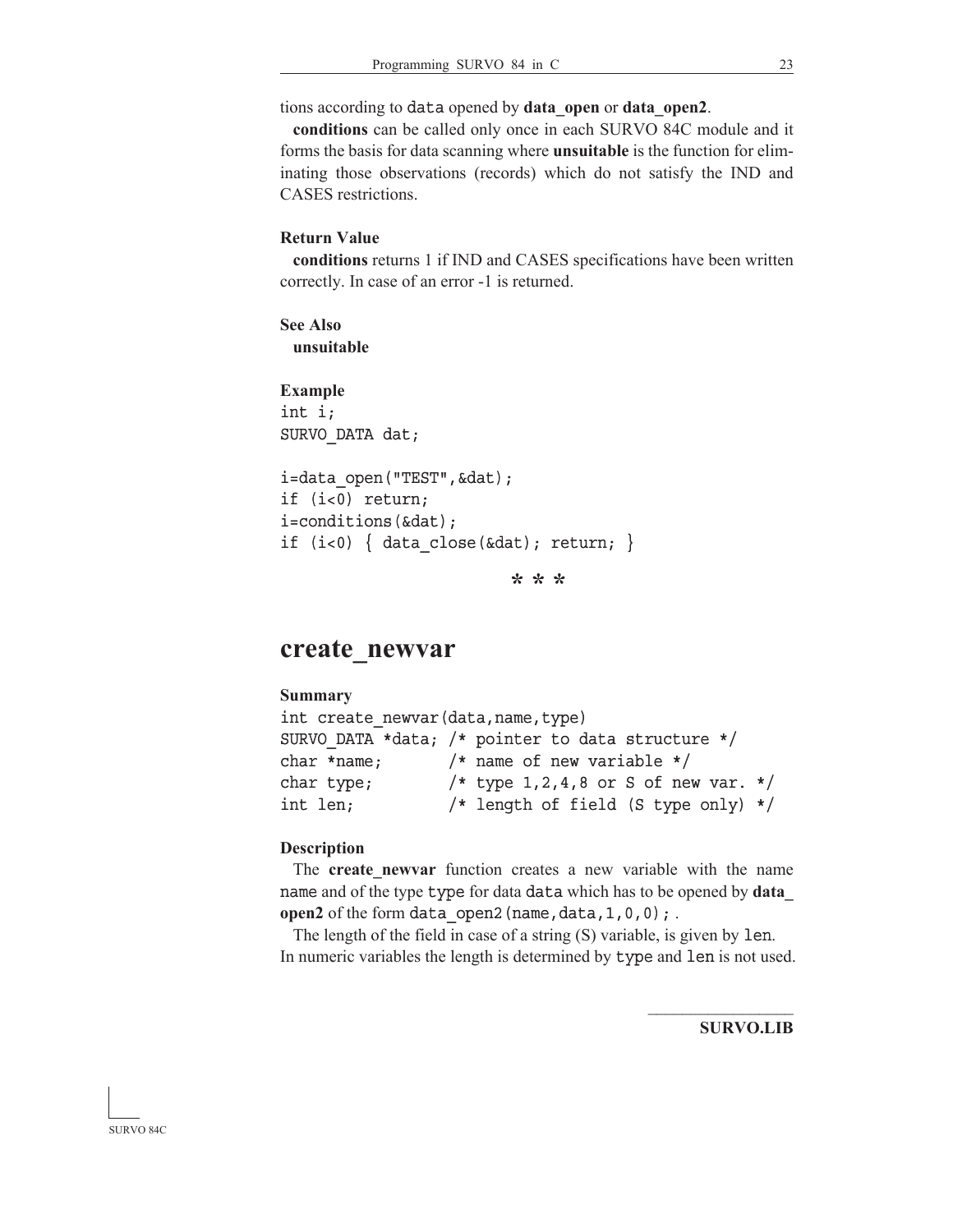### **Return Value**

**data\_load** returns the index  $(0,1,2,...,data-\mu-1)$  of the new variable and -1 if there is no room for new variables or the data representation does not permit creation of new variables.

```
See Also
 data_save
Example
int i;
long j;
SURVO_DATA dat;
i=data_open2("TEST",&dat,1,0,0);
if (i<0) return;
i=create_newvar(&dat,"COUNT",'2');
if (i>=0)for (j=1L; j<=dat.n; ++j)data save(&dat,j,3,MISSING8);
/* open TEST, create a new variable COUNT of
    integer type and save missing values in it. */
```
**\* \* \***

# **data\_alpha\_load**

```
Summary
int data_alpha_load(data,j,i,string)
SURVO_DATA *data; /* pointer to data structure */
long j; /* # of observation (record) */int i; /* # of variable (field) */char *string; /* pointer to data value */
```
#### **Description**

The **data alpha load** function reads the value of the  $j<sup>th</sup>$  observation in variable # i  $(i=0,1,\ldots,d$ ata->m-1) as a null-terminated string from data opened by **data\_open** or **data\_open2**.

Only variables of string (S) type can be loaded by **data\_alpha\_load**.

### **SURVO.LIB**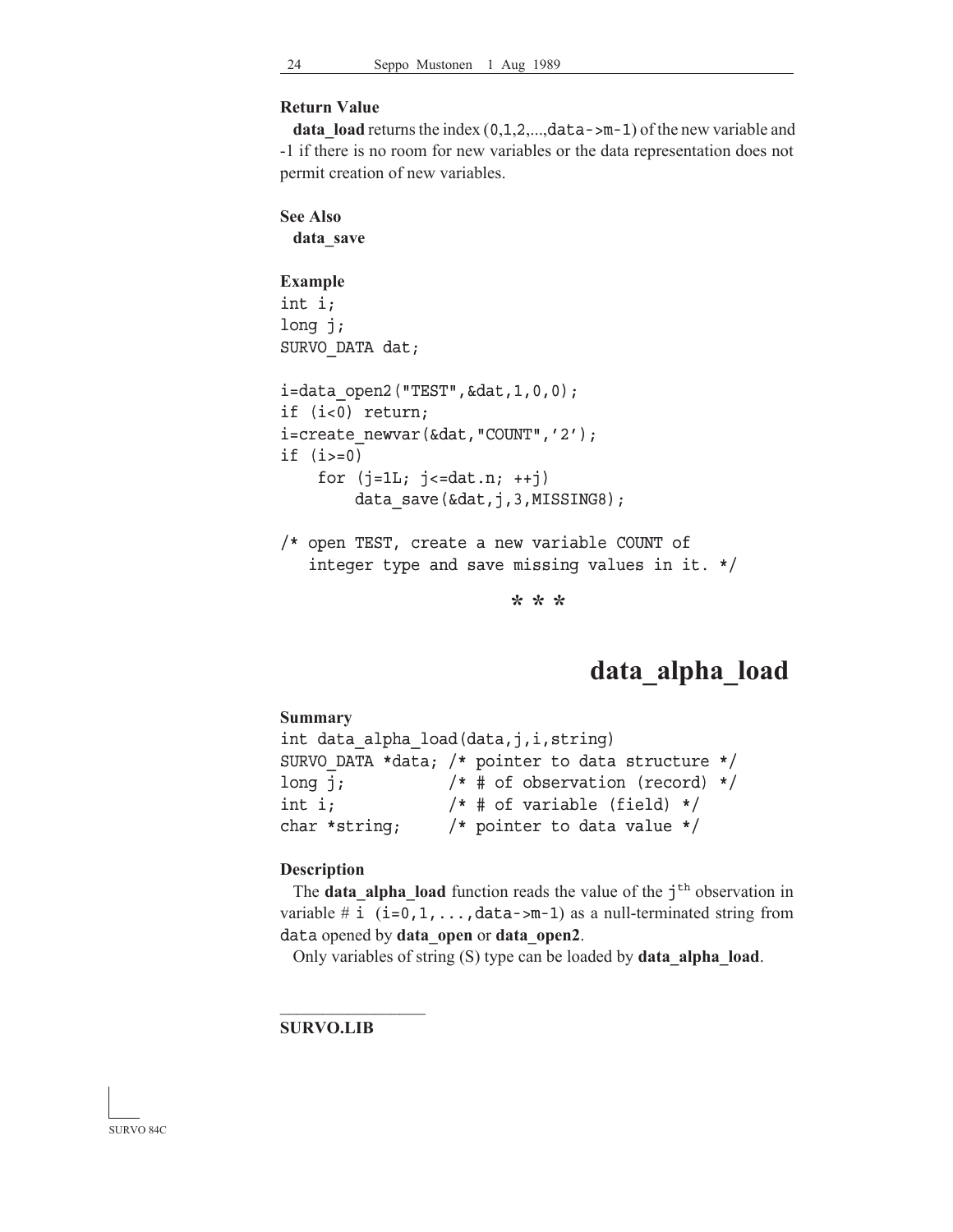```
Return Value
```
**data\_alpha\_load** returns 1 if the value is found. Otherwise -1 is returned.

```
See Also
 data_load
Example
int i;
long j;
char value[LLENGTH];
SURVO_DATA dat;
i=data_open("TEST",&dat);
if (i<0) return;
sprintf(sbuf,"\nValues of variable %s:",dat.varname[3]);
sur print(sbuf);
for (j=dat.11; j<=dat.12; ++j) {
 data alpha load(&dat,j,3,value);
   sprintf(sbuf,
       "\nValue of var. # %d in obs. # %ld is %s",
                    i+1,j,value); sur_print(sbuf);
   }
/* open TEST and print values of var. #4 as strings */
```
**\* \* \***

# **data\_close**

**Summary** int data\_close(data) SURVO\_DATA \*data; /\* pointer to data structure \*/

### **Description**

 The **data\_close** function closes data opened by **data\_open** or **data\_ open2** and frees the space allocated for data.

### **Return Value**

There is no return value.

**SURVO.LIB**

 $\mathcal{L}_\text{max}$ 

SURVO 84C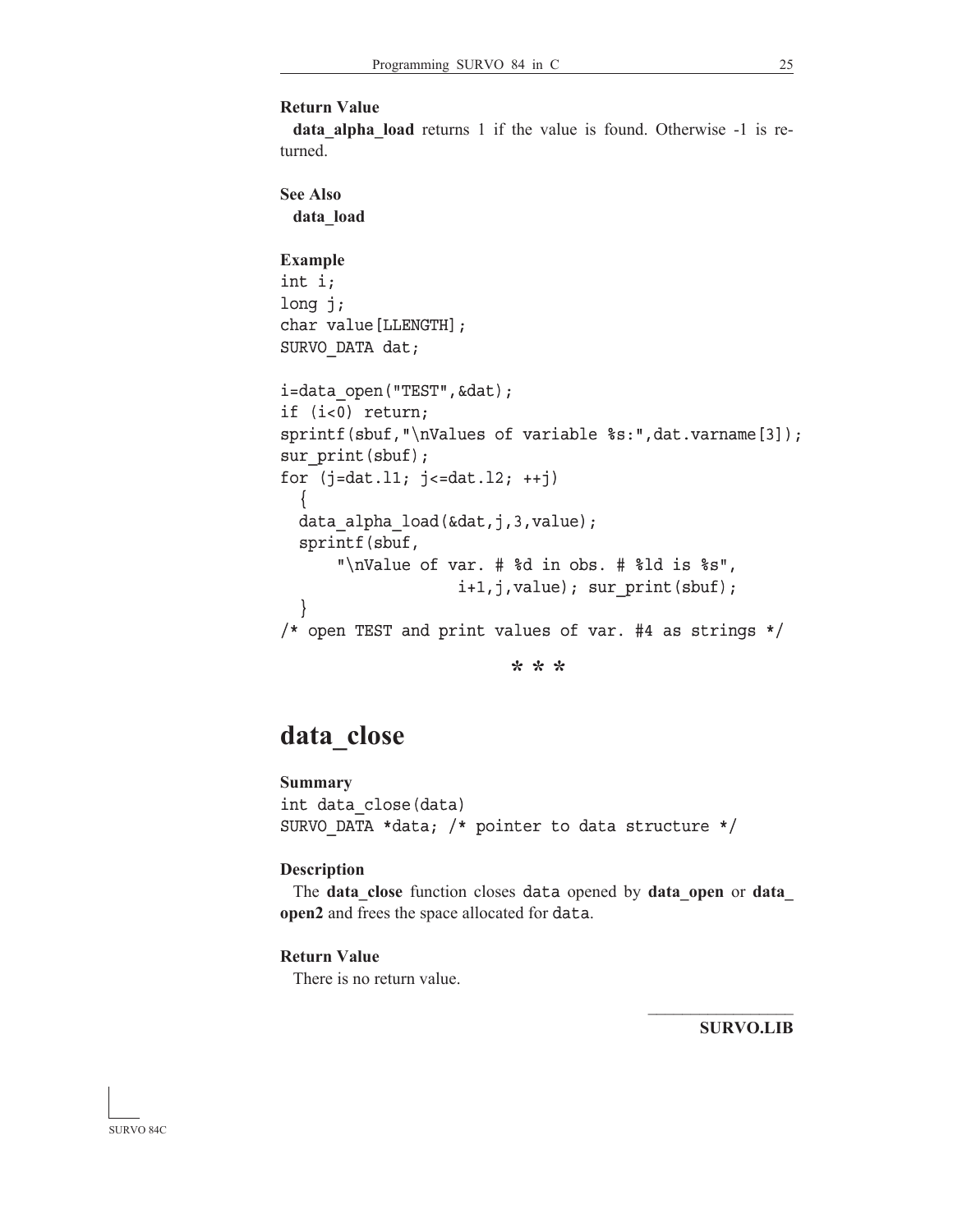**See Also data\_open, data\_open2**

**Example** SURVO\_DATA dat; data close(&dat);

**\* \* \***

# **data\_load**

```
Summary
int data_load(data,j,i,px)
SURVO_DATA *data; /* pointer to data structure */
long j; /* # of observation (record) */
int i; /* # of variable (field) */double *px; /* pointer to data value */
```
### **Description**

The **data** load function reads the value \*px of the  $j<sup>th</sup>$  observation in variable  $\#$  i  $(i=0,1,\ldots,d$ ata->m-1) from data opened by **data\_open** or **data\_open2**.

 Both numeric (N) and string (S) fields can be loaded by **data\_load**. In the latter case the string value is converted to double by the standard function **atof**.

### **Return Value**

data load returns 1 if the value is found. Otherwise -1 is returned.

**See Also data\_alpha\_load**

**SURVO.LIB**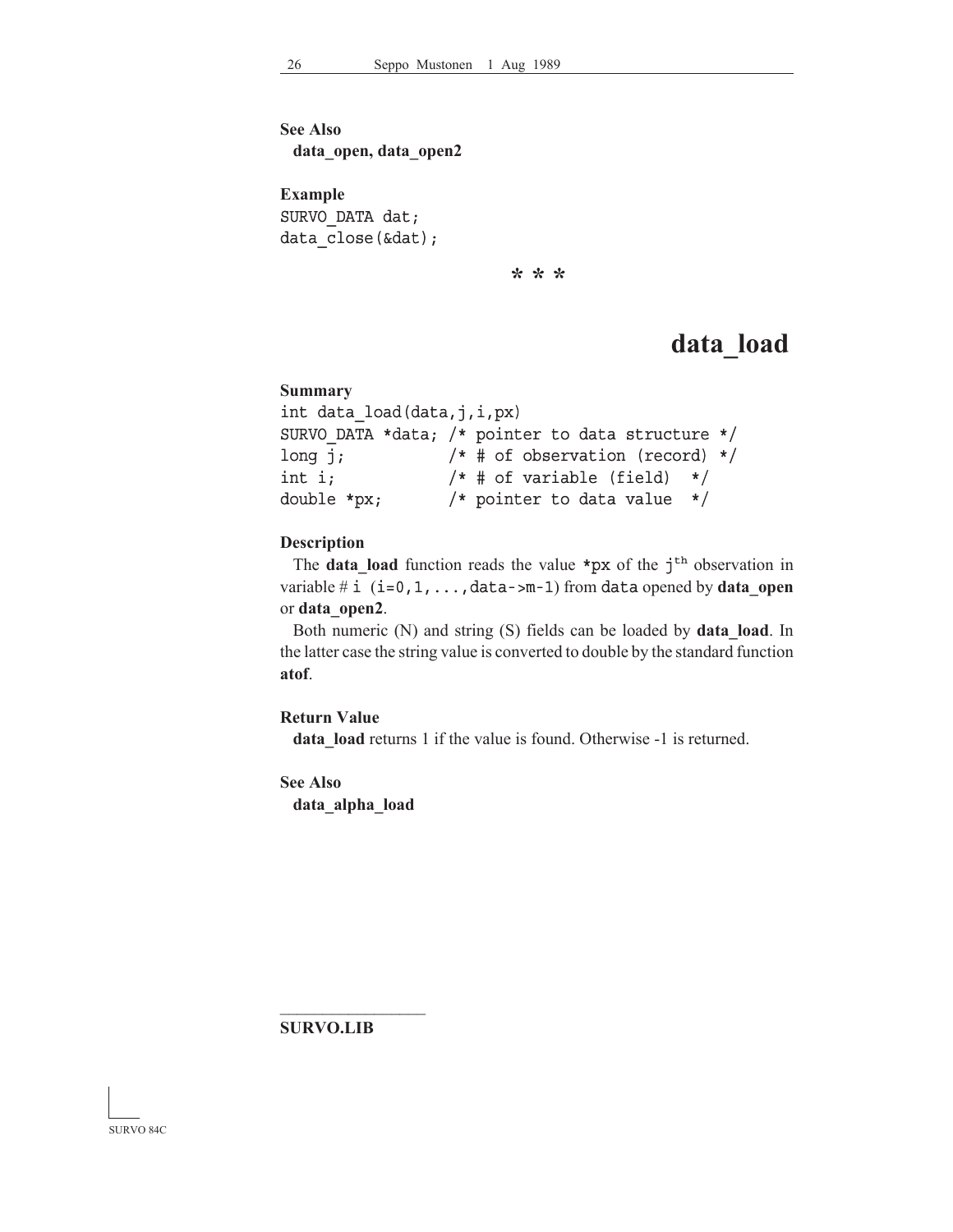```
Example
int i;
long j;
double x;
SURVO_DATA dat;
i=data open("TEST", &dat);
if (i<0) return;
sprintf(sbuf,"\nValues of variable %s:",dat.varname[3]);
sur print(sbuf);
for (j=dat.11; j<=dat.12; ++j)\left\{\right\}data load(\&dat,j,3,\&x); sprintf(sbuf,
          "\nValue of var. # %d in obs. # %ld is %f",
                           i+1,j,x; sur print(sbuf);
 }
/* open TEST and print values of var. #4 */
                          * * *
```
**data\_open**

```
Summary
int data_open(name,data)
char *name; /* name of SURVO 84C data */
SURVO_DATA *data; /* pointer to data structure */
```
### **Description**

The **data** open function opens the SURVO 84C data specified by name. data is a pointer to the SURVO\_DATA structure. The structure type SURVO DATA is defined in survodat.h as follows:

#define SURVO\_DATA struct survodata

```
SURVO_DATA
 {
 SURVO_DATA_MATRIX d1; /* data matrix structure */
 SURVO_DATA_FILE d2; /* data file structure */<br>int type; /* 1=data matrix 2=data f
                                     /* 1=data matrix 2=data file
 3=data list 4=matrix file *<br>char *pspace; \overline{\phantom{a}} /* pointer to allocated space
 char *pspace; <br> /* pointer to allocated space */ <br> int m; <br> /* # of variables */ <br> /
 int m; \begin{array}{ccc} \n\text{int m} \\
\text{long n} \\
\end{array} /* \# \text{ of variables } *//* # of observations */int m_act; \begin{array}{ccc} \n\text{int m act}; \\
\text{long 11,12;} \\
\end{array} /* selected observations */
```
**SURVO.LIB**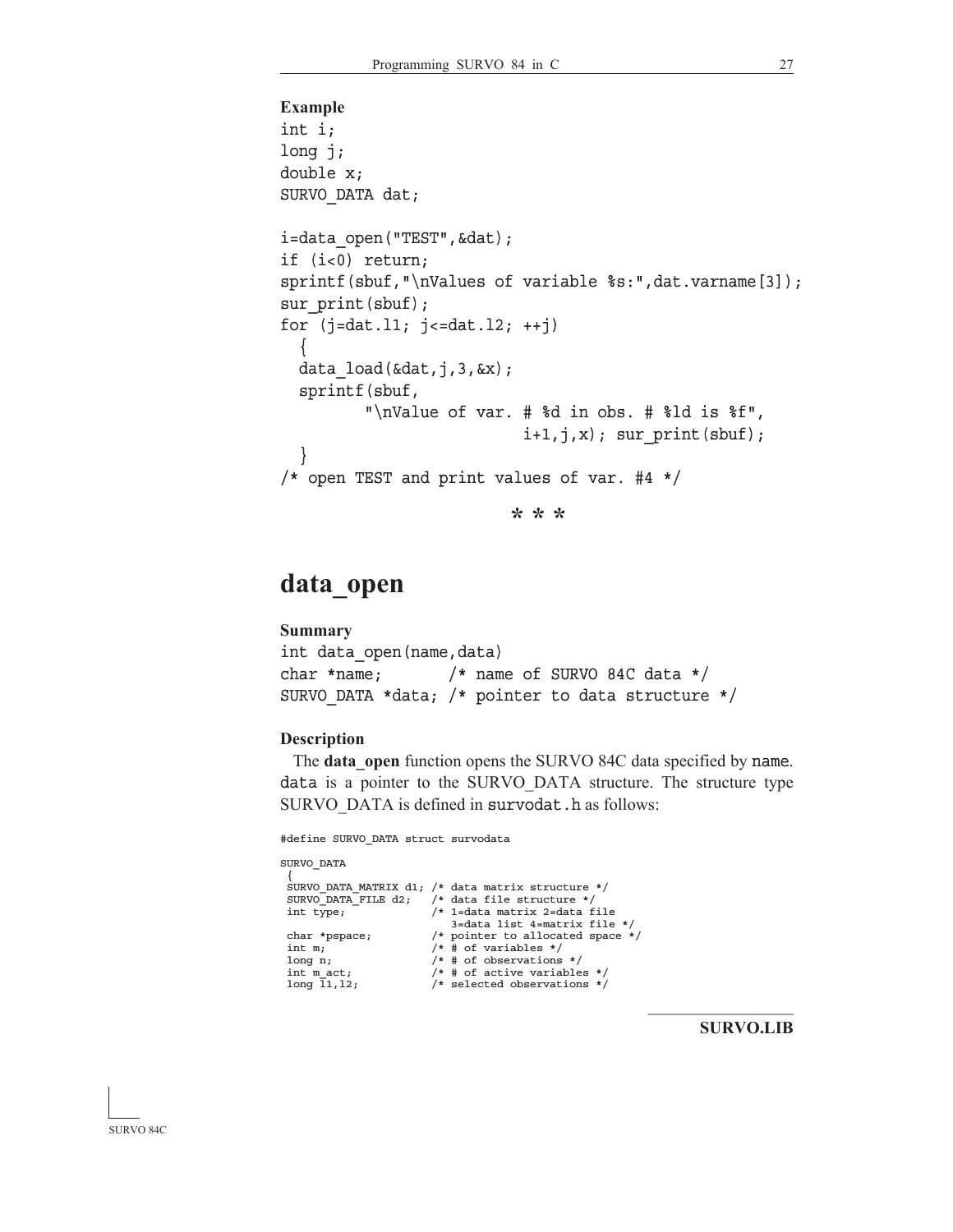```
int typelen; \begin{array}{ll} \n/ * \# \text{ of attributes for variables } */\n\text{int} *v; \n\end{array}<br>
\begin{array}{ll} \n/ * \text{ indices of active variables } */\n\end{array}/* indices of active variables */char **varname; x^2 /* names of variables */<br>int *varlen; x^2 /* lengths of variables
int *varlen; \begin{array}{ccc} \n\text{int} & \text{*valens} & \text{*} \\
\text{char} & \text{*valtype} & \text{*upes} & \text{etc.} & \text{of} & \text{variables}\n\end{array}char **vartype; \overline{\phantom{a}} /* types etc. of variables */<br>int *varpos; \overline{\phantom{a}} /* positions of variables */
                                                      /* positions of variables */
 } ;
```
 SURVO 84C supports four different forms of data. Data may be located in the current edit field as a data matrix or a data list, or in a SURVO 84C data file or in a SURVO 84C matrix file. All forms of data can be accessed by **data\_open**.

 Usually, when writing SURVO 84C modules it is not necessary to know the type of the data (given by the structure member type).

data open(name,data);

is equivalent to

data open2(name,data,0,0,0);

which means that, in case of a data file, the data is opened with space allocated for defined variables (fields) only, with short names (of 8 bytes) for variables,

and without text information.

This is usually sufficient in statistical operations.

### **Return Value**

**data** open returns 1 if the file was succesfully opened and -1 otherwise. In the latter case an error message *SURVO 84 data 'name' not found!* is displayed.

**See Also**

**data\_open2, data\_close, data\_load, data\_alpha\_load**

### **Example**

int i; SURVO\_DATA dat; i=data open("TEST", &dat); if (i<0) return;

**\* \* \***

#### **SURVO.LIB**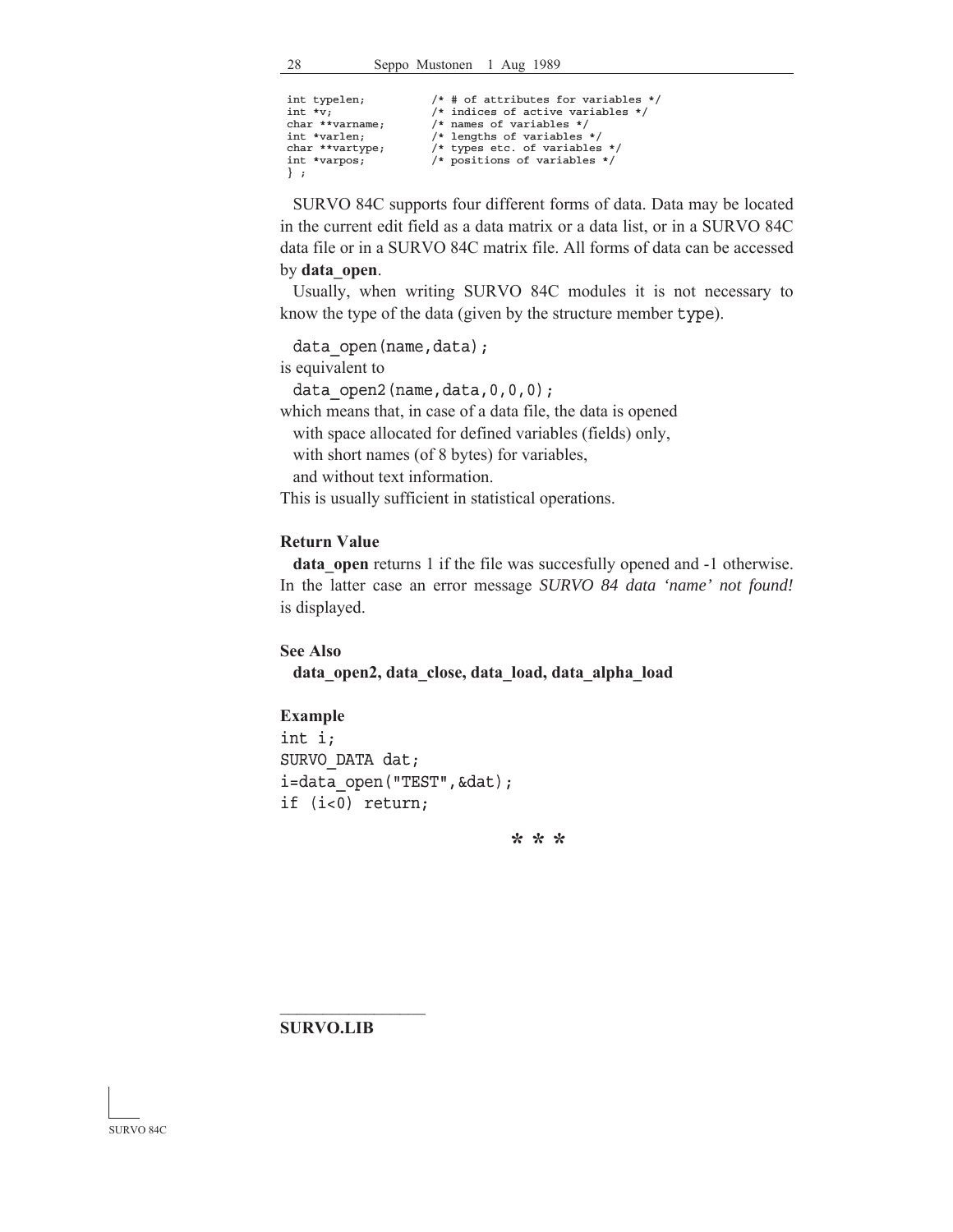# **data\_open2**

### **Summary**

| int data open2 (name, data, p1, p2, p3) |                                                   |  |
|-----------------------------------------|---------------------------------------------------|--|
| char *name;                             | $/*$ name of SURVO 84C DATA $*/$                  |  |
|                                         | SURVO DATA *data; /* pointer to data structure */ |  |
| int $p1$ ;                              | /* space for variables indicator $*/$             |  |
| int $p2;$                               | /* name length indicator $*/$                     |  |
| int $p3;$                               | /* text indicator $*/$                            |  |

### **Description**

The **data** open2 function opens the SURVO 84C data specified by name. data is a pointer to the SURVO\_DATA structure (See **data\_open**).

 The parameters p1,p2,p3 indicate various extensions when data is a SURVO 84C data file.

- If  $p1=0$ , space will be allocated for defined variables (fields) only (i.e. for data->m variables). Otherwise space is available for all possible variables  $(i.e. for data  $\text{min}$  variables).$ If  $p2=0$ , space will be allocated for short names (of 8 bytes)
	- of variables (fields), otherwise space is available for full length  $(data - > d2.1 bytes)$  names of variables.
- If  $p3=0$ , no text information is loaded. Otherwise space is allocated for general text information saved in the data file. The text lines are referred to by pointers data->d2.fitext $[i], i=0,1,\ldots$ ,data->d2.textn.

### **Return Value**

**data\_open2** returns 1 if the file was succesfully opened and -1 otherwise. In the latter case the error message *SURVO 84 data 'name' not found!* is displayed.

### **See Also**

**data\_open, data\_close, data\_load, data\_alpha\_load**

**SURVO.LIB**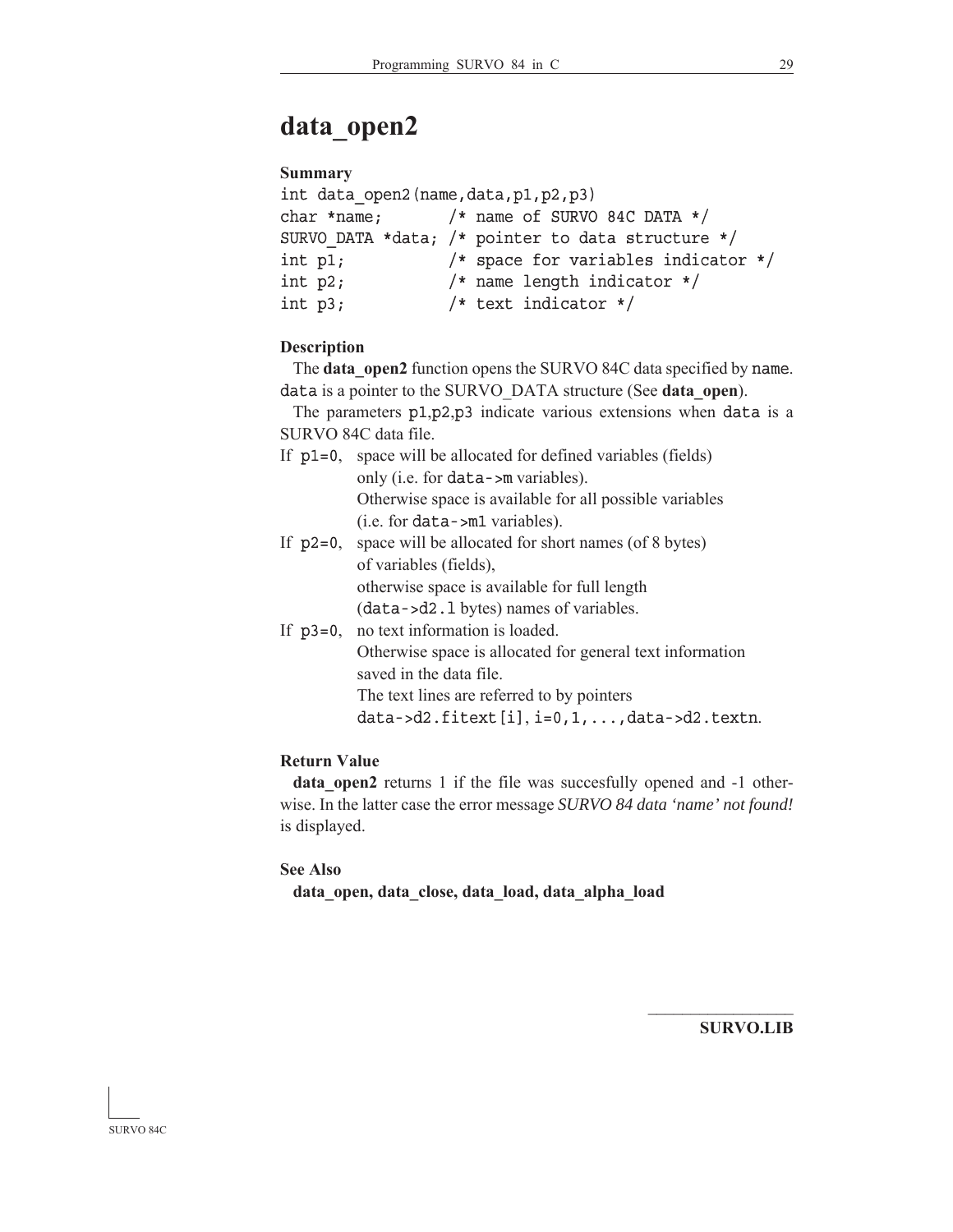```
Example
int i;
SURVO_DATA dat;
i=data_open2("TEST",&dat,1,1,1);
if (i<0) return;
```
**\* \* \***

# **data\_save**

### **Summary**

```
int data_save(data,j,i,x)
SURVO_DATA *data; /* pointer to 84 data structure */
long j; /* # of observation (record) */int i; /* # of variable (field) */double x; /* value to be saved */
```
### **Description**

The **data** save function saves the value x of the j<sup>th</sup> observation in variable  $\#$  i  $(i=0,1,\ldots,d$ ata->m-1) for data opened by **data\_open** or **data\_open2**.

 Only numeric values can be saved by **data\_save**. If the field for saving is a string field, value x is converted to a string.

### **Return Value**

**data\_save** returns -1 if the field for saving is protected or the data representation does not permit saving.

**See Also**

**data\_load, create\_newvar**

**SURVO.LIB**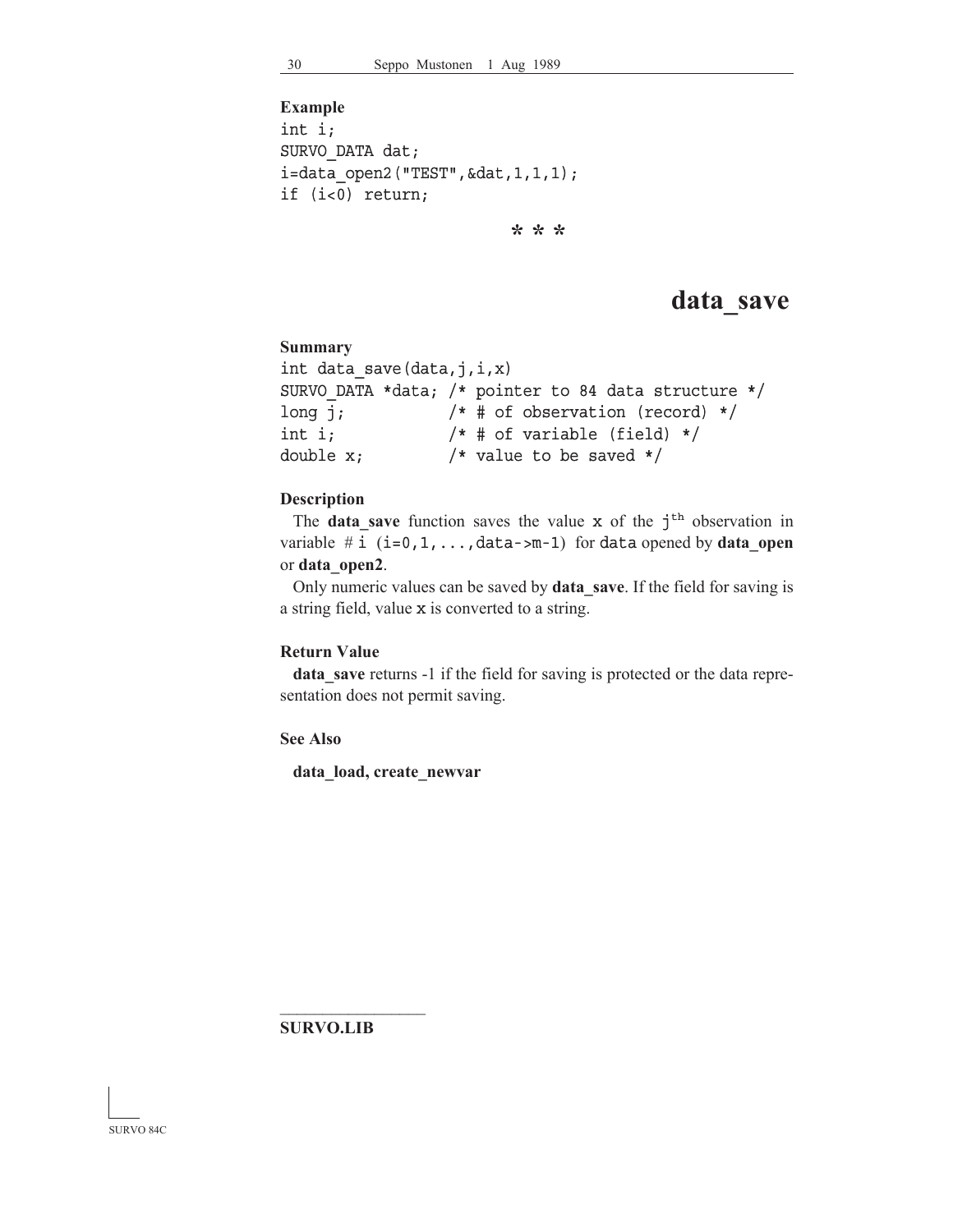### **Example**

```
int i;
long j;
SURVO_DATA dat;
i=data open("TEST", &dat);
if (i<0) return;
for (j=1L; j<=dat.n; ++j)data save(&dat,j,3,MISSING8);
/* open TEST and save missing values in
    all observations of field #3 */
```
**\* \* \***

# **edline2**

### **Summary** int edline2(label,j,error) char \*label; /\* null-terminated string \*/ int j; /\* first edit line to be scanned \*/ int error; /\* display of error \*/

#### **Description**

 The **edline2** function searches for the first occurrence of label in the control column starting from line j in the edit field. If the edit line is not found, message *Line 'label' not found!* is displayed. However, if error is 0, no message is produced.

label can be a line number 1,2,... or a line label consisting of one character or of the form END, END-1, END-2, END+1, etc., where END refers to the last non-empty line in the current edit field or of the form CUR, CUR+1, etc., where CUR refers to the current line. Thus **edline2** covers all the possibilities the user may employ when referring to lines in SURVO 84C operations.

### **Return Value**

**edline2** returns the index of the first edit line found with label and 0, if no edit line with label exists in the current edit field.

**SURVO.LIB**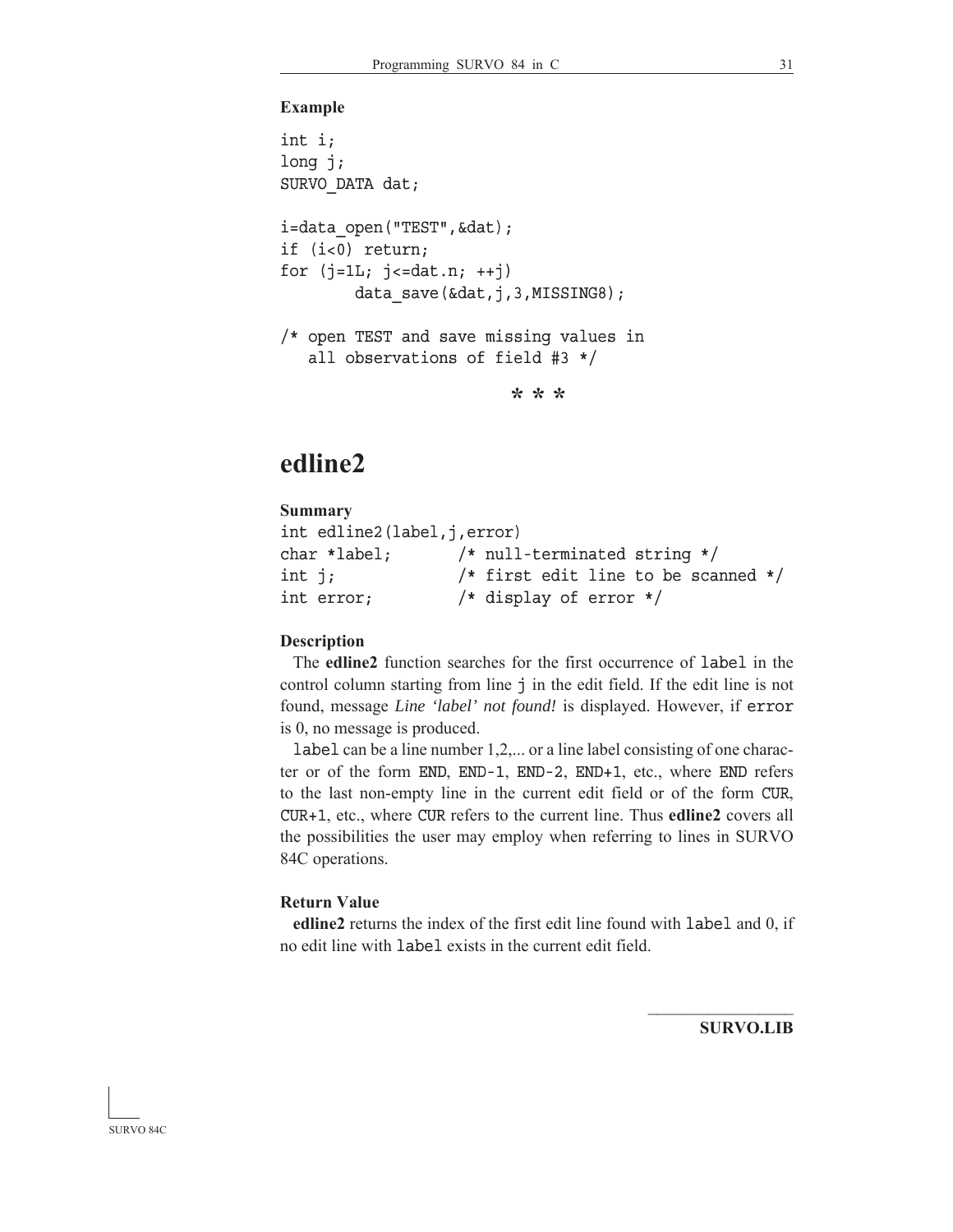### **See Also**

**lastline2**

### **Example**

Assume that we have in the edit field:

 1 \* 2 \* 3 \* 4 A This line should be found! 5 \*

Then

```
unsigned int j;
j =edline2("A", 1, 1);
```
returns  $j=4$ .

**\* \* \***

# **edread**

### **Summary**

```
int edread(x,j)char *x; /* storage location for input string */
unsigned int j; \frac{1}{2} /* number of edit line */
```
### **Description**

 The function **edread** reads line j from the current edit field to x as a nullterminated string. x[0] will be the control character of the edit line and the length of x is ed1. Thus the terminating spaces are also in x.

 Space for x must be allocated before the **edread** call; it should be at least LLENGTH characters.

### **Return Value**

There is no return value.

```
See Also
 edwrite
```
**SURVO.LIB**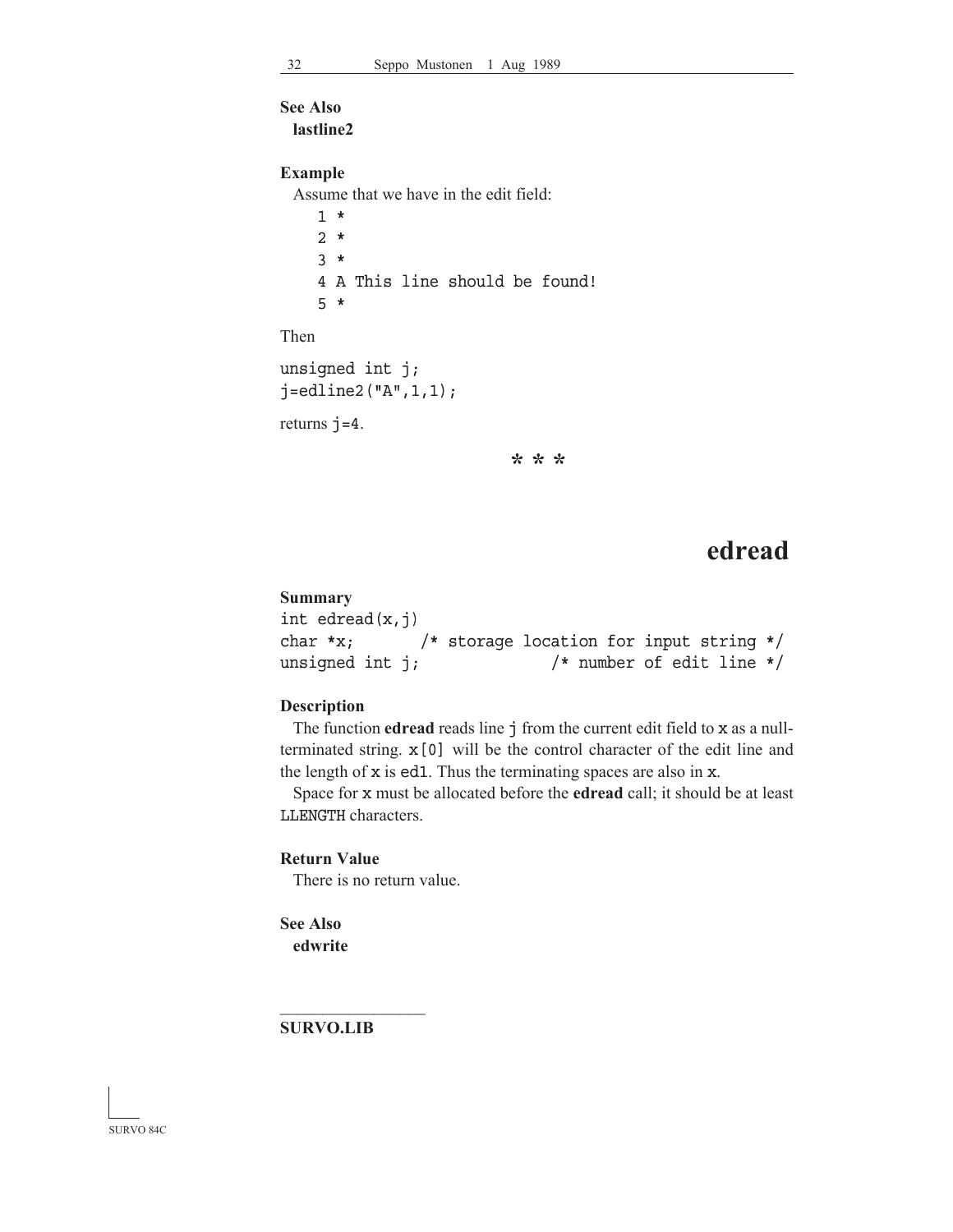## **Example**

Assume that we have in the edit field:

 7 \* 8 \*PRINT 11,20 9 \*

Then

char x[LLENGTH]; edread(x,8);

gives  $x = "*PRINT 11, 20"$ where  $strlen(x)=ed1$  (width of the edit field + 1).

**\* \* \***

# **edwrite**

## **Summary**

```
int edwrite(x,j,pos)
char *x; /* null-terminated string */
unsigned int j; /* number of edit line */int pos; /* first position on edit line */
```
### **Description**

 Function **edwrite** writes the string x on the line j in the current edit field from the column pos onwards. If  $x$  is longer than the edit line length permits, the extra characters are not written.

## **Return Value**

There is no return value.

**See Also edread, output\_line**

#### **Example**

Assume that we have in the edit field:

```
 7 *
 8 *Result: _
 9 *
```
**SURVO.LIB**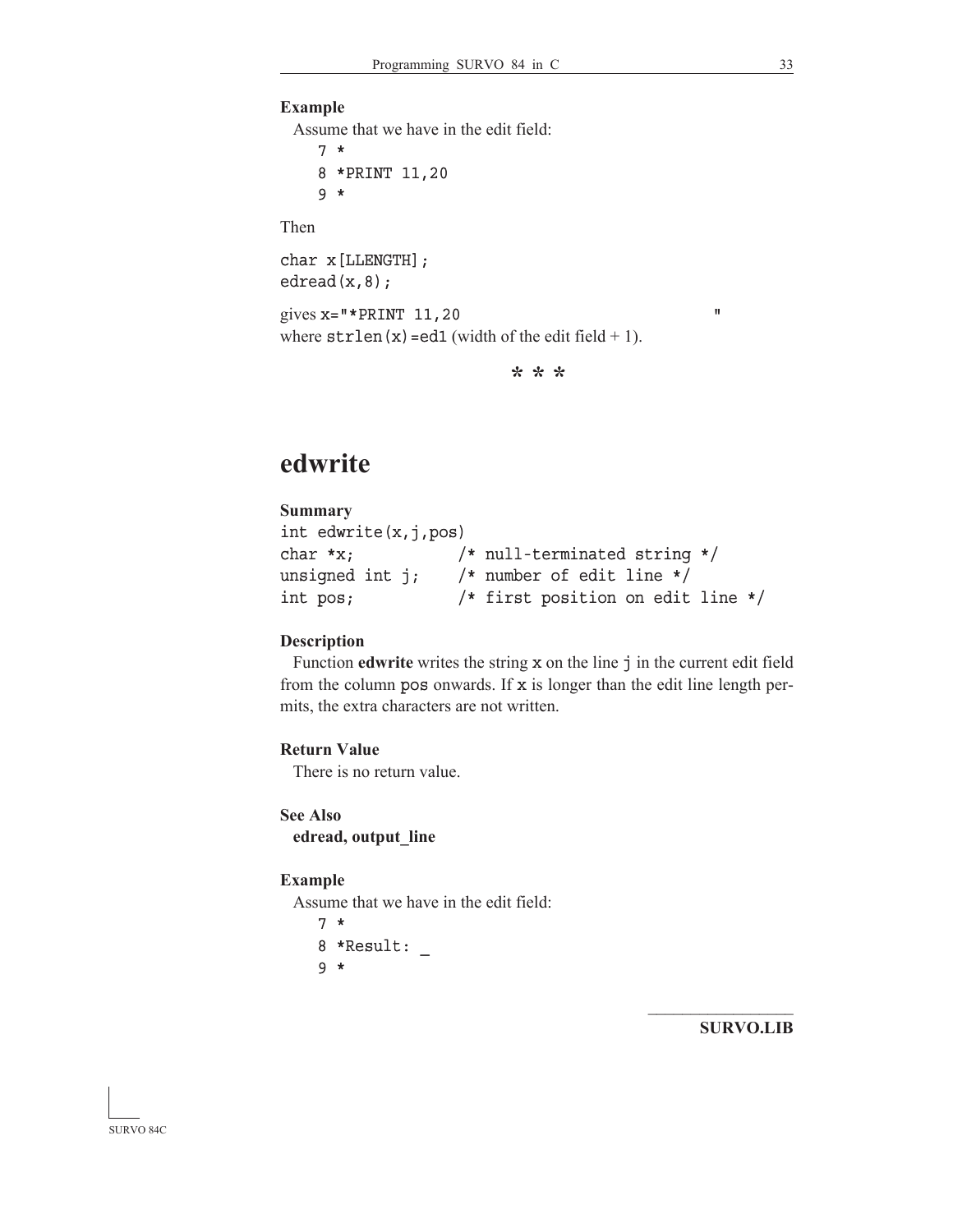Then

```
char x[]="123.456"
edwrite(x, 8, 9);
gives
     7 *
     8 *Result: 123.456
     9 *
```
## **Applications**

**edwrite** is the standard tool in writing results of edit operations in the edit field. In operations producing larger output both in the edit field and in output files, **wline** is to be used instead of **edwrite.**

**\* \* \***

## **empty\_line**

#### **Summary**

| int empty_line(s,len) |                  |                        |  |
|-----------------------|------------------|------------------------|--|
| char *s;              | $/*$ string $*/$ |                        |  |
| int len;              |                  | /* length of string */ |  |

### **Description**

 The **empty\_line** function tests whether the string s consists (for the len first bytes) of spaces (blanks) only.

#### **Return Value**

**empty\_line** returns 1 if the entire string s or its len first bytes are spaces and otherwise 0.

#### **Example**

```
char x[LLENGTH];
edread(x, r1+r);i=empty line(x+1,c2);/* i=1, if the line after the activated line is empty
** and i=0, if it is not empty.
*/
```
**\* \* \***

**SURVO.LIB**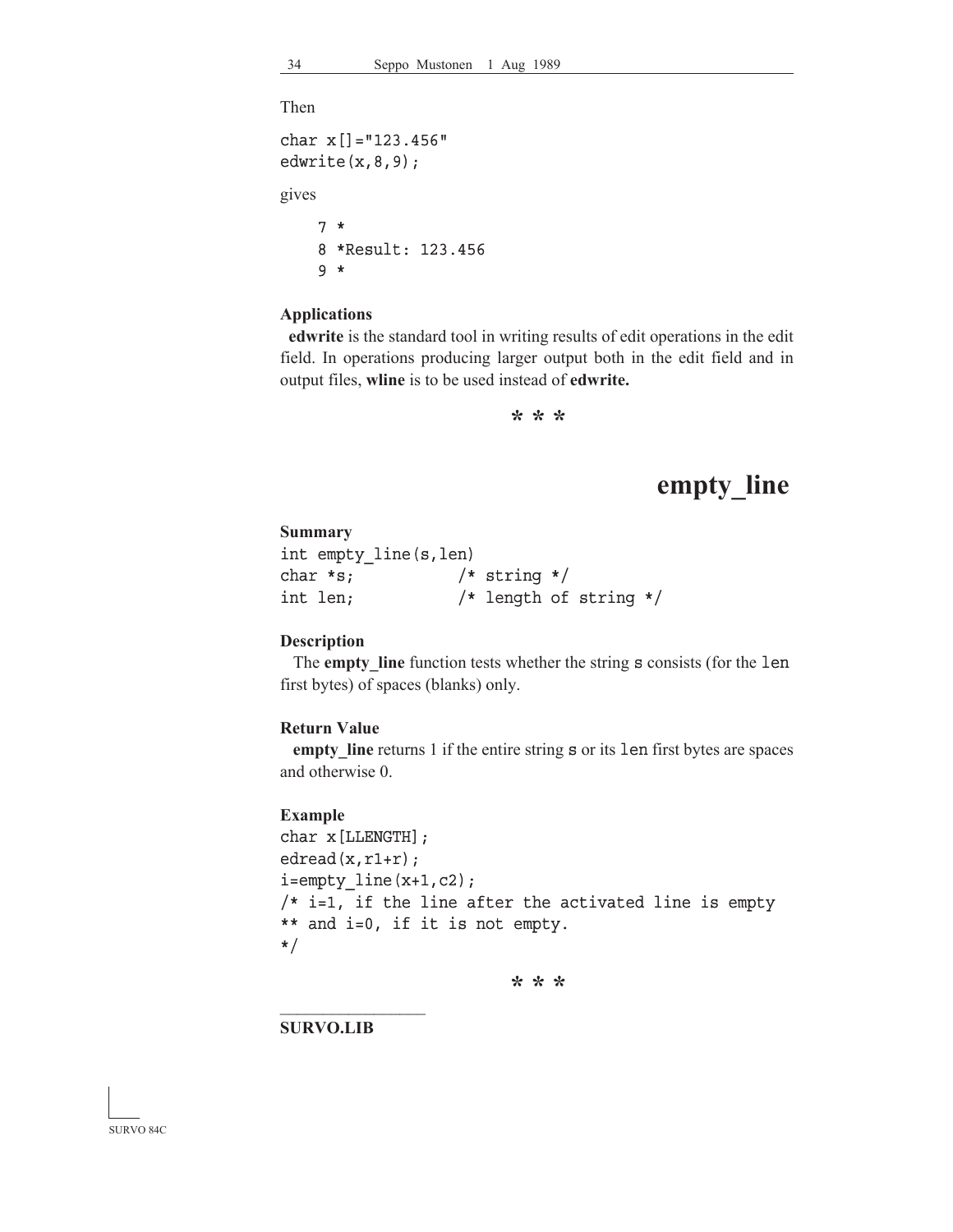# **fconv**

## **Summary**

```
int fconv(number,format,string)
double number; /* number to be converted */
char *format; /* format to be used */
char *string; /* string result */
```
## **Description**

 The **fconv** function converts the digits of the given number to a nullterminated character string and stores the result in string.

 The conversion takes place according to the given format which is a null-terminated string of form "1234.123" or "%8.3f".

The format "" means the shortest possible representation of number as string.

## **Return Value**

**fconv** returns 1 if the number is succesfully converted and -1 if the format is too restrictive.

**See Also fnconv**

### **Example**

```
double x=3.14159265;
char format[]="123.123";
char result[32];
fconv(x,format,result); /* result=" 3.142" */
```
**\* \* \***

**SURVO.LIB**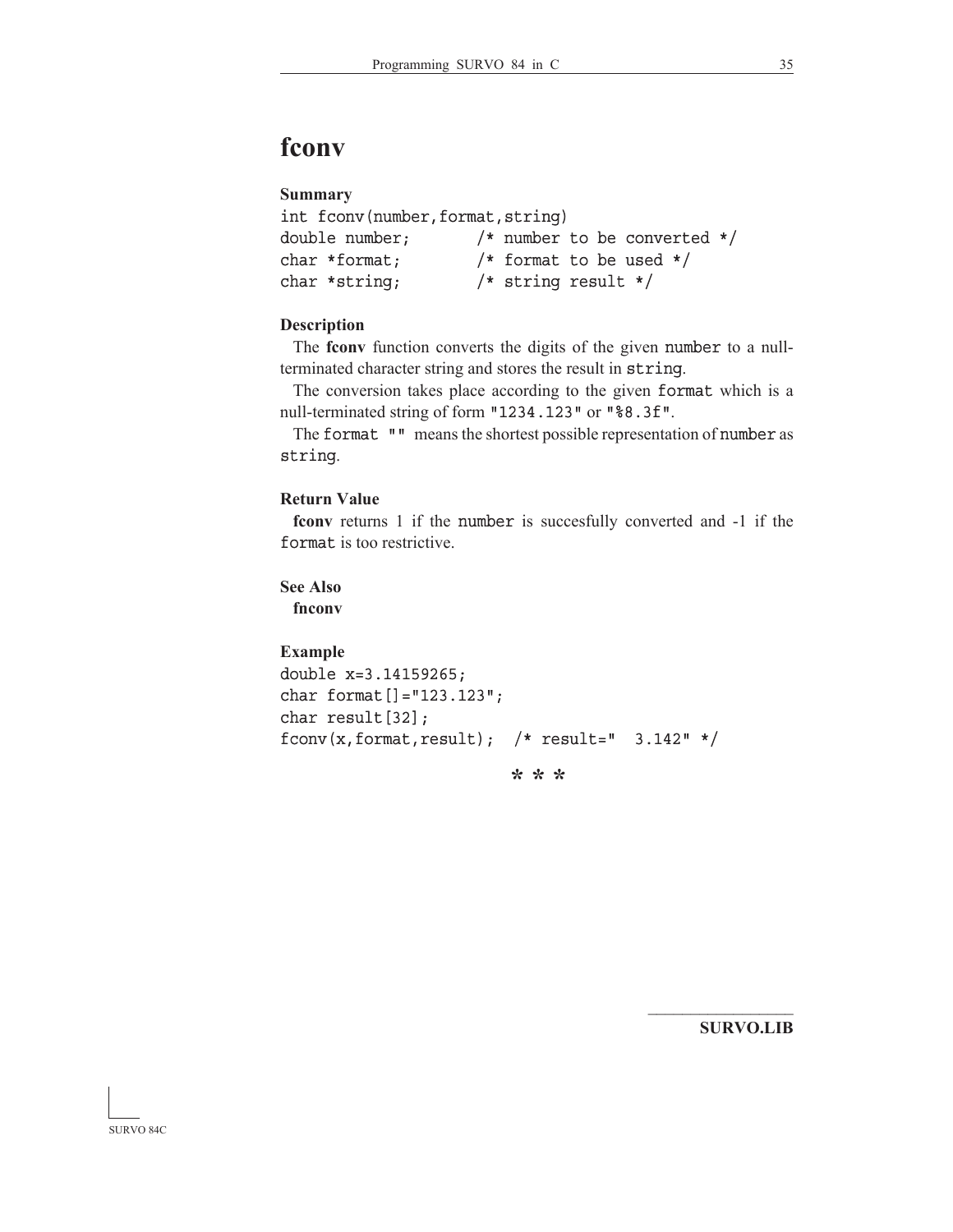# **fi\_create**

## **Summary**

|                                       | fi create(name,len,m1,m,n,f,extra,textn,textlen,text,      |
|---------------------------------------|------------------------------------------------------------|
|                                       | varname, varlen, vartype)                                  |
|                                       | char *name; $/*$ name of data file */                      |
| int len;                              | $/*$ record length $*/$                                    |
|                                       | int $m1$ ; $\qquad$ /* $max$ # of fields */                |
| int m;                                | $/*$ # of fields $*/$                                      |
| long n;                               | $/*$ # of observations $*/$                                |
|                                       | int $f$ ; $\frac{1}{\sqrt{2}}$ /* max field name length */ |
|                                       | int extra; $/*$ field attribute length $*/$                |
|                                       | int textn; $/* # of comment lines */$                      |
|                                       | int textlen; /* length of comment line */                  |
|                                       | char *text[]; $/*$ pointers to comment lines */            |
|                                       | char *varname[]; /* names of fields */                     |
| int varlen[]; $/*$ field lengths $*/$ |                                                            |
|                                       | char *vartype[]; /* field attributes */                    |

## **Description**

 The **fi\_create** function creates a new SURVO 84C data file with a pathname name. If the path is not given, the current data pathname given by the global variable edisk is used. The default extension is .SVO.

If n>0, n missing observations will be saved.

The data file has the following structure:

|                                                  |      | bytes                   | offset |
|--------------------------------------------------|------|-------------------------|--------|
| <b>Header fields:</b> 64 bytes (46 bytes in use) |      |                         |        |
| "SURVO 84C DATA<br>п                             | char | 16                      |        |
| record length (len)                              | int  | 2                       | 16     |
| $\max \# \text{ of fields } (m1)$                | int  | 2                       | 18     |
| # of fields $(m)$                                | int  | 2                       | 20     |
| # of observations $(n)$                          | long | 4                       | 22     |
| max length of field name $(f)$                   | int  | 2                       | 26     |
| length of field attr. (extra)                    | int  | 2                       | 28     |
| # of comment lines (textn)                       | int  | 2                       | 30     |
| length of comment line (textlen)                 | int  | $\mathcal{D}_{1}^{(1)}$ | 32     |

## **SURVO.LIB**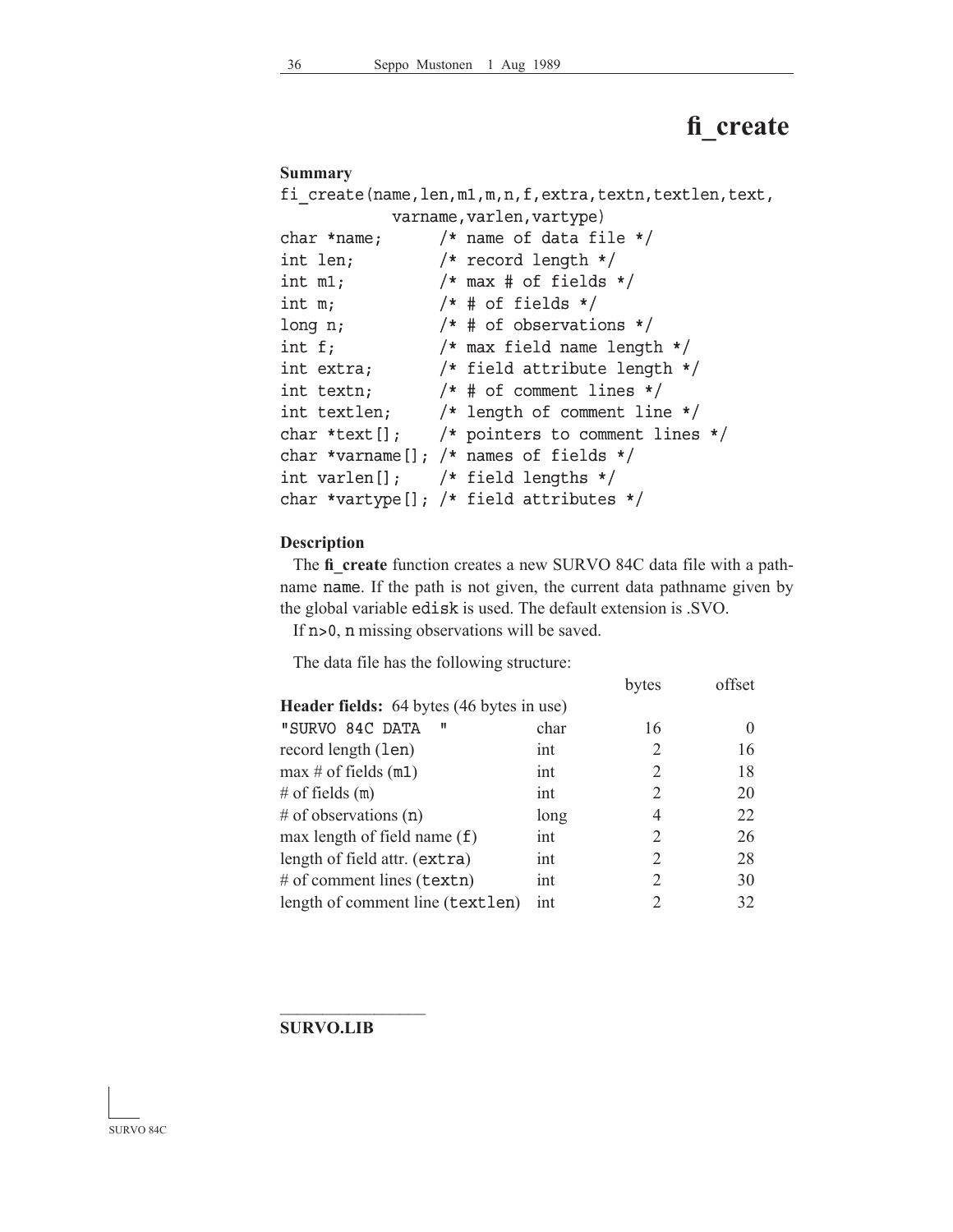| start of comments (text)    | long | 34  |
|-----------------------------|------|-----|
| start of field descr. (var) | long | 38  |
| start of data (data)        | long | 42. |

#### **Comments:** text=64

Length of comments textn\*textlen bytes

## Field descriptions: var=text+textn\*textlen

| Following information repeated m1 times (f+extra bytes for each field): |      |           |       |
|-------------------------------------------------------------------------|------|-----------|-------|
| position in record (varpos)                                             | int  |           |       |
| length of field (varlen)                                                | int  |           |       |
| type $(1,2,4,8,S)$ (vartype)                                            | char |           |       |
| activation                                                              | char |           | 5     |
| protection                                                              | char |           | 6     |
| other mask bytes                                                        | char | $extra-7$ |       |
| name (varname)                                                          | char |           | extra |
|                                                                         |      |           |       |

Data: data=var+m1\*(f+extra)

 $=64+text{tr*textlen+ml*}(f+extra)$ Observation  $\overline{\mathbf{j}}$  starts from data+ $(\overline{\mathbf{j}}-1)$  \*len

### **Return Value**

fi create returns 1 if the file is succesfully created and -1 otherwise. If a data file with the same name already exists, **fi\_create** asks for permission to overwrite.

### **Application**

 In practice, SURVO 84C data files are created automatically by various FILE operations. They use **fi\_create** as a subroutine. A direct **fi\_create** call is seldom needed.

**\* \* \***

## **fnconv**

### **Summary**

int fnconv(number,length,string) double number;  $/*$  number to be converted  $*/$ int length; /\* length of the result \*/ char \*string; /\* string result \*/

**SURVO.LIB**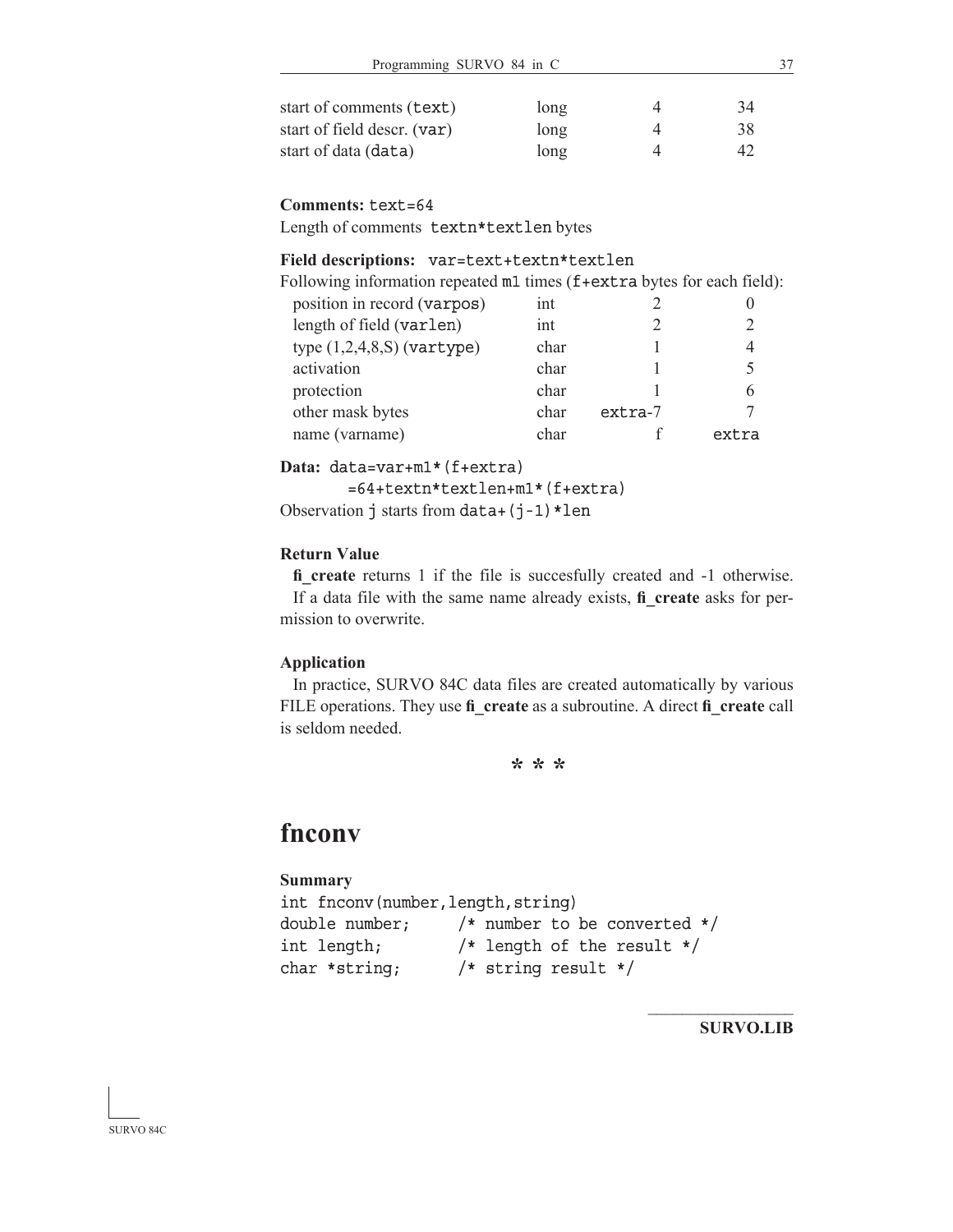#### **Description**

 The **fnconv** function converts the digits of the given number to a nullterminated character string and stores the result in string. The format of the result is selected so that the length of string will be length.

 Exceptionally large numbers are converted to a floating point (exponent) form and the length of string may then exceed length.

## **Return Value**

There is no return value.

**See Also fconv**

```
Example
double x=3.14159265;
char result[32];
fnconv(x,7,result); /* result=" 3.1416" */
```
**\* \* \***

## **hae\_apu**

#### **Summary**

| int hae apu(s,t) |                                      |
|------------------|--------------------------------------|
| char *s;         | /* keyword in SURVO.APU */           |
| char *t;         | /* value of keyword as a string $*/$ |

### **Description**

The **hae apu** function searches for the keyword s in the system file SURVO.APU which contains the values of the SURVO 84C system parameters. The value of the keyword is copied as a null-terminated string to t.

#### **Return Value**

**hae\_apu** returns 1 if the keyword **s** is found and 0 otherwise.

**See Also s\_init**

**SURVO.LIB**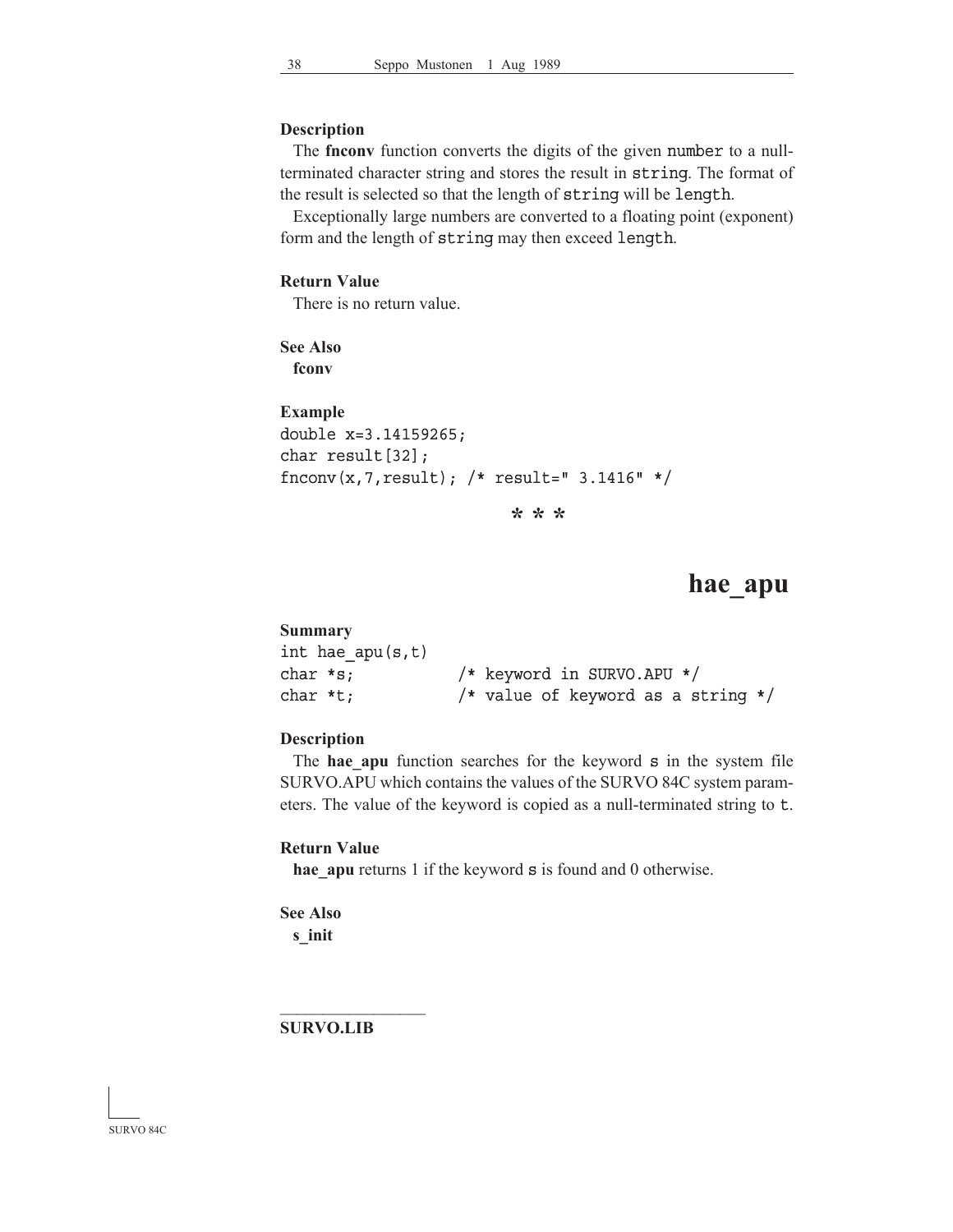#### **Example**

```
char value[16];
int ep4;
ep4=EP4;if (hae_apu("ep4",value)) ep4=atoi(value);
```
replaces the default value EP4 of system parameter ep4 by a value found in SURVO.APU in the form ep4=value.

#### **Applications**

hae apu does not read the file SURVO.APU itself, but rather a buffer which has been created when SURVO 84C is initialized or the SETUP command has been activated.

hae apu is not needed very often, since most of the system parameters maintained by SURVO.APU have been read by the SURVO 84C main module and appear as global variables in any SURVO 84C module after the **s\_init** call (See **s\_init**).

**\* \* \***

## **init\_remarks, rem\_pr, wait\_remarks**

#### **Summary**

```
int init_remarks() 
int rem_pr(string)
char *string; /* output line */ 
int wait_remarks(type)
int type; /* type of prompt */
```
#### **Description**

 These functions are to be used in supplementary SURVO 84C modules not reported in the inquiry system. Substantially, these functions emulate the behaviour of the inquiry system of SURVO 84C. They are called when the user has activated the operation with insufficient parameters.

 The **init\_remarks** function initializes a temporary window for remarks to be printed on consecutive lines, possibly on several pages.

The **rem** pr function prints one line of remarks given as string.

 The **wait\_remarks** function halts the display temporarily and gives two kinds of prompts according to type.

**SURVO.LIB**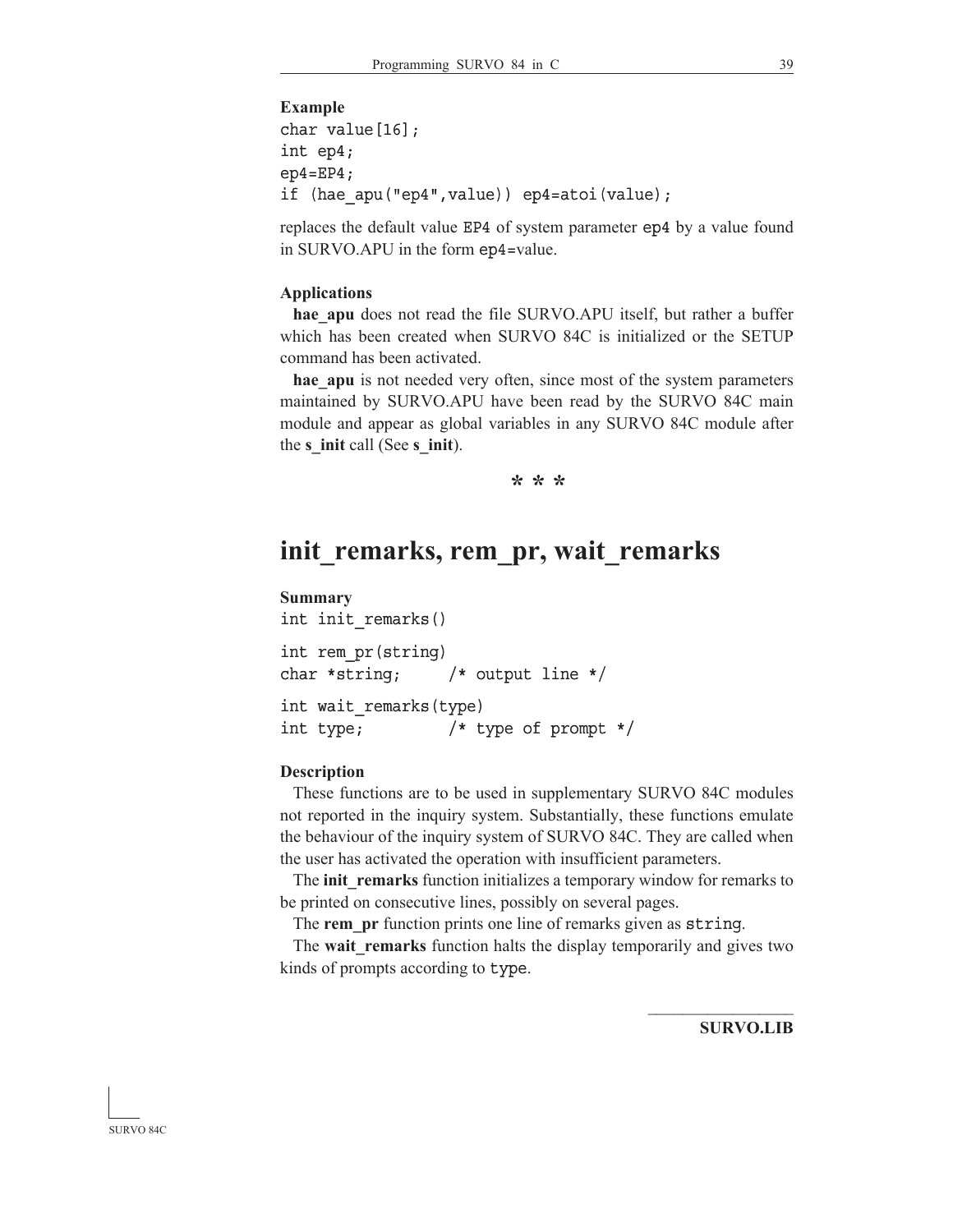If type=1, the prompt is

Next page by 'space' | Load lines by '+' | Interrupt by ENTER! If type=2, the prompt is

Load lines by '+' | Interrupt by ENTER!

Thus wait remarks $(1)$ ; should be given once between pages and wait remarks(2); after the last page.

#### **Return Value**

There is no return value.

**\* \* \***

# **lastline2**

## **Summary** int lastline2()

### **Description**

Function **lastline2** finds the last non-empty line in the current edit field.

## **Return Value**

**lastline2** returns the line number. There is no error return.

### **See Also edline2**

**\* \* \***

## **mask**

#### **Summary**

int mask(data) SURVO\_DATA \*data; /\* pointer to data structure \*/

#### **Description**

\_\_\_\_\_\_\_\_\_\_\_\_\_\_\_\_\_ and activates variables (fields) in data opened by **data\_open** or **data\_** The **mask** function reads the VAR (or VARS) specification written in the edit field or, if it does not exist, **mask** reads the MASK specification

## **SURVO.LIB**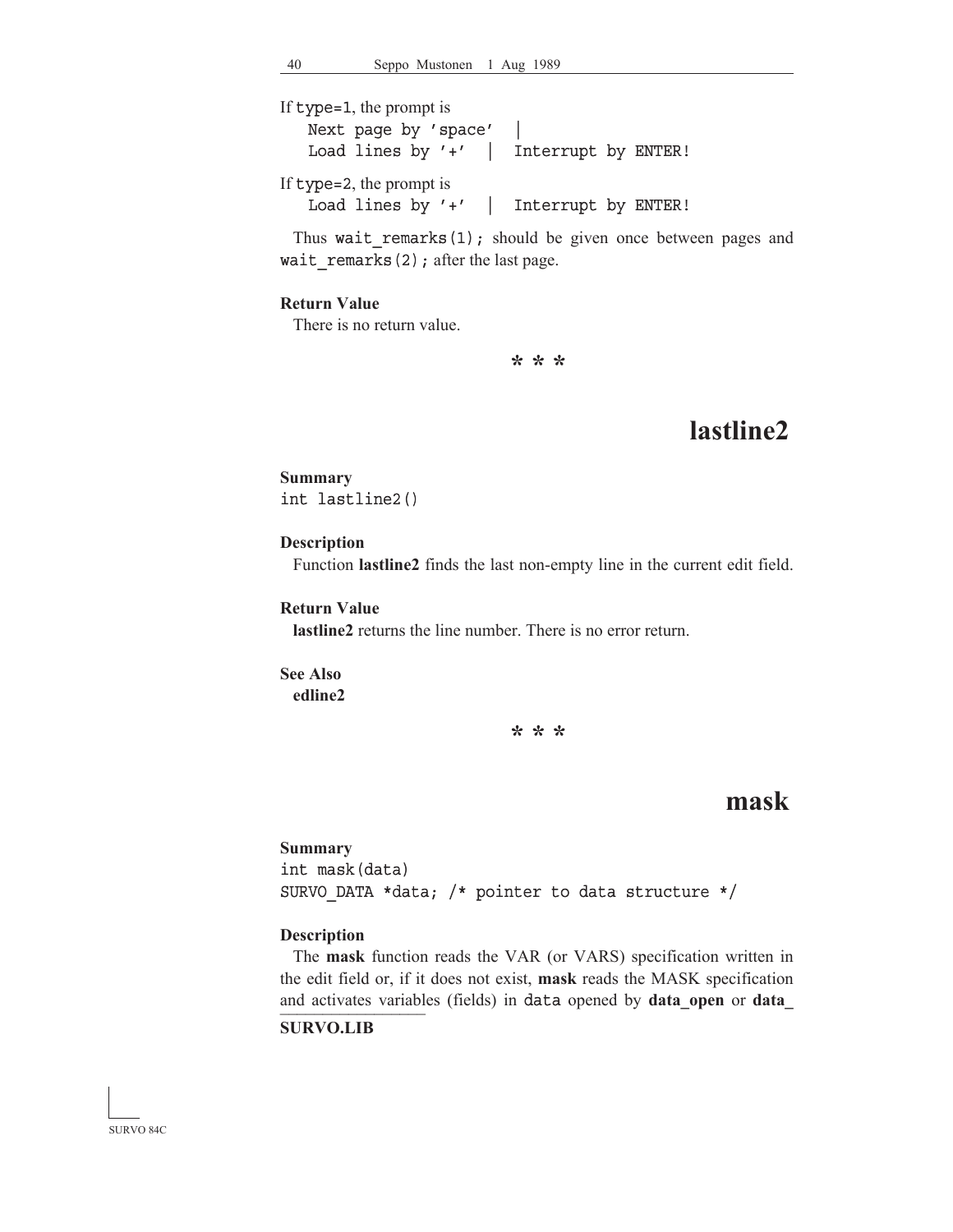#### **open2**.

 The effect of **mask** is only temporary. There is no change in the activation status of files. Thus if data is reopened, activation due to **mask** is no longer valid.

## **Return Value**

**mask** returns -1 if the VARS or MASK specification is invalid. Otherwise **mask** returns 1.

## **See Also scales, activated, varfind**

#### **Example**

int i; SURVO\_DATA dat;

```
i=data open("TEST", &dat);
if (i<0) return;
mask(&dat);
```
**\* \* \***

## **matrix\_format**

#### **Summary**

|               | int matrix format(format,accuracy,A,m,n) |
|---------------|------------------------------------------|
| char *format; | /* format of type $\#$ ##.#### */        |
| int accuracy; | $/*$ # of characters in one element $*/$ |
| double *A;    | $/*$ matrix $*/$                         |
| int m,n;      | $/*$ # of rows and columns $*/$          |

#### **Description**

 The **matrix\_format** function finds a common suitable format as a string of the form  $\# \# \# \# \#$  for the elements of an  $m*n$  matrix A. The length of format is given by accuracy.

**matrix** format usually precedes **matrix** print when the suitable format is unknown for the matrix to be written.

**SURVO.LIB**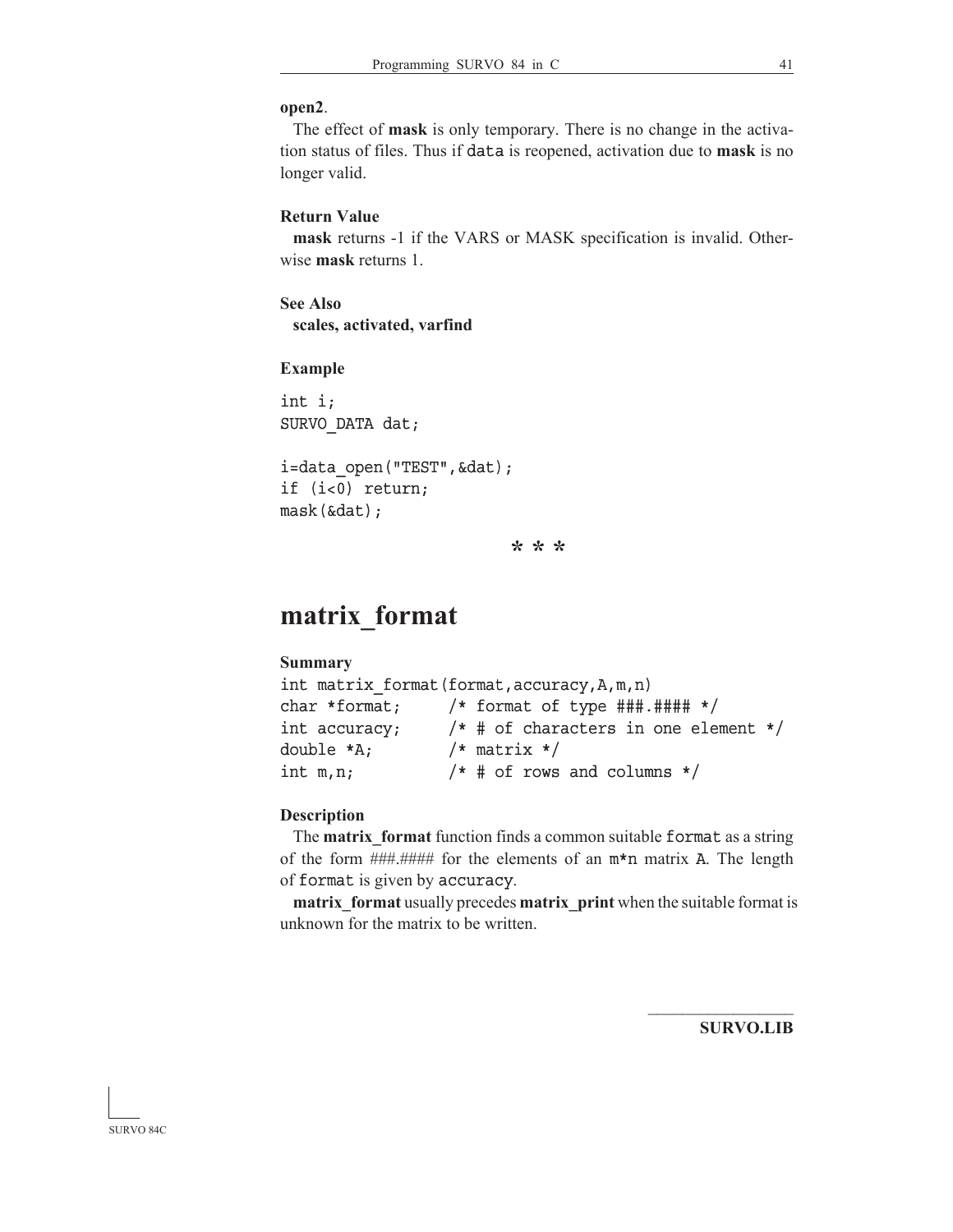**Return Value**

**matrix\_format** always returns 1.

**See Also**

**matrix\_print**, library SURVOMAT.LIB

**\* \* \***

## **matrix\_load**

#### **Summary**

```
int matrix_load(matr,A,rdim,cdim,rlab,clab,
                lr,lc,type,expr)
char *matr; /* name of matrix file */
double **A; /* pointer to matrix space */
int *rdim; /* pointer to number of rows */
int *cdim; /* pointer to number of columns */
char **rlab; /* pointer to row labels space */
char **clab; /* pointer to column labels space */
int *lr; /* pointer to length of row label */
int *lc; /* pointer to length of column label */
int *type; /* pointer to type of matrix */
char *expr; /* matrix expression (internal name) */
```
#### **Description**

 The **matrix\_load** function reads a matrix saved in a matrix file. It also allocates space (by **malloc**) for the matrix elements (of type double) and for the row and column labels. **matrix\_load** does not allocate space for scalar parameters or for the matrix expression.

 The elements of the matrix are read by columns in a one-dimensional double array pointed by \*A and having the size

 $(*rdim)*(*cdim)*sizeof(double).$ 

Each row label has the length  $*lr$  and they are read in a one-dimensional character array pointed by  $\star$ rlab and having the size  $(\star 1r) \star (\star rdim)$ .

If rlab is NULL, no space is allocated and no row labels are read.

 Each column label has length of \*lc bytes and they are read in an onedimensional character array pointed by \*clab and having the size

 $(*lc)*(*cdim).$ 

 $\mathcal{L}_\text{max}$ 

If clab is NULL, no space is allocated and no row labels are read.

#### **SURVO.LIB**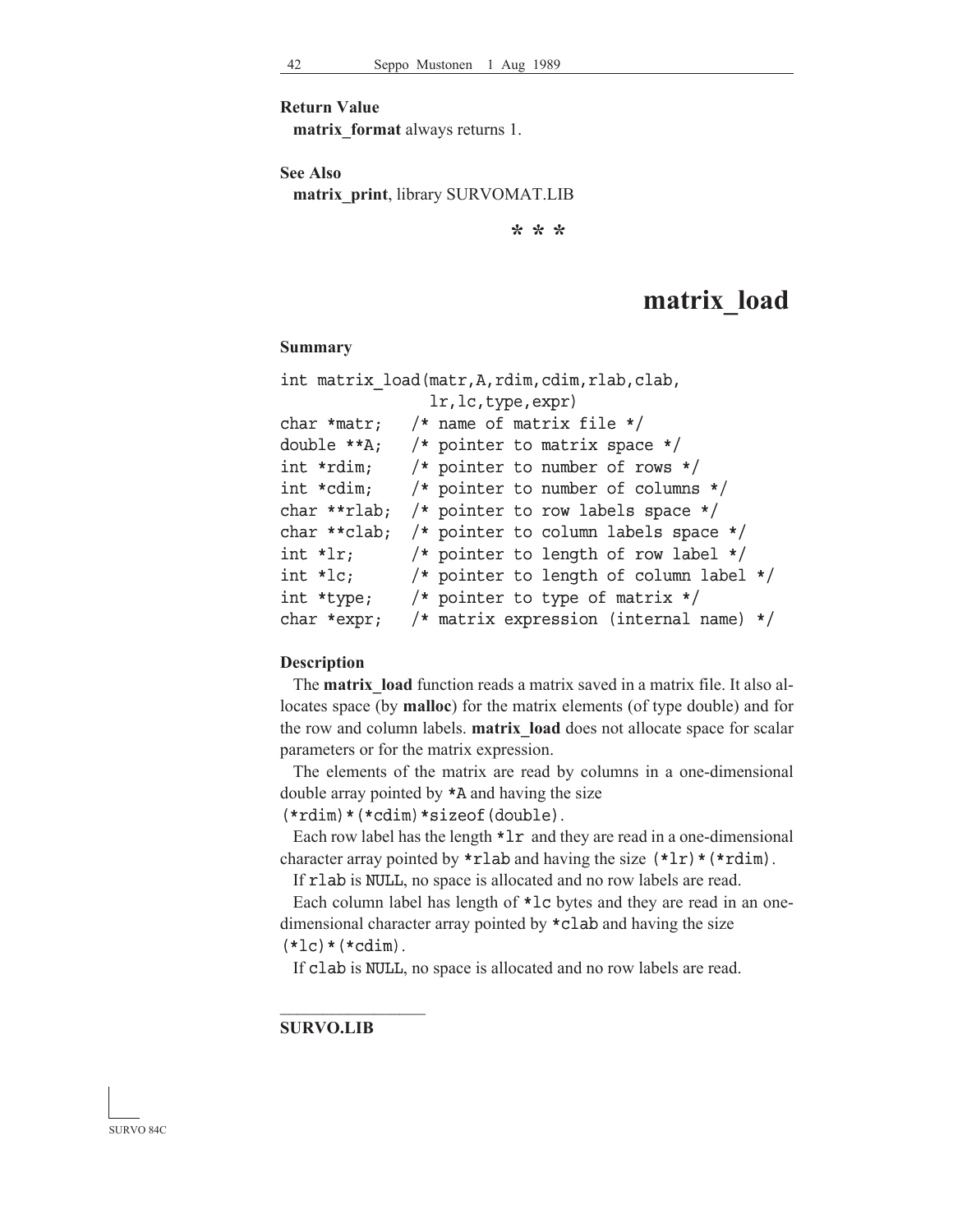\*type will be the type of the matrix with possible values of

 $*$ type=20 diagonal matrix,

\*type=10 symmetric matrix,

\*type=0 general matrix

and \*expr will be the internal name of the matrix (as a matrix expression) of length 128 characters at most. Space is not allocated to \*expr in **matrix\_load**; it is the responsibility of the calling function to have 129 bytes at least for \*expr.

 Similarly space must be allocated for rdim,cdim,lr,lc and type before the **matrix\_load** call.

### **Return Value**

matrix load returns -1 if matrix matr is not found or if space cannot be allocated for it. Upon successful completion of the function 1 is returned.

#### **See Also**

**matrix\_save**, **matrix\_print**, library SURVOMAT.LIB

#### **Example**

```
double *A;
int m,n;
char *rlab,*clab;
int lr,lc;
int type;
char expr[129];
```
matrix\_load("MEANS",&A,&m,&n,&rlab,&clab, &lr,&lc,&type,expr);

reads an  $m*n$  matrix A from a matrix file MEANS.MAT on the current data disk. The labels of rows are read in character array clab and each label has length 1r. The labels of columns are read in character array rlab and each of them has length  $lc$ . In most cases  $lr = lc = 8$ . The type of matrix is type and its internal name is expr.

**\* \* \***

**SURVO.LIB**

 $\mathcal{L}_\text{max}$ 

SURVO 84C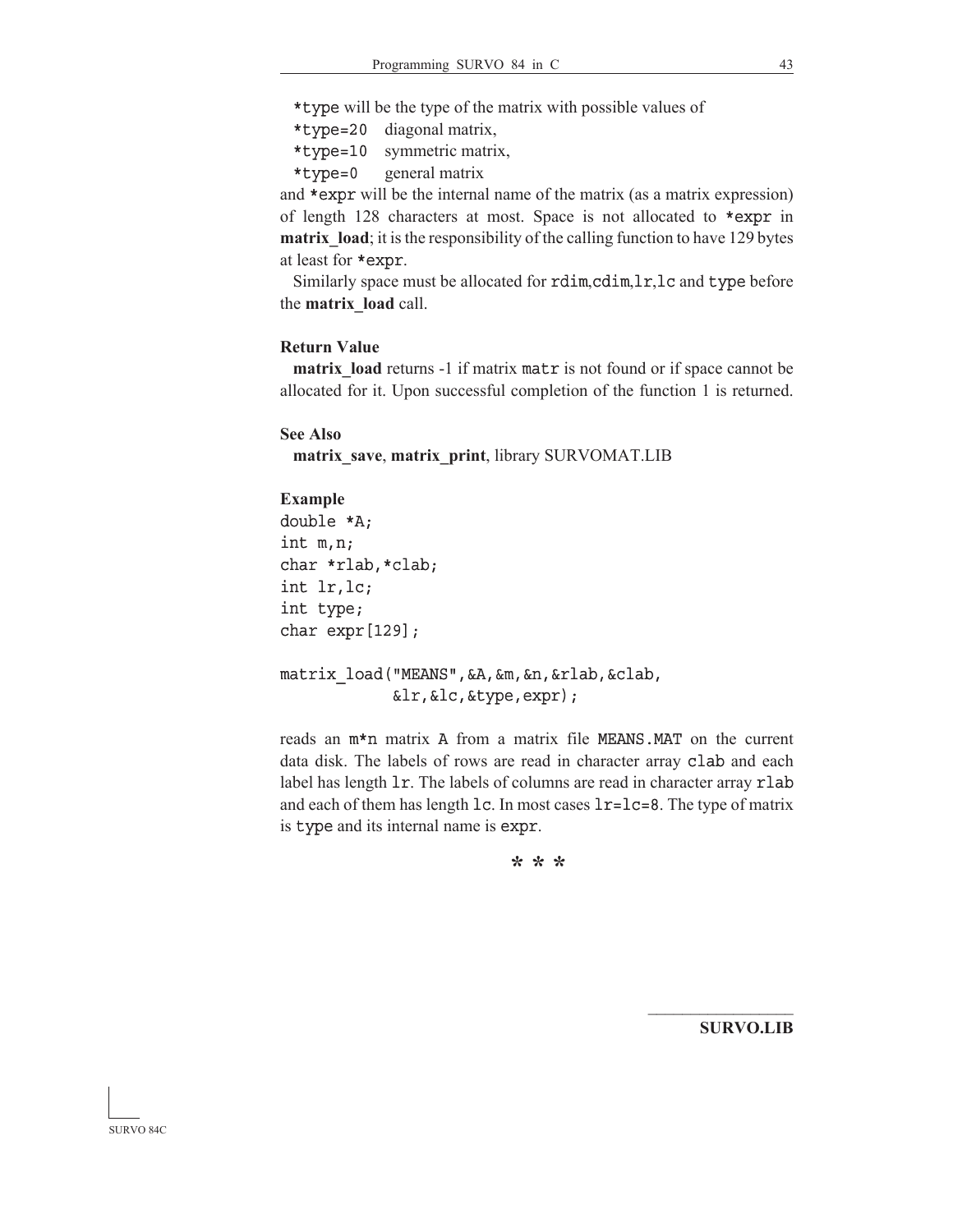## **matrix\_print**

#### **Summary**

```
int matrix_print(A,m,n,rlab,clab,lr,lc,
    m2,n2,mv,nv,form,width,editline,outfile,header)
double *A; /* matrix */int m,n; /* # of rows and columns */char *rlab,*clab; /* row and column labels */
int lr,lc; /* lengths of row and col. labels */
int m2, n2; /* # of selected rows/cols */int *mv,*nv; /* lists of selected rows/cols */
char *form; /* format as 123.12 or §5.5q */
int width; /* entire printing width */
int editline; /* first edit line for the output */
char *outfile; /* output file/device */
char *header; /* header text */
```
#### **Description**

 The **matrix\_print** function writes an m\*n matrix A or an m2\*n2 submatrix of it in the current edit field and/or appends the same text in a text file outfile.

 The matrix is written in blocks of maximal width of width characters. Each block will be labelled with appropriate row and column labels. The first output line will be header.

If  $m2=m$ ,  $n2=n$  and  $mv=nv=NULL$ , the entire A matrix will be written.

If  $m2 < m$ ,  $n2 < m$  and  $mv = nv = NUL$ , the m2 first rows and n2 first columns of A will be written.

If mv is not NULL, rows  $mv[0], mv[1],..., mv[m2-1]$  (with possible values from 0 to m-1) are written in this order.

If nv is not NULL, columns  $nv[0], nv[1],...,nv[m2-1]$  (with possible values from 0 to n-1) are written in this order.

#### **Return Value**

**matrix\_print** always returns 1.

**See Also**

**matrix\_load**, **matrix\_format**, library SURVOMAT.LIB

**\* \* \***

**SURVO.LIB**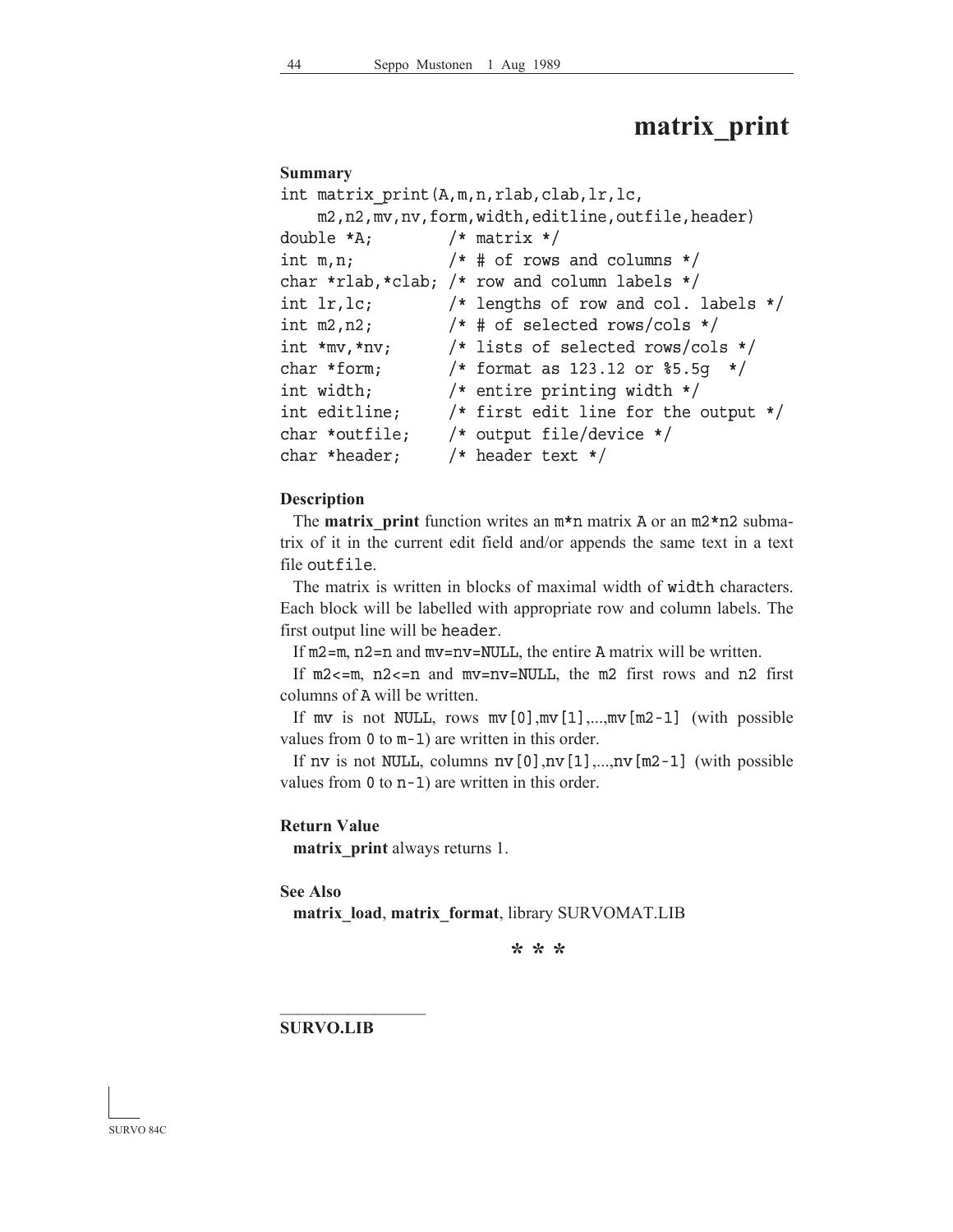## **matrix\_save**

#### **Summary**

```
int matrix save(matr,A,m,n,rlab,clab,lr,lc,type,expr)
char *matr; /* name of matrix file */
double *A; /* pointer to matrix */
int m; /* number of rows */
int n; /* number of columns */
char *rlab; /* row labels space */
char *clab; /* column labels space */
int lr; /* length of row label */
int lc; /* length of column label */
int type; /* type of matrix */
char *expr; /* matrix expression (internal name) */
int nrem; /* # of comment lines in edit field */
int remline; /* first edit line for the comments */
```
#### **Description**

 The **matrix\_save** function saves matrix A and its row (rlab) and column (clab) labels in a matrix file \*matr. \*matr is a pathname with the default path given by the global variable edisk and with the default extension .MAT .

 The elements of the matrix A are assumed to be in a one-dimensional double array pointed by A by columns.

 Each row label has a length of lr bytes and they are in a one-dimensional character array rlab as a contiguous string.

 Each column label has a length of lc bytes and they are in a one-dimensional character array pointed by clab as a contiguous string.

type is the type of the matrix with possible values of

type=20 diagonal matrix,

type=10 symmetric matrix,

type=0 general matrix,

type=-1 unknown type.

In the last case **matrix\_save** itself determines the type.

expr is the internal name of the matrix (as a matrix expression) of a length of 128 characters at most.

 Also nrem comment lines from the edit field starting from edit line remline can be saved in the matrix file. In case of no comment lines nrem=remline=0.

**SURVO.LIB**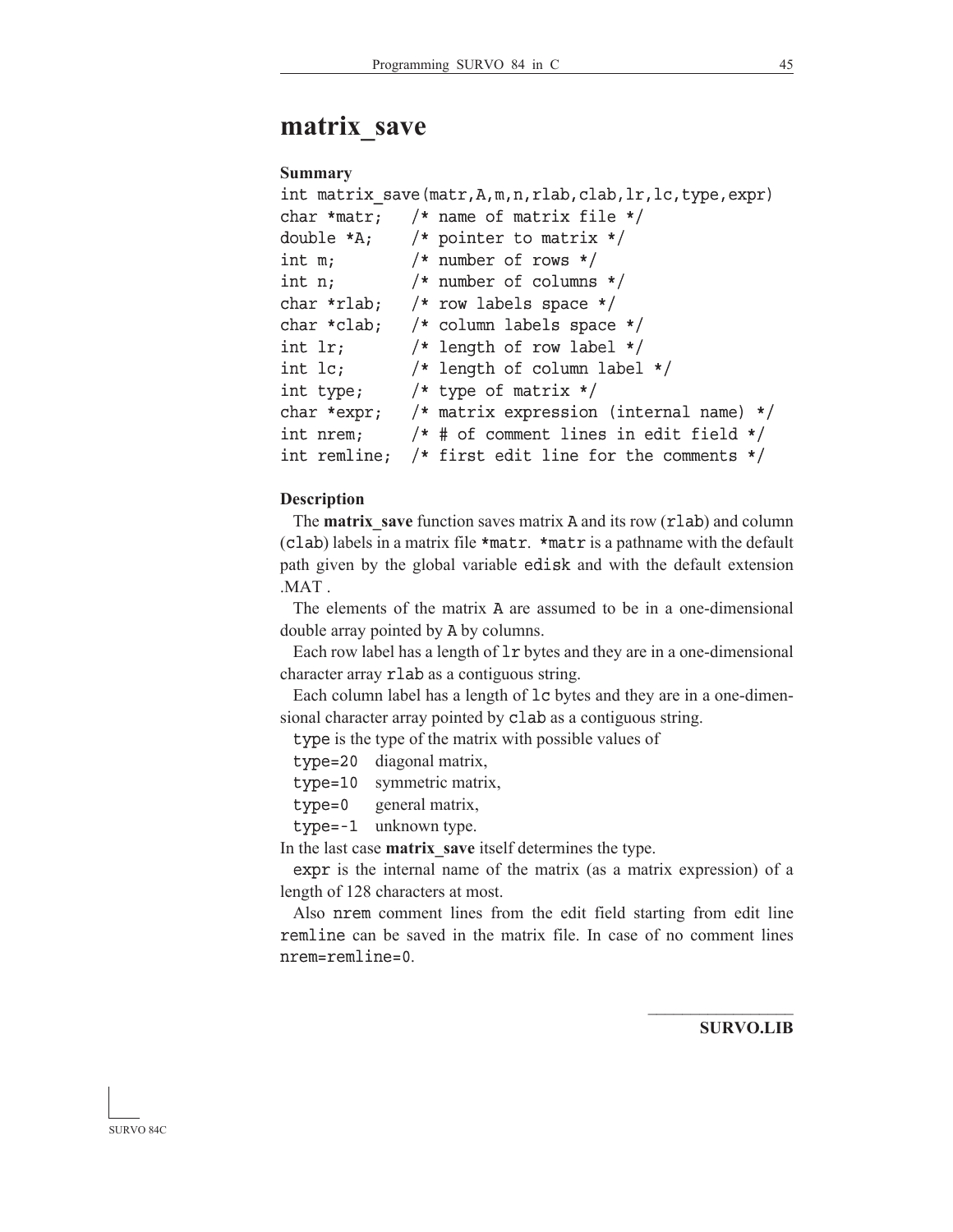The matrix file has the following structure:

**Header fields:** ERC bytes (ERC=128) "MATRIX84D m n nrem lr lc type " appearing as an ASCII string where the first  $10$  bytes "MATRIX84D" are for identification and the numeric parameters

# of rows  $(m)$ # of columns (n) # of comment lines (nrem) row label length (lr) column label length (lc) type of the matrix (type)

have been converted to character strings separated by blanks.

The header is followed by:

|                                         | offset              |
|-----------------------------------------|---------------------|
| Comments: nrem*ERC bytes                | ERC.                |
| <b>Internal name (expr): ERC bytes</b>  | $(nrem+1)*ERC$      |
| Column labels $(*$ clab): $n*$ lc bytes | $(nrem+2)*ERC$      |
| Rows of the matrix: $1r+8*n$ bytes each | $n*lc+(nrem+2)*ERC$ |

 If the matrix is symmetric (type=10), only the elements of the lower triangular part are saved by rows, each row preceded by its label of lr bytes.

 If the matrix is diagonal (type=20), only the diagonal elements, each preceded by the row label, are saved.

The total size of the matrix file is

 $m*(1r+8*n)+n*1c+(nrem+2)*ERC$  bytes for type=0,  $m*(1r+8*(m+1)/2)+m*1c+(nrem+2)*ERC$  bytes for type=10, m\*(lr+8)+m\*lc+(nrem+2)\*ERC bytes for type=20.

#### **Return Value**

**matrix\_save** returns -1 if matrix matr cannot be saved. Otherwise 1 will be returned.

**See Also**

**matrix\_load**, library SURVOMAT.LIB

**SURVO.LIB**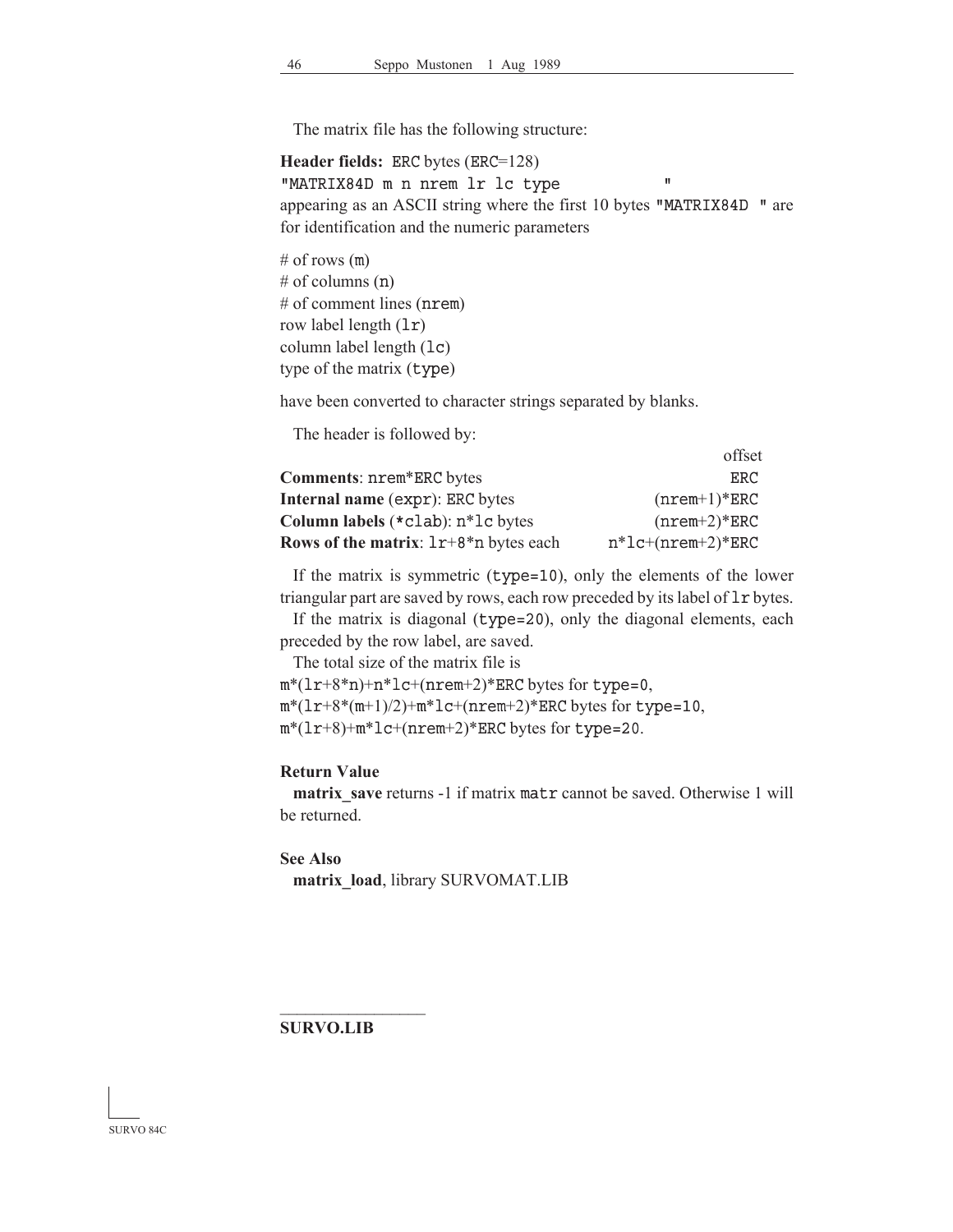```
Example
double *A;
int m,n;
char *rlab,*clab;
int lr,lc;
int type;
char expr[129];
```
matrix save("MEANS",A,m,n,rlab,clab,8,8,-1,expr,0,0);

saves an  $m*n$  matrix A in a matrix file MEANS.MAT on the current data disk. The labels of rows are in character array clab and each label has length 8. The labels of columns are in character array rlab and each of them has length 8. The type of matrix is -1 (unknown) and its internal name is expr. No comment lines are saved from the edit field.

**\* \* \***

## **nextch**

## **Summary**

```
int nextch(display_text)
char *display text /* prompt text */
```
#### **Description**

 The **nextch** function prompts the user to press some key by displaying display text on the bottom line of the screen.

**nextch** works also under tutorial mode (reading key strokes from the sucro file).

#### **Return Value**

**nextch** returns the SURVO 84C key code of the key pressed.

## **See Also**

**tut\_init, prompt**

**SURVO.LIB**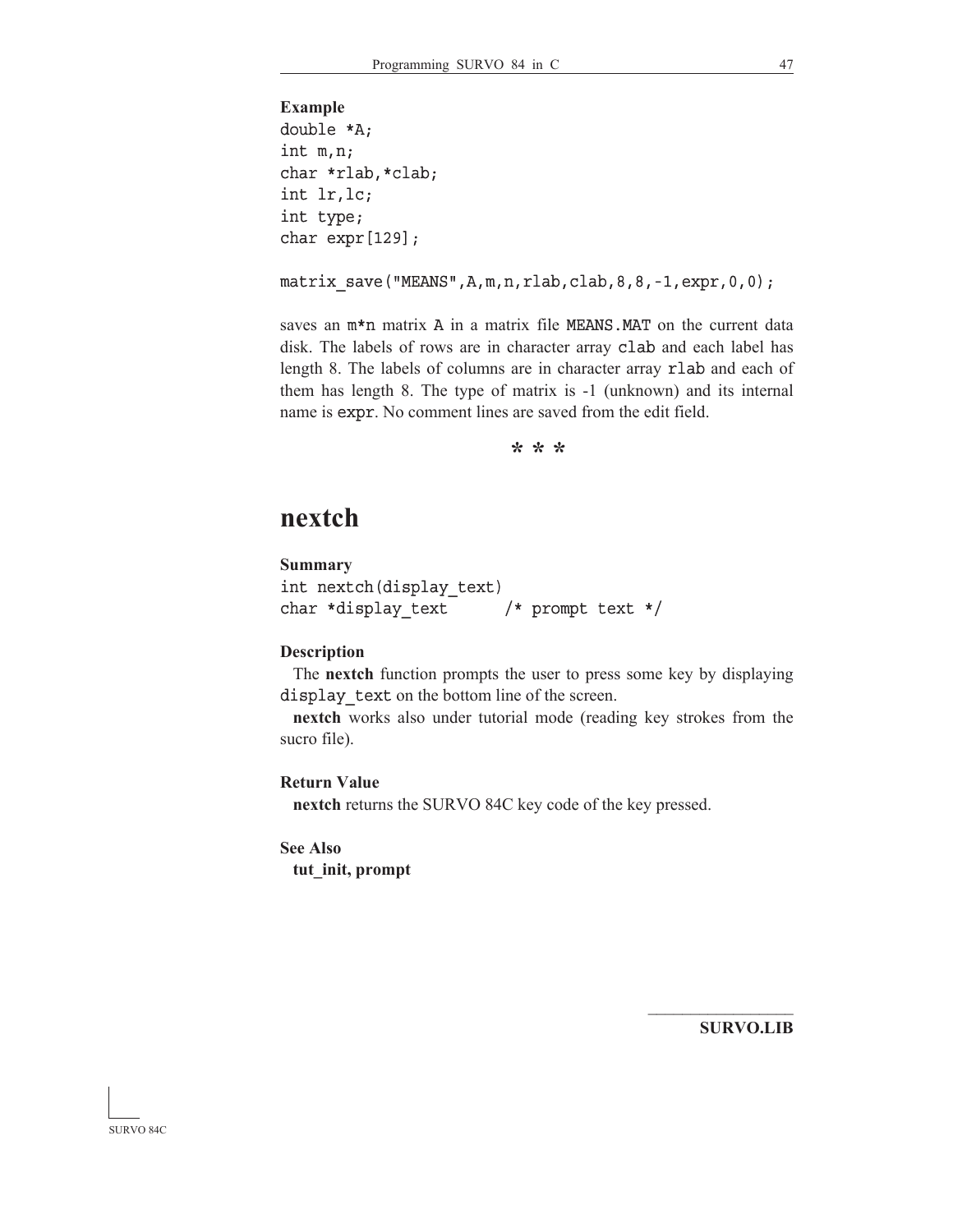```
Example
int m;
m=0;while (m!=CODE_RETURN)
     m=nextch("Press ENTER!");
/* The program waits until ENTER is pressed */
```
**\* \* \***

## **output\_open, output\_line, output\_close**

#### **Summary**

```
int output_open(file)
char *file; /* name of output file */
int output line(string, file, editline)
char *string; /* output string */
char *file; /* name of output file */
int editline; /* current output line in edit field */ 
int output_close(file)
char *file; /* name of output file */
```
### **Description**

The **output** open function opens file to be used as an output file for SURVO 84C results.

 The **output\_line** function appends the given string to file, replacing string's terminating null character (EOS) with a newline character  $('\n'\n')$  in file.

Simultaneously string will be copied to editline in the current edit field, if 1<=editline<=r2. When editline overrides those limits, no error message is given, but copying is prohibited. Thus editline=0 suppresses printing in the edit field.

The **output** close function closes file.

#### **Return Value**

**output** open returns 1 if the file was successfully opened and  $-1$  otherwise. There is no return value for **output\_line** and **output\_close**.

```
See Also
 edwrite
```
**SURVO.LIB**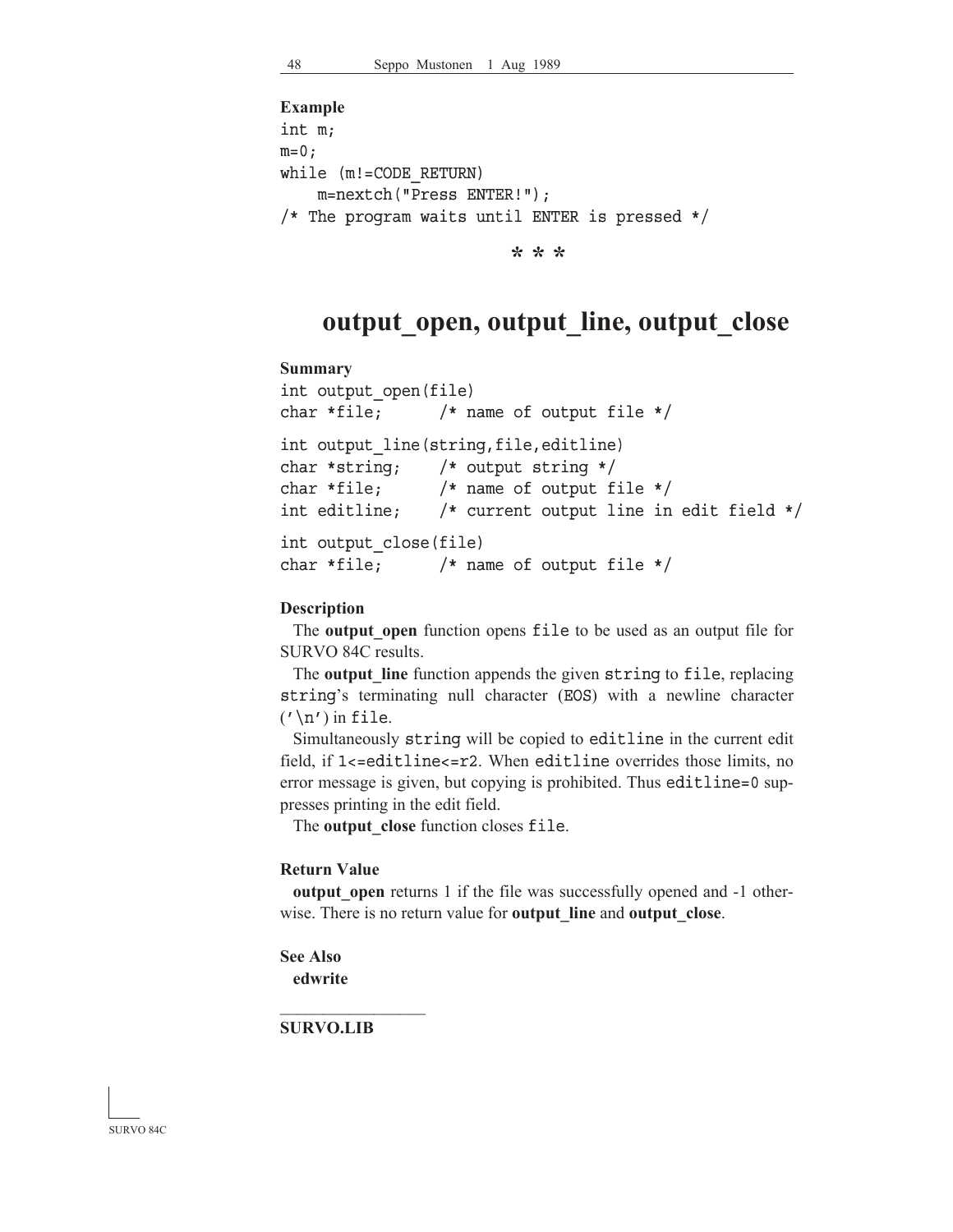#### **Application**

 The global SURVO 84C variable eout gives the name of the output file/ device the user has selected (by OUTPUT command, for example).

Normally eout is opened once by

int i;

i=output\_open(eout); if (i<0) return;

Then each output line is written by

```
int ed_output_line;
```
 /\* initialized according to situation \*/ char line[LLENGTH];

```
 /* filled with information to be written */
output line(line, eout, ed output line++);
```
Finally, after all results have been written eout is closed by output close(eout);

**\* \* \***

## **prompt**

## **Summary**

```
int prompt(question,answer,maxlength)
char *question; /* prompt text */
char *answer; /* default/final answer */
int maxlength; /* max length of the answer */
```
#### **Description**

The **prompt** function presents a question on the screen giving a default answer and letting the user edit it or type a new answer within the limit given by maxlength.

The place for the prompt can be selected by LOCATE (row, column);  $\ldots$ 

**prompt** works also under tutorial mode (reading the user's answers from the sucro file).

## **Return Value**

 There is no return value. The user's answer will be in answer as a nullterminated string.

**SURVO.LIB**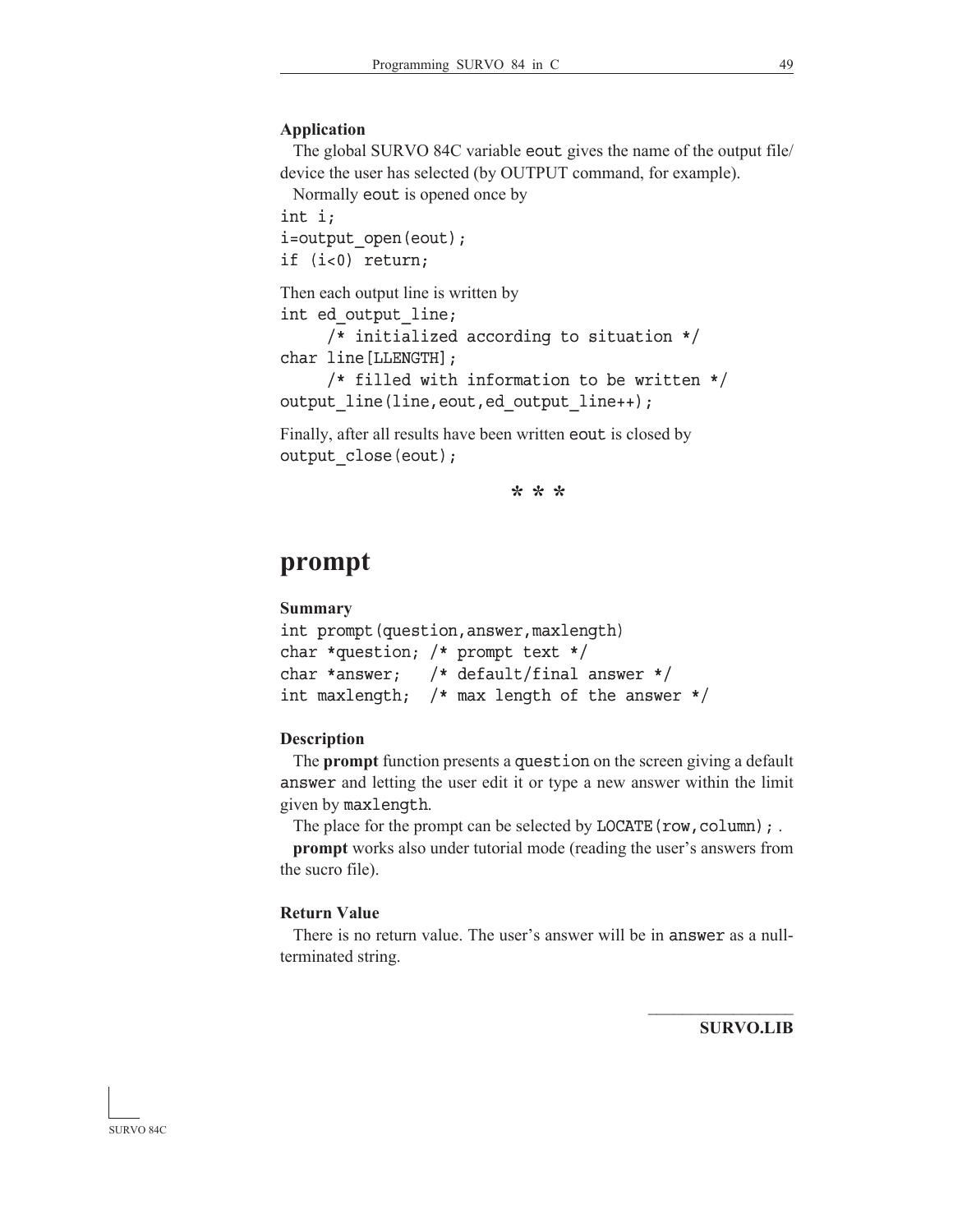```
See Also
 tut_init, nextch
Example
char filename[LNAME];
strcpy(filename,"TEST");
LOCATE(r3+2,1); /* bottom line on the screen */
prompt("Name of file? ", filename, LNAME-1);
                          * * *
```
## **s\_end**

**Summary** int s\_end(address) char \*address; /\* address of SURVO 84C pointers as a string \*/

#### **Description**

The **s** end function copies the SURVO 84C system parameters which have been altered in current module back to the main module.

**s** end should be called once before returning to the main program in those modules which change any of the scalar parameters

r,r1,c,c1,etu,etu1,etu2,etu3,tutpos,erun,edisp.

 For example, edisp may be changed from its default value 1 to to avoid redisplay of the entire screen after return.

Normally **s\_end** is not needed at all.

**See Also**

**s\_init**

#### **Example**

 See also **s\_init**. s\_end(argv[1]);

**\* \* \***

**SURVO.LIB**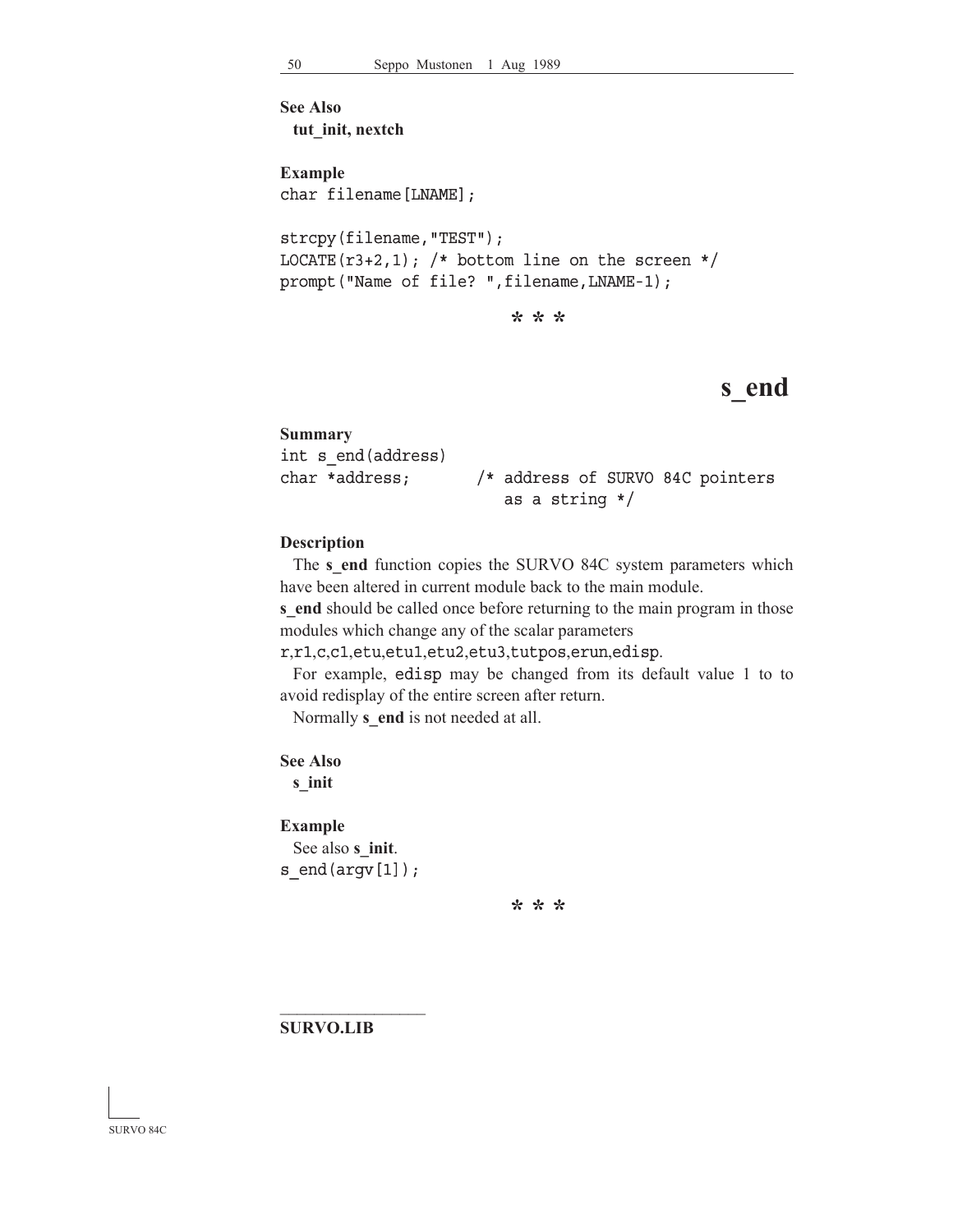# **s\_init**

```
Summary
int s_init(address)
char *address; /* address of SURVO 84C pointers
                        as a string */
```
## **Description**

 The **s\_init** function copies the SURVO 84C system parameters from the SURVO 84C main module (parent process) to the current module (child process).

 The 4-byte address of pointers is passed from the parent to the child in a form of a string address and in practice always replaced by argv[1].

After the *s* init call, which should take place once in the beginning of each SURVO 84C module the following variables and parameters are available with their current values:

| char *z;           | /* pointer to edit field */                          |
|--------------------|------------------------------------------------------|
| int ed1;           | /* length of edit line + control column */           |
| int ed2;           | /* number of lines in edit field */                  |
| int edshad;        | /* max. # of shadow lines in edit field $*/$         |
| int r;             | $/*$ current line on the screen $*/$                 |
| int r1;            | /* first visible edit line on the screen */          |
| int r2;            | $/* = ed2 */$                                        |
| int r3;            | $/*$ # number of edit lines on the screen $*/$       |
| int c;             | $/*$ current column on the screen $*/$               |
| int c1;            | /* first visible column on the screen $*/$           |
| int c2;            | $/*$ =ed1-1 (length of edit line) */                 |
| int c3;            | $/*$ # of columns on the screen $*/$                 |
| char *edisk;       | /* current data disk (path) $*/$                     |
| char *esysd;       | /* SURVO 84C system disk (path) */                   |
| char *eout;        | /* output file/device */                             |
| int etu;           | /* tutorial mode indicator $*/$                      |
| char *etufile;     | /* current sucro file (when etu>0) */                |
|                    | int etul, etu2, etu3; /* tutorial mode parameters */ |
| long tutpos;       | /* pointer to sucro file */                          |
| int *zs;           | $/*$ indices of shadow lines $*/$                    |
| int zshn;          | $/*$ # of shadow lines */                            |
| int erun;          | $/*$ run mode indicator (1=run mode on) */           |
| int edisp;         | /* display mode after exit from current module */    |
| char *sapu;        | /* buffer for SURVO.APU parameters */                |
| char *info;        | /* string for information between modules */         |
| char **key label;  | /* key label pointers $*/$                           |
| char *key lab;     | /* key label buffer */                               |
| char *survo id;    | /* owner of the SURVO 84C copy $*/$                  |
|                    | char **disp string; /* display string pointers */    |
| int speclist;      | /* size of buffer for specifications */              |
| int specmax;       | $/*$ max # of specifications */                      |
| char *active data; | /* current SURVO 84C DATA */                         |
| int scale check;   | /* scale type checking level */                      |
| int accuracy;      | /* accuracy for printouts $*/$                       |
| int scroll line;   | /* first scroll line for temporary displays */       |
| int space break;   | /* break indicator for space bar $(1=on)$ */         |
| int sdisp;         | /* current shadow character (display mode) */        |

**SURVO.LIB**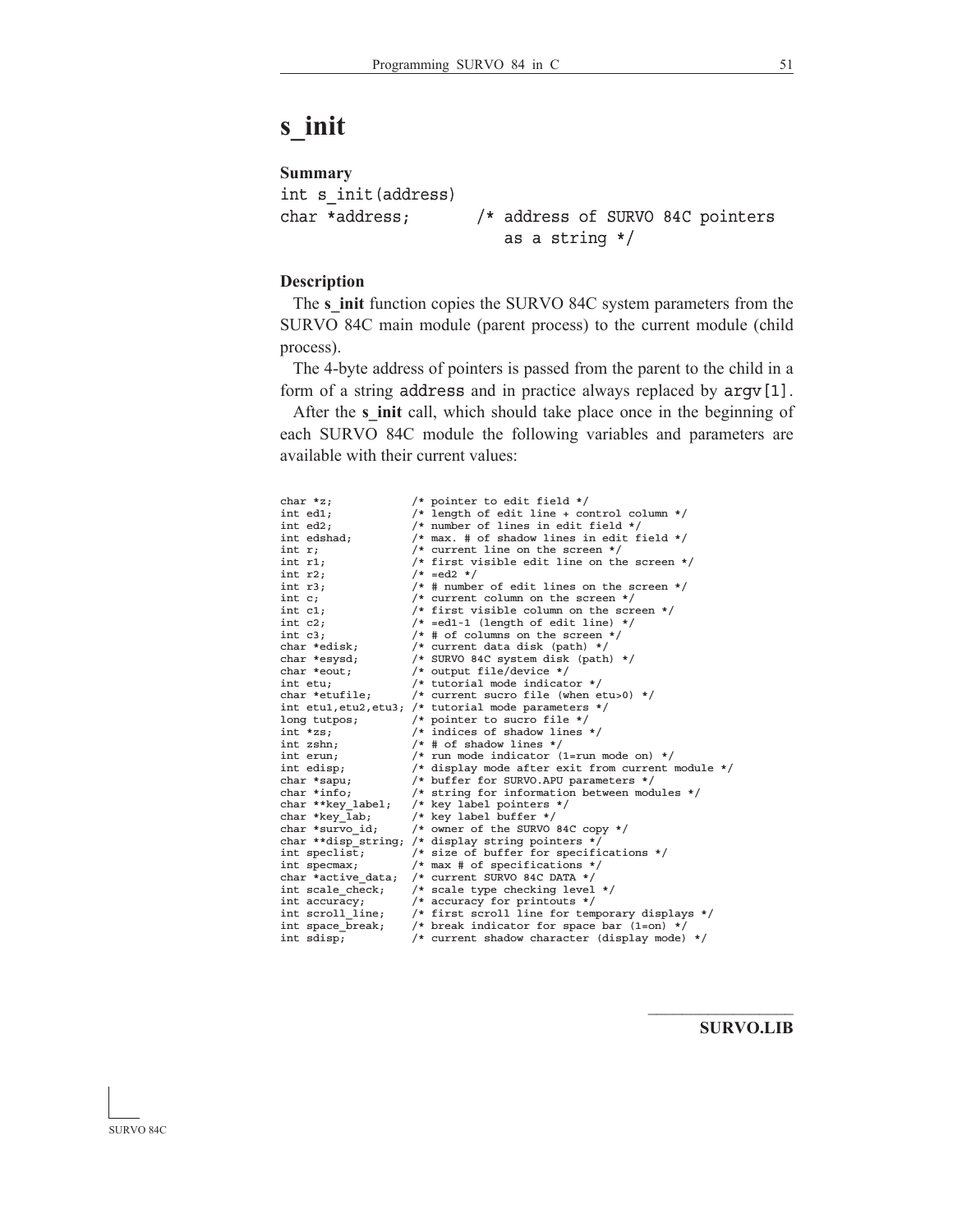## **Return Value**

There is no return value.

```
See Also
```

```
hae_apu, s_end, tut_init
```
#### **Example**

A typical start of the main function in a SURVO 84C module is:

```
main(argc,argv)
int argc; char *argv[1];
        \{ if (argc==1) return;
        s init(argv[1]);
/* .......... */
        }
                         * * *
```
## **scale\_ok**

#### **Summary**

```
int scale_ok(data,i,scale)
SURVO DATA *data; /* pointer to data structure */
int i; /* # of variable */char *scale; /* list of allowed scales as a string */
```
#### **Description**

The **scale** ok function tests whether the scale type of variable  $\#$  i in data opened by **data\_open** or **data\_open2** belongs to the given list scale of scale types.

In survodat.h the following scale types are predefined:

| #define ORDINAL SCALE               | " DOOSSIiRrF" |
|-------------------------------------|---------------|
| #define SCORE SCALE                 | " DSsIiRrF"   |
| #define INTERVAL SCALE              | " DIiRrF"     |
| #define RATIO SCALE                 | " RrF"        |
| #define DISCRETE VARIABLE           | " DNOSIRF"    |
| #define CONTINUOUS VARIABLE " osir" |               |
|                                     |               |

where the different scale types are denoted as follows:

#### **SURVO.LIB**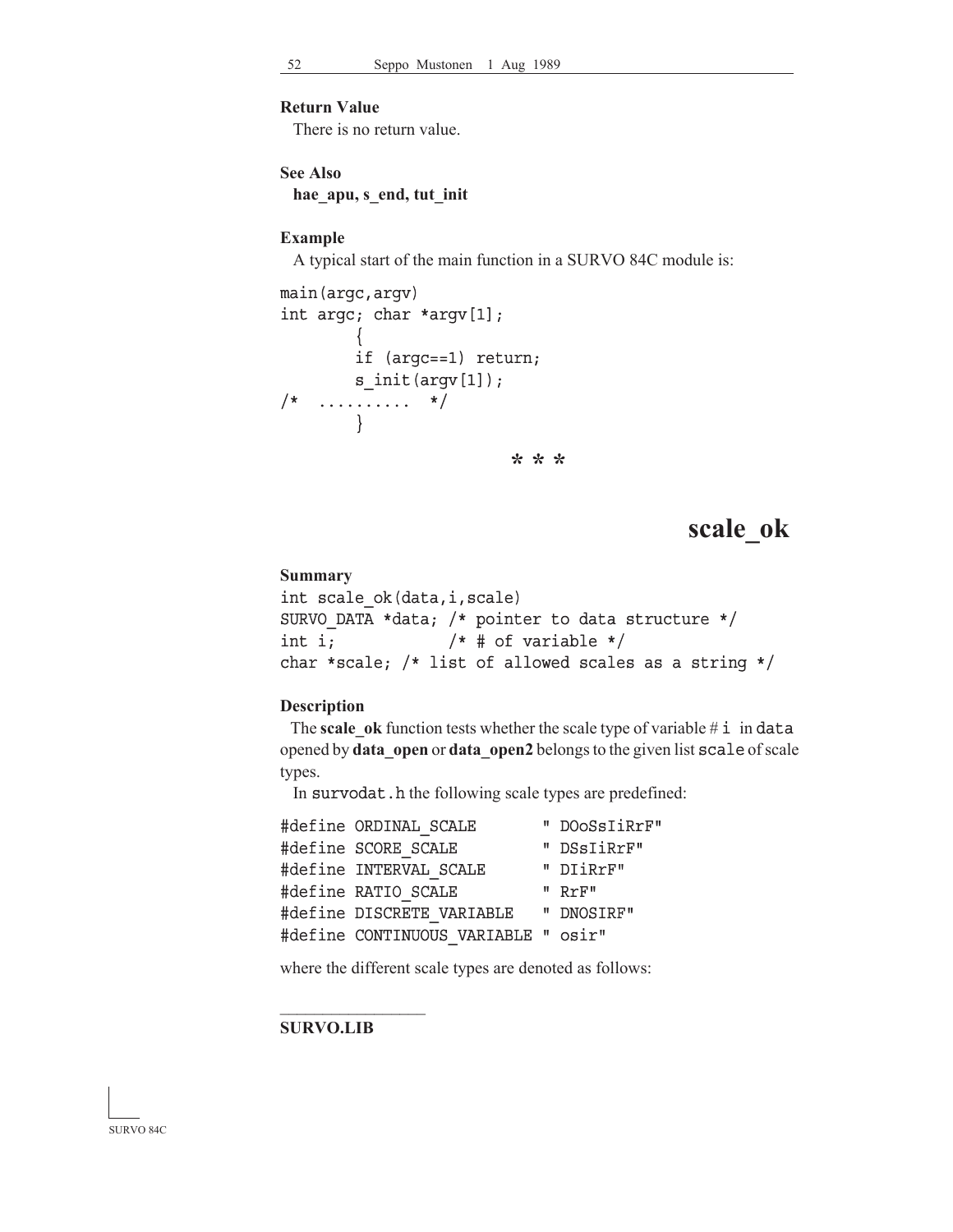- no scale
- (blank) scale unknown
- D Dichotomy (two distinct numeric values)
- N Nominal
- O Ordinal (discrete)
- o Ordinal (continuous)
- S Score (discrete)
- s Score (continuous)
- I Interval (discrete)
- i Interval (continuous)
- R Ratio (discrete)
- r Ratio (continuous)
- F Frequency

## **Return Value**

**scale** ok returns 1 if the scale of variable # i is found in scale. Otherwise 0 is returned. If the system parameter  $\texttt{scale}$  check is 0, then scale is not checked at all and 1 is returned. However, if the scale of variable  $\#$  i is ' $-$ ', 0 is returned irrespective of scale and the value of scale check.

## **See Also**

**scales**

### **Example**

int i; int weight\_variable; SURVO\_DATA dat;

i=data\_open("TEST",&dat); if (i<0) return; weight variable=activated(&dat,'W');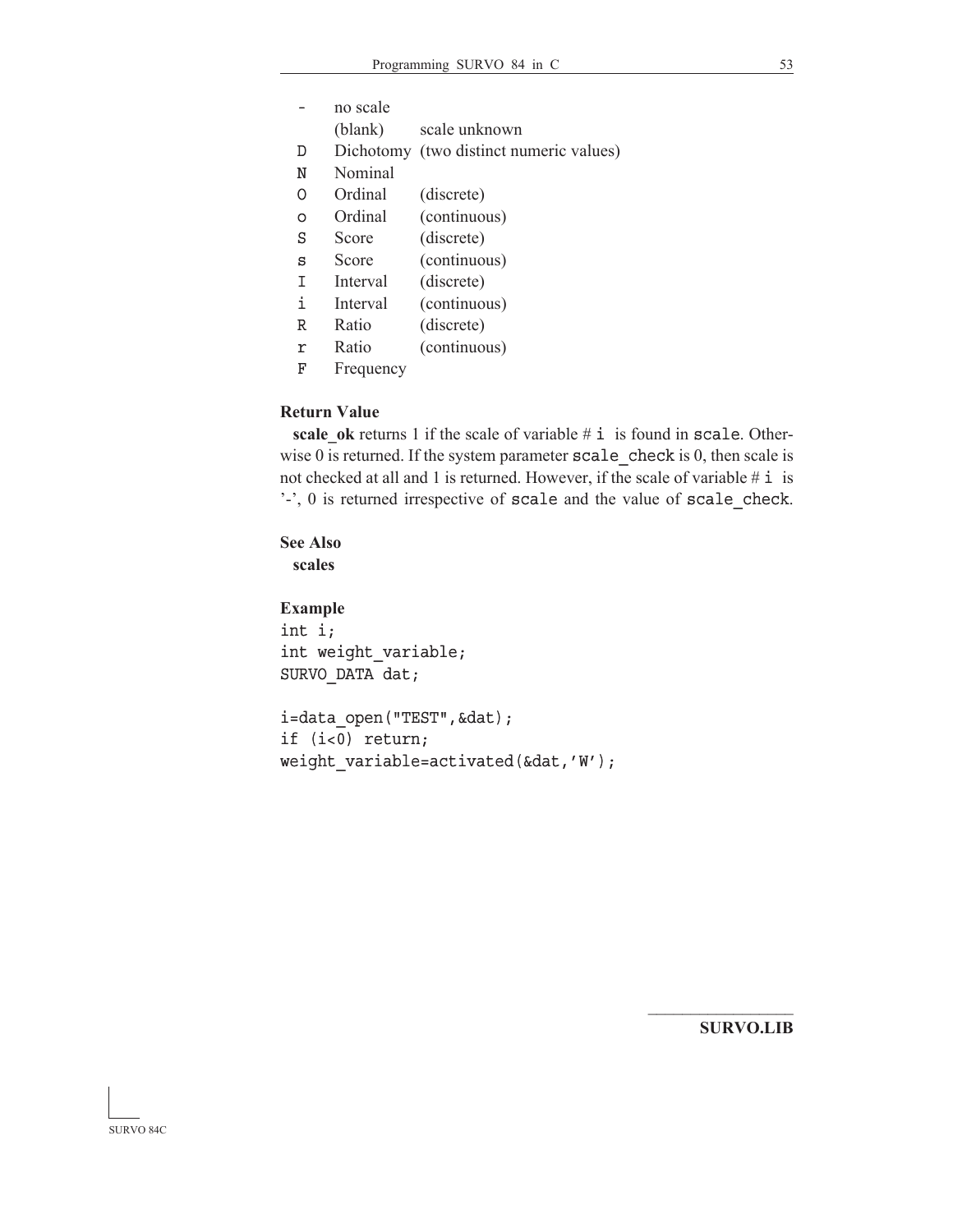```
if (weight_variable>=0)
 {
 if (!scale ok(&dat,weight variable, RATIO SCALE))
    {
    printf("\nWeight variable %.8s must have ratio scale!",
               dat.varname[weight variable]);
   WAIT; if (scale check==SCALE INTERRUPT) return;
    }
  }
                          * * *
```
## **scales**

#### **Summary**

```
int scales(data)
SURVO_DATA *data; /* pointer to data structure */
```
#### **Description**

 The **scales** function removes all variables with the scale type '-' (no scale) from the list data->v of active variables.

data must be opened by **data\_open** or **data\_open2**.

**scales** is usually called after **mask** in statistical SURVO 84C modules to remove fields without scale from the analysis irrespective of the user's selection. scales thus updates data->m\_act and selection vector data->v.

## **Return Value**

There is no return value.

**See Also mask**

**SURVO.LIB**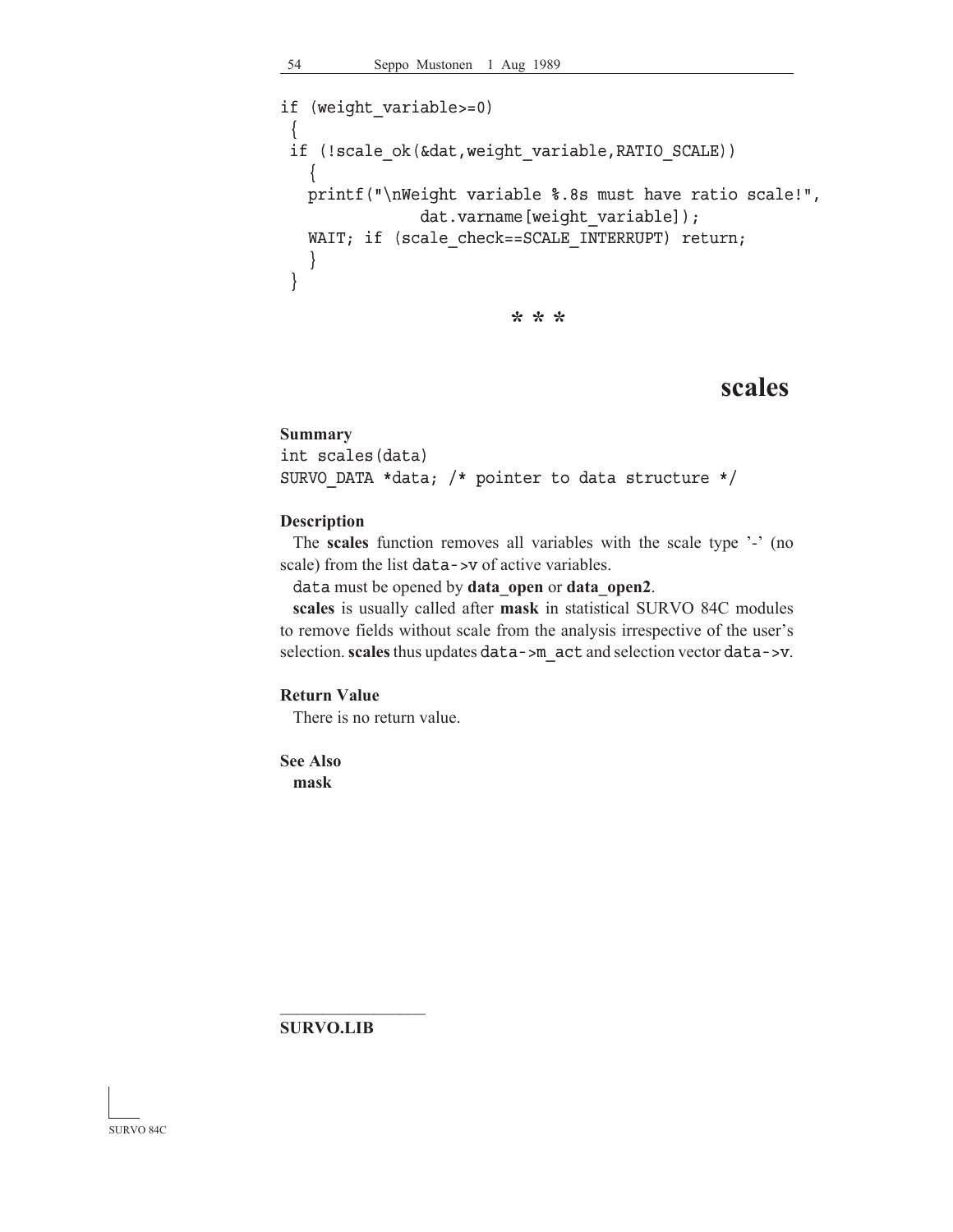```
Example
int i;
SURVO_DATA dat;
i=data_open("TEST",&dat);
if (i<0) return;
mask(&dat); /* select variables according to MASK */
scales(&dat); /* remove variables without scale */
```
**\* \* \***

# **shadow\_create**

```
Summary
```

```
int shadow_create(j)
int j; \frac{1}{x} /* edit line */
```
### **Description**

 The **shadow\_create** function creates a shadow line consisting of ed1 spaces for the  $j<sup>th</sup>$  line (1<=j<=ed2) in the edit field. After the **shadow create** call zs[j] is the index of the new shadow line.

 If there is no more space for a new shadow line (edshad is the max. number), an error message *Not space anymore for special display lines!* is displayed.

#### **Return Value**

shadow create returns 1 if the shadow line has been created and -1 otherwise.

```
See Also
 shadow_test
```
**SURVO.LIB**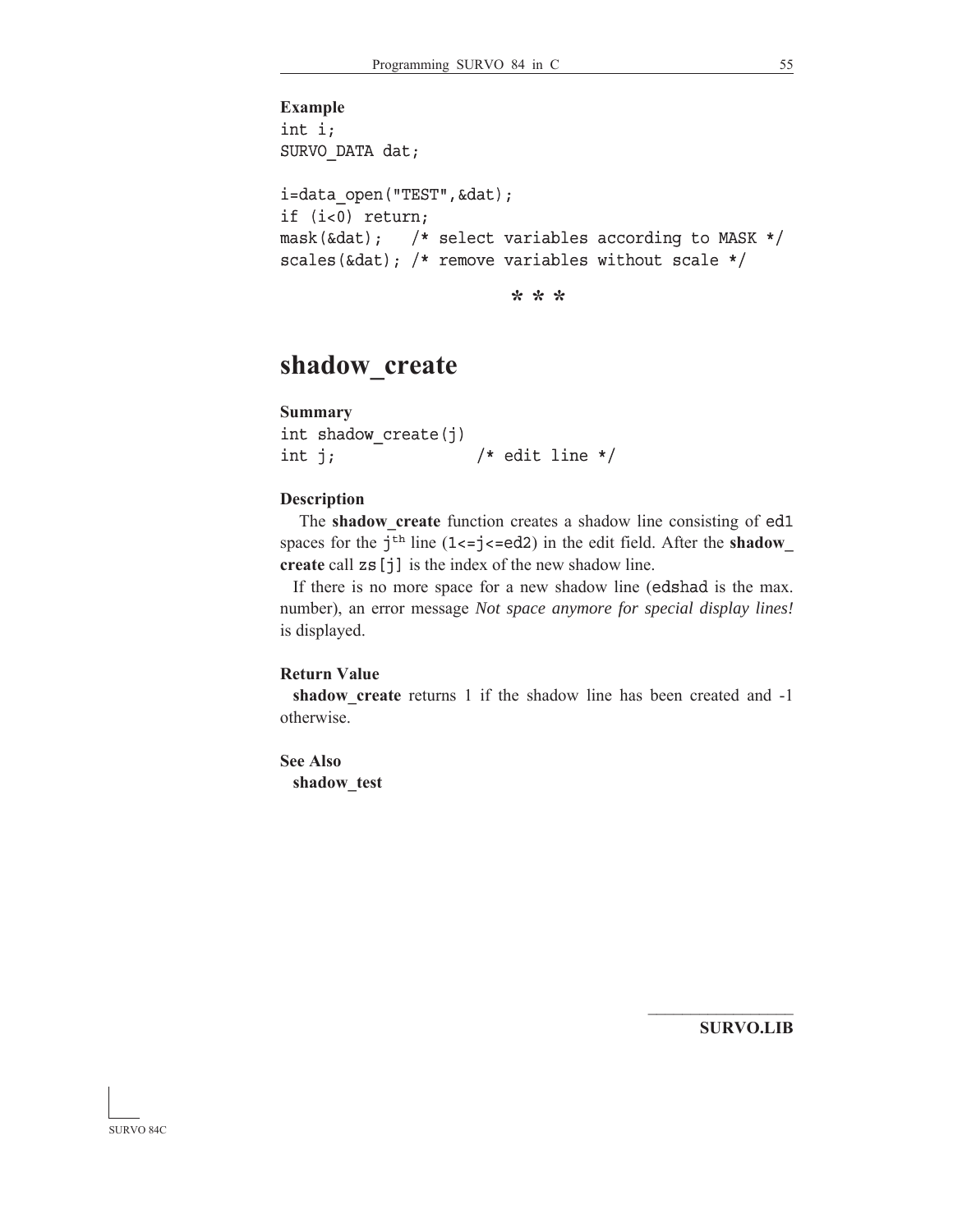#### **Example**

```
char x[LLENGTH];
int i;
for (i=0; i< c2; ++i) x[i]='7';
if (zs[10]=-0) {
     i=shadow_create(10);
     if (i<0) return;
     }
edwrite(x,zs[10],1);
/* turns all characters on edit line 10
    into reversed video (shadow value 7) */
```
**\* \* \***

## **shadow\_test**

**Summary** int shadow\_test(j) int j;  $\frac{1}{x}$  /\* edit line \*/

#### **Description**

The **shadow\_test** function frees the shadow line of the j<sup>th</sup> edit line if it consists of spaces (blanks) only.

#### **Return Value**

There is no return value.

## **See Also shadow\_create**

#### **Example**

```
int j;
for (j=1; j<=r2; ++j)if (zs(j))>0) shadow test(j);
/* frees all unnecessary shadow lines
    in the current edit field. */
```
**\* \* \***

**SURVO.LIB**

 $\mathcal{L}_\text{max}$ 

SURVO 84C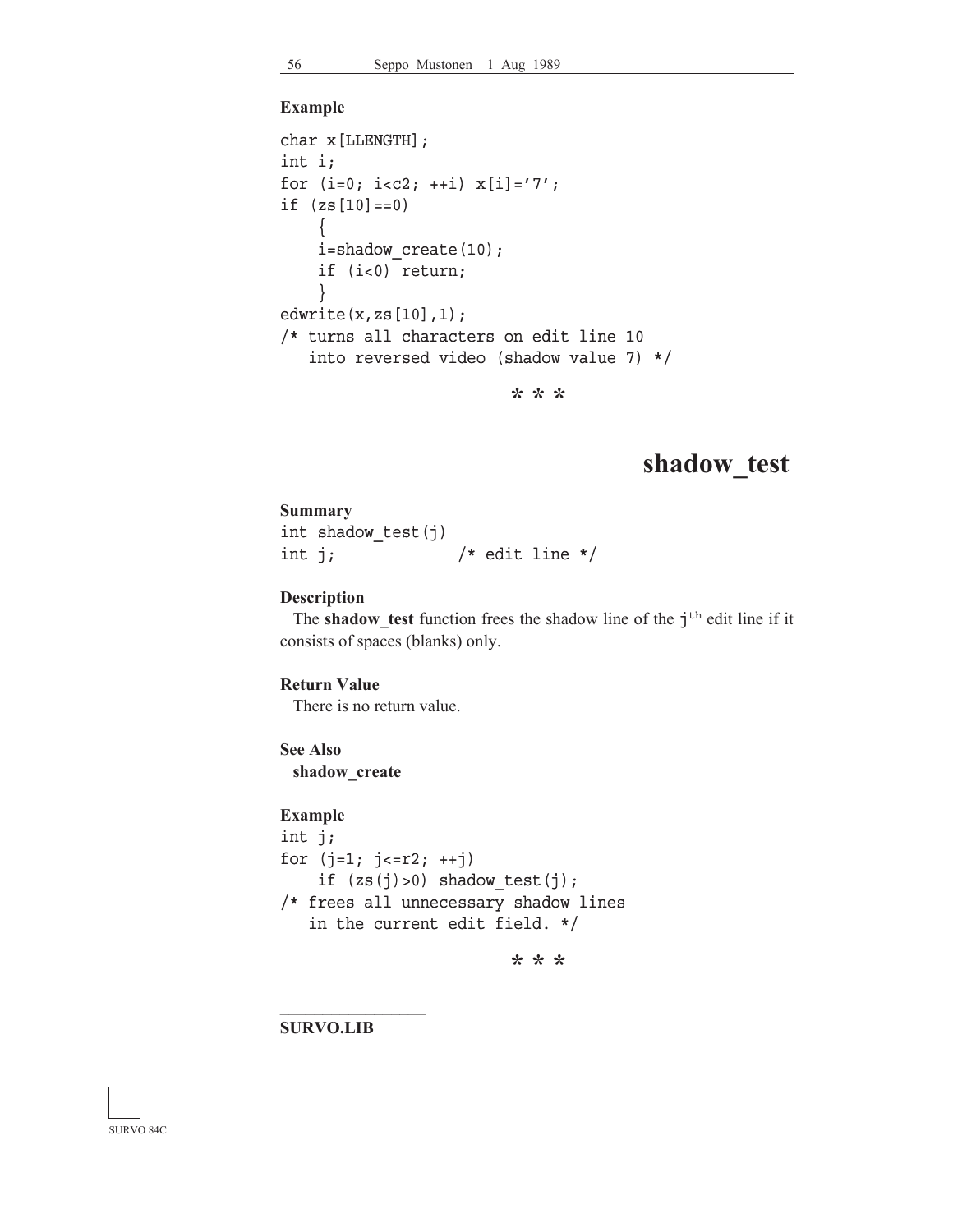## **Summary**

```
int sp_init(editline)
int editline; /* # of edit line */
```
### **Description**

The sp init function finds all the specifications from the subfield around editline and secondarily from the \*GLOBAL\* subfield.

**sp\_init** forms the arrays char \*\*spa,\*\*spb consisting of the names (\*\*spa on the left-hand side) and values (\*\*spb on the right-hand side) of the specifications of the form

### <name>=<value> name>=<value>

 After the **sp\_init** call the function **spfind** can be used to find the values of the specifications.

### **Return Value**

sp init returns 1 if there is enough space for all specifications. Otherwise -1 is returned.

## **See Also spfind**

**Example** int i;

```
i=sp init(r1+r-1);
    /* r1+r-1 is the current line in the edit field */if (i<0) return;
```
**\* \* \***

# **spfind**

```
Summary
int spfind(name)
char *name; /* specification to be found */
```
**SURVO.LIB**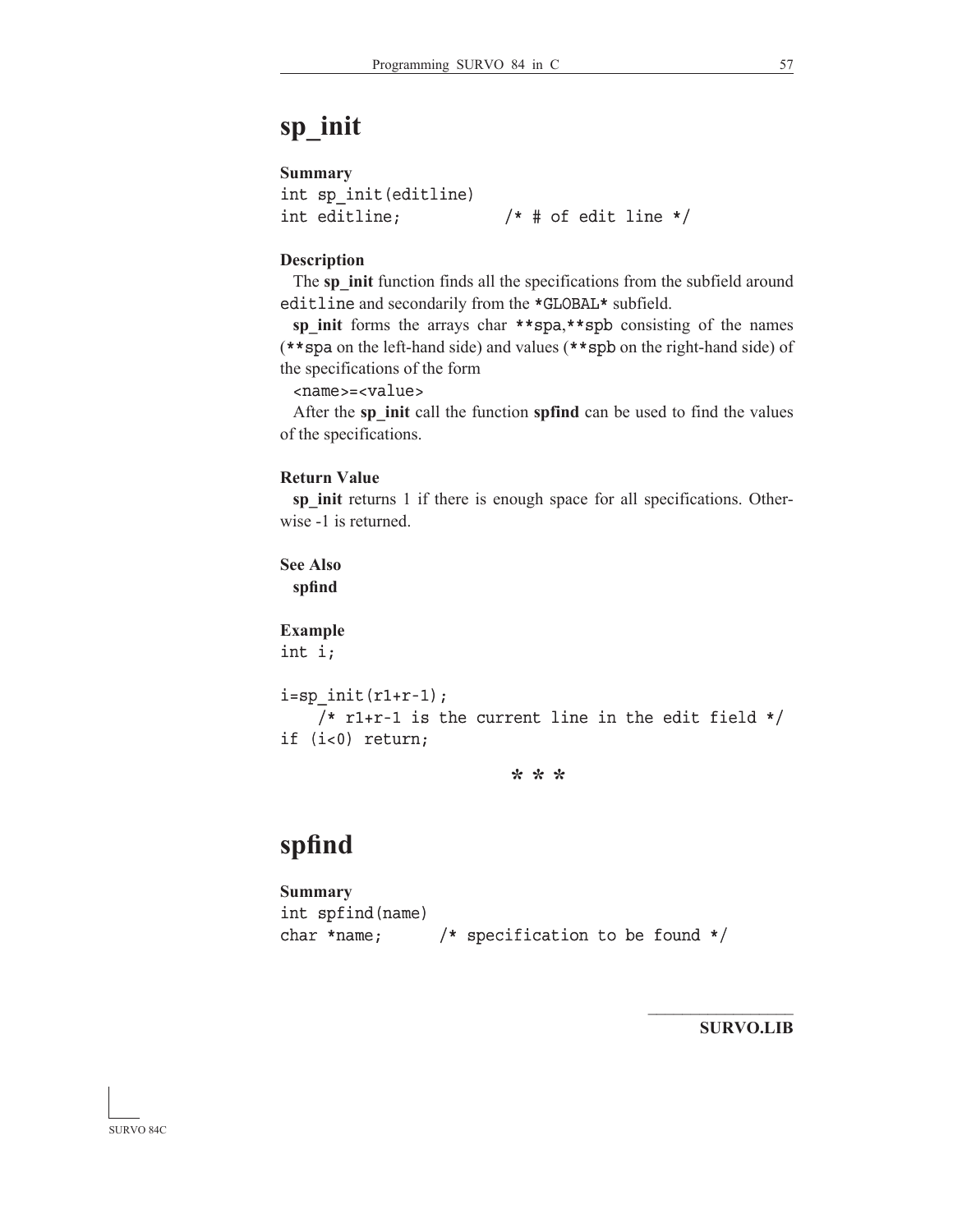### **Description**

 The **spfind** function searches for the specification name from the \*\*spa list which has been created by the **sp\_init** function earlier.

#### **Return Value**

 If name is found, **spfind** returns the index (say i) of name in the \*\*spa list. spb [i] is then the pointer to the value of name. If name is not found, -1 is returned.

## **See Also**

**sp\_init**

## **Example** int i,k; int x home, y home; char x[LLENGTH]; \*px[2];  $i=sp$  init(r1+r-1);  $/*$  r1+r-1 is the current line in the edit field  $*/$ if (i<0) return; i=spfind("HOME"); if  $(i>=0)$  { strcpy(x,spb[i]);  $k=split(x, px, 2);$ if  $(k<0)$  { sprintf(sbuf,"\nError in spec. HOME=%s",spb[i]); sur print(sbuf); WAIT; return; } x\_home=atoi(px[0]); y\_home=atoi(px[1]); } else x\_home=y\_home=0; **\* \* \***

### **SURVO.LIB**

 $\mathcal{L}_\text{max}$ 

SURVO 84C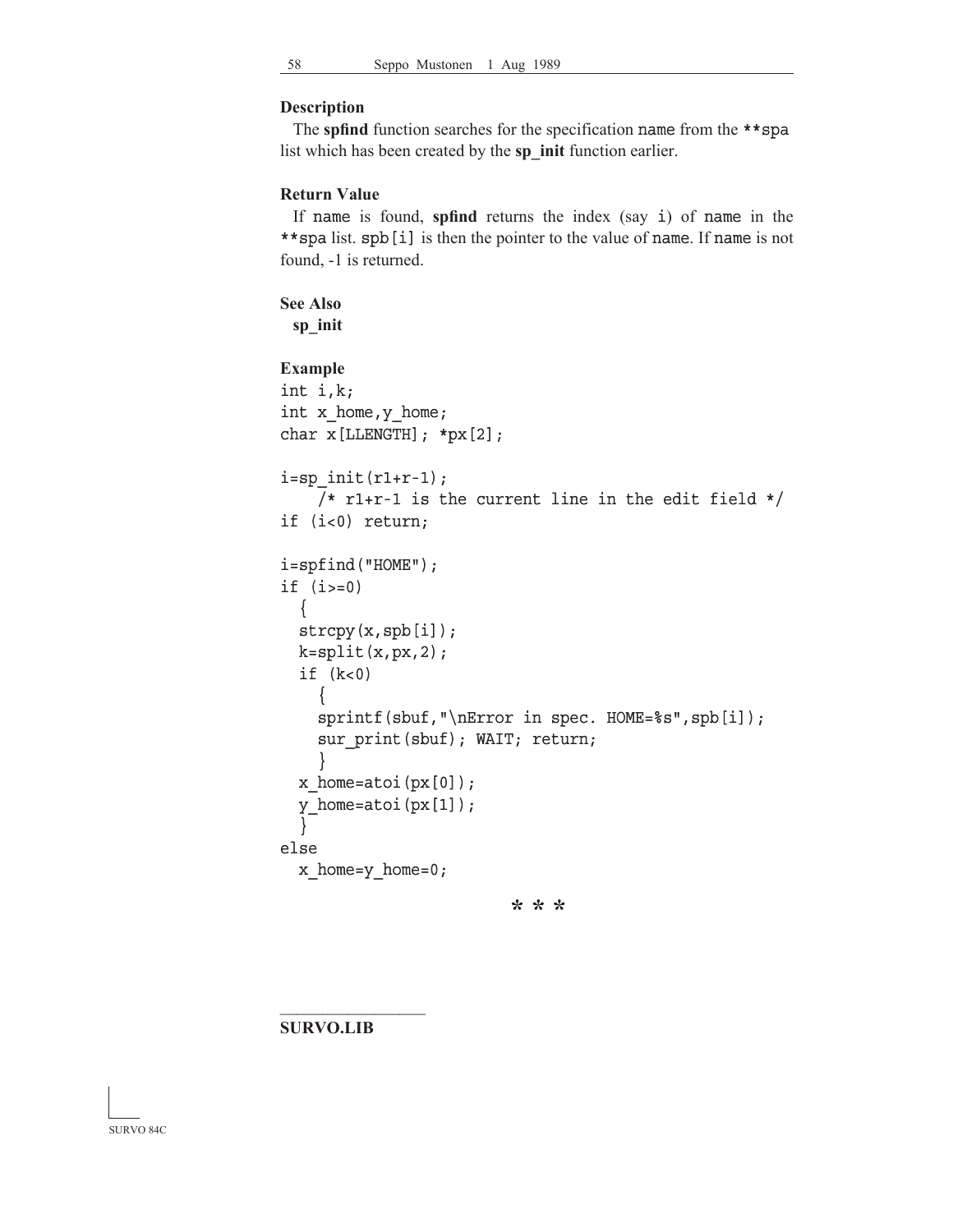# **split**

## **Summary**

```
int split(s,word,max)
char *s; /* null-terminated string */
char *word[]; /* pointers to words of string */
int max; /* max number of words to be found */
```
## **Description**

The **split** function splits string **s** into tokens (words) word [0], word [1], ...,word [max-1] interpreting spaces and commas as delimiters. Since **split** writes an EOS character in place of every word ending with a space or a comma in s, the original contents of s are destroyed during the **split** call. After the call, the pointers word  $[0]$ , word  $[1]$ ,... indicate the starting positions of the words in s.

Please note that the words will be destroyed if the contents of s are altered after the **split** call.

## **Return Value**

**split** returns the number of words found which is max at most. Thus if the number of words in s is greater than max, the excessive words will not be found. There is no error return.

## **See Also**

**edread**

## **Example**

```
char x[]="PRINT 11,20";
char *word[3];
int i,k;
```

```
k=split(x,word,3);for (i=0; i< k; ++i)printf("\nword[d]=s'',i,word[i]);
```
prints:

```
word[0]=PRINT
word[1]=11
word[2]=20
```
**SURVO.LIB**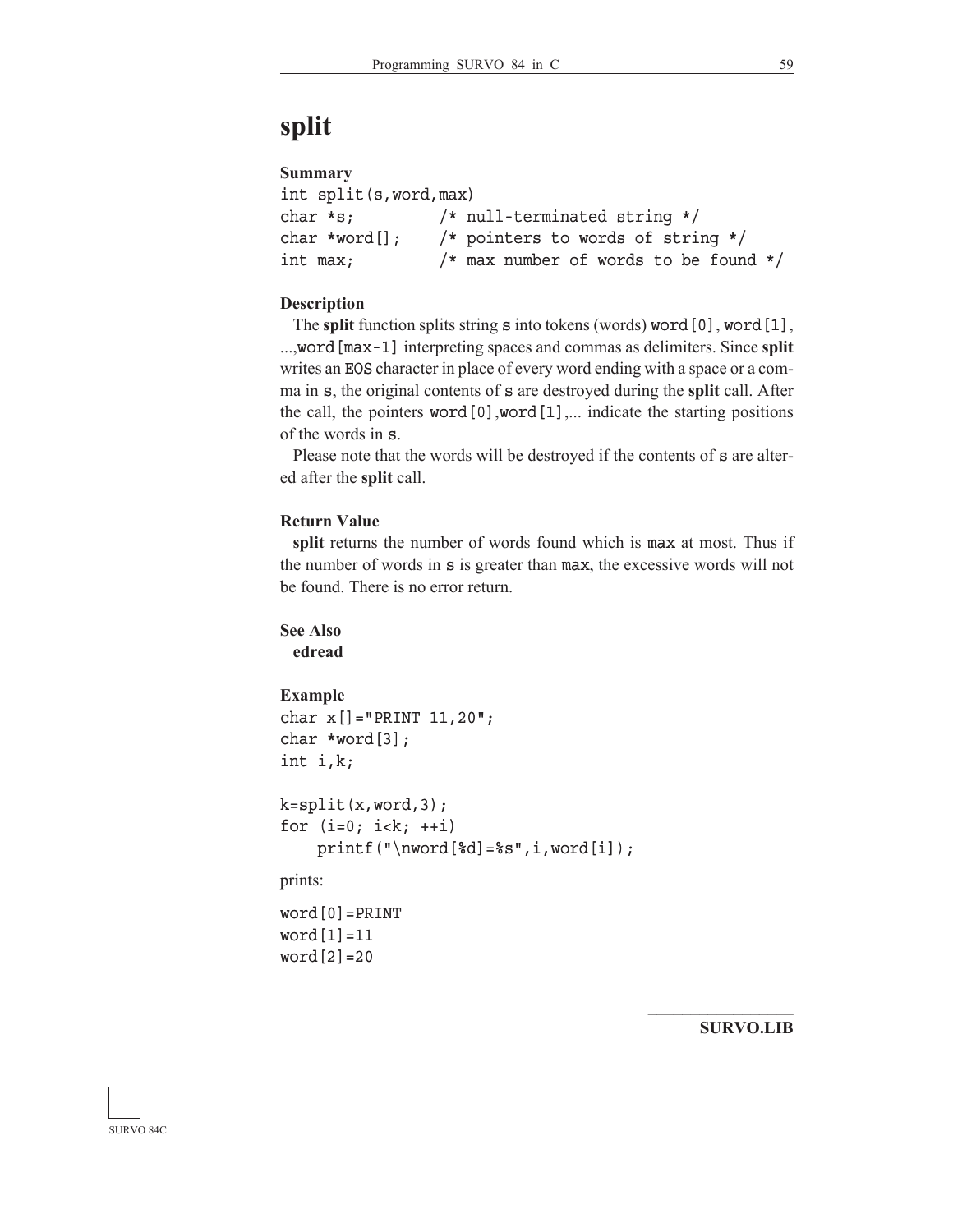#### **Applications**

**split** is the common tool when analyzing edit lines. A typical combination is, for example:

edread $(x, j)$ ;  $k=split(x+1, word,10);$ /\* x+1=jth edit line without a control character \*/

**\* \* \***

## **sur\_print**

### **Summary**

```
int sur print(string)
char *string; /* null-terminated string */
```
#### **Description**

 The **sur\_print** function prints string in the window below the line defined by the global variable scroll line. The output of sur print will be scrolled automatically in that window.

**sur\_print** is used mainly for temporary printouts with a 256 byte global string sbuf.

## **Return Value**

There is no return value.

## **See Also write\_string**

**Example** double result; char str[LLENGTH];

```
fnconv(result,str,accuracy+2);
sprintf(sbuf,"\nResult=%s",str);
sur print(sbuf);
```
**\* \* \***

**SURVO.LIB**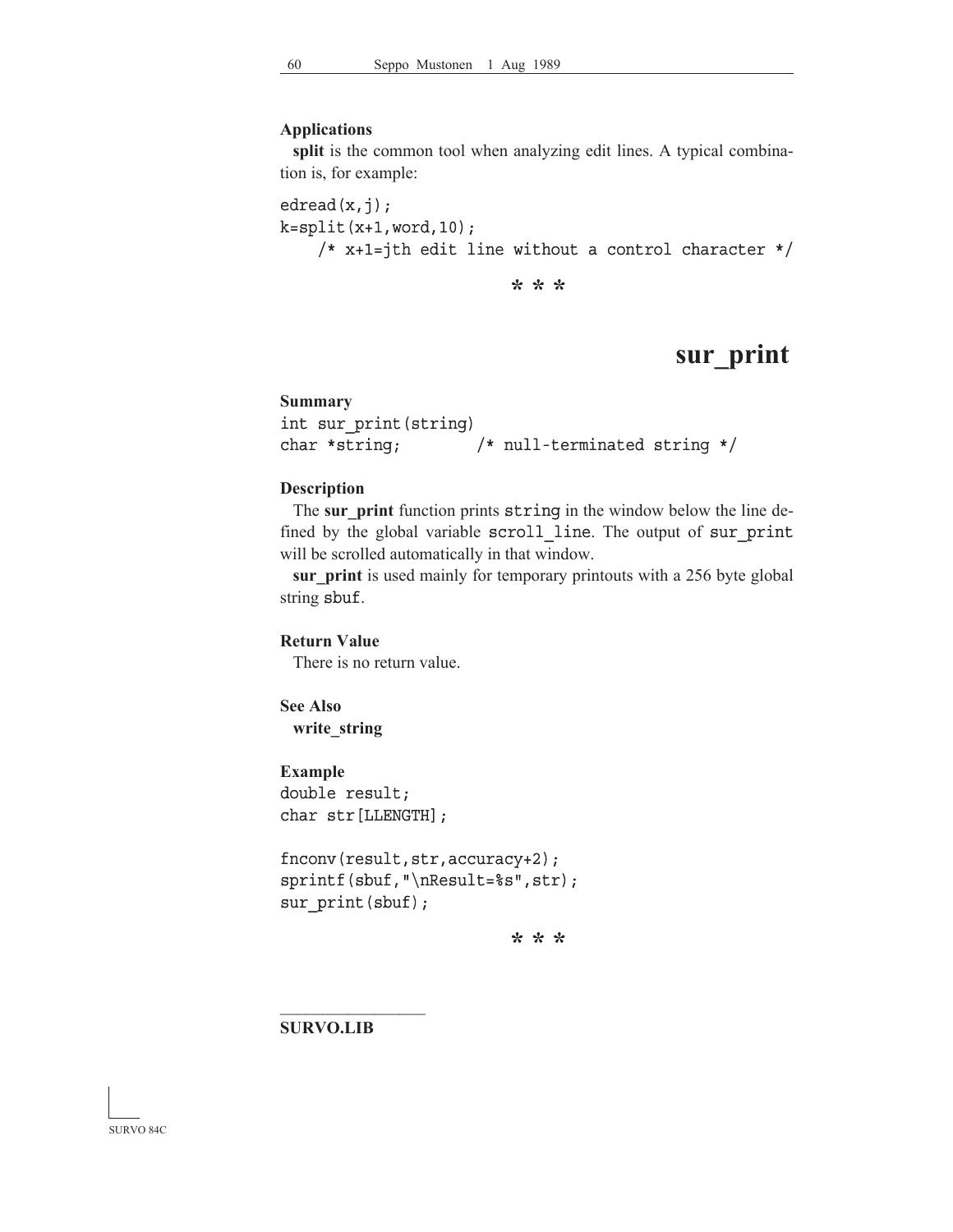## **sur\_wait**

## **Summary**

```
int sur_wait(time,display,break)
long time; /* waiting time in ms */
int (*display)(); /* display function during wait */
int break; /* 1: possible to break by any key */
                  /* 0: not possible to break */
```
## **Description**

The sur wait function creates a wait lasting time milliseconds. During the wait the display function is called once every second (to indicate the time elapsed, for example). If break=1, the wait can be interrupted by pressing any key.

#### **Return Value**

**sur\_wait** returns -1 if the wait has been interrupted by a key. Otherwise 0 is returned.

## **Example**

```
#include <stdio.h>
int sec=0;
main()
\left\{\begin{array}{ccc} \end{array}\right\} extern seconds();
          sur wait(20000L, seconds, 1);
 }
seconds()
\left\{\begin{array}{ccc} \end{array}\right\} printf(" %d",++sec);
 }
/* This program counts to 20 seconds */
                                 * * *
```
**SURVO.LIB**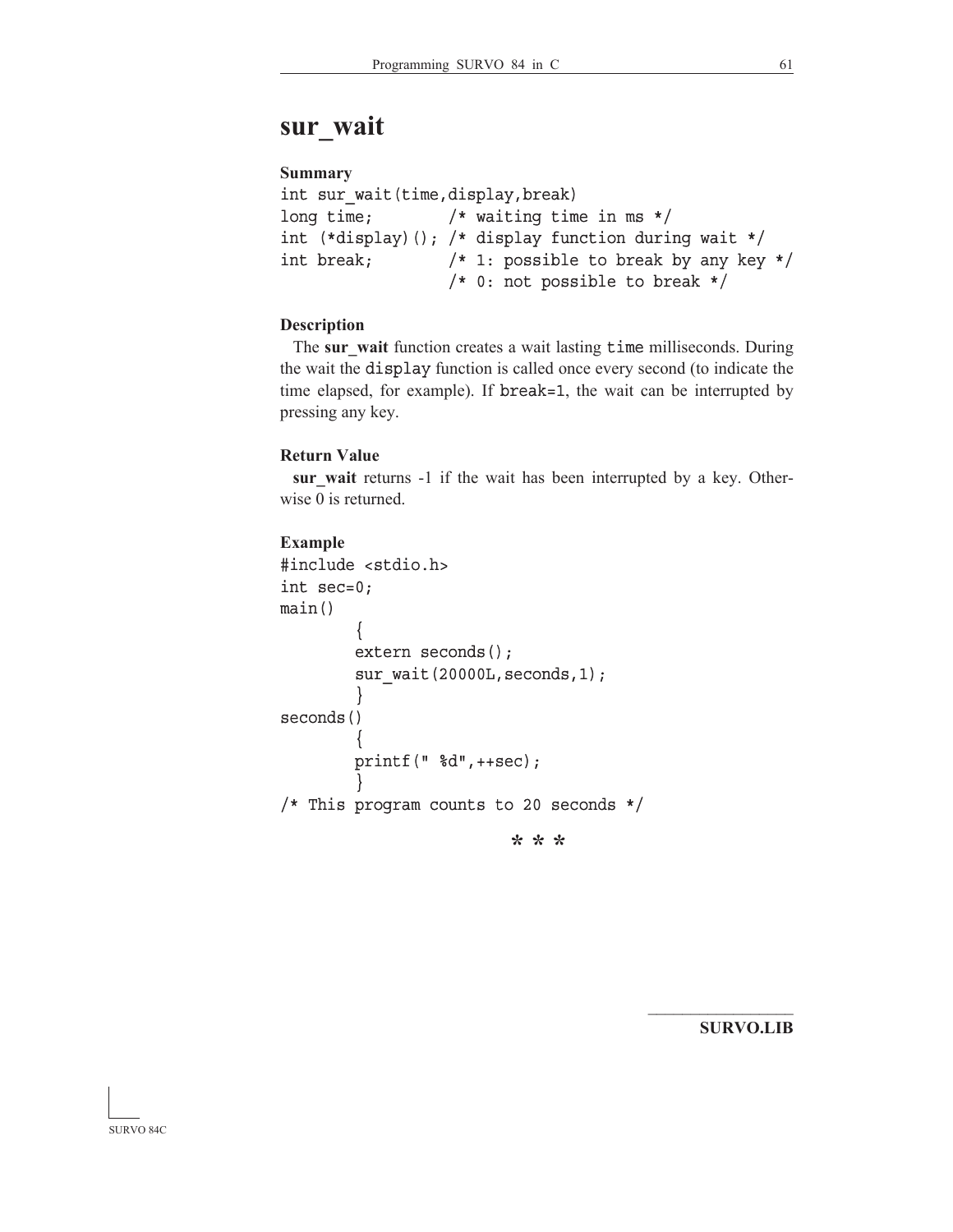# **tut\_init, tut\_end**

#### **Summary**

int tut\_init()

int tut\_end()

#### **Description**

 The **tut\_init** function opens the tutorial file, if the current module is run under tutorial mode (system parameter etu>0).

tut init is called once immediately after **s** init in those modules which operate at least partially in conversational mode (by using the **prompt** and **nextch** functions).

Thus **tut init** is not needed in modules which simply carry out their task without any prompts for the user. Error messages ending with WAIT do not require **tut\_init** either.

 If **tut\_init** has been called, the functions **tut\_end** and **s\_end** must be called (in this order) before the exit from the module.

## **Return Value**

There is no return value.

**See Also**

**s\_init, s\_end, prompt, nextch**

**SURVO.LIB**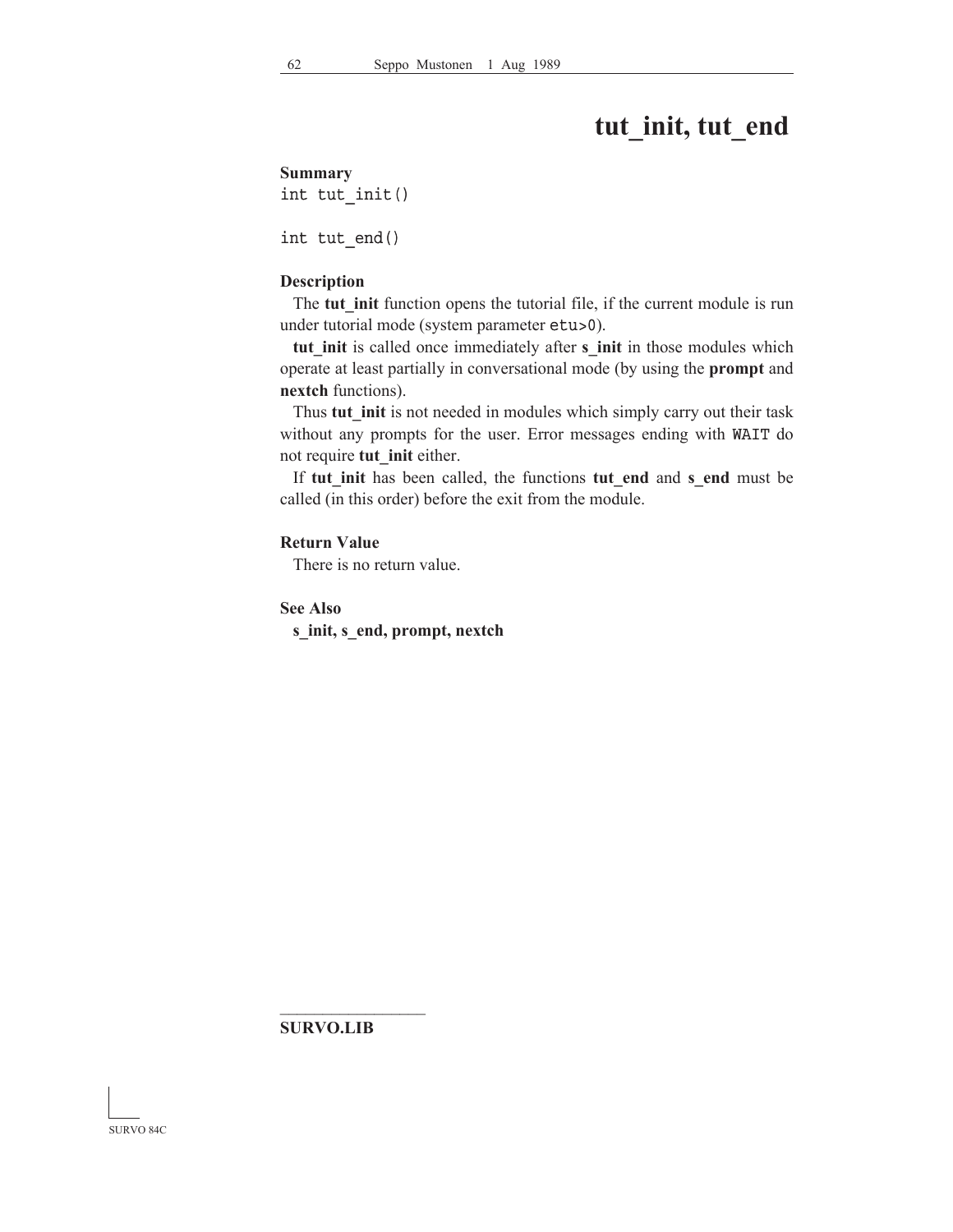## **Example**

A typical construction in a SURVO 84C module is:

```
#include "survo.h"
#include "survoext.h"
main(argc,argv)
int argc; char *argv[1];
         \{ if (argc==1) return;
        s init(argv[1]);
        tut init();
7^* .............. \frac{1}{4}tut end();
         s end(argv[1]);
          }
                           * * *
```
## **unsuitable**

```
Summary
int unsuitable(data,j)
SURVO DATA *data; /* pointer to data structure */
long *j; /* # of observation (record) */
```
### **Description**

The **unsuitable** function tests whether observation  $\vec{\tau}$  in data opened by data open or data open2 satifies the restrictions imposed by IND and CASES specifications. Each module must call the **conditions** function once before the calls of **unsuitable**.

## **Return Value**

**unsuitable** returns 1 if the conditions are **not** fulfilled and 0 otherwise.

**See Also conditions**

**SURVO.LIB**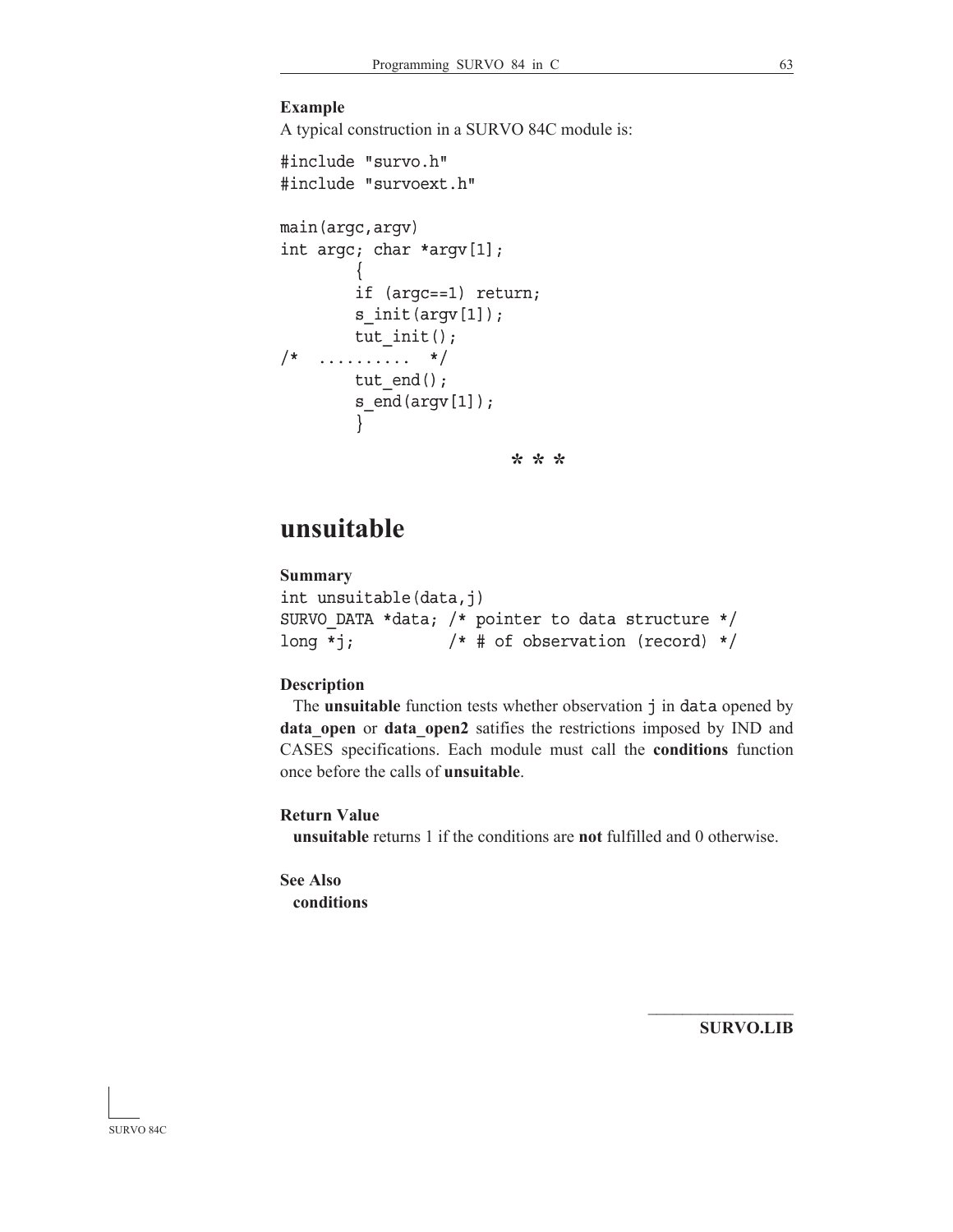```
Example
int i;
long j;
SURVO_DATA dat;
i=data open("TEST", &dat);
if (i<0) return;
i=conditions(&dat);
if (i<0) { data close(&dat); return; }
for (j=dat.11; j<=dat.12; ++j)\left\{\begin{array}{ccc} \end{array}\right\} if (unsuitable(&dat,j)) continue;
         printf(" %ld",j);
 }
/* Numbers of observations satisfying
    the conditions are printed. */
```
**\* \* \***

# **varfind**

## **Summary** int varfind(data,name) SURVO\_DATA \*data; /\* pointer to data structure \*/ char \*name; /\* name of variable \*/ int varfind2(data,name,error\_display) SURVO\_DATA \*data; /\* pointer to data structure \*/ char \*name; /\* name of variable \*/ int error display;/\* 1=on 0=off \*/

### **Description**

 The **varfind** function finds the index corresponding to the given name of a variable (field) in data opened by **data\_open** or **data\_open2**.

 Comparisons between names are performed by using the first 8 characters only. Trailing blanks are not counted. **varfind** is case-sensitive. Thus "Weight" is different from "weight".

**SURVO.LIB**

 $\mathcal{L}_\text{max}$ 

#### SURVO 84C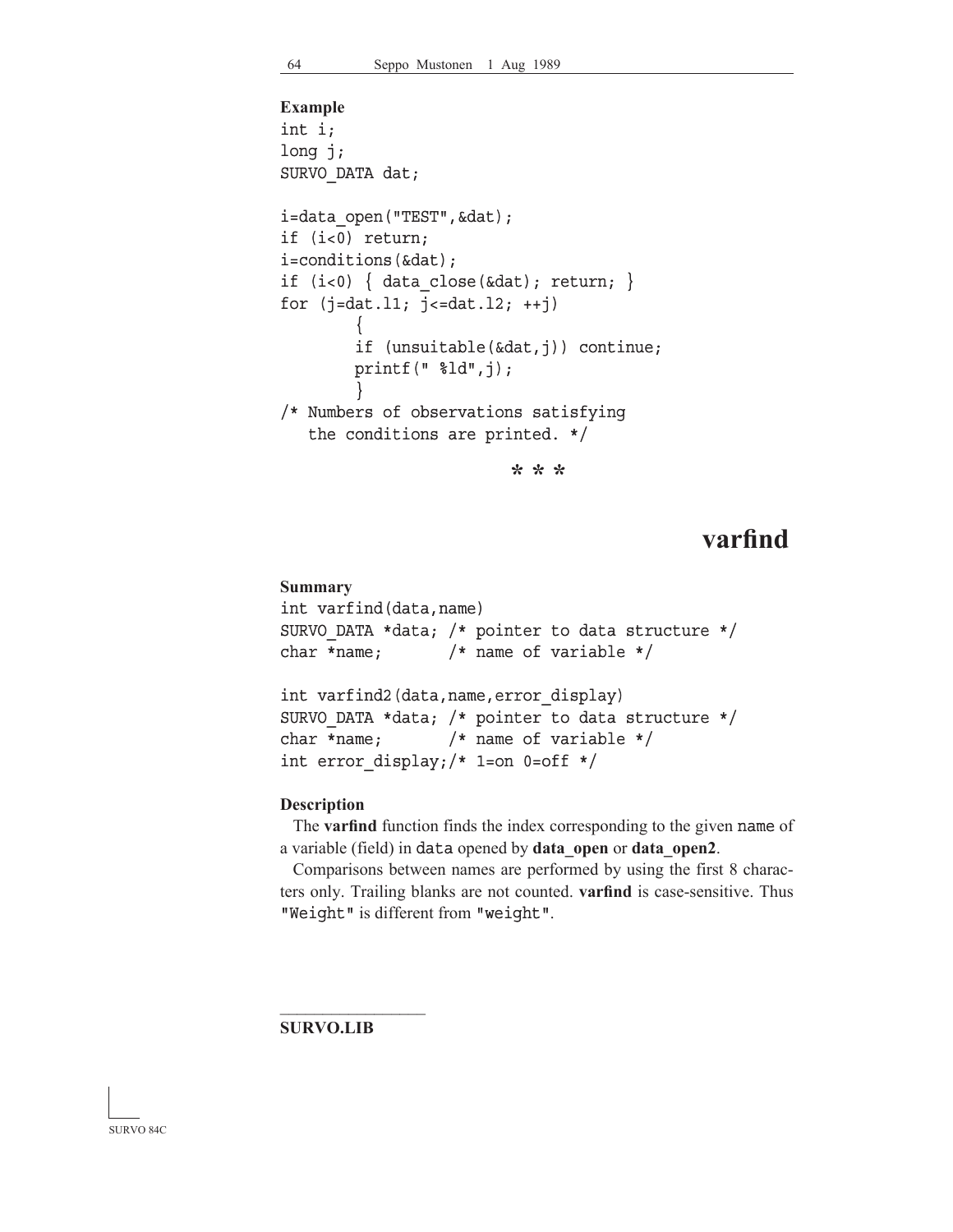### **Return Value**

**varfind** returns # of variable or -1 if no variable corresponding to name is found. In the latter case an error message is displayed.

**varfind2** works as **varfind**, but in case of an error (variable not found) no error message is displayed if error display=0.

```
See Also
 mask, activated
```
**Example** int i; SURVO\_DATA dat;

```
i=data_open("TEST",&dat);
if (i<0) return;
i=varfind(&dat,"Weight");
```
**\* \* \***

# **wfind**

```
Summary
int wfind(word1,word2,j)
char *word1; /* first word */
char *word2; /* second word */
int j; /* first edit line to be scanned */
```
## **Description**

 The **wfind** function searches the first line starting with the words word1 word2. The first line to be checked is j. Extra spaces before and between the words are not counted.

### **Return Value**

**wfind** returns the index of the line and -1 if the line is not found.

**SURVO.LIB**

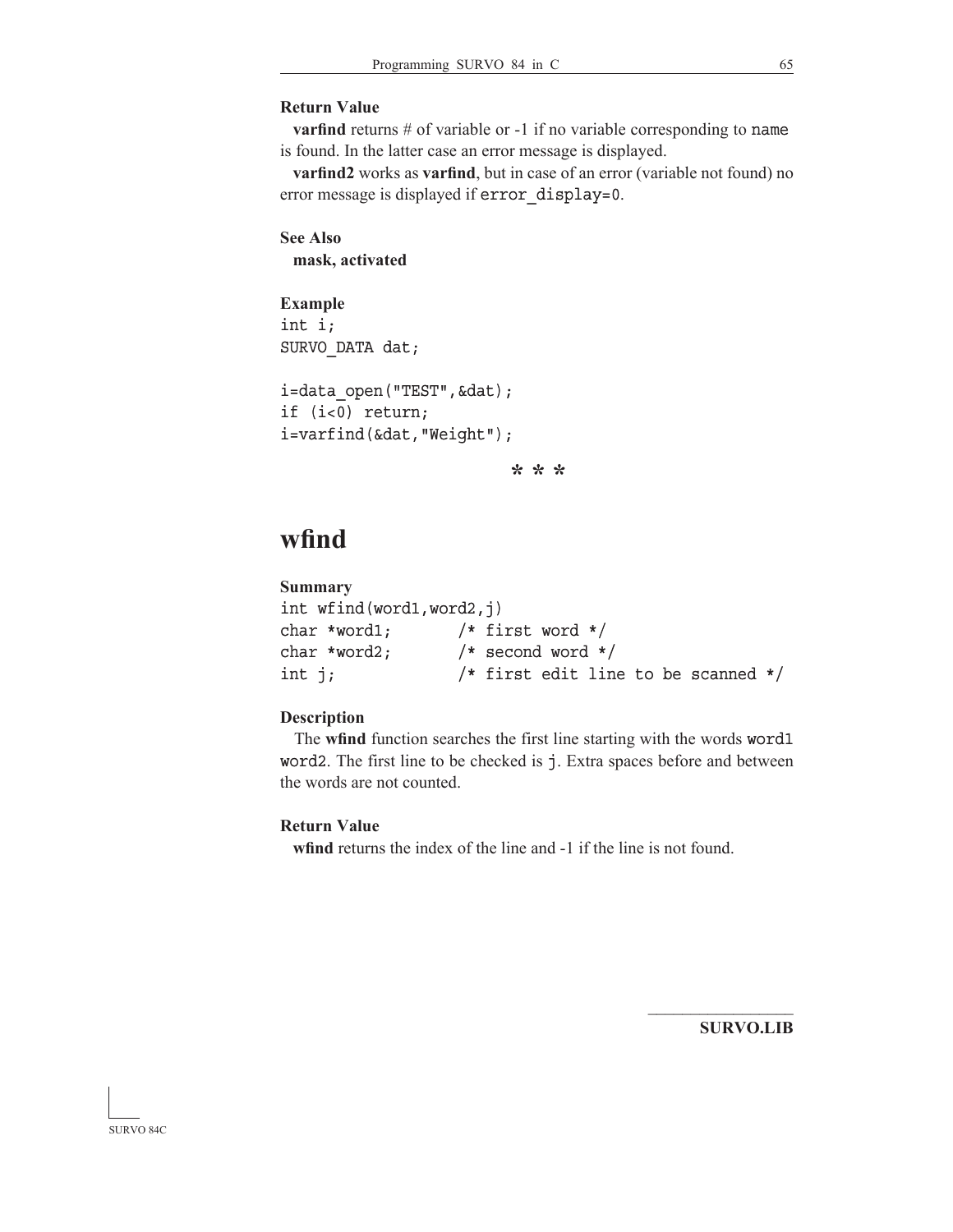**Example** int k; char name  $[] = "ABC"$ ;  $k=wtind("DATA", name, 1);$ 

finds the first line in the current edit field starting with the words DATA ABC.

**\* \* \***

## **write\_string**

#### **Summary**

```
int write string(x,len,shadow,row,col)
char *x; /* string to be written */int len; /* max # of bytes to be written */
char shadow; /* shadow (attribute) character */
int row,col; /* row and column of first character */
```
#### **Description**

 The **write\_string** function displays the len first bytes of x using the attribute given by shadow and starting from position (row,col).

### **Return Value**

There is no return value.

### **See Also**

**sur\_print**

#### **Example**

 A message for the user on the bottom line of the screen is produced typically by:

```
write string(space,c3+8,' ' ' ,r3+2,1);/* Erase bottom line r3+2 */
write string("Press any key!",14,'1',r3+2,1);
            /* Give message in 'red' */
```
**\* \* \***

**SURVO.LIB**

 $\mathcal{L}_\text{max}$ 

SURVO 84C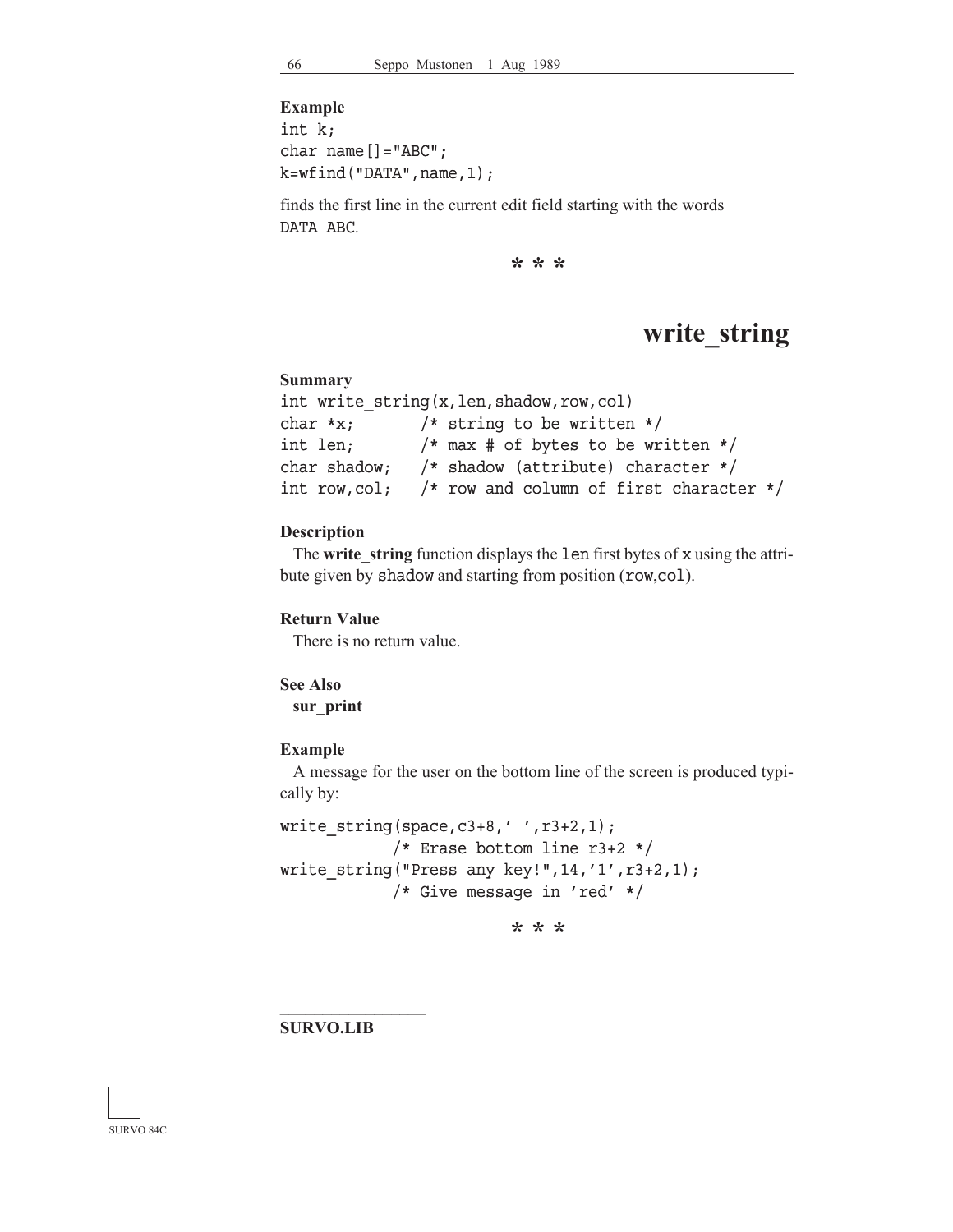#### **8.2 Library SURVOMAT.LIB**

 Matrix functions are tools for making SURVO 84C operations for linear models, multivariate analysis, etc. For example, the matrix interpreter employs the library functions through the MAT operations.

 The matrix operands and results are referred to by pointers of the double type. To enable dynamic space allocation, the matrices are always stored as one-dimensional arrays. The elements of the matrices (of type double) are saved columnwise. All computations are carried out in double precision.

For example, the function **mat\_transp** is written as

```
mat transp(T,X,m,n) double *T,*X;
 int m,n;
    {
    register int i,j;
    for (i=0; i<m; ++i) for (j=0; j<n; ++j)T[j+n*1]=X[i+m*j];return(1);
    }
```
It transposes a  $m*n$  matrix X and gives the result as a  $n*m$  matrix T. The elements of X are  $X[i+m*j]$  with row indices  $i=0,1,\ldots,m-1$  and column indices  $j=0,1,\ldots,n-1$ .

 The matrix functions do not allocate space for result matrices. For example, if the function above is called, space for the result T must have been reserved by

```
 T=(double *)malloc(m*n*sizeof(double));
if (T == NULL) { not_enough space(); return(-1); }.
```
 If the matrix operation is successful, 1 is returned. Otherwise 0 or a negative integer is returned. In many cases the return value -i indicates that the operation has failed on row/column i of the matrix.

 $\mathcal{L}_\text{max}$ **SURVOMAT.LIB**

SURVO 84C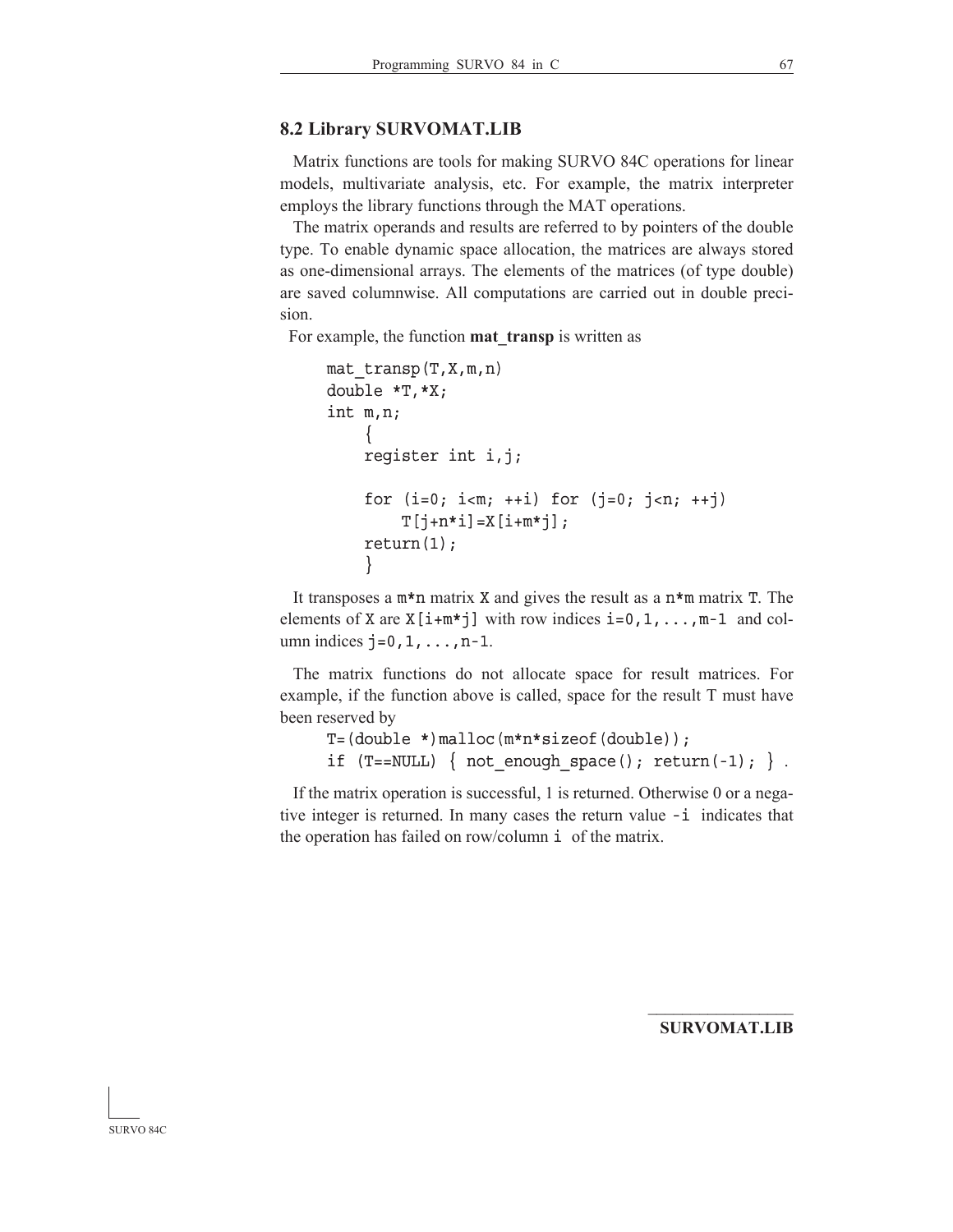#### **Matrix input and output**

 The SURVOMAT.LIB library does not support the matrix input and output directly. The SURVO.LIB library, however, includes the functions **matrix** load and **matrix** save functions for matrix files of the type used in MAT operations, for example. These functions should be used in all SUR-VO 84C operations which read and write matrices.

 For example, the following SURVO 84C module transposes the matrix in matrix file A and saves the result in matrix file B, when the command MTRANSP A TO B

is given in SURVO 84C. The operation is equivalent to  $MAT$   $B=A'$ 

```
 1 /* !mtransp.c 30.10.1986/SM (24.6.1989) */
 2 #include "survo.h"
 3 #include "survoext.h"
   4 #include <stdio.h>
   5 #include <string.h>
  6 #include <malloc.h>
 7
 8 double *A, *B; /* pointers to matrices */<br>9 int m,n; /* dimensions of A */
9 int m,n;<br>
\begin{array}{ccc} \text{9} & \text{int m,n}; \\ \text{10} & \text{char} \cdot \text{rlab}, \text{*clab}; \\ \end{array} /* row and column labe
10 char *rlab,*clab; /* row and column labels */<br>11 int rlen,clen; /* lengths of labels */
11 int rlen, clen; \begin{array}{ccc} \end{array} /* lengths of labels */<br>12 int type; \begin{array}{ccc} \end{array} /* type of matrix (not
                                  /* type of matrix (not used) */
 13 char expr[LLENGTH]; /* internal matrix name */
 14 char newexpr[LLENGTH];
 15
 16 main(argc,argv)
17 int argc; char *argv[];
 18 {
 19 int i;
 20
21 if (\text{argc} == 1) return;<br>22 s init (\text{argc} == 1):
          s_init(argv[1]);
23 i\overline{f} (g<4)
2.425 sur_print("\nUsage: MTRANSP A TO B");
 26 WAIT; return;
 27 }
28 i=matrix_load(word[1], &A, &m, &n, &rlab, &clab,<br>29 	 &rlen, &clen, &type, expr);
                              29 &rlen,&clen,&type,expr);
B=(double *)malloc(m*n*sizeof(double)); 31 if (B==NULL)
 32 {
33 sur_print("\nNot enough memory!");<br>34 WAIT: return:
               WATT; return;
 35 }
36 mat_transp(B, A, m, n);<br>37 strcny(newexnr \sqrt{(n)}.
          strcpy(newexpr, "("); strcat(newexpr, expr);
38 strcat(newexpr,")'");<br>39 matrix save(word[3] B
          matrix_save(word[3],B,n,m,clab,rlab,
 40 clen,rlen,0,newexpr,0,0);
 41 }
```
The **matrix** load call (28-29) also allocates space for matrix A and its row and column labels rlab,clab. Space is allocated for the transpose B on

 $\mathcal{L}_\text{max}$ **SURVOMAT.LIB**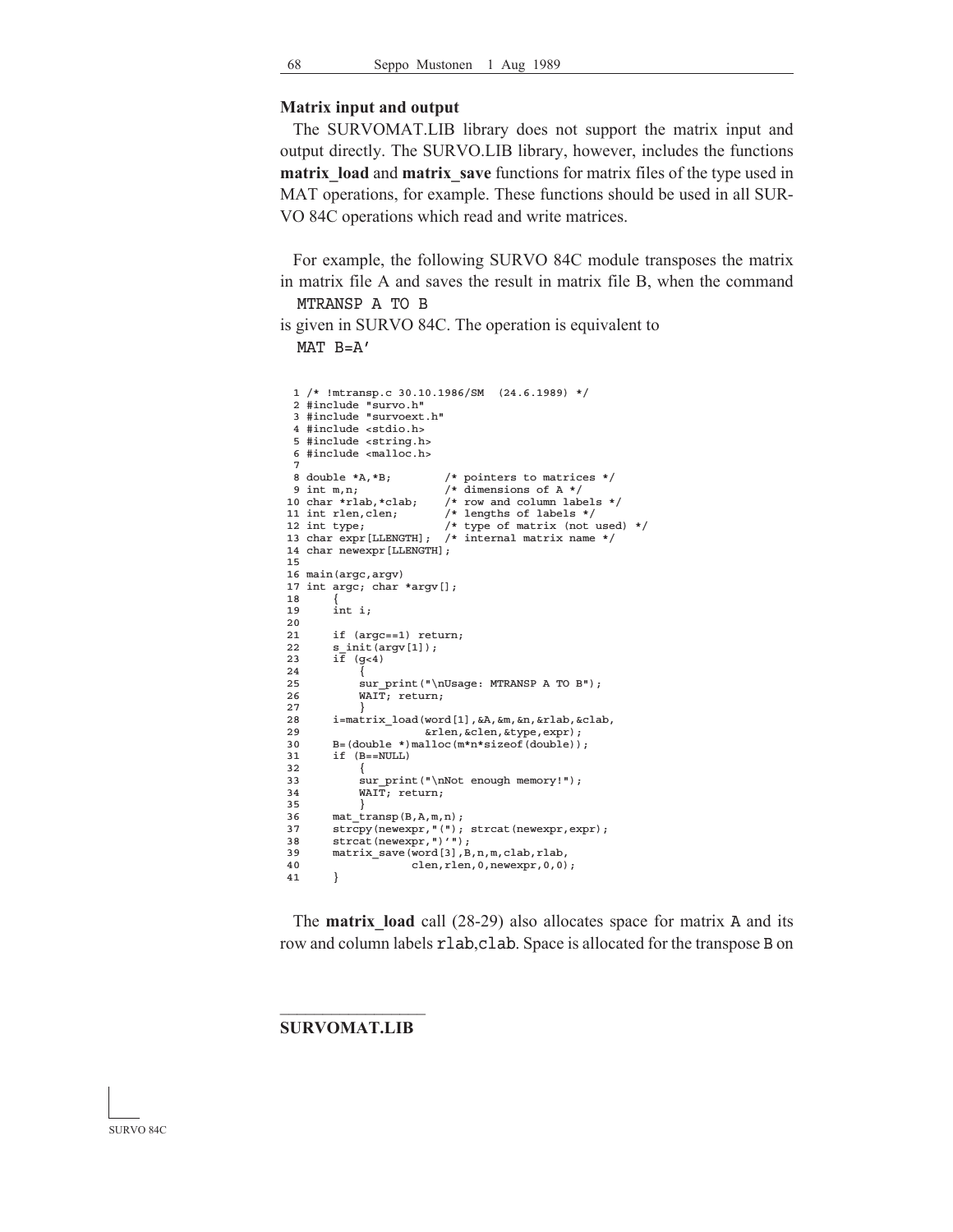lines 30-35 and after transposing the label of the matrix is updated on lines 37-38. Finally the **matrix\_save** call (39-40) saves B in a matrix file. For additional information on **matrix\_load** and **matrix\_save** functions, see their descriptions in the SURVO.LIB library.

#### **Functions in library SURVOMAT.LIB**

survomat.h must be included for these functions.

#### **mat\_add**

int mat  $add(T,X,Y,m,n)$ double \*T,\*X,\*Y; int m,n;

computes  $T=X+Y$ , where X and Y are  $m*n$  matrices. **mat\_add** always returns 1.

**\* \* \***

### **mat\_sub**

int mat  $sub(T,X,Y,m,n)$ double \*T,\*X,\*Y; int m,n;

computes T=X-Y, where X and Y are m\*n matrices. **mat\_sub** always returns 1.

**\* \* \***

## **mat\_mlt**

int mat  $mlt(T,X,Y,m,n,r)$ double \*T,\*X,\*Y; int m,n,r;

computes  $T=X*Y$ , where X is an  $m*n$  and Y is an  $n*r$  matrix. **mat\_mlt** always returns 1.

**\* \* \***

 $\mathcal{L}_\text{max}$ **SURVOMAT.LIB**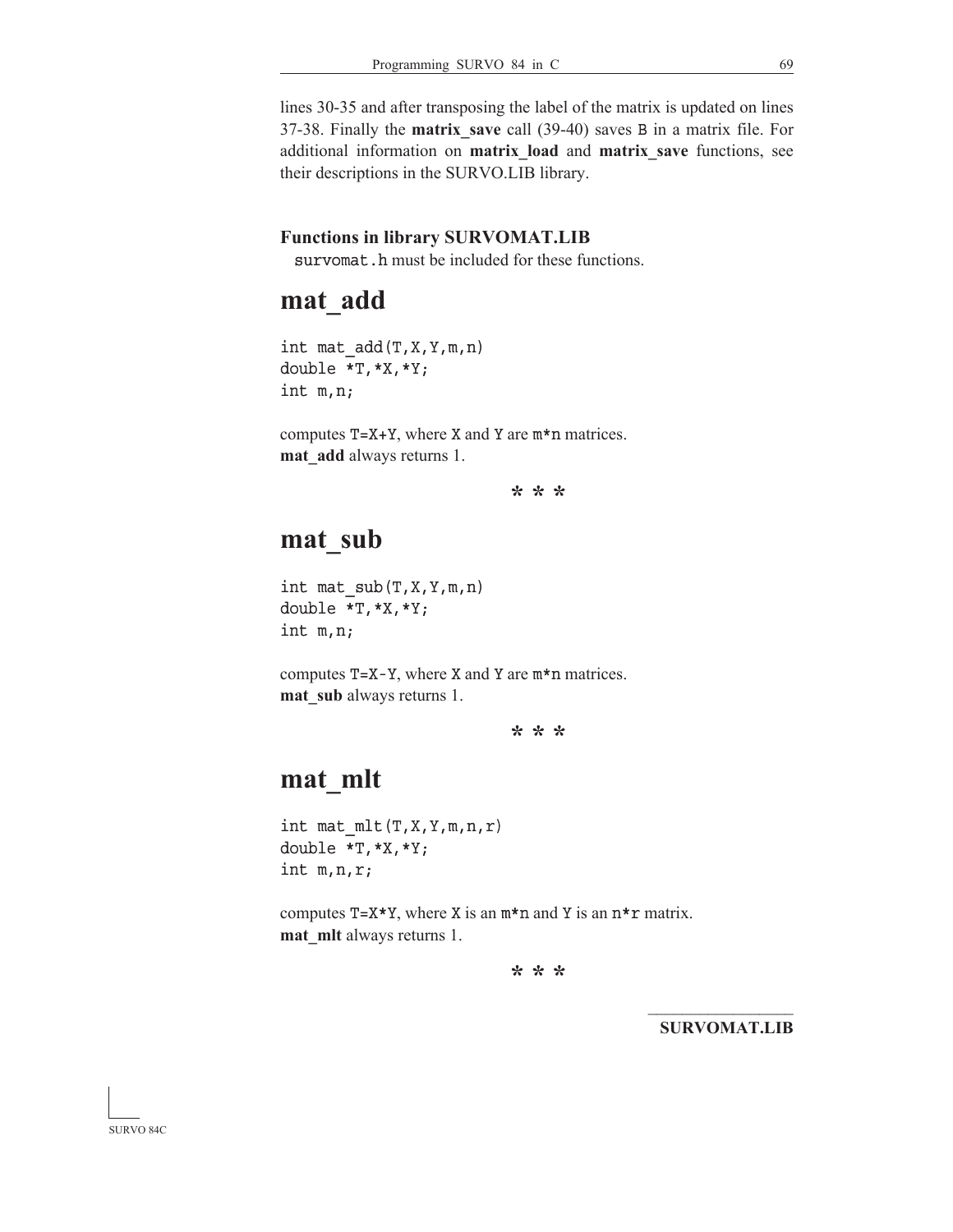### **mat\_inv**

int mat\_inv(T,X,n,pdet) double \*T,\*X; int n; double \*pdet;

computes matrix  $T$  as the inverse matrix of an  $n * n$   $X$  by the Gauss-Jordan elimination method. As a by-product, determinant of X will be \*pdet. If any of the pivot elements are less than 1e-15, X is considered singular and no T is computed; -i will then be returned where i is the current row index of the pivot element  $(i=0,1,\ldots,n-1)$ . In non-sigular cases, 1 is returned. **Warning**: The matrix X to be inverted is not preserved during the mat\_inv call.

**\* \* \***

### **mat\_transp**

int mat\_transp(T,X,m,n) double \*T,\*X; int m,n;

transposes an m\*n matrix X to an n\*m matrix T. **mat\_transp** always returns 1.

**\* \* \***

### **mat\_mtm**

int mat  $mtm(T,X,m,n)$ double \*T,\*X; int m,n;

computes  $T=X'X$ , where X is an  $m*n$  matrix. **mat\_mtm** always returns 1.

**\* \* \***

#### $\mathcal{L}_\text{max}$ **SURVOMAT.LIB**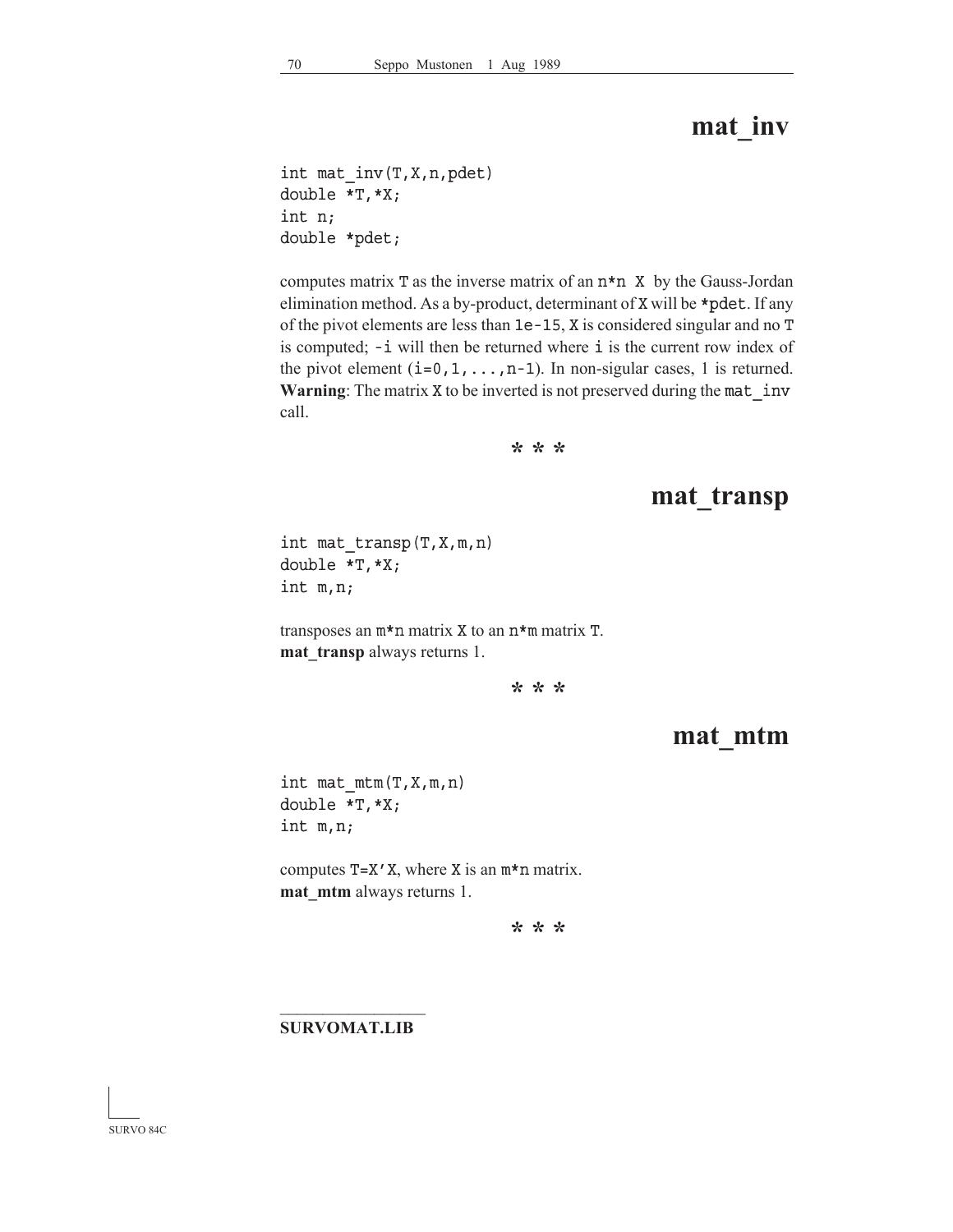### **mat\_mmt**

int mat  $mmt(T,X,m,n)$ double \*T,\*X; int m,n;

computes T=XX', where X is an m\*n matrix. **mat\_mmt** always returns 1.

**\* \* \***

## **mat\_dmlt**

int mat\_dmlt(T,X,Y,m,n) double \*T,\*X,\*Y; int m,n;

computes  $T=X*Y$ , where X is an  $m*m$  diagonal matrix and Y is an  $m*n$ matrix. **mat\_dmlt** always returns 1.

**\* \* \***

## **mat\_mltd**

int mat\_mltd(T,X,Y,m,n) double \*T,\*X,\*Y; int m,n;

computes  $T=X*Y$ , where X is an  $m*n$  matrix and Y is an  $n*n$  diagonal matrix. **mat\_mltd** always returns 1.

**\* \* \***

 $\mathcal{L}_\text{max}$ **SURVOMAT.LIB**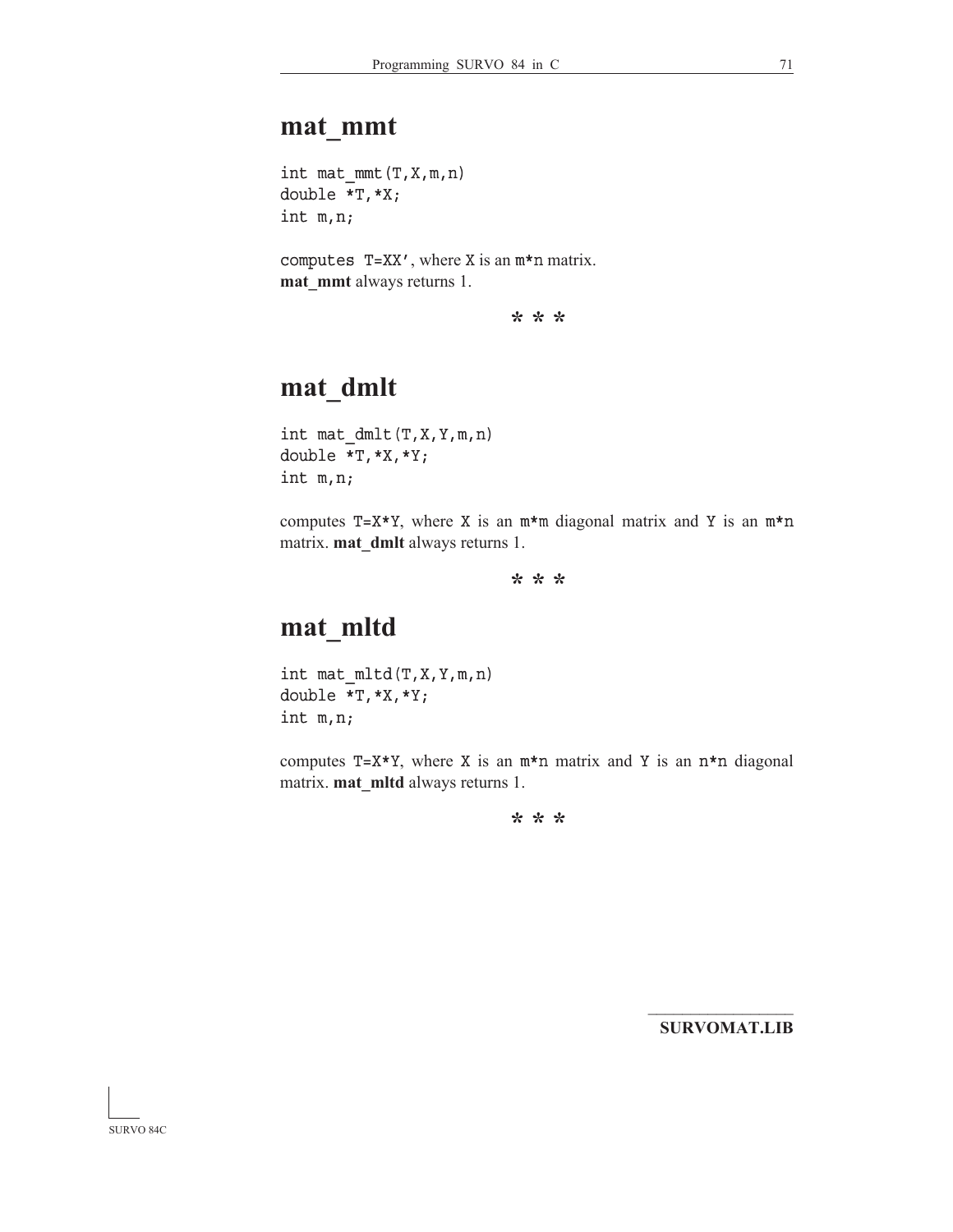### **mat\_center**

int mat\_center(T,X,m,n) double \*T,\*X; int m,n;

centers an m\*n matrix X by computing the means of the X columns as an n element T vector and subtracting them from the corresponding columns. **mat\_center** always returns 1.

**\* \* \***

#### **mat\_nrm**

int mat\_nrm(T,X,m,n) double \*T,\*X; int m,n;

normalizes the columns of an m\*n matrix X to length 1. The original column lengths (square root of sum of squares) will be stored as an n element vector T. Columns of length=0 are not changed. **mat\_nrm** always returns 1.

**\* \* \***

#### **mat\_sum**

int mat\_sum(T,X,m,n) double \*T,\*X; int m,n;

computes the column sums of an m\*n matrix X as an n element vector T. **mat** sum always returns 1.

**\* \* \***

#### $\mathcal{L}_\text{max}$ **SURVOMAT.LIB**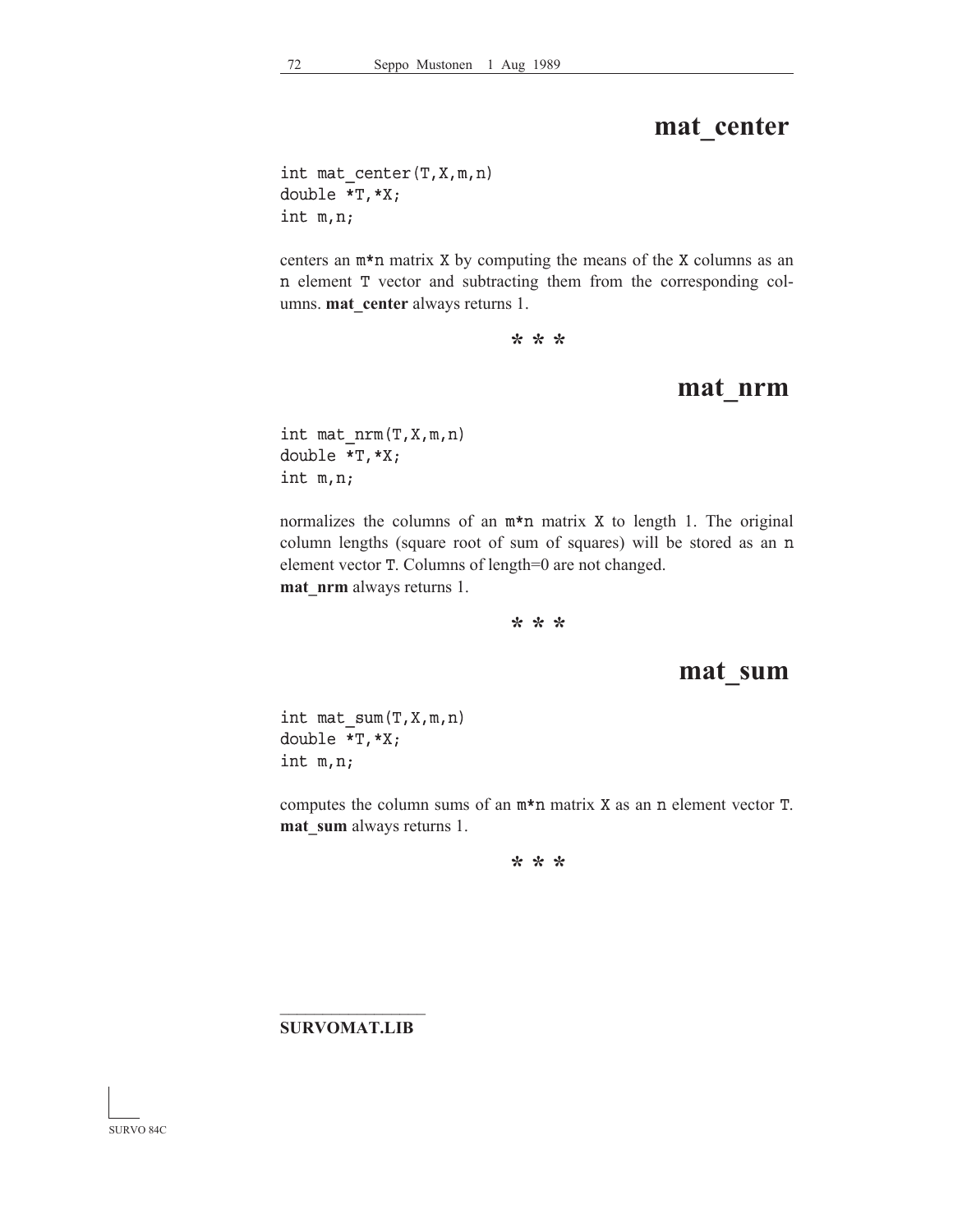int mat  $chol(T,X,n)$ double \*T,\*X; int n;

performs the Cholesky decomposition of an n\*n positive definite matrix X. Hence an n\*n lower triangular matrix T satisfying X=TT' will be computed. If X is not positive definite, **mat\_chol** returns -i, where i  $(i=0,1,\ldots,n-1)$  represents the column index where this assumption fails. If decomposition is successful, 1 is returned.

**\* \* \***

### **mat\_cholinv**

int mat\_cholinv(A,n) double \*A; int n;

inverts an n\*n positive definite matrix A by the Cholesky method and writes the inverted matrix B partially on A according to the following scheme:

Before **mat\_cholinv**: (Here *n*=5 assumed)

|                    | 0 | 1         | 2                                            |  | n-1                                                   | n |
|--------------------|---|-----------|----------------------------------------------|--|-------------------------------------------------------|---|
| $\theta$           |   |           | $a_{00}$ $a_{01}$ $a_{02}$ $a_{03}$ $a_{04}$ |  |                                                       | * |
| 1                  |   |           | $a_{10}$ $a_{11}$ $a_{12}$ $a_{13}$ $a_{14}$ |  |                                                       | * |
| 2                  |   |           | $a_{20}$ $a_{21}$ $a_{22}$ $a_{23}$ $a_{24}$ |  |                                                       | * |
|                    |   |           | $a_{30}$ $a_{31}$ $a_{32}$ $a_{33}$ $a_{34}$ |  |                                                       | ∗ |
| $n-1$              |   |           | $a_{40}$ $a_{41}$ $a_{42}$ $a_{43}$ $a_{44}$ |  |                                                       | ∗ |
| After mat cholinv: |   |           |                                              |  |                                                       |   |
|                    |   |           |                                              |  |                                                       |   |
|                    | 0 | $1 \quad$ | $\overline{2}$                               |  | $n-1$ n                                               |   |
| $\overline{0}$     |   |           |                                              |  | $a_{00}$ $b_{00}$ $b_{01}$ $b_{02}$ $b_{03}$ $b_{04}$ |   |
| 1                  |   |           |                                              |  | $a_{10}$ $a_{11}$ $b_{11}$ $b_{12}$ $b_{13}$ $b_{14}$ |   |
| 2                  |   |           |                                              |  | $a_{20}$ $a_{21}$ $a_{22}$ $b_{22}$ $b_{23}$ $b_{24}$ |   |
|                    |   |           |                                              |  | $a_{30}$ $a_{31}$ $a_{32}$ $a_{33}$ $b_{33}$ $b_{34}$ |   |

Please note that the elements are assumed to be saved columnwise.

 $\mathcal{L}_\text{max}$ **SURVOMAT.LIB**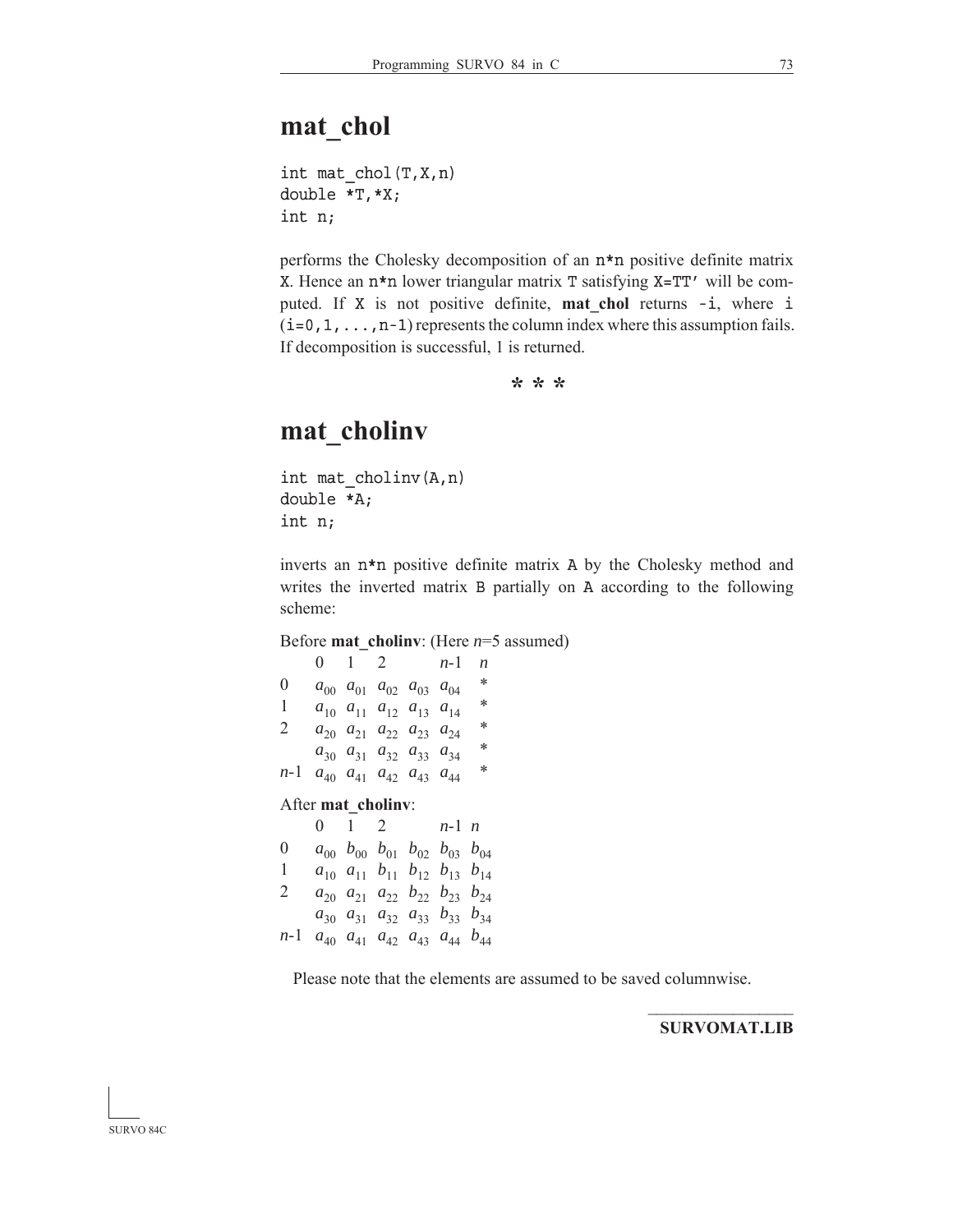To have enough space for B, at least  $n^*(n+1)$  elements (of type double) must have been allocated for A before the **mat\_cholinv** call.

If A is not positive definite,  $-i$  (where  $i$  is the first column dependent on previous ones) is returned. In a successful case 1 is returned.

**\* \* \***

## **mat\_cholmove**

To overwrite A by its inverse completely, use **mat** cholmove $(A,n)$  after **mat\_cholinv**(A,*n*) to obtain

|              |  |  | 0 1 2 $n-1$ n                                                     |  |
|--------------|--|--|-------------------------------------------------------------------|--|
| $\mathbf{0}$ |  |  | $b_{00}$ $b_{01}$ $b_{02}$ $b_{03}$ $b_{04}$ $b_{04}$             |  |
| 1            |  |  | $b_{10}$ $b_{11}$ $b_{12}$ $b_{13}$ $b_{14}$ $b_{14}$             |  |
| 2            |  |  | $b_{20}$ $b_{21}$ $b_{22}$ $b_{23}$ $b_{24}$ $b_{24}$             |  |
|              |  |  | $b_{30}$ $b_{31}$ $b_{32}$ $b_{33}$ $b_{34}$ $b_{34}$             |  |
|              |  |  | <i>n</i> -1 $b_{40}$ $b_{41}$ $b_{42}$ $b_{43}$ $b_{44}$ $b_{44}$ |  |

**\* \* \***

#### **mat\_gram\_schmidt**

int mat\_gram\_schmidt(S,U,X,m,n,tol) double \*S,\*U,\*X; int m,n; double tol;

computes the Gram-Schmidt decomposition X=S\*U for an m\*n matrix X (with rank $(X)=n<=m$ ), where S is an  $m*n$  matrix with orthonormal columns and U is  $n * n$  upper triangular.

 The accuracy in checking the linear independency of columns is given by  $tol.$  The value  $tol=1e-15$  is recommended.

Return value -i indicates that column i  $(i=0,1,\ldots,n-1)$  is linearly dependent on previous ones. After a successful decomposition, 1 is returned.

**\* \* \***

#### $\mathcal{L}_\text{max}$ **SURVOMAT.LIB**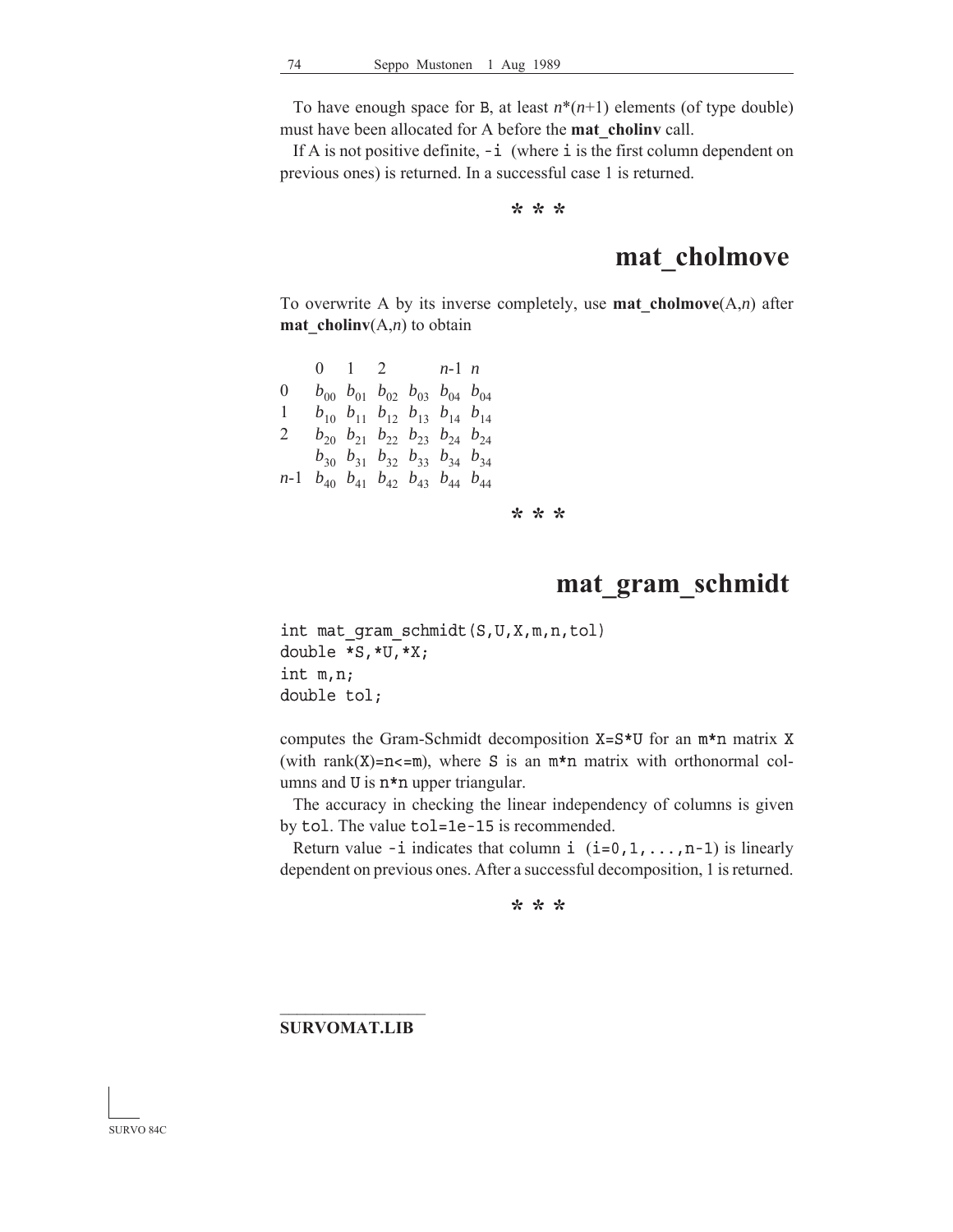### **mat\_p**

int mat  $p(X, n, k)$ double \*X; int n,k;

transforms the  $n * n$  matrix X by the pivotal operation by using the diagonal element k  $(k=0,1,...,n-1)$  as the pivot.

**\* \* \***

#### **mat\_svd**

int mat\_svd(X,D,V,m,n,eps,tol) double \*X,\*D,\*V; int m,n; double eps,tol;

makes the singular value decomposition  $X=U*diag(D)*V'$  for an  $m*n$ matrix X with m>=n. After the **mat** svd call X will be overwritten by an m\*n matrix U which is columnwise orthogonal. D will be an n element vector consisting of singular values and V an n\*n orthogonal matrix.

eps and tol are tolerance constants (See the source cited below). Suitable values are  $eps=1e-16$  and  $tol=(1e-300)/eps$ .

**mat** svd has been written using the ALGOL procedure by G.H.Golub and C.Reinsch as the basis. See *Handbook for Automatic Computation*, Volume II, edited by J.H.Wilkinson and C.Reinsch, pp. 134-151 (Springer 1971).

**\* \* \***

### **mat\_tred2**

```
int mat_tred2(d,e,A,n,tol)
double *d,*e,*A;
int n;
double tol;
```
d and the sub-diagonal as the last n-1 elements of an n element vector e. reduces an n\*n symmetric matrix A to tridiagonal form using Householder's reduction. The diagonal of the result is stored as an n element vector

**SURVOMAT.LIB**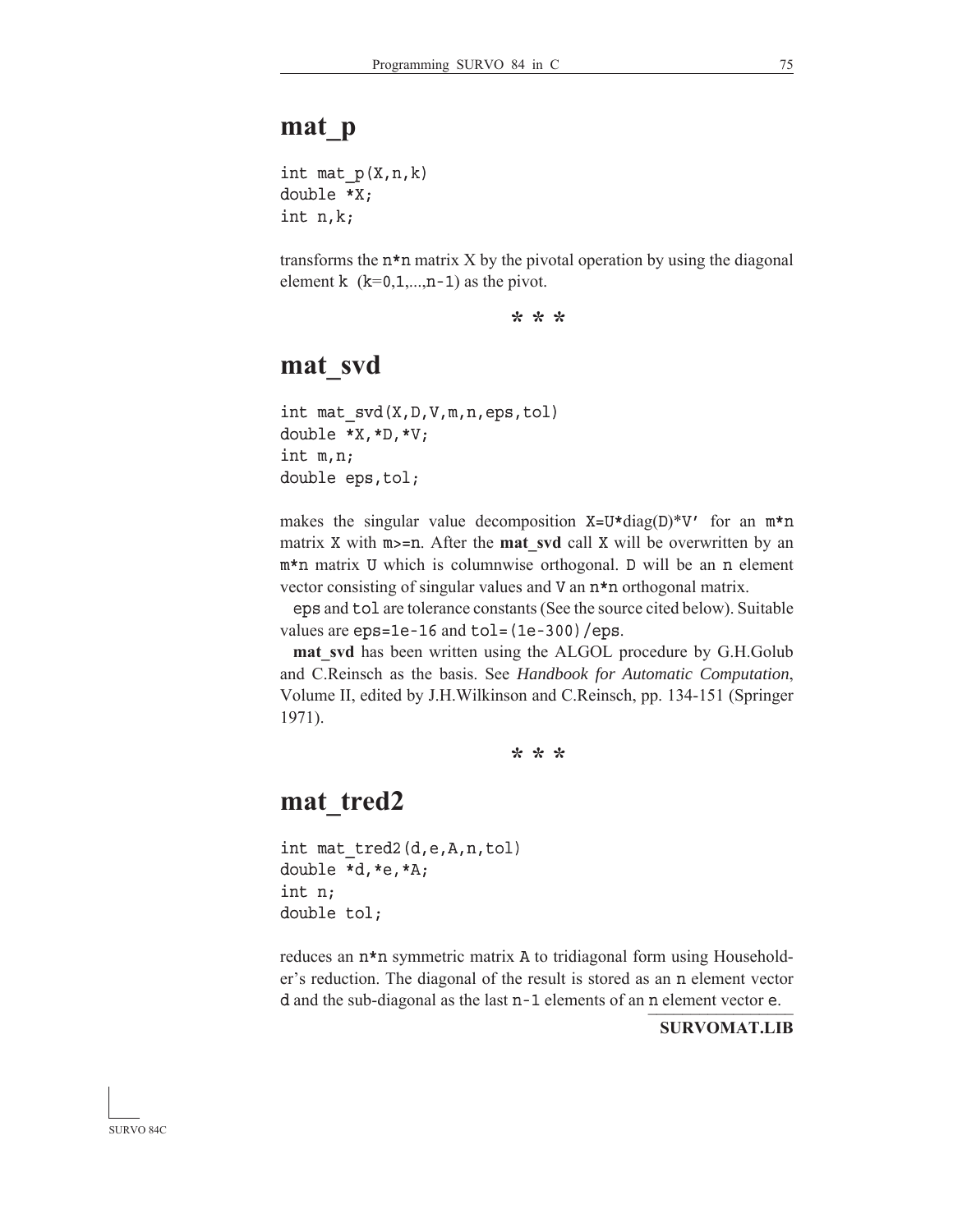A will be overwritten by the transformation matrices. tol is an accuracy constant (see **mat\_svd**).

 Space for d and e (n elements each of type double) must be allocated before **mat** tred2 is called.

To get the eigenvalues and vectors after mat\_tred2(d,e,A,n,tol), function **mat** tql2 has to be called.

**\* \* \***

## **mat\_tql2**

```
int mat_tql2(d,e,A,n,eps,maxiter)
double *d,*e,*A;
int n;
double eps;
int maxiter;
```
finds the eigenvalues and vectors of the n\*n tridiagonal matrix A obtained by **mat** tred2. Matrix A will be overwritten by the eigenvectors and the eigenvalues will be saved in descending order as an n element vector d.

eps in an accuracy constant (see **mat\_svd**). Maximum number of iterations for one eigenvalue is maxiter. maxiter=30 is recommended. In case of no convergence within maxiter iterations, -1 is returned. If the eigenvalues and vectors are obtained, 1 is the return value.

**mat tred2** and **mat tql2** have been written using the ALGOL procedures *tred*2 and *tql*2 as the basis. See *Handbook for Automatic Computation*, Volume II, edited by J.H.Wilkinson and C.Reinsch, (Springer 1971).

**\* \* \***

#### **solve\_upper, solve\_lower, solve\_diag**

int solve\_upper(X,A,B,m,k,eps) double \*X,\*A,\*B; int m,k; double eps;

solves the system of linear equations AX=B where A is an m\*m upper triangular matrix and B is an m\*k matrix. Before calling **solve\_upper**, space must also be allocated to the m\*k solution matrix X.

If any of the pivot elements is smaller than eps, solve\_upper returns -i

#### **SURVOMAT.LIB**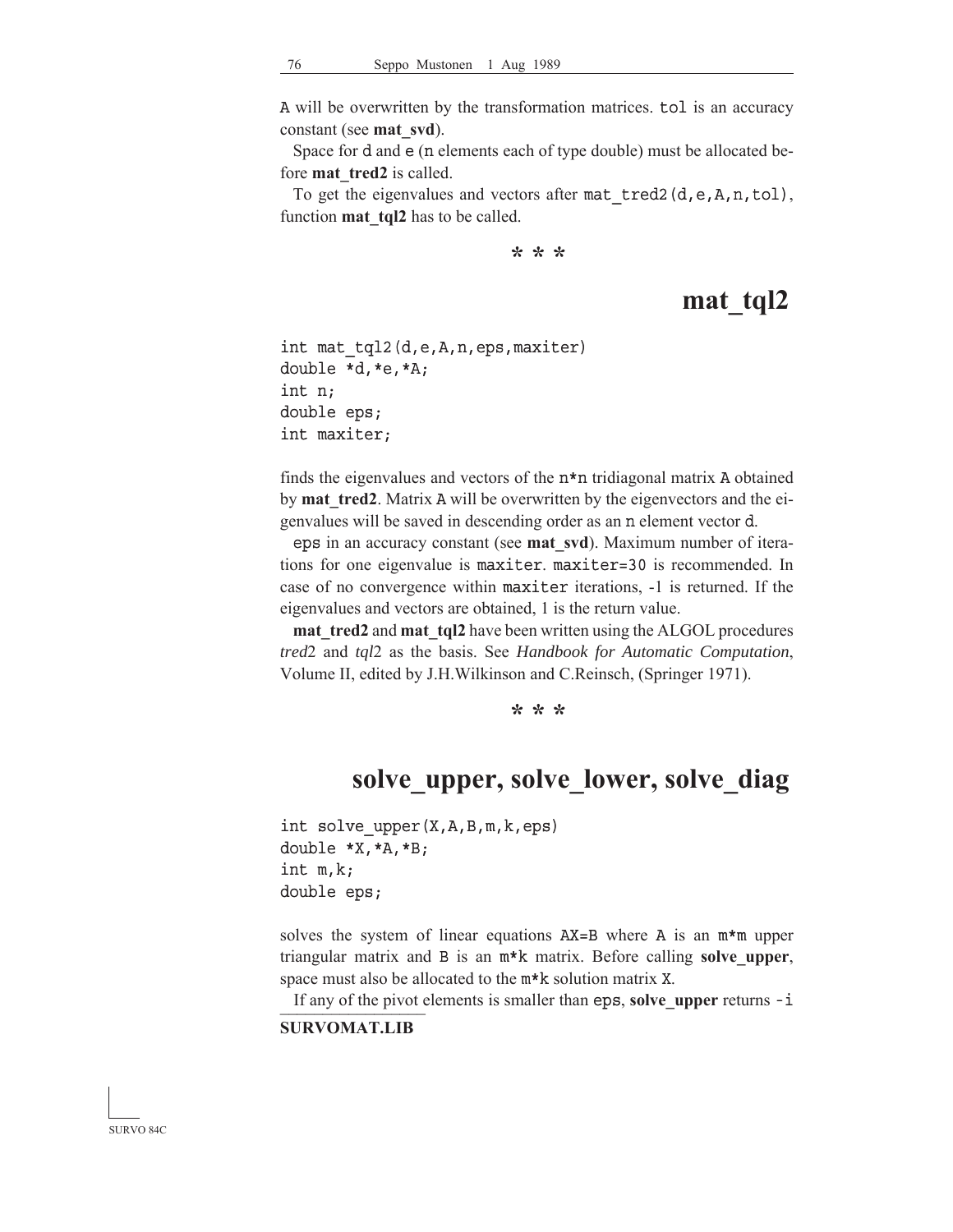where  $i=0,1,...,m-1$  is the current column. After a successful solution, 1 is returned.

**solve lower** works as **solve upper** but with an  $m*m$  lower triangular matrix A.

 **solve\_diag** works as **solve\_upper** but with an m\*m diagonal matrix A.

**\* \* \***

### **solve\_symm**

int solve\_symm(X,A,B,m,k,eps) double \*X,\*A,\*B; int m,k; double eps;

solves the system of linear equations  $AX = B$  where A is an  $m*m$  positive definite matrix and B is an m\*k matrix. Before calling **solve\_symm**, space must also be allocated to the m\*k solution matrix X.

If any of the pivot elements is smaller than eps, solve symm returns  $-i$ , where  $i=0,1,...,m-1$  is the current column. After a successful solution, 1 is returned. If A is not positive definite, **solve\_symm** calls **ortholin1**.

**solve\_symm** is based on the ALGOL procedures *choldet*1 and *cholsol*1 in *Handbook for Automatic Computation*, Volume II, edited by J.H.Wilkinson and C.Reinsch, (Springer 1971).

**\* \* \***

### **ortholin1**

int ortholin1(A,n,m,B,k,eps,X,improvement) double \*A; int n,m; double \*B; int k; double eps; double \*X; int improvement; /\* iterative improvement 1=yes 0=no \*/

gives least squares solutions for  $AX=B$ , where A is an  $n*m$  matrix, B an n\*k matrix and n>=m.

eps is the maximal relative rounding error (typically eps=1e-15).

**SURVOMAT.LIB**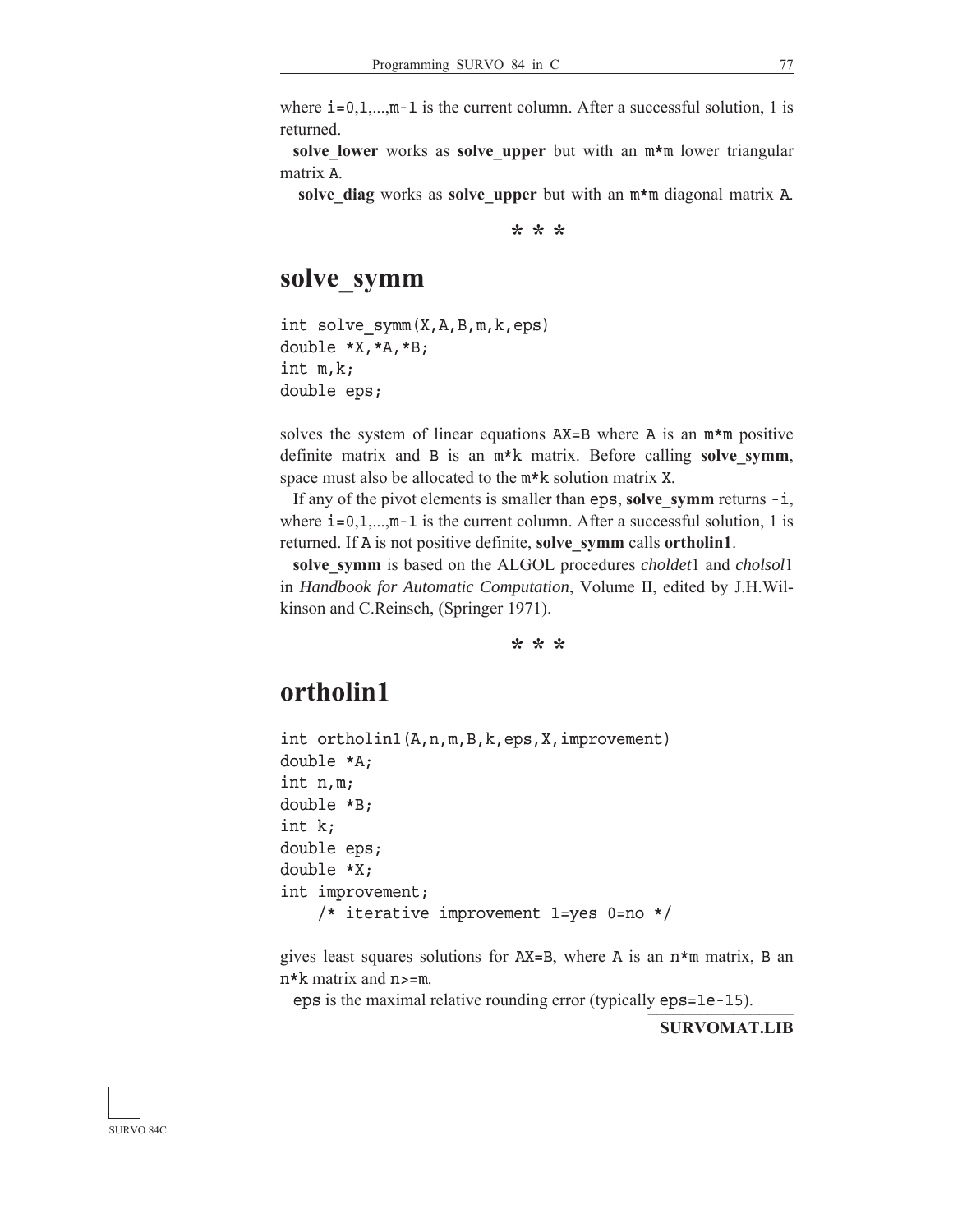**ortholin1** is based on the ALGOL procedure *ortholin1* in *Handbook for Automatic Computation*, Volume II, edited by J.H.Wilkinson and C. Reinsch, (Springer 1971).

**\* \* \***

## **sis\_tulo**

double sis\_tulo(a,b,sa,sb,n) double \*a,\*b; int sa,sb,n;

is an assembler routine (written by Timo Patovaara) for computation of the inner product

 $a[0]*b[0]+a[sa]*b[sb]+a[2*sa]*b[2*sb]+...$ +a[(n-1)\*sa]\*b[(n-1)\*sb]

 To speed up computations, many of the SURVOMAT.LIB functions use **sis\_tulo** for scalar products.

**\* \* \***

#### $\mathcal{L}_\text{max}$ **SURVOMAT.LIB**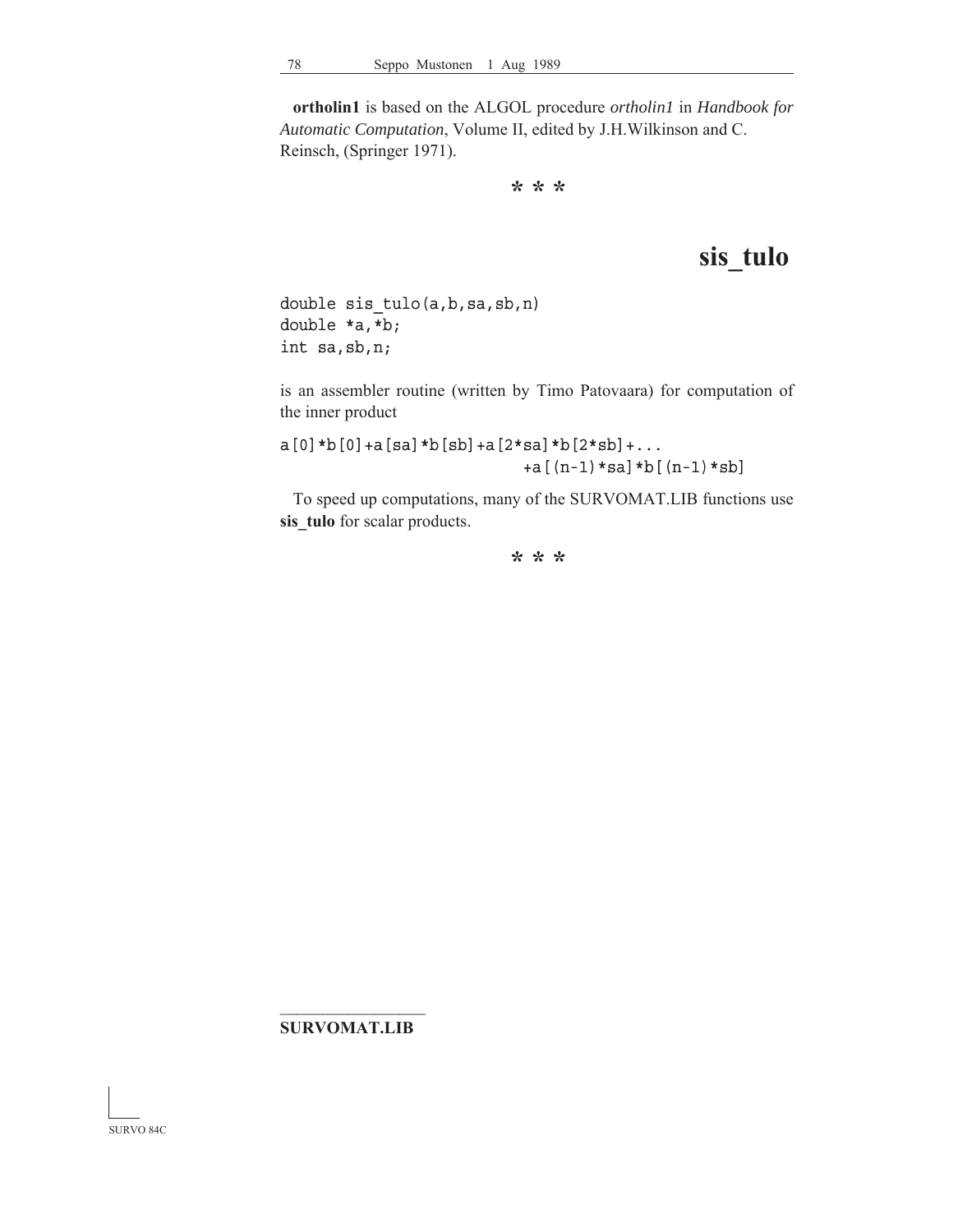#### **8.3 Library DISTRIB.LIB**

 Many statistical operations give test statistics with appropriate *P* values obtained from standard distributions. To provide such *P* values and other numerical characteristics related to theoretical distributions, a set of C routines for density, distribution and inverse distribution functions of the common continuous distributions have been written by **T. Patovaara**. These functions are presented in the DISTRIB.LIB library.

The sources for the algorithms used are:

Abramowitz and Stegun: *Handbook of Mathematical Functions with Formulas, Graphs and Mathematical Tables*, Dover 1970. Griffiths and Hill: *Applied Statistical Algorithms*, Horwood 1985. Kennedy and Gentle: *Statistical Computing*, Dekker 1980.

#### **Functions in library DISTRIB.LIB**

## **cdf\_std**

double  $cdf\_std(x)$ double x;

returns the cumulative distribution function of the standardized normal distribution with the accuracy of the machine.

**\* \* \***

## **inv\_std**

double inv\_std(p) double p;

returns  $x = inv$  F(*p*) for a given value of  $p$  (0 < *p* < 1-1.0E-15), where inv F is the inverse distribution function of the standardized normal distribution.

 $\mathcal{L}_\text{max}$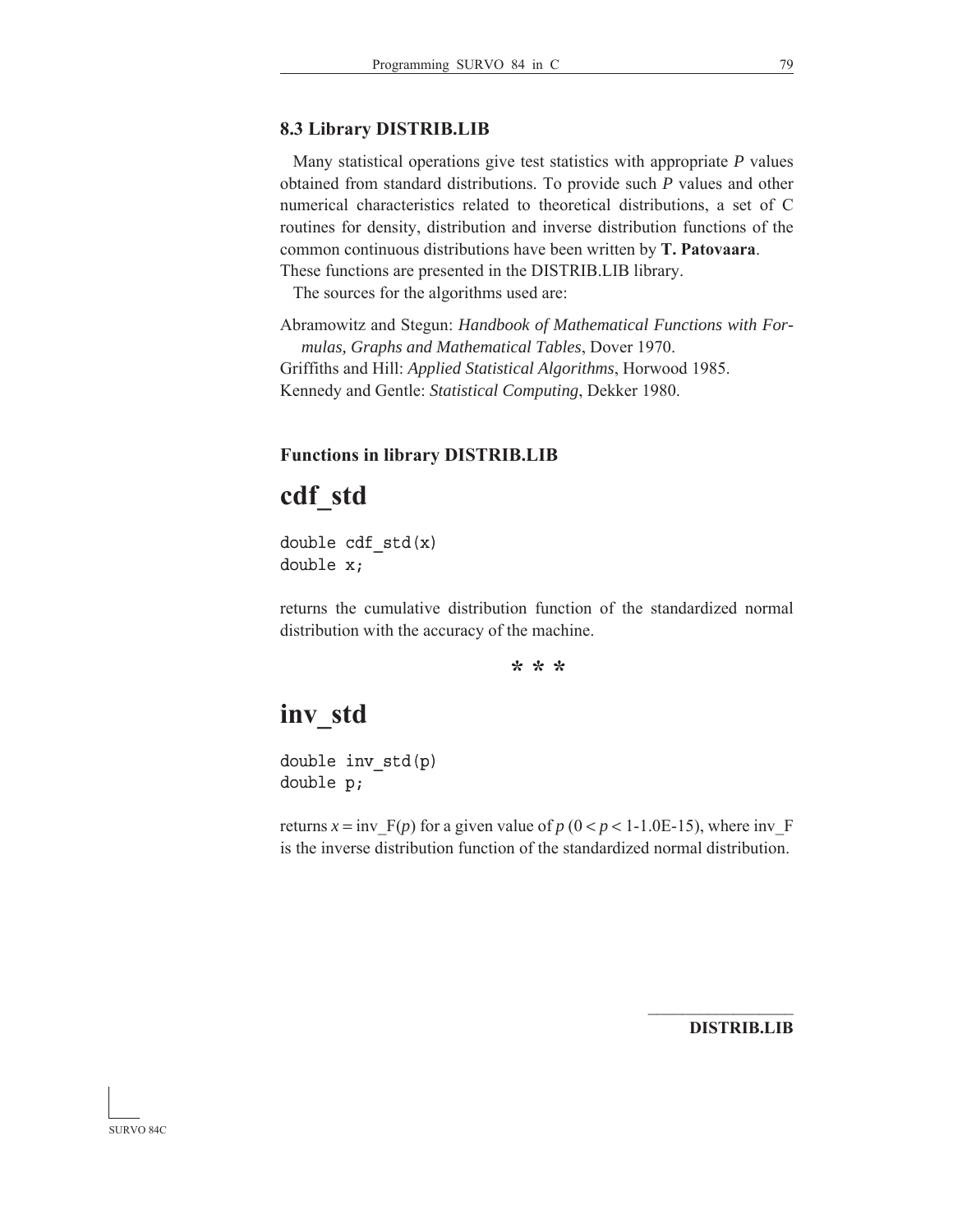Accuracy:

| $0 < p \le 1$ -1E-4:        | the accuracy of the machine |
|-----------------------------|-----------------------------|
| $1-1E-4 < p \le 1-1E-8$ :   | 13-10 significant digits    |
| $1-1E-8 < p \le 1-1E-11$ :  | 9-5 significant digits      |
| $1-1E-11 < p \le 1-1E-15$ : | 4-2 significant digits      |
|                             |                             |

**\* \* \***

**pdf\_t**

double pdf\_t(x,n) double x,n;

returns the Student's density function for a value *x* with  $n (n > 0)$  degrees of freedom with the accuracy of the machine.

**\* \* \***

# **cdf\_t**

double cdf\_t(x,n) double x,n;

returns the cumulative distribution function of the Student's distribution for a value *x* with  $n (n > 0)$  degrees of freedom. Accuracy: 10-14 significant digits for  $|x| \ge 1E-7$ .

**\* \* \***

**DISTRIB.LIB**

 $\mathcal{L}_\text{max}$ 

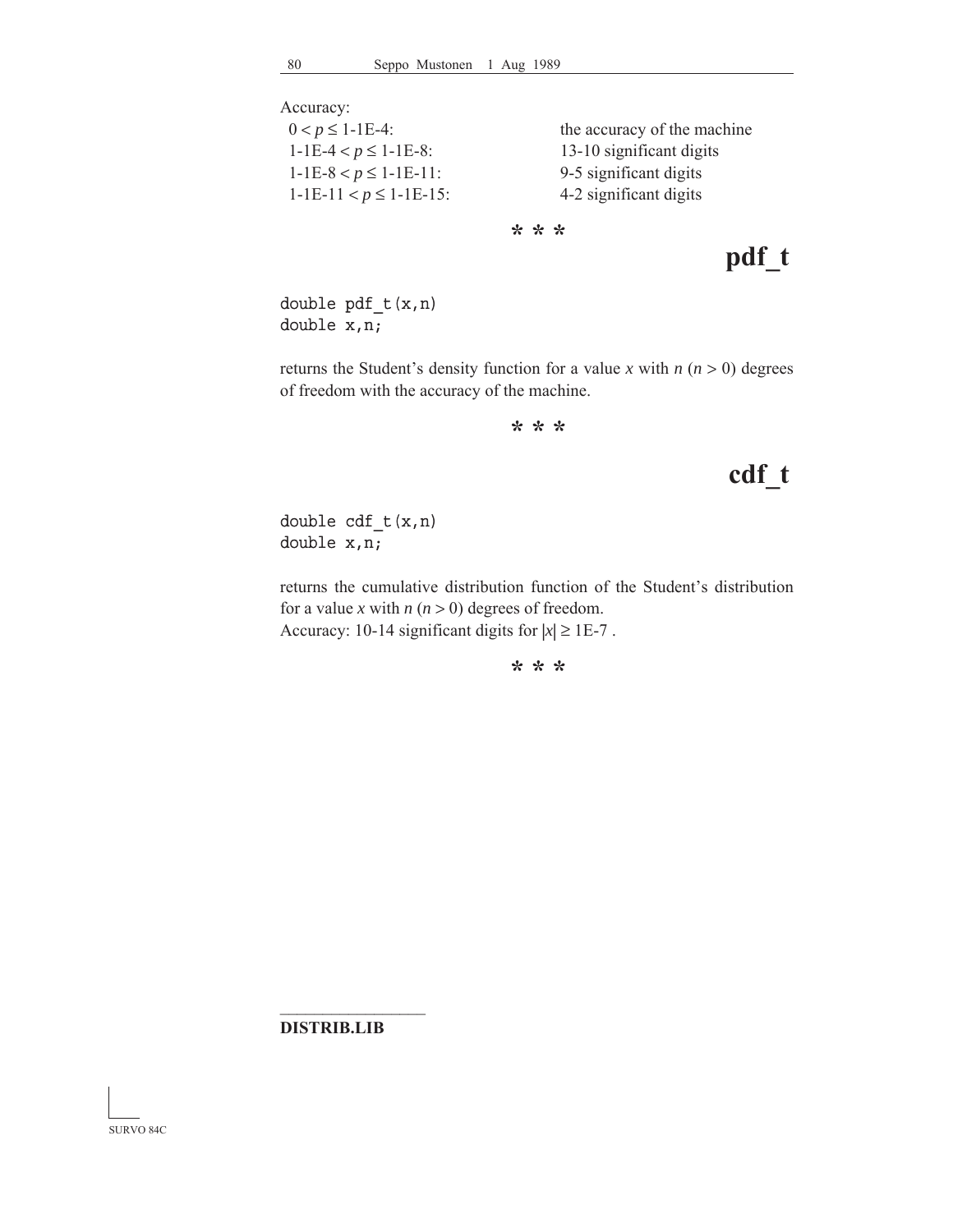## **inv\_t**

double inv\_t(p,n) double p,n;

returns  $x = inv_F(p,n)$  for a given value of  $p (0 < p \le 1$ -1E-15), where inv\_F is the inverse distribution function of the Student's distribution for *n*  $(n > 0)$  degrees of freedom.

Accuracy:

 $0.5+1E-4 \le p < 1-1E-7$ : over 10 significant digits  $1-\text{1E-7} \leq p < 1-\text{1E-9}$ : 10-9 significant digits  $1-\text{1E-9} \le p < 1-\text{1E-12}$ : 8-5 significant digits 1-1E-12 <  $p \le 1$ -1E-15: 4-2 significant digits Similar accuracy for  $0 < p < 0.5$ .

**\* \* \***

## **pdf\_chi2**

double pdf  $chi2(x,n)$ double x,n;

returns the  $\chi^2$  density function for a value *x* with *n* (*n* > 0) degrees of freedom with the accuracy of the machine.

**\* \* \***

# **cdf\_chi2**

double cdf chi2(x,n,rel error) double x,n,rel\_error;

returns the cumulative distribution function of the  $\chi^2$  distribution for a value *x* with  $n (n > 0)$  degrees of freedom. Accuracy: determined by rel\_error (1E-15  $\le$  rel\_error  $< 0.5$ ).

**\* \* \***

**DISTRIB.LIB**

 $\mathcal{L}_\text{max}$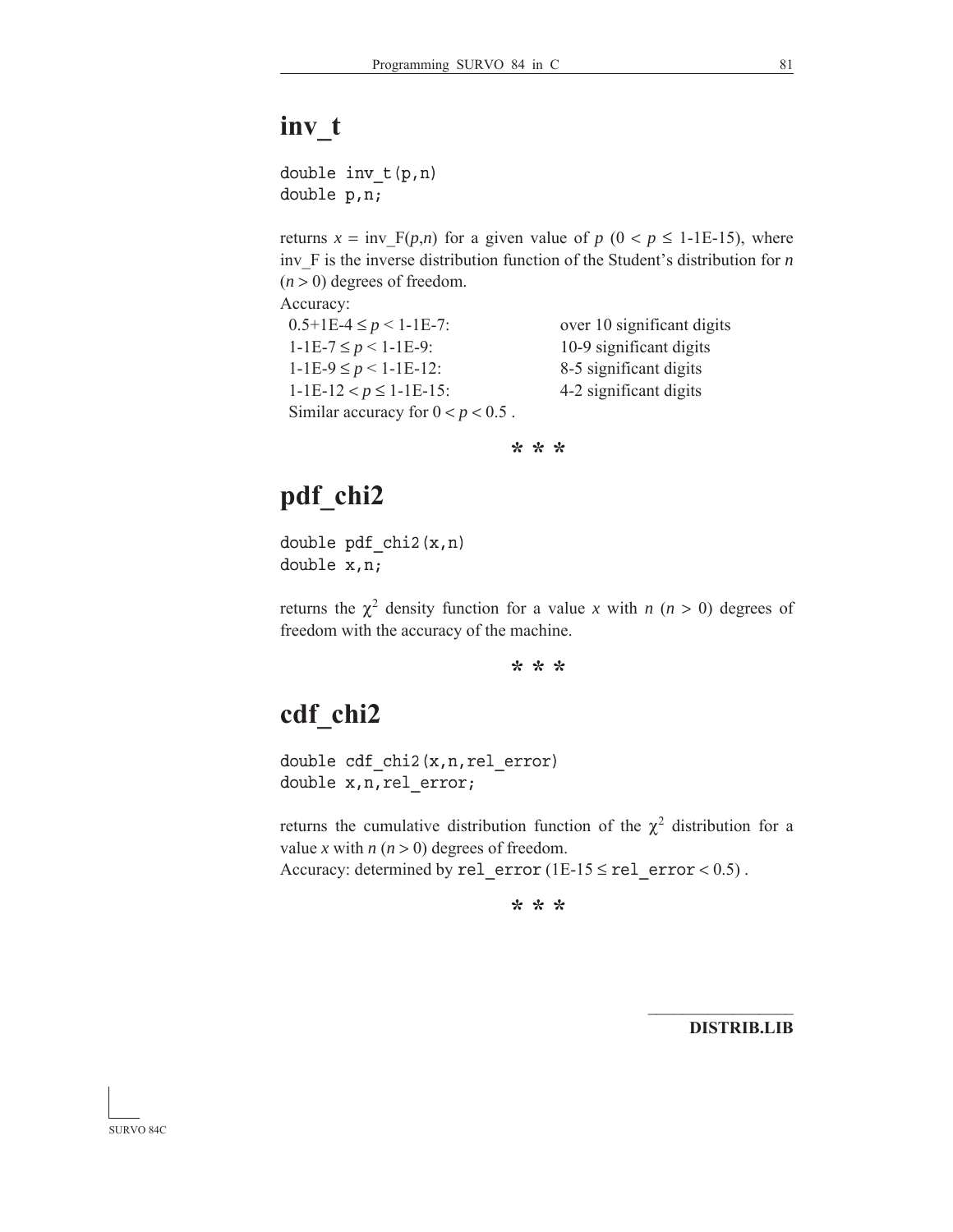# **inv\_chi2**

double inv\_chi2(p,n) double p,n;

returns  $x = inv_F(p,n)$  for a given value of  $p(1E-6 \le p < 1-1E-6)$ , where inv<sub>F</sub> is the inverse distribution function of the  $\chi^2$  distribution for *n*  $(n > 0)$  degrees of freedom.

Accuracy: over 10 significant digits.

**\* \* \***

## **pdf\_beta**

double pdf beta $(x,a,b)$ double x,a,b;

returns the Beta density function for a value *x* and parameters  $a, b$  ( $a, b > 0$ ) with the accuracy of the machine.

**\* \* \***

**cdf\_beta**

double cdf\_beta(x,a,b,rel\_error) double x,a,b,rel\_error;

returns the cumulative distribution function of the Beta distribution for a value *x* and parameters  $a,b$  ( $a,b$  > 0). Accuracy: determined by rel\_error (1E-15  $\le$  rel\_error < 0.5).

**\* \* \***

#### **DISTRIB.LIB**

 $\mathcal{L}_\text{max}$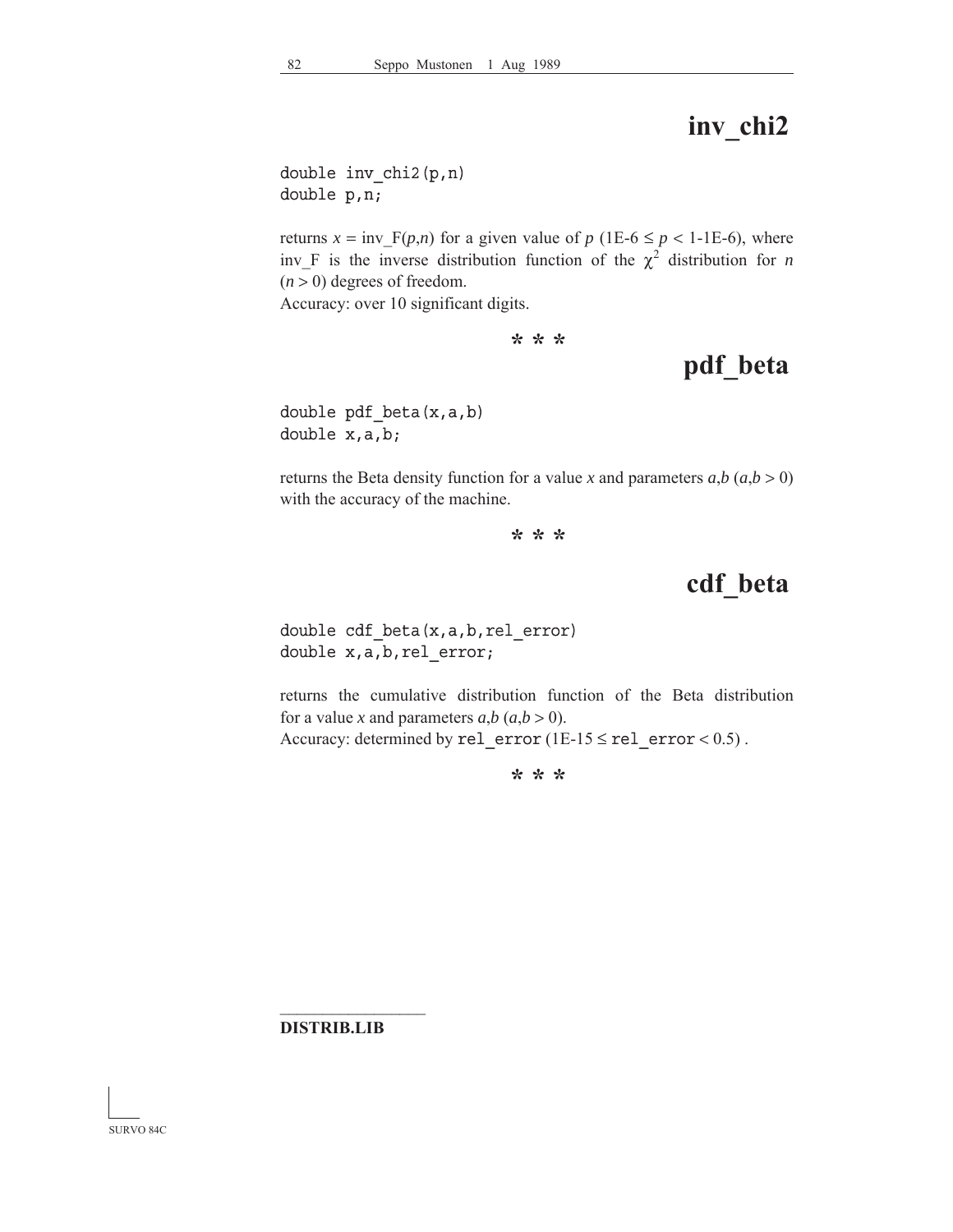## **inv\_beta**

```
double inv beta(p,a,b,s digits)
double p,a,b;
int s_digits;
```
returns  $x = inv$   $F(p,a,b)$  for a given value of  $p$  (0 <  $p \le 1$ -1E-15), where inv F is the inverse distribution function of the Beta distribution with parameters *a*,*b*.

Accuracy: The number of significant digits is determined by s\_digits  $(2 \leq s \text{ digits} \leq 14).$ 

**\* \* \***

# **pdf\_f**

double pdf\_f(x,n1,n2) double x,n1,n2;

returns the F density function for a value *x* and  $n_1$  and  $n_2$  ( $n_1, n_2 > 0$ ) degrees of freedom with the accuracy of the machine.

**\* \* \***

# **cdf\_f**

double cdf  $f(x,n1,n2,rel error)$ double x,n1,n2,rel\_error;

returns the cumulative distribution function of the F distribution for a value *x* and  $n_1$  and  $n_2$  ( $n_1$ , $n_2$  > 0) degrees of freedom. Accuracy: same as in t distribution if  $n_1 = 1$  or  $n_2 = 1$ . Otherwise determined by rel\_error (1E-15  $\le$  rel\_error < 0.5).

**\* \* \***

**DISTRIB.LIB**

 $\mathcal{L}_\text{max}$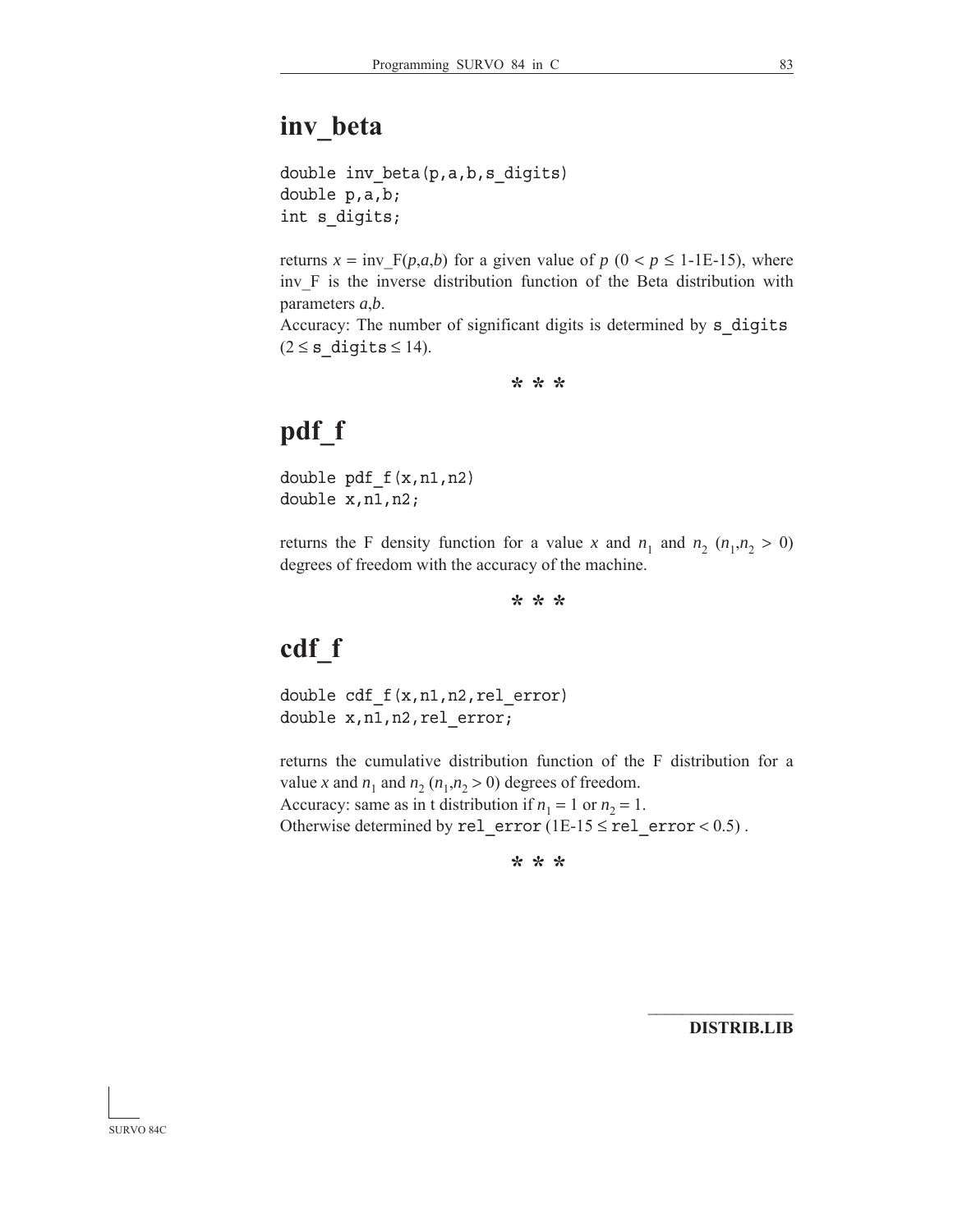# **inv\_f**

```
double inv_f(p,n1,n2,s_digits)
double p,n1,n2;
int s_digits
```
returns  $x = inv_F(p, n_1, n_2)$  for a given value of  $p (0 < p < 1)$ , where inv<sub>\_F</sub> is the inverse distribution function of the F distribution for  $n_1$  and  $n_2$  $(n_1, n_2 > 0)$  degrees of freedom. Accuracy: same as in t distribution if  $n_1 = 1$  or  $n_2 = 1$ .

Otherwise the number of significant digits is determined by s digits  $(2 \leq s\_digits \leq 14).$ 

**\* \* \***

### **lg\_gamma**

double lg\_gamma(x) double x;

returns the natural logarithm of the gamma function with the accuracy of the machine.

**\* \* \***

#### **DISTRIB.LIB**

 $\mathcal{L}_\text{max}$